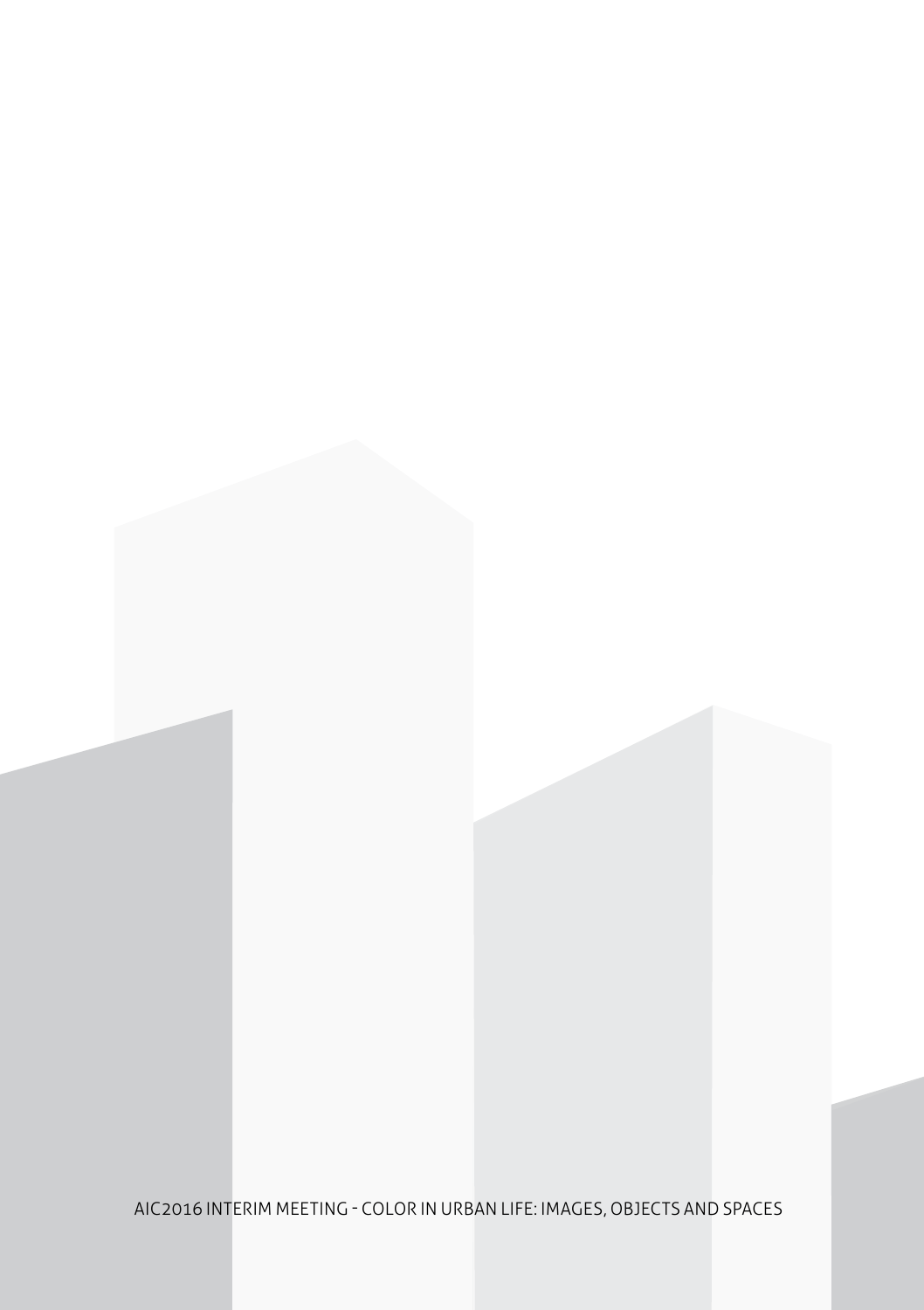# aic2016 Interim meeting color in urban life: images, objects and spaces

**SANTIAGO DE CHILE, OCTOBER 18-22, 2016**

# **book of abstracts**

(with USB Flash Drive enclosed)

Edited by Ingrid Calvo Ivanovic Published by Asociación Chilena del Color

Santiago de Chile, October 2016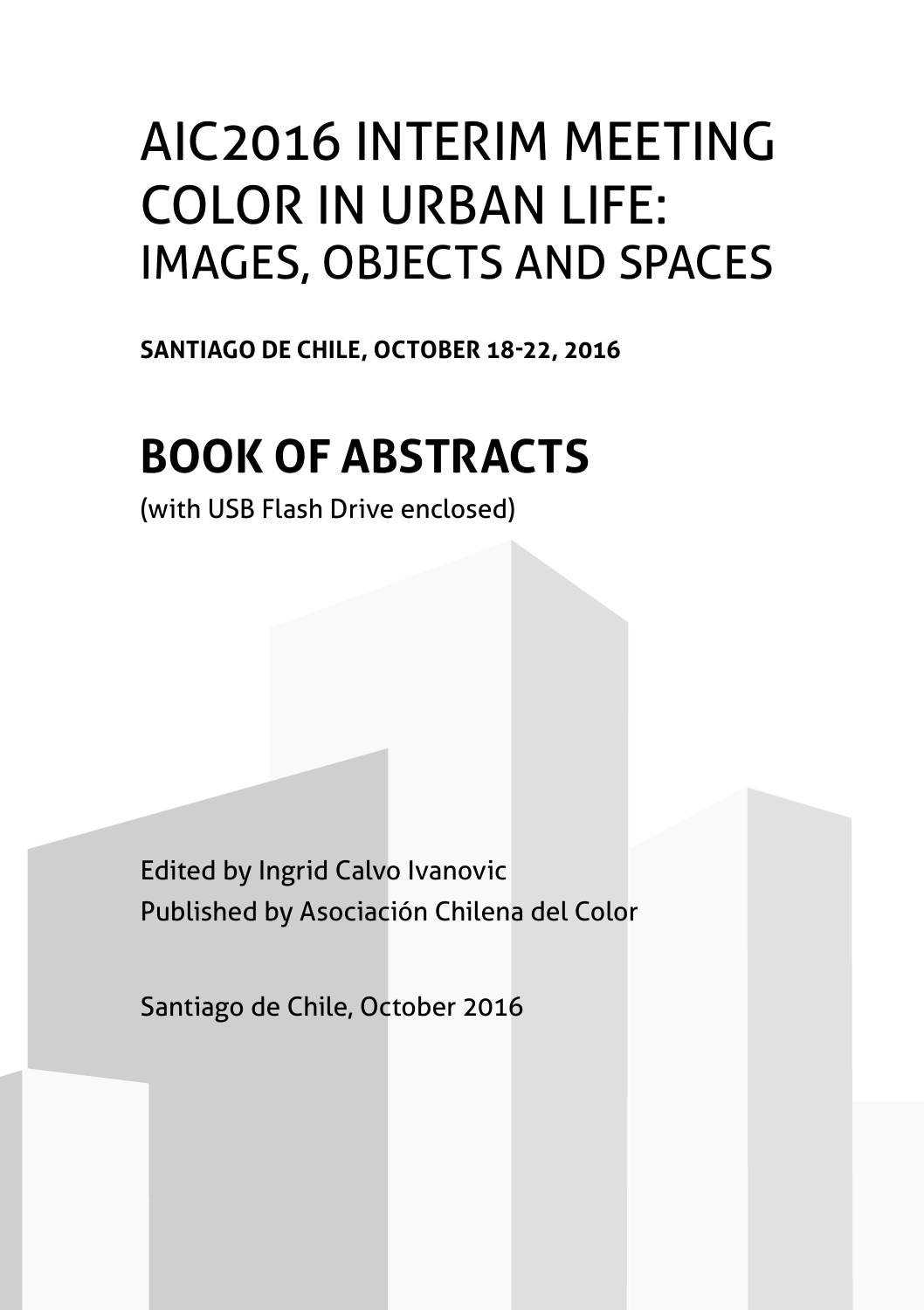This publication includes lectures, papers and posters presented in AIC2016 Interim Meeting, Color in Urban Life: Images, Objects and Spaces, held in Santiago de Chile, 18-22 October, 2016. This meeting is organized by the Chilean Color Association, more info in: www.aic2016.org

AIC2016 Interim Meeting, Color in Urban Life: Images, Objects and Spaces; Book of Abstracts / Editor: Ingrid Calvo Ivanovic – 1st. Ed. – Santiago: Asociación Chilena del Color, 2016.

ISBN: 978-956-14-1967-4

Arte – Diseño

**Editor:** Ingrid Calvo Ivanovic **Graphic Design:** Ingrid Calvo Ivanovic & Magdalena Stephens Manríquez. **Assistant in Edition:** Lina M. Cárdenas.

Copyright, 2016.

#### **© Asociación Chilena del Color**

Facultad de Arquitectura, Diseño y Estudios Urbanos Pontificia Universidad Católica de Chile El comendador 1916, Edificio de Diseño, of. 316 Postal Code: 7520245 Providencia – Santiago, CHILE Phone: +56 2 26865665 Web: www.asociaciondelcolor.cl

Printed in Santiago / Impreso en Santiago.

This publication cannot be reproduced without the authorization of the copyright holder.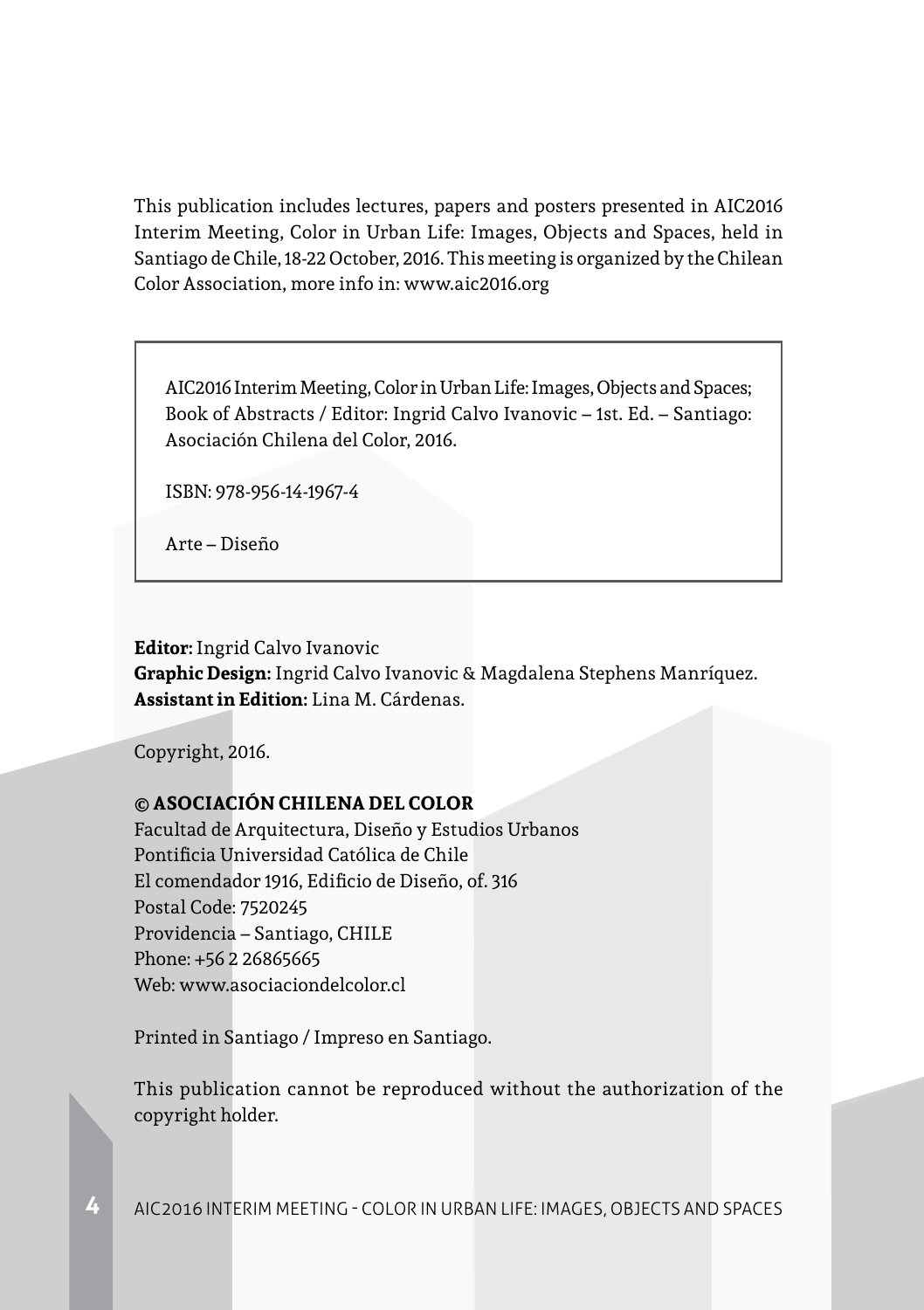# CONTENTS:

| INTERNATIONAL COLOUR ASSOCIATION, AIC         |     |    |
|-----------------------------------------------|-----|----|
| AIC PRESIDENT'S MESSAGE: NICK HARKNESS        |     | 8  |
| AIC PAST PRESIDENT'S MESSAGE: JAVIER ROMERO   |     | 10 |
| ACC PRESIDENT'S MESSAGE: PAZ COX              |     | 11 |
| <b>AIC2016 COMMITTEES</b>                     |     | 12 |
| AIC2016 CONFERENCE THEME, COLOR IN URBAN LIFE |     | 14 |
| ORAL PAPERS, IN ORDER OF PRESENTATION         |     | 17 |
| POSTERS, IN ORDER OF PRESENTATION             |     | 85 |
| <b>INDEX OF NAMES</b>                         | 119 |    |
|                                               |     |    |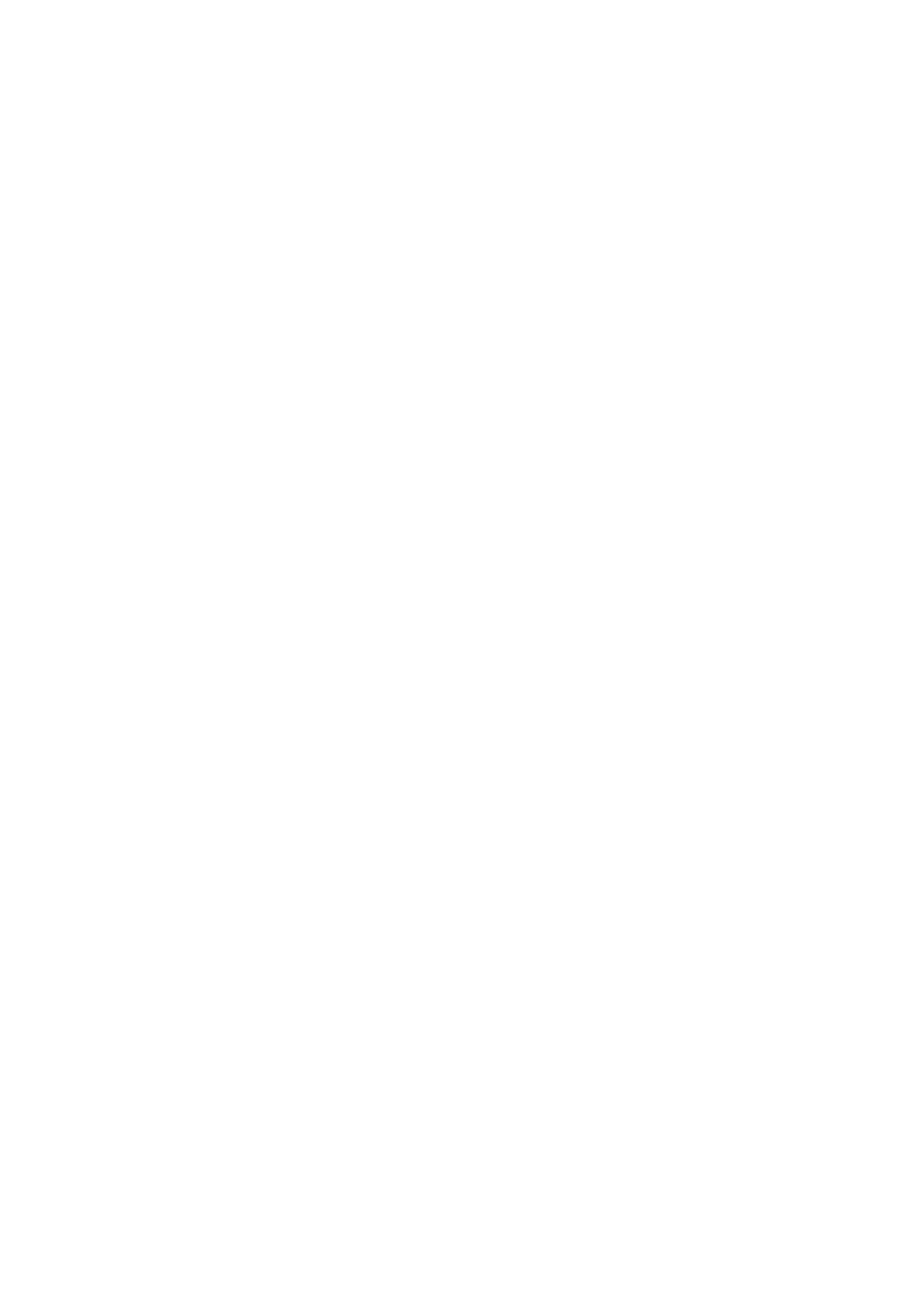# **INTERNATIONAL COLOUR ASSOCIATION, AIC**

## **AIC EXECUTIVE COMMITTEE**

**President:** Nick Harkness | **Past President:** Javier Romero | **Vice President:** Tien-Rein Lee | **Secretary/Treasurer:** Lindsay MacDonald | **Committee Members:** Jin-Sook Lee, Maria João Durão, Nancy Kwallek, Gabriela Nirino

#### **Member Countries**

**Argentina:** Grupo Argentino Del Color | **Australia:** Colour Society Of Australia | **Brazil:** Associação Pró-Cor Do Brasil | **Bulgaria:** Colour Group – Bulgaria | **Canada:** Colour Research Society Of Canada | **Chile:** Asociación Chilena Del Color | **China:** Color Association Of China | **Finland:** Suomen Väriyhdistys Svy Ry | **France:** Centre Français De La Couleur | **Germany:** Deutscher Verband Farbe | **Great Britain:** The Colour Group | **Hungary:** Hungarian National Colour Committee | **Italy:** Gruppo Del Colore - Associazione Italiana Colore | **Japan:** Color Science Association Of Japan | **Korea:** Korean Society Of Color Studies | **Mexico:** Asociación Mexicana De Investigadores Del Color | **Netherlands:** Nederlandse Vereniging Voor Kleurenstudie | **Norway:** Forum Farge | **Portugal:** Associação Portuguesa Da Cor | **Slovenia:** Slovensko Zdruzenje Za Barve | **Spain:** Comité Español Del Color | **Sweden:** Stiftelsen Svenskt Färgcentrum | **Switzerland:**  PRO/COLORE | **Taiwan:** Color Association Of Taiwan | **Thailand:** The Color Group Of Thailand | **United States:** Inter-Society Color Council

## **AIC Associate Members**

**North America:** International Association Of Color Consultants/Designers | **United States:** Colour Marketing Group

## **AIC Associate Members**

**Study Group on Color Education (CE).** Chair: Robert Hirschler (Hungary and Brazil) | **Study Group on Environmental Color Design (ECD).** Chair: Verena M. Schindler (Switzerland) | **Study Group on Color Vision and Psychophysics (CVP).** Chair: Katsunori Okajima (Japan) | **Study Group on The Language of Color (LC).** Chair: Dimitris Mylonas (United Kingdom).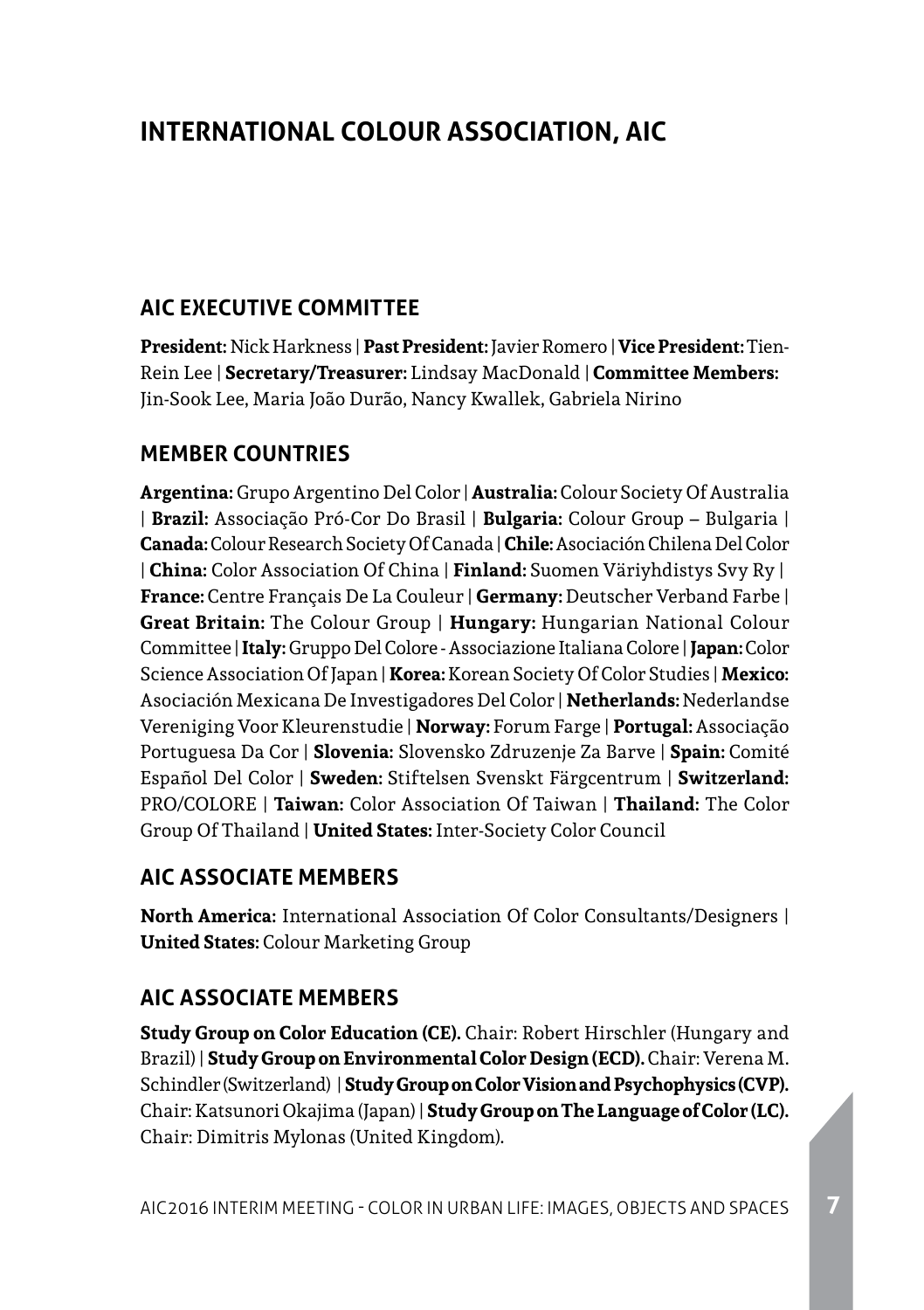## **AIC President's Message: Nick Harkness**

It is a true reflection of the global presence of the AIC that an AIC meeting is being held for the first time in Chile in the dynamic city of Santiago de Chile. This is my third visit to Chile and I have wonderful and colourful memories of the natural and rugged landscape of Patagonia and Torres del Paine plus the strident blues of the Grey Glacier and the turquoise of Lake Pehoe. The urban environment is equally colourful with the amazing trompe l'oeil of Punta Arenas and the World Heritage City of Valparaiso.

What better a location than Chile for hosting an AIC Interim Meeting on Colour in the Urban Life.

On behalf of the AIC Executive Committee and AIC family, I would like to thank Co-chairs Ingrid Calvo Ivanovic , Maria Rosa Domper, Paz Cox Irarrázaval, Mariana Kaplun and the team at Asociación Chilena del Color who have put together an outstanding programme in which to absorb ourselves for three colourful days.

Highlighting the global significance of the AIC there are more than 100 oral and poster presentations at AIC 2016 from twenty seven countries from Asia, Europe, North and South America, the Middle East and the Sub-Continent. AIC membership now stands at 26 regular members, 20 individual members and three associate members.

I would like to thank and congratulate Asao Komachiya, Hirohisa Yaguchi and their colleagues from the Color Science Association of Japan for hosting a very successful Mid-Term AIC Meeting 2015 in Tokyo in May last year.

Future AIC meetings are scheduled for Jeju Korea AIC Congress 2017, Portugal AIC 2018 and Argentina AIC 2019. Please check the dates and plan your schedules. There are three candidates to host the AIC 2021 Congress.

The AIC Executive Committee has been working on a number of initiatives this year including the establishment of an AIC Student Award to encourage the next generation of colour researchers.

I should also mention and thank others who actively support the AIC and the Executive Committee: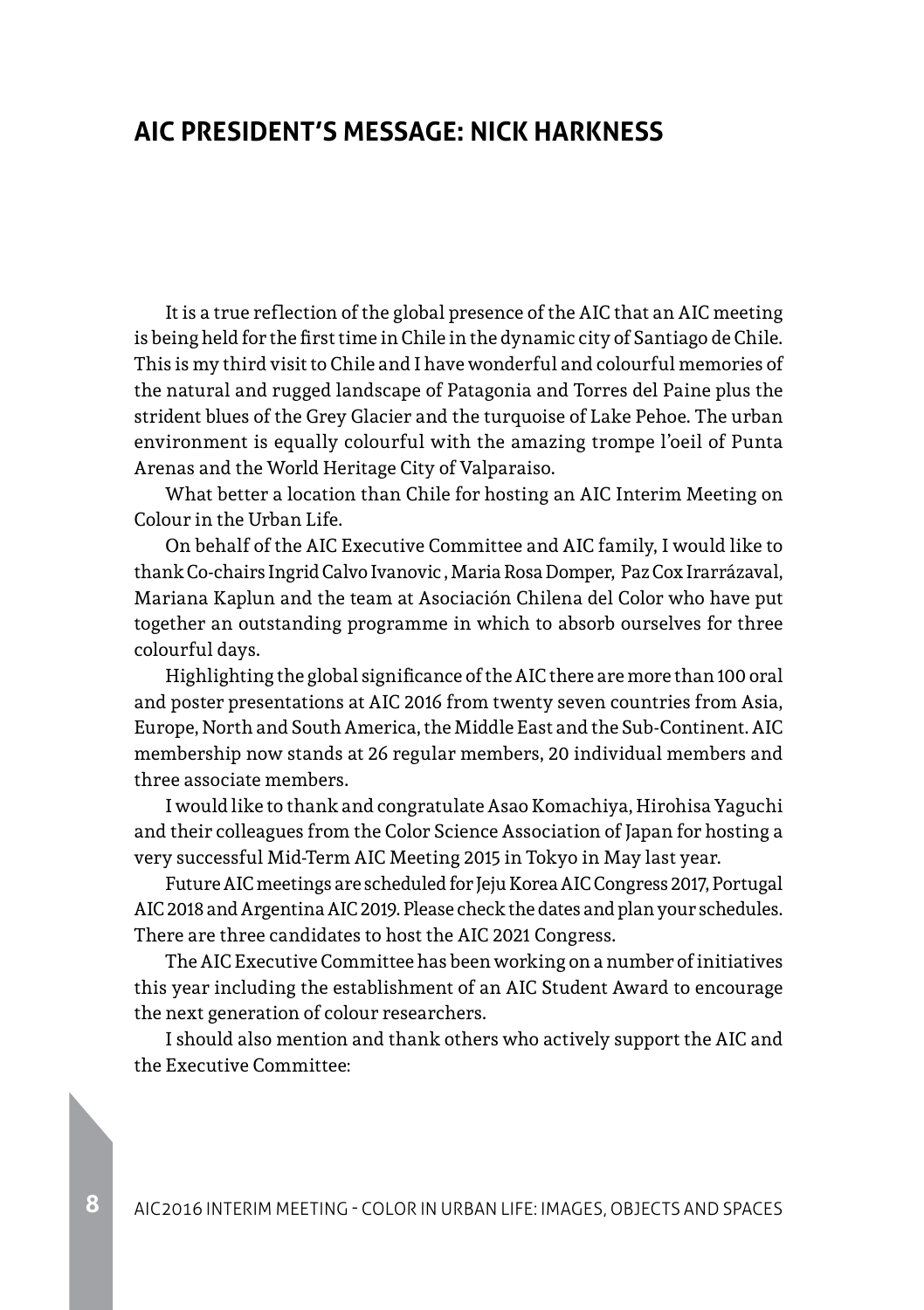Berit Bergstrom who in addition to working with Maria João Durão in obtaining UNESCO recognition for the ICD is also responsible for reviewing the AIC logo.

Jose Caivano who does an enormous amount of work behind the scenes keeping the AIC Website up to date; most recently overseeing the transfer of our domain name to a new home together with Frank Rochow and Dimitris Mylonas. Jose Caivano has also worked with Vien Cheung Associate Editor of JAIC to include the JAIC onto the main AIC website. JAIC is now live on www. aic-color.org

Stephen Westland, Vien Cheung and Kevin Laycock do a fantastic job as Editors of JAIC as do the technical review committee in creating a very high quality journal of which the AIC can be proud.

There are four active AIC Colour Study Groups in which you are invite to participate:

*Study Group on Colour Education* chaired by Robert Hirschler *Study Group on Environmental Colour Design* chaired by Verena M Schindler *Study Group on Colour Vision and Psychophysics* chaired by Katsunori Okajima *Study Group on The Language of Color* chaired by Dimitris Mylonas

I look forward to meeting you in Santiago and wish you all a very successful, enjoyable and creative AIC 2016

Nick Harkness **President International Colour Association**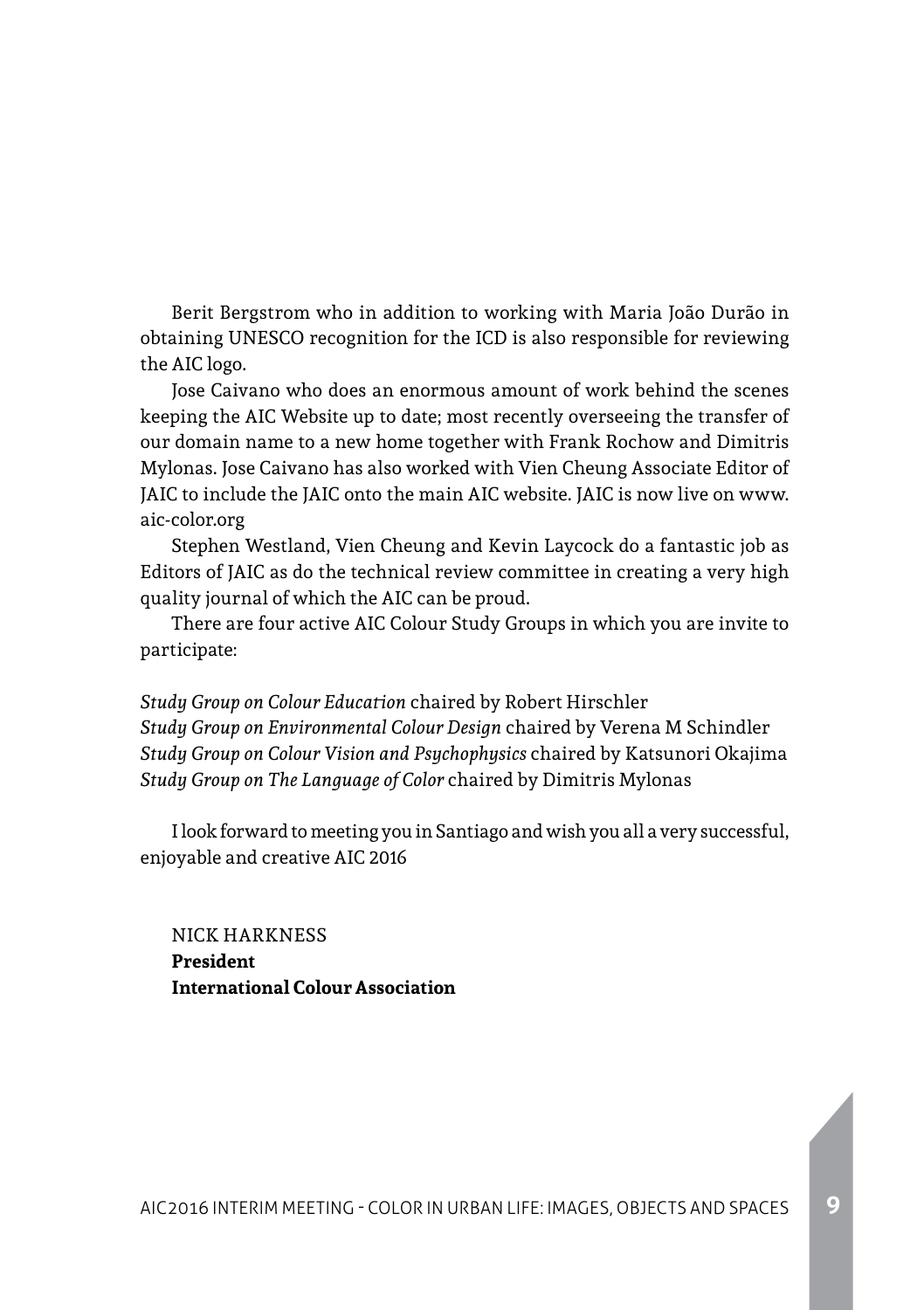## **AIC Past-President's Message: javier romero**

This book is the evidence of the great interest produced around the AIC2016 conference main theme, *Color in Urban Life: Images, Objects and Spaces,* within the international community dedicated to the study of color, both academically and professionally. The contributions presented here, cover a wide range of topics related to the conference theme: environmental color, architectural color design, urban color, color perception and vision, color and culture, color in design, color psychology, color science and materials, color health and wellness, color education, aesthetics, among many others. As it can be seen, the list of papers is extensive and each of the topics will provide the reader, through the interesting scientific papers, an idea of the contributions made to the color field around the world.

The conference main theme couldn't have been better chosen, because color impregnates every aspect of our daily lives especially where we live: the city. Color is in the streets, inside buildings, in objects and so on. More than ever, the use of color has to be thoughful and the color itself is critical for object design and connotation. Color gives life to our visual sensations and incites expected and unexpected emotions. Some expected and some not.

Color not only accounts for the present and future of our actions, but also has been part of the previous experiences of humanity, it helped founding what we call culture. Therefore, is important to emphasize that this conference has devoted special attention to color issues related to design, health, culture, and education on the knowledge and use of color, which ensures a scientific and cultural enrichment for generations to come.

Personally, I believe that the organizing and scientific committees of the AIC2016 Interim Meeting, Color in Urban Life, have done a remarkable work selecting the papers and editing this book, which will be corroborated by rewarding discussions during the conference. Congratulations to all of them and to the Chilean Association of Color, they have been constantly working through the years promoting and encouraging studies of Color in Chile with great international projection.

javier Romero **Past President International Colour Association**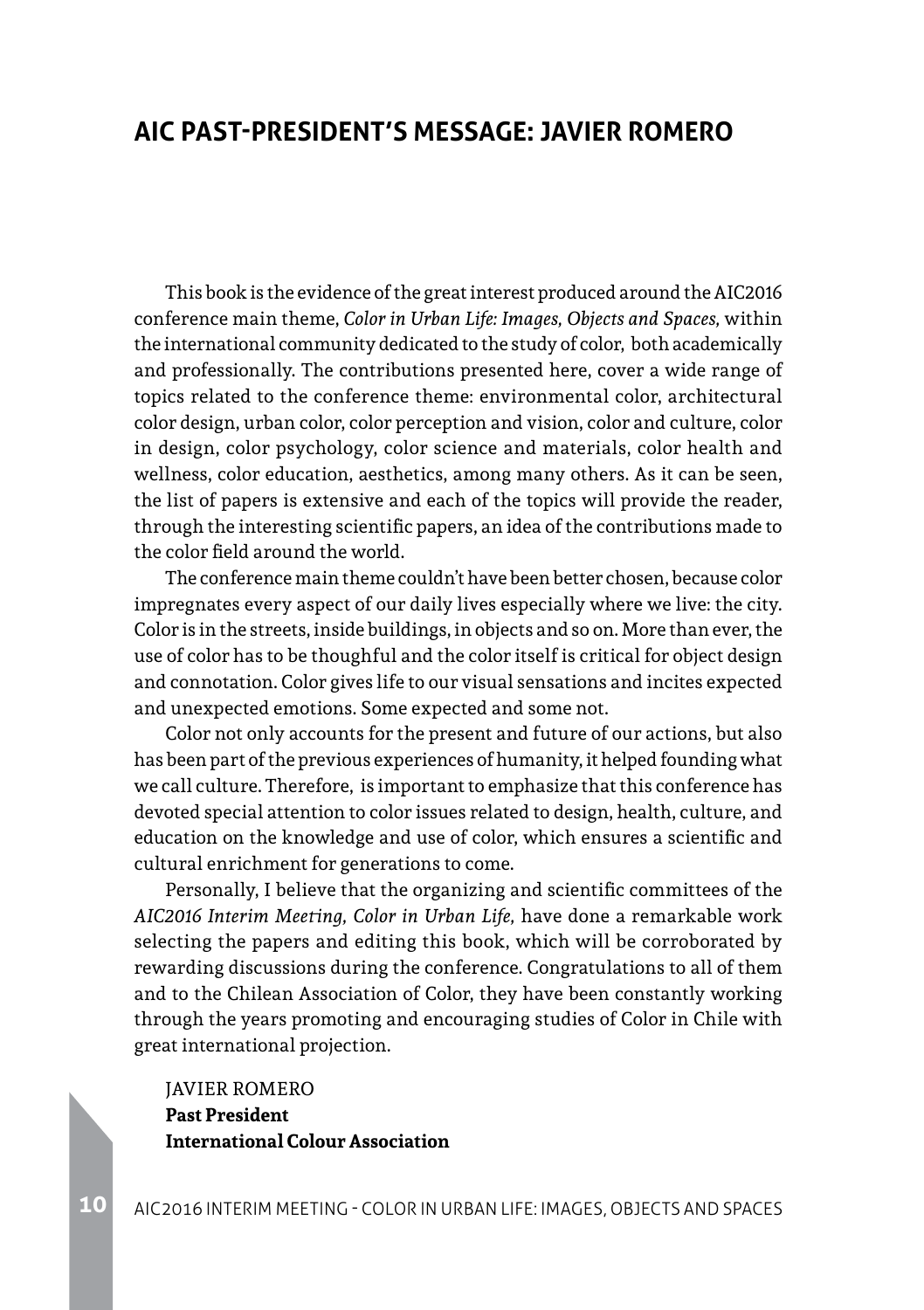## **acc president's message: paz cox**

The International Color Association (AIC) together with the Chilean Color Association (ACC) has developed an ambitious project for 2016: to hold the annual meeting of the AIC in Santiago, capital of Chile. This event –that will be held between the 18 and 22 of October– will gather 26 color associations and individual members from more than 30 countries.

The ACC is a Chilean nonprofit organization associated with the AIC. It was founded in 2008 in order to share, create, promote, coordinate and disseminate initiatives that support topics related to color. These initiatives may be applied –through education, extension and research– in different areas such as sciences, humanities, art and crafts.

The main topic of this event, *Color in Urban Life: Images, Objects, and Spaces* as decided in relation to the characteristics of the hosting city, a big and complex urban place with a population over seven million habitants. Santiago presents the common dynamics of contemporary Latin Americans' megalopolis, and it is marked by a rapid urban growth. It is therefore an excellent scenario to bring together experts from different disciplines and backgrounds, looking to contribute to the Santiago urgent challenges by providing greater physical and emotional well being to its habitants.

The resulting work of this event, based on the lectures of outstanding specialists, technical conferences, and workshops proposed by the Chilean Association of Color and both the University of Chile and Pontifical Catholic University, will be reflected in subsequent publications and transmitted by different broadcast channels.

Being able to receive in Santiago academics, researchers, artists and professionals of different areas, is a big opportunity to share and celebrate; it is a party in the broadest sense of the word, a meeting of chromatic experiences!

PAZ COX **President Asociación Chilena del Color**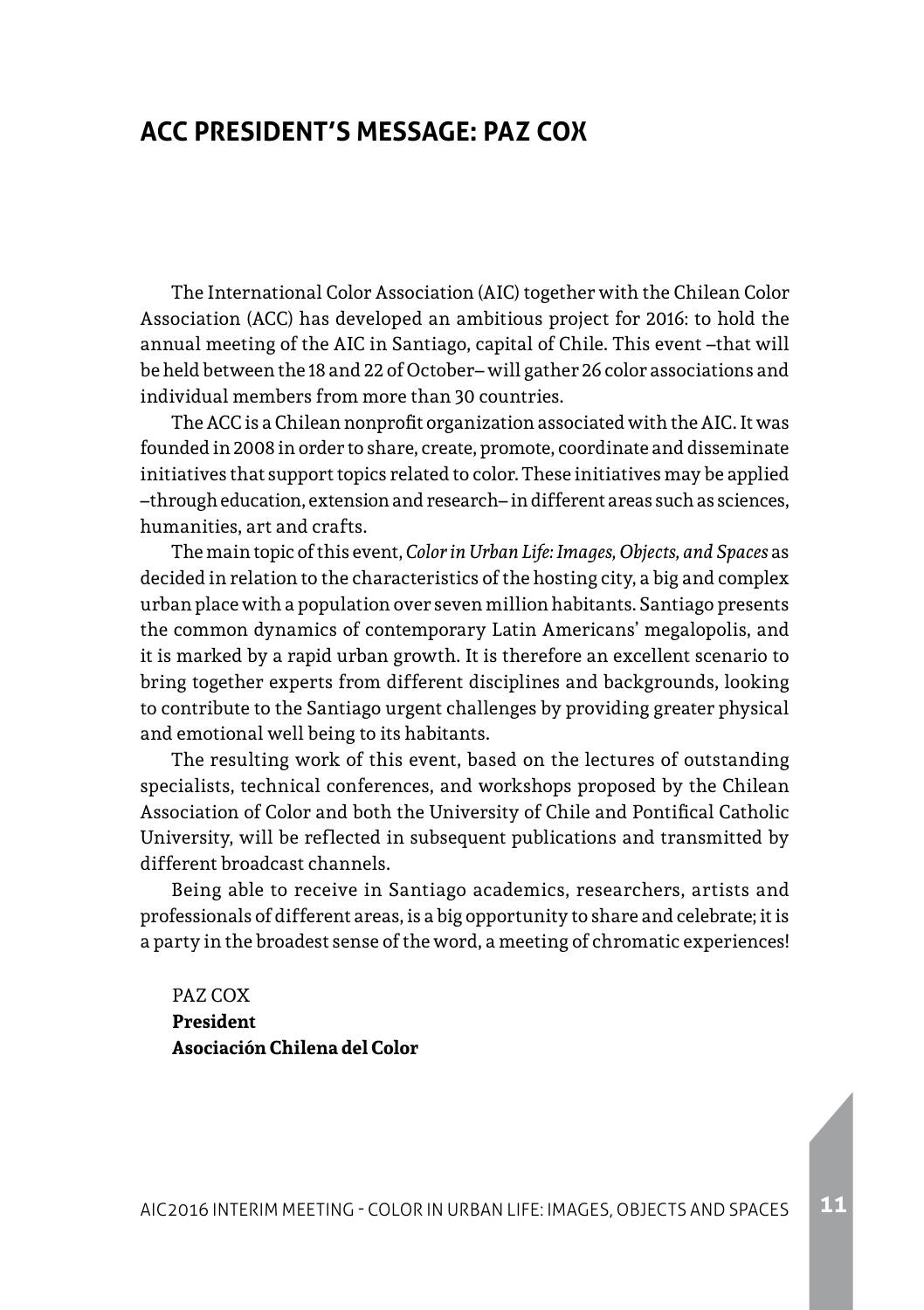# **aic2016 committees**

### **AIC2016 Organizing Committee**

**Conference Co-Chairs:** Ingrid Calvo Ivanovic, Paz Cox Irarrázaval, María Rosa Domper, Mariana Kaplun | **Technical Chair:** Osvaldo Zorzano | **Finances:**  Carolina Armstrong | **Technical Support:** Andrea Barrios, Lina Cárdenas, Sofía Correa, Francisco Mancilla, Josefa Minassian, Bruno Perelli, Bernardita Sánchez, Magdalena Stephens , Ximena Ulibarri | **Publicity Support:** Constanza Almarza, Óscar Zamora.

### **AIC2016 scientific committee chair**

**Ingrid Calvo Ivanovic.** Department of Design, Universidad de Chile.

### **AIC2016 local scientific committee**

**Ana María Risco.** Department of Art, Universidad Alberto Hurtado | **Douglas Leonard.** School of Design, Pontificia Universidad Católica de Chile | **Elisa Cordero.** Faculty of Architecture and Arts, Universidad Austral de Chile | **Hugo Rivera-Scott.** Department of Design, Universidad de Chile | **Humberto Eliash.** Department of Architecture, Universidad de Chile | **José Tomás Fontecilla.** School of Design, Universidad Adolfo Ibáñez | **Lina Cárdenas.** Department of Design, Universidad de Chile | **María Rosa Domper.** School of Design, Pontificia Universidad Católica de Chile | **Natalia Muñoz Carpintero.** School of Design, Universidad de Chile | **Paz Cox.** School of Design, Pontificia Universidad Católica de Chile | **Roberto Rubio.** Department of Philosophy, Universidad Alberto Hurtado | **Bruno Perelli.**  Department of Design, Universidad de Chile.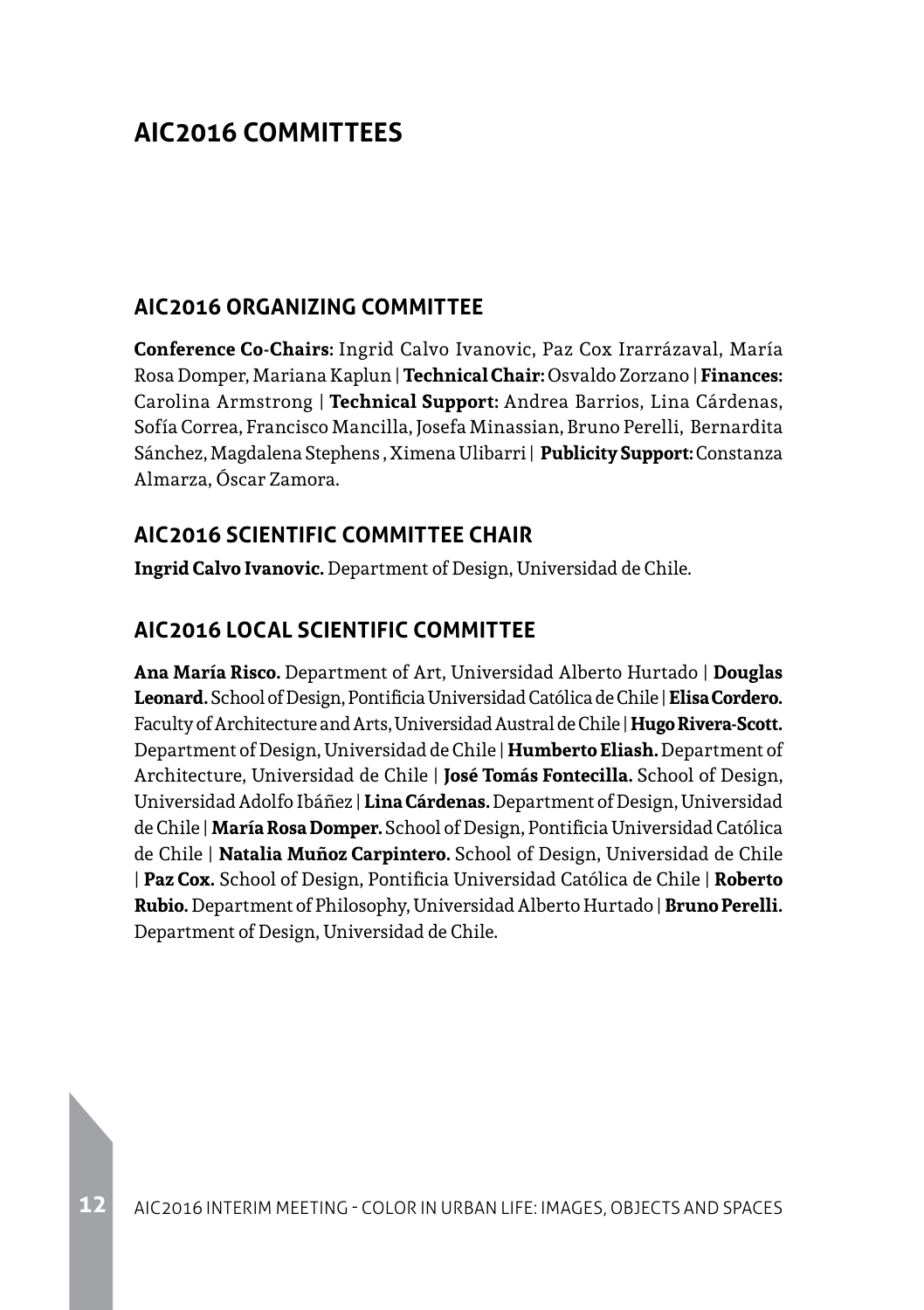#### **AIC2016 international scientific committee**

**Berit Bergström.** Swedish Colour Centre Foundation and NCS Colour Academy AB, Sweden | **Dimitris Mylonas.** Computer Science, University College London, UK | **Eleanor Maclure.** Chapman Taylor, London, UK | **Gabriela Nirino.** Facultad de Arquitectura, Diseño y Urbanismo, Universidad de Buenos Aires, Argentina | **Javier Romero.** Departamento de Óptica, Universidad de Granada, Spain | **José Luis Caivano.** University of Buenos Aires and National Council for Research, Argentina | **Manuel Melgosa.** Department of Optics, University of Granada, Spain | **Maria João Durão.** LabCor-Colour Laboratory, Faculty of Architecture, Lisbon Technical University, Portugal | **Maurizio Rossi.** Politecnico di Milano, Italy | **Nancy Kwallek.** School of Architecture, University of Texas, USA | **Nick Harkness.** NHPL, Australia | **Osvaldo Da Pos.** Department of Applied Psychology, University of Padua, Italy | **Paul Green-Armytage.** School of Design and Art, Curtin University, Australia | **Paula Csillag.** Escola Superior de Propaganda e Marketing, Brazil | **Lindsay W. MacDonald.** University College London, UK | **Renata Pompas.** AFOL Milano-Moda, Italy | **Robert Hirschler.** SENAI/CETIQT Colour Institute, Brazil | **Tien-Rein Lee.** Graduate Institute of Informationn Communication, Chinese Culture University, Taiwan | **Verena M. Schindler.** Zollikon and Atelier Cler Etudes Chromatiques, Paris, France.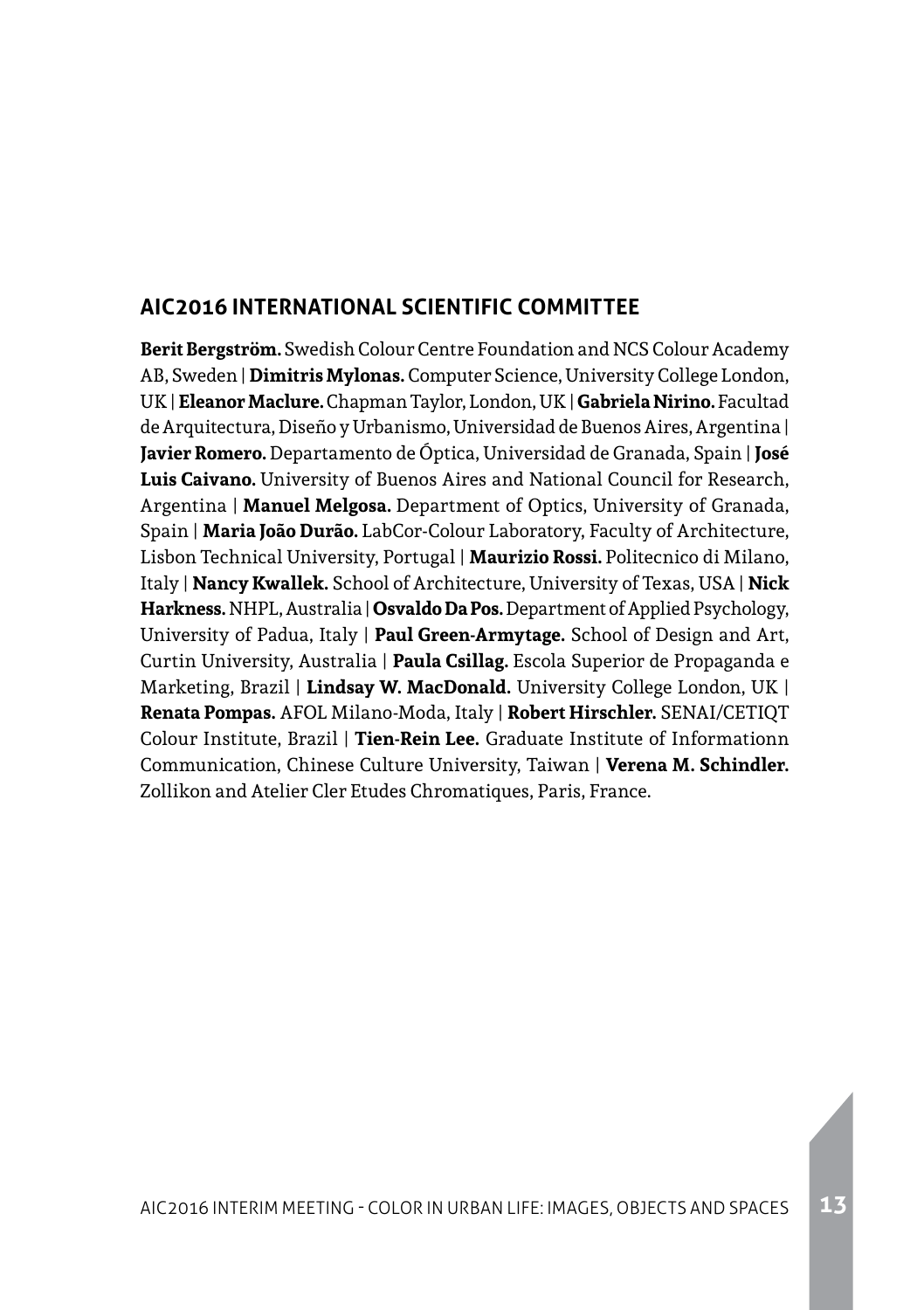# **aic2016 conference theme: color in urban life: images, objects and spaces**

The aim of AIC2016 Interim Meeting is to share experiences regarding the use of color in images, objects and spaces, from different perspectives and disciplines. All of these to contribute to a better user experience and to improve life quality in our cities.

This meeting will provide an opportunity for the presentation and further discussion of the latest findings in the following topics, from both theoretical and practical points of view:

**Color & Environment:** environmental color design; landscaping; colorful neighborhoods & cities; color in planning, designing, and realizing the built environment; sustainability, urban agriculture; color as affected by geography, geology, and climate

**Architectural Color Design:** interior design; architecture; urban planning & design; innovative projects

**Color Perception & Vision:** color vision, deficiencies, abnormalities, synaesthesia

**Color & Culture:** color & identity; graffiti; color interventions & installations; cultural heritage; conservation; preservation

**Color in Design:** branding; color in wayfinding systems & signage; communication design & digital data visualization; color trends; usability; graphic design; typography; marketing, materiality, texture & surface; transparency and translucency; ref lection and glossiness; ergonomics; customer behavior; street furniture; product design; packaging

**Color Psychology:** perception, chromatic harmonies; emotional interactions; perceptual illusions; color combination, palettes & schemes; color & form; phenomenology of color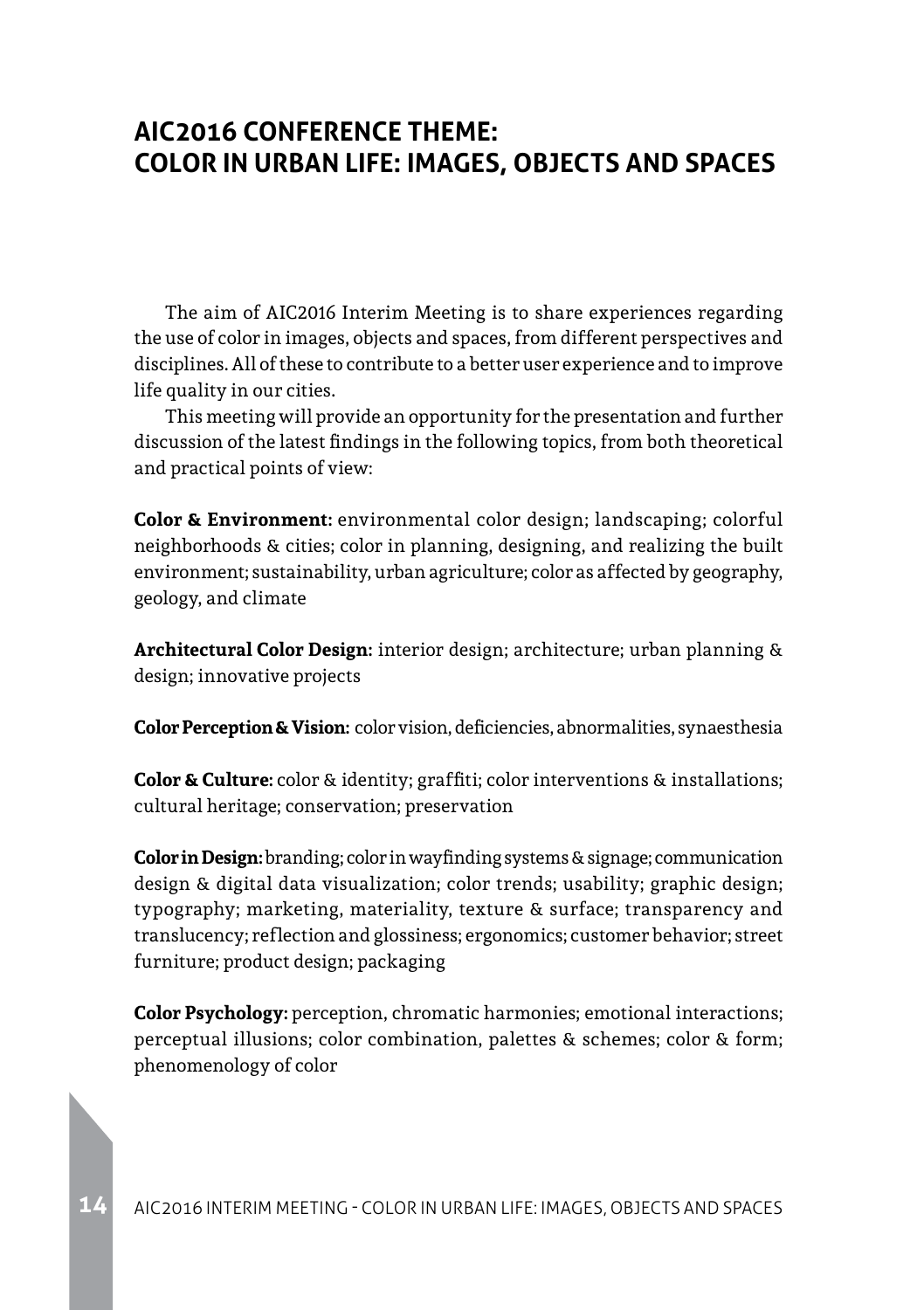**Color, Health & Wellness:** well-being, visual comfort, lifestyle, chromotherapy, biodiversity, waste, pollution; the design of hospitals, assisted living facilities, medical offices, laboratories

**Color Education:** didactics, methodology & theory; teaching aids; color naming and categorization; static and electronic media applied to color teaching; color order systems

**Color, Materials & Science:** color constancy, color adaptation, color appearance models, lighting design, LEDs, color rendering indices, metamerism, shadow, night vision, color measurement, photometry, quality control, digital color management, reproduction, image processing, color imaging, computer graphics, virtual reality, color in 3D printing

**Color Aesthetics:** art; arts & crafts; visual culture & studies; photography; performance; museology; scenography; music & sound; virtual & media projects; fashion; textiles; cosmetics; food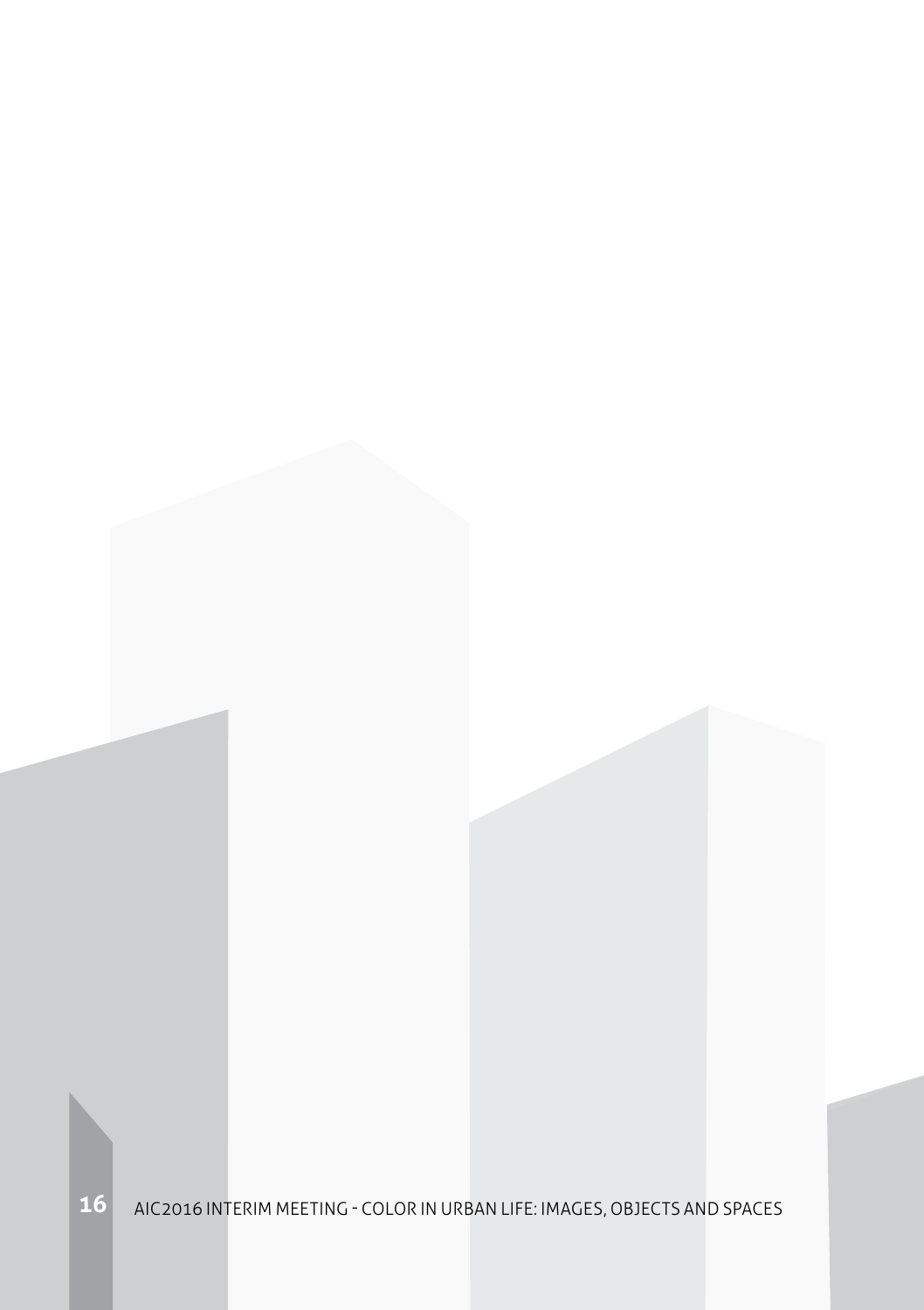# ORAL PAPERS, IN ORDER OF PRESENTATION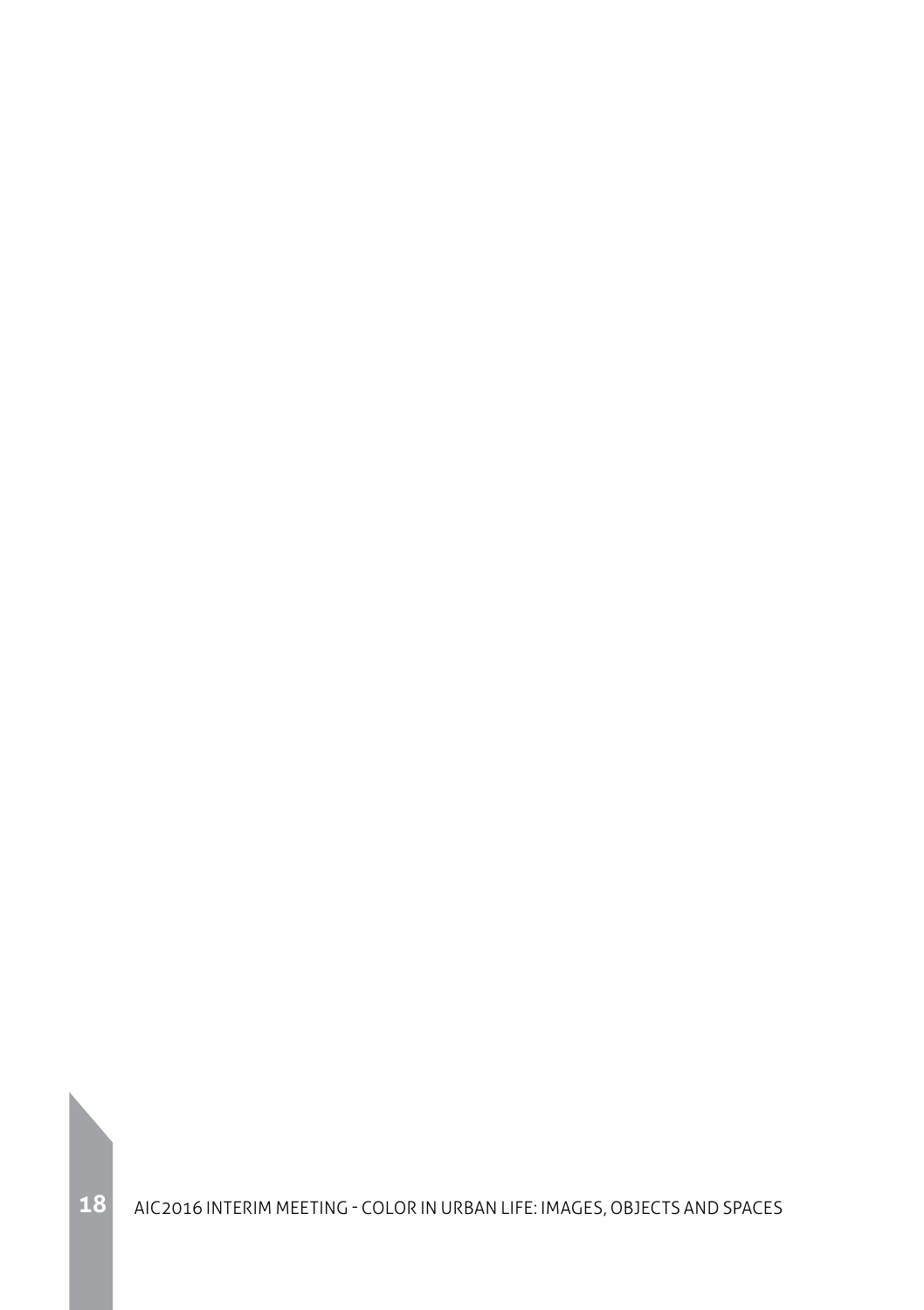# **From Two-Dimensional Monochrome to Environment Colour in Art**

*Renata POMPAS www.color-and-colors.it*

#### **ABSTRACT**

How does art use single colour to act on space?

The space designed relies on aesthetical and symbolic codes, from which art develops ever-renewed languages, using it as a means to engage viewers. This work is a reflection on the choice by some artists to use a colour that is free from any objective reference, a Monochrome, acting at a perceptive, aesthetical, ideological and emotional level at the same time. After adopting colour as an independent meaningful subject at the end of the 20th century, art has not contented itself with painting on the surface, but it has gone beyond the canvas as it has installed Monochrome in the space and finally transformed it in a space viewers can walk through.

This paper will focus, among others, on Kazimir Malevič with his radical White on White in 1919; Wassily Kandinsky with "Spiritual in art", a text published in 1911 theorizing the relationship between form and colours and associating the latter with a mystical and moral property; Piet Mondrian, who pursued perfection through the spatial relationship of Steiner's three primary colours, yellow, red, and blue. Other subsequent major factors were the lessons and the texts by Johannes Itten, the definition of aesthetical, communication and numerical values of each primary colour, and the ideas by Josef Albers on chromatic perception, artists who influenced generations of students.

**ENVIRONMENT COLOUR IN ART**<br> **EFRACT FROM ASS**<br> **EFRACT**<br> **EFRACT**<br> **EFRACT**<br> **EFRACT**<br> **EFRACT**<br> **EFRACT**<br> **EFRACT**<br> **EFRACT**<br> **EFRACT**<br> **EFRACT**<br> **EFRACT**<br> **EFRACT**<br> **EFRACT**<br> **EFRACT**<br> **EFRACT**<br> **EFRACT**<br> **EFRACT**<br> **EFR** This work focuses on some significant and clarifying examples of the path of two-dimensional monochrome with its different meanings: expression of silence for Robert Rauschenberg, self-hypnotic for Barnett Newman, contemplative for Ad Reinhardt, emotional for Mark Rothko. This work will present the moment when colour went beyond the canvas breaking through it, in the spatial monochromes by Lucio Fontana. Then will compare the adoption of three-dimensionality in the esoteric monochromes by Yves Klein, in the Neo-Dada works by Piero Manzoni and in the optical works by Paolo Scheggi. This work also shows how Monochrome dissolved in the interference painting by David Simpson; how it took on an evanescent feel in the natural elements by Wolfgang Laib; how it dematerialized in the light by Dan Flavin and in the atmospheric and hallucinatory light by James Turrell; and how it dilated in space, creating a sensorial environment in Anish Kapoor's work.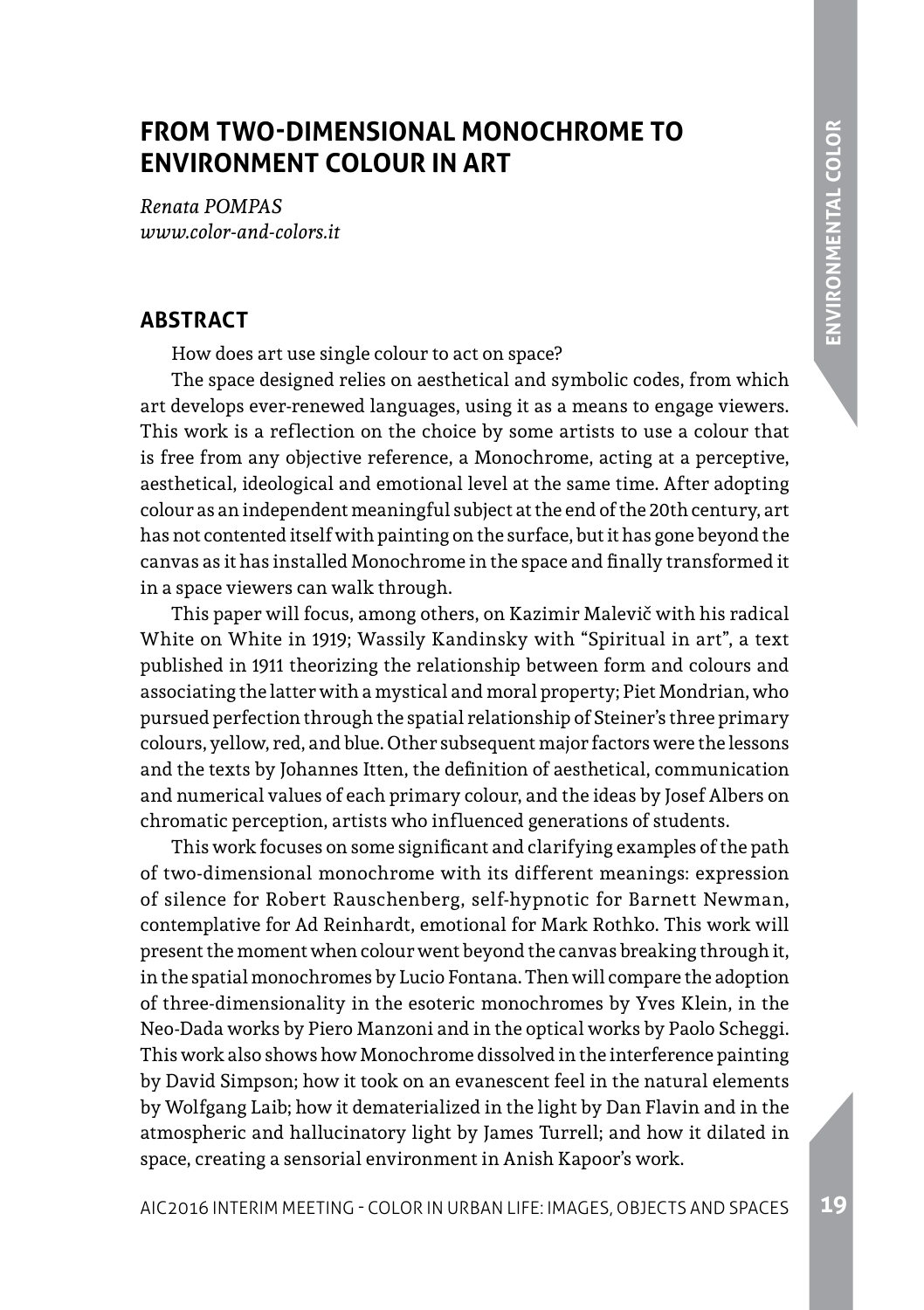# **The Use of Environmental Color in Hotels: A Case Study on Ceta Ecotel Macapá, Brazil**

*Paula CSILLAG,1 Tilia Monte de ALMEIDA2 1 Faculty of Design, ESPM University, São Paulo and President Associação ProCor do Brasil (Brazilian Color Association) 2 Architect Carneiro Home, Post-Graduate Student at São Paulo Fine Arts University* 

#### **ABSTRACT**

The aim of this article is to present a study on how the use of colors on the internal and external environments of a Brazilian hotel affected consumer and employee behavior. The results are analyzed in terms of model Sens|Org|Int, which differentiates physiological aspects of color human response from cultural and interpretive aspects (Csillag, 2008). The study was conducted at CETA ECOTEL, an ecological hotel at the city of Macapá on the northeastern coast of Brazil. The methodology was of a case study (Yin, 2004), using a triangulation process, crossing information obtained from three points of view: the researchers' analysis of the environment, a qualitative & quantitative questionnaire with 50 employees of the hotel, and a qualitative & quantitative questionnaire with 640 consumers (visitors of the hotel). Results show consumers' and employees' most and least preferred colors for the environment. These results were triangulated for analysis using Model Sens|Org|Int indicating, among other conclusions, that visitors preferred colors that have a specific physiological response (Org) which is related to the hotel's market niche being it an ecological Brazilian hotel (Int). Employees preferred a different physiological response of colors, considering that their choices are for the work environment (Org). It is observed that their choice is correlated to their motivation for a good work environment (Int).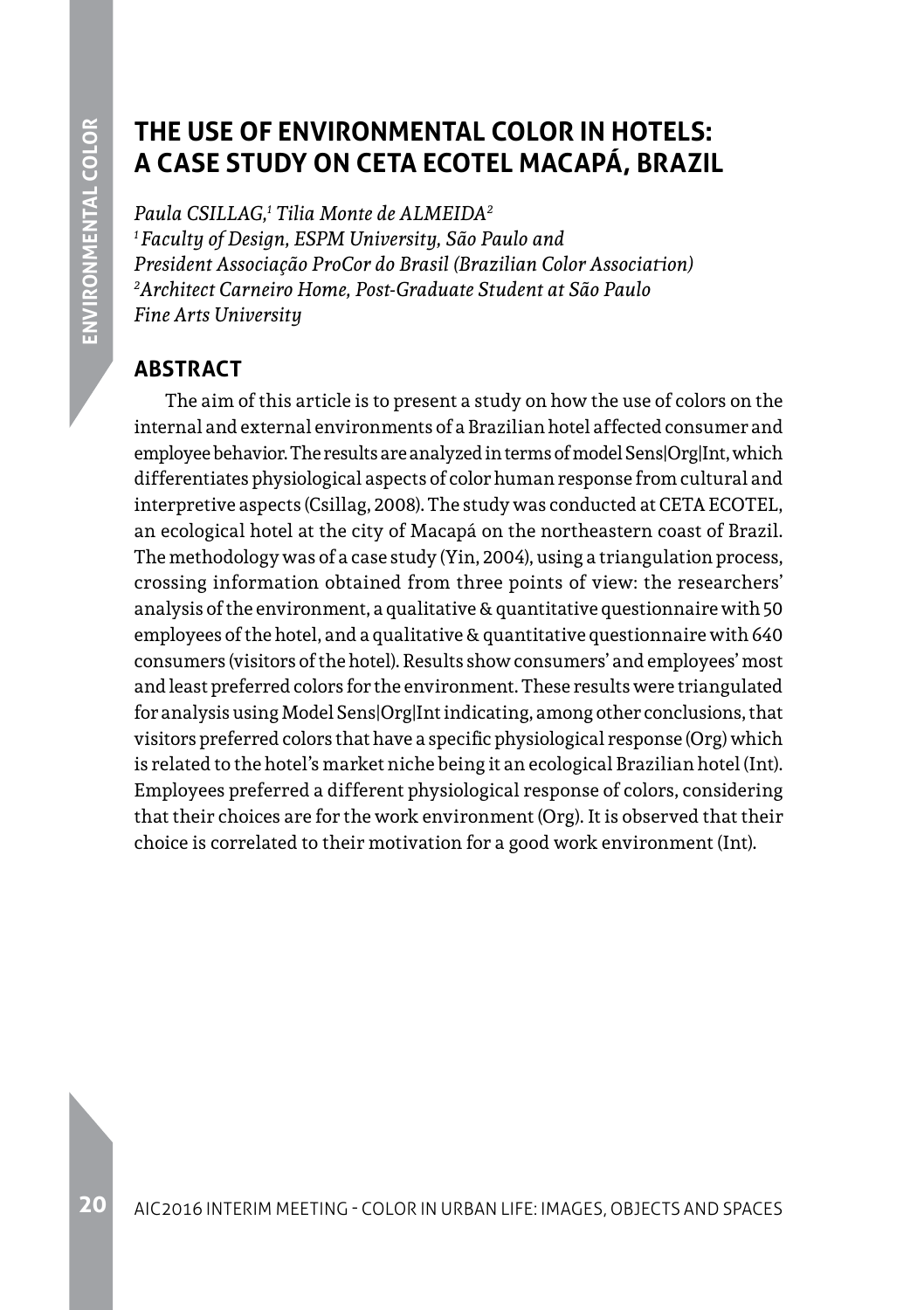## **Urban Space and The Quest for Color Harmony**

*Atis KAMPARS RISEBA University of Business, Arts and Technology*

#### **ABSTRACT**

The idea about the necessity of harmonious colour sets seems popular and is at least one of the reasons for the reglamentations on color application in the urban environment. My contemplations were caused by the cognition that spatial objects like buildings, parks, streets etc. create relatively harmonious colour combinations disregarding the kinds of visual properties they actually possess. There are several external factors, which influence the quality and of information obtained by spatial observation such as the intensity of light, the angle of reflection, the distance of observation, the density of atmosphere, and, at the end, the internal ability of an individual to perceive. Systemic color schemes are the basic codes of thinking yet they cannot be used as an operative tool for visual orientation in the spatial environment because of their twodimensional character, the fixed condition of colors and use of a neutral, static light. Two observational principles derived from the concept of the optical axis determine the balanced color relations in the external environment and color harmony seems to be the by-effect of spatial observation – an interpretation of the world of visual things rather than the evaluation of the visual properties of objects themselves.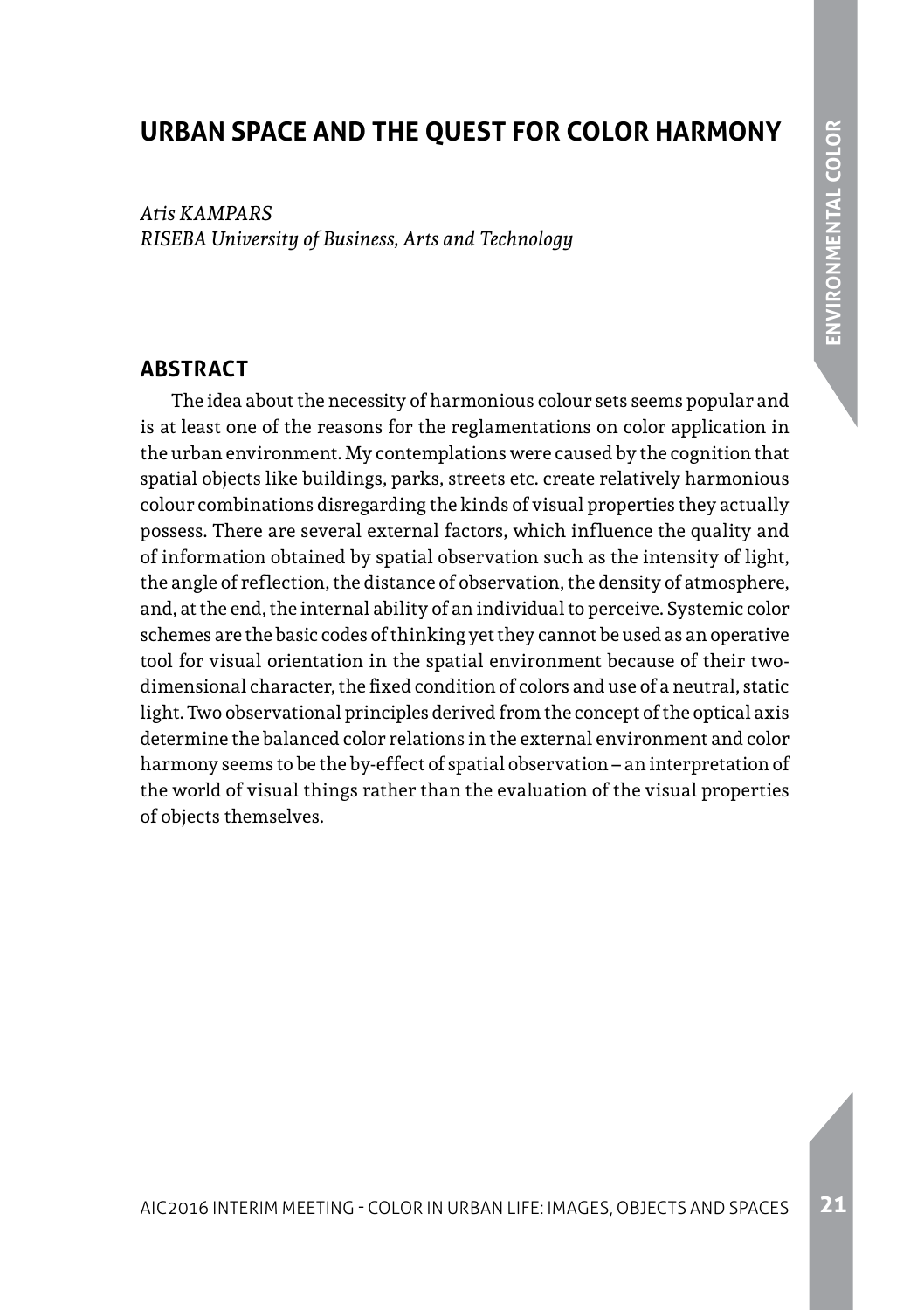# **Trees of Buenos Aires Changing the Appearance of the City**

*Maria Luisa MUSSO* 

*Programa Color. Facultad de Arquitectura, Diseño y Urbanismo, Secretaría de Investigaciones. Universidad de Buenos Aires*

### **ABSTRACT**

The color of a city is not limited to the inherent color of the facades of their buildings. It must be considered the perceived color in all its complexity and all the elements, which form the urban landscape, as buildings, equipment, and trees. With regard to vegetation, important areas of Buenos Aires show modified the appearance by the trees in different seasons of the year. These sections refer only to the trees that produce changes in the appearance.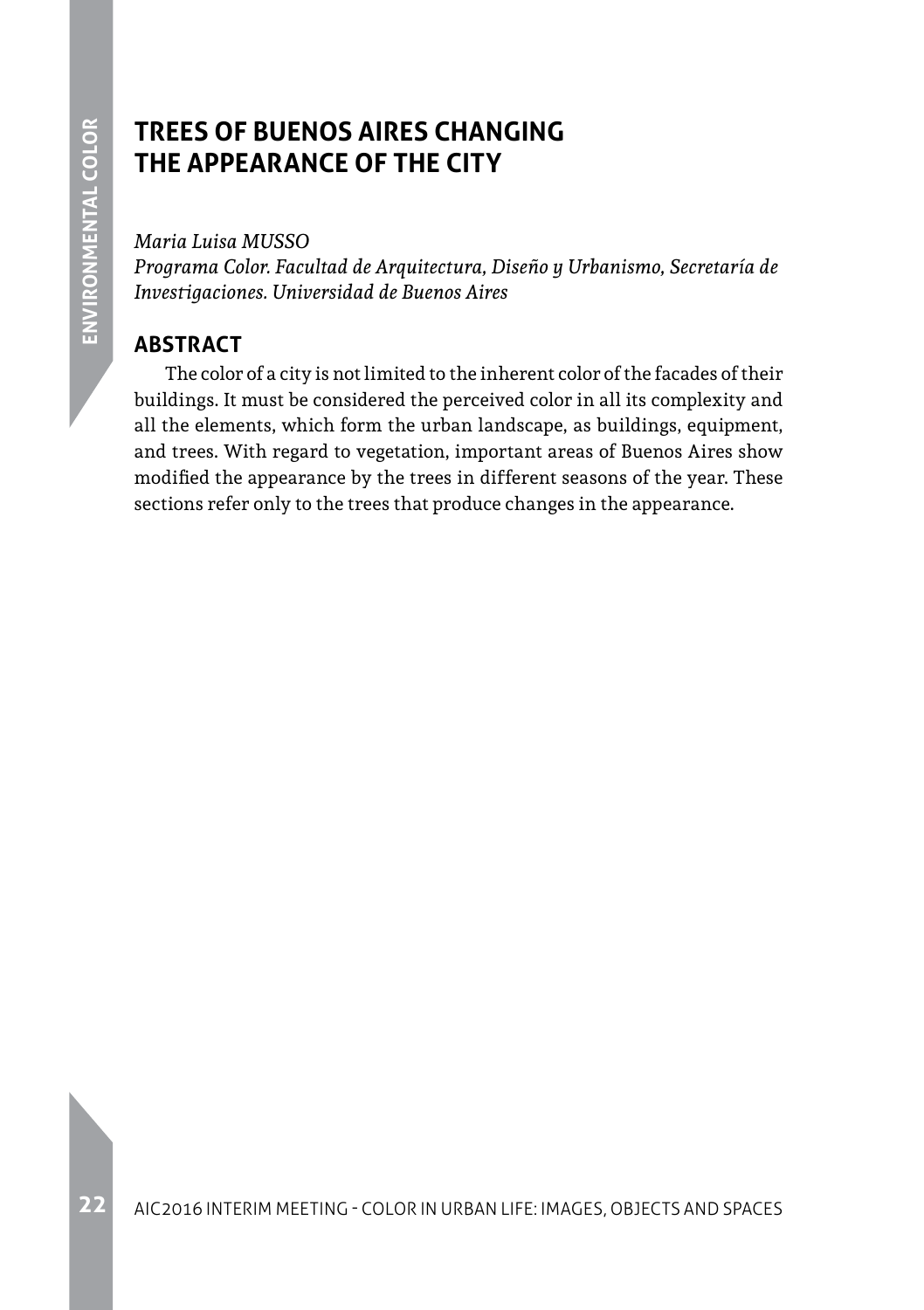# **[Colour Studies] Re:Placing Colours. Evaluation of the Chromatic Interventions on the Blocks of Flats in Bucharest, Romania**

*Veronica Maria ZYBACZYNSKI Faculty of Architecture, "Ion Mincu" University of Architecture and Urban Planning, Bucharest*

### **ABSTRACT**

The communist era left Bucharest, and Romania in general, with hundreds, thousands of grey concrete blocks of flats (4 to 11 story high). In the early 2000 the City Council together with the Ministry of Regional Development decided to rehabilitate these blocks of flats by financing the entire project or just parts of it. The intention was to improve the city's image by removing the grey damaged envelope of the blocks of flats and by replacing the monotonous and uniform colour with colours appropriate for the contemporary urban environment. Thus, after 2007 scaffolds were mounted and rehabilitation began. This article aims to evaluate the outcome of the interventions on the envelope of the blocks of flats in terms of colour and also in terms of the impact at the urban space level. The assessment is based on colour mapping of several main streets of Bucharest, streets bordered by rehabilitated blocks of flats by highlighting the chromatic palette used in these cases. The colour mapping method used was based, on the one hand, on the pictures produced in situ and, on the other hand, on the comparison of colours with a reference colour chart. The results of the evaluation of the chromatic interventions for the blocks of flats show that the used colours, the applied chromatic schemes and the association of colours were arbitrary chosen, without taking into consideration the laws of colour harmony. At the urbanscape level the impact of these chromatic rehabilitations was disastrous, creating a cacophonic urban image, a colorful cocktail. Each block of flats was designed separately and was not put into context. The findings of this research highlight the need of creating a colour atlas and a colour plan for the city. The lacks in legislation need to be filled in order to create and maintain a coherent chromatic urbanscape.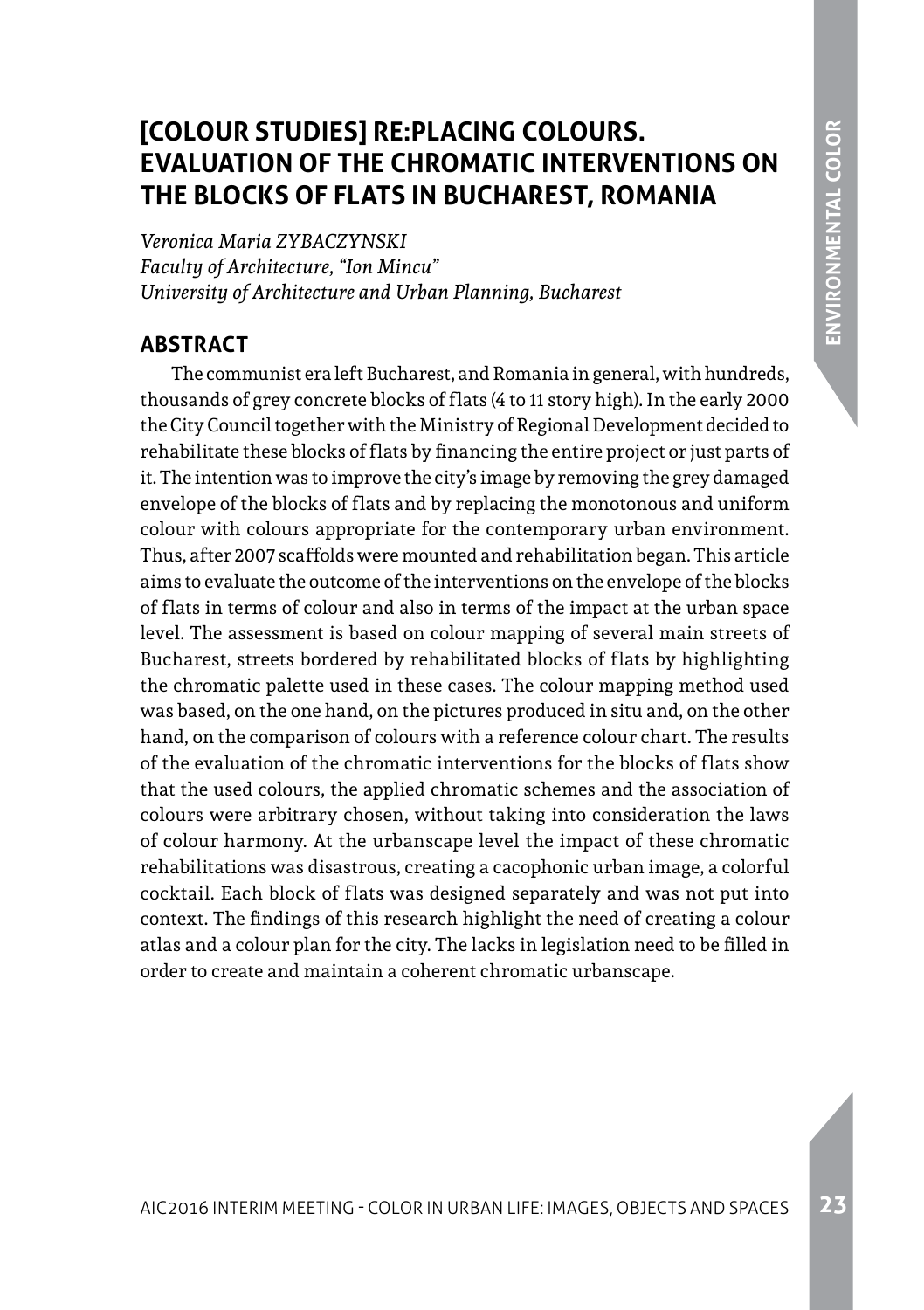**24**

# **Analysis of Korean Underpasses, Spaces under Overpasses, and Passage Boxes with Low Lighting Ratios and Proposal for Environmental Colors. Focused on the Underpass at Seokgye Station**

*Kim YOOSUN1 , Shin SANGEUN2 , Lee SUNGJOO3 , Lee YOOJIN3 , Park JINJOO3 1 Professor, Department of Environmental Design & Horticulture, Sahmyook University 2 Ph.D. Course, Department of Interdisciplinary Program of Ecocreative, The Graduate School, Ewha Womans University 3 Sahmyook Environmental GreenDesign Research Institute*

#### **ABSTRACT**

Today, people are highly satisfied with their lives. However, they are exposed to many natural disasters and various crimes. To solve these problems, people try to improve the surrounding environment. In fact, it is possible to create a safe and stable environment through the use of colors.

Color improvement is economical in that a color change does not require the addition or removal of environmental and design factors. Besides, color can provide safety through its visibility and attractiveness; it can also foster psychological stability and a sense of historical identity and aesthetic appeal. Thus, color can play various roles as an effective tool for environmental improvement. These days, among public spaces in Korea, spaces under bridges (used by both vehicles and people) and overpasses, underpasses, and passage boxes have low lighting ratios that are linked to an increase in crimes. Further, the visual aesthetic impression of these spaces is poor. Therefore, people are requesting that nearby public facilities and underpasses become brighter and more attractive. Accordingly, this study promotes the use of safe colors in the design of surrounding environments in order to improve the negative image of underpasses and their safety and stability.

A color plan has been proposed in this study based on an environmental factor analysis of the underpass at Seokgye Station, located in densely populated Seoul. Subway lines 1 and 6 connect there, so the number of people passing through is high. The underpass, however, is old and without color (unlike other underpasses nearby). For the underpass at Seokgye Station, this researcher used yellowbased light gray as the dominant color, orange as the accent color, and blue as a secondary harmonizing color for psychological stability, aesthetic impression, and a local historical identity. It is expected that these colors will help provide a public space characterized by increased safety, psychological stability, historical identity, and convenience.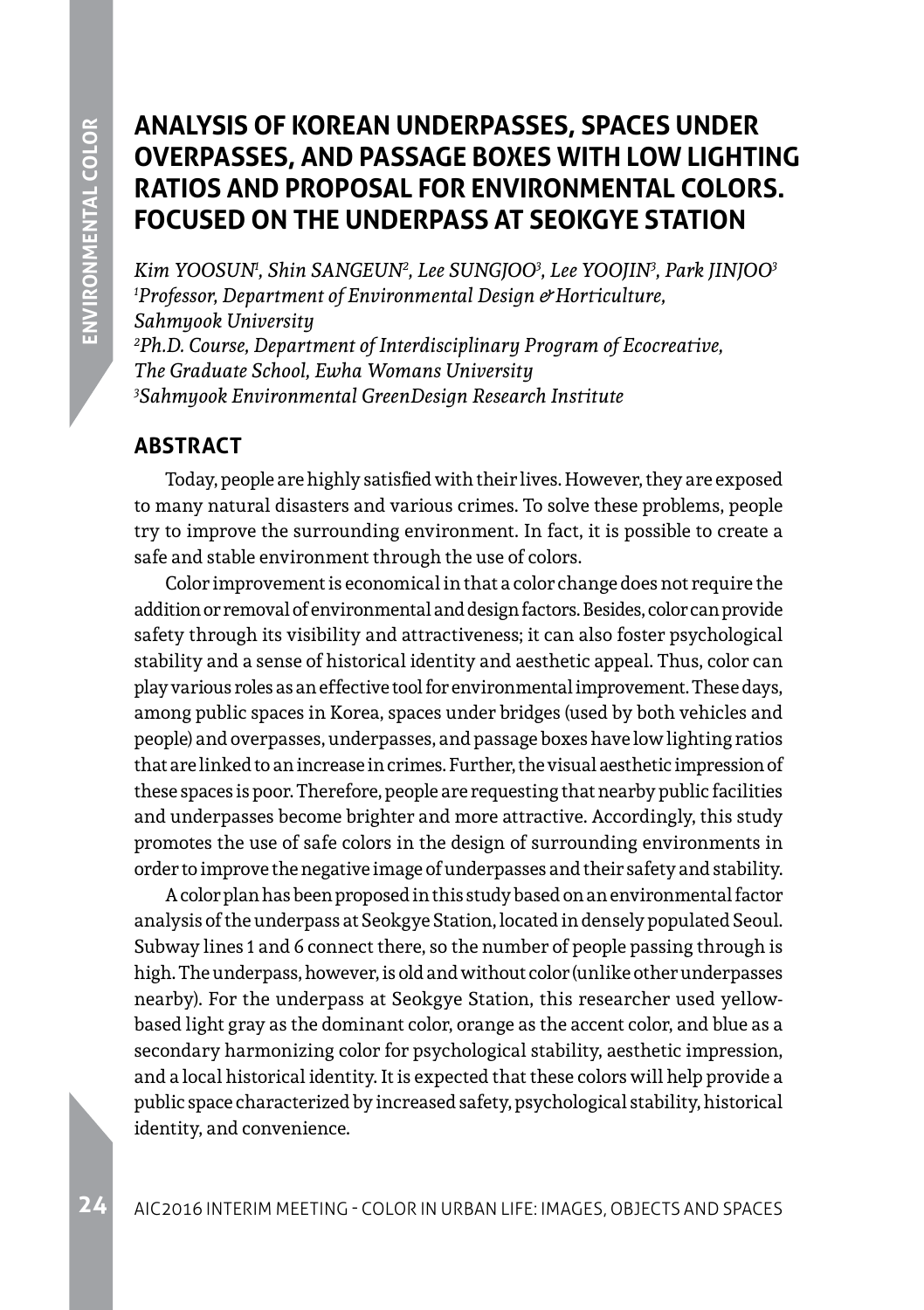# **Sustainable Design: Colour Technologies for Static Façades with Dynamic Effect**

*Alessandro PREMIER Dept. of Civil Engineering and Architecture, University of Udine, Italy*

#### **ABSTRACT**

As we all know, colour combination and contrasts can confer specific effects to an object. You can highlight some parts of it, you can smooth other parts, you can make it vanish in the context, etc. There are a lot of "colour strategies" used by the designers to obtain certain effects. In the specific field of the architectural façade design the majority of the research seems to be directed towards the study of adaptive systems. As it can be easily guessed dynamic façade technologies are quite complex and relatively expensive, depending - of course - by the complexity of the whole building design. Sometimes the customer doesn't really need a dynamic façade but he wants to pursue a dynamic effect through other means. In these days we see more and more buildings' façades that exploit colour technologies to obtain a chromatic effect of movement or dynamism even than they are built with static elements.

The aim of this paper is to propose a classification of the chromatic strategies used by the designers to achieve dynamic effects in static façades. The dissertation will make use also of significant examples of buildings.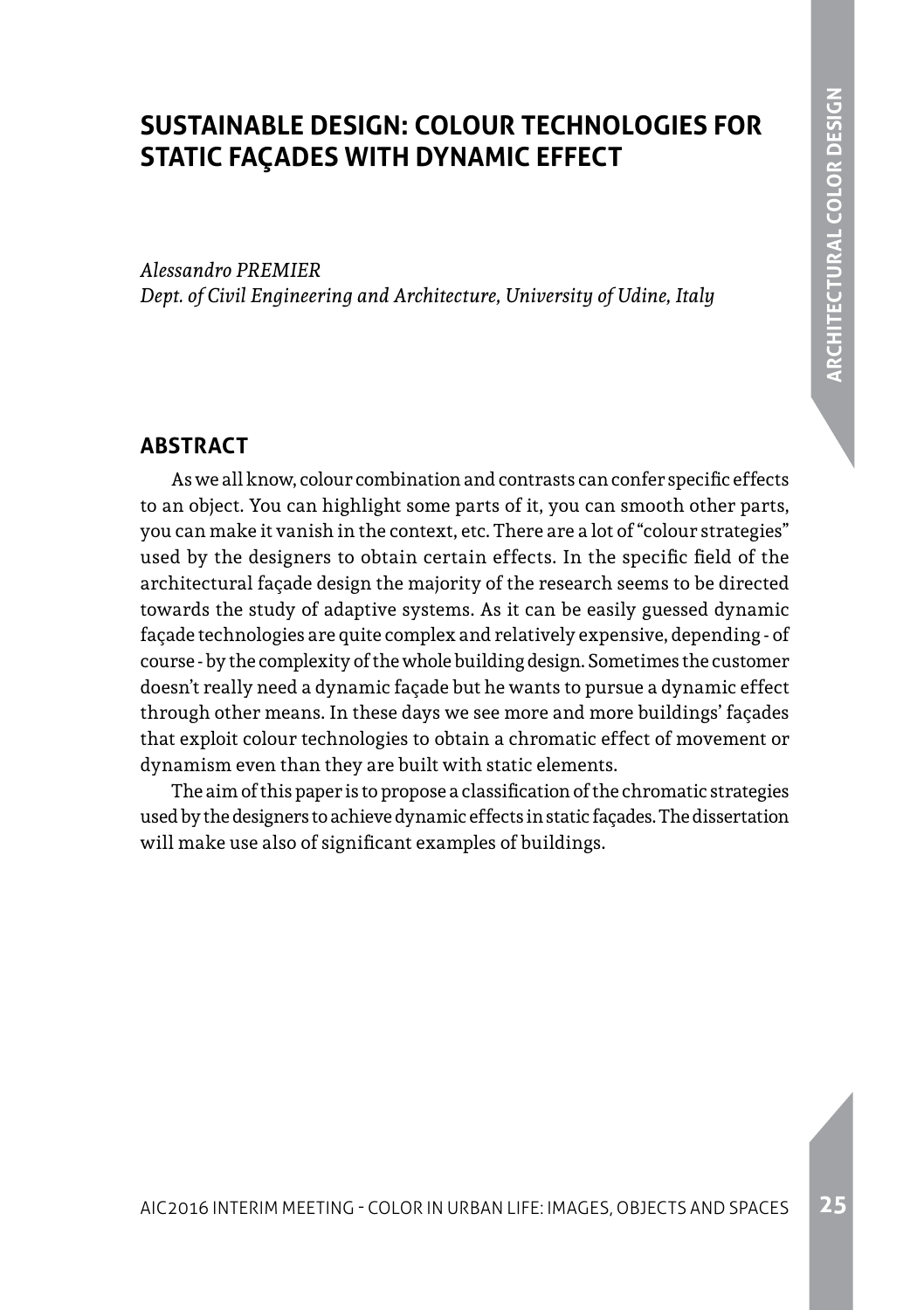# **Color Universes for the Regional Heritage**

*Elisa CORDERO-JAHR Instituto de Arquitectura y Urbanismo, Facultad de Arquitectura y Artes, U. Austral de Chile*

## **ABSTRACT**

A color universe is a conceptual arrangement of colors related to its origin, ownership, culture, and space, among others. It differs from a color palette and a color chart because of its metaphorical reference. We used this type of chromatic order in two architectural projects in the Region of Libertador, Chile. The first one is an interpretation center that will shelter the 11,000 year old archaeological and paleontological site in Tagua Tagua lagoon. The second one is another interpretation center related to the work of the famous *chamanto* poncho weavers, high-quality and beautiful woven pieces. Both of them add value to the cultural heritage of the region. A comprehensive color study was conducted in each site, including field visits, interviews, photographs, watercolor paintings, samplings and color surveying. The colors found were arranged into a color universe specially created for each project. The application of these colors to different supports, keeping a consistent project image, was a major challenge. We hereby present the full study, covering from the field visits to develop the color study and the data collection methods which were applied to the creation of color universes and, finally, their application to the project's global image: architecture, museography, graphic design and merchandising.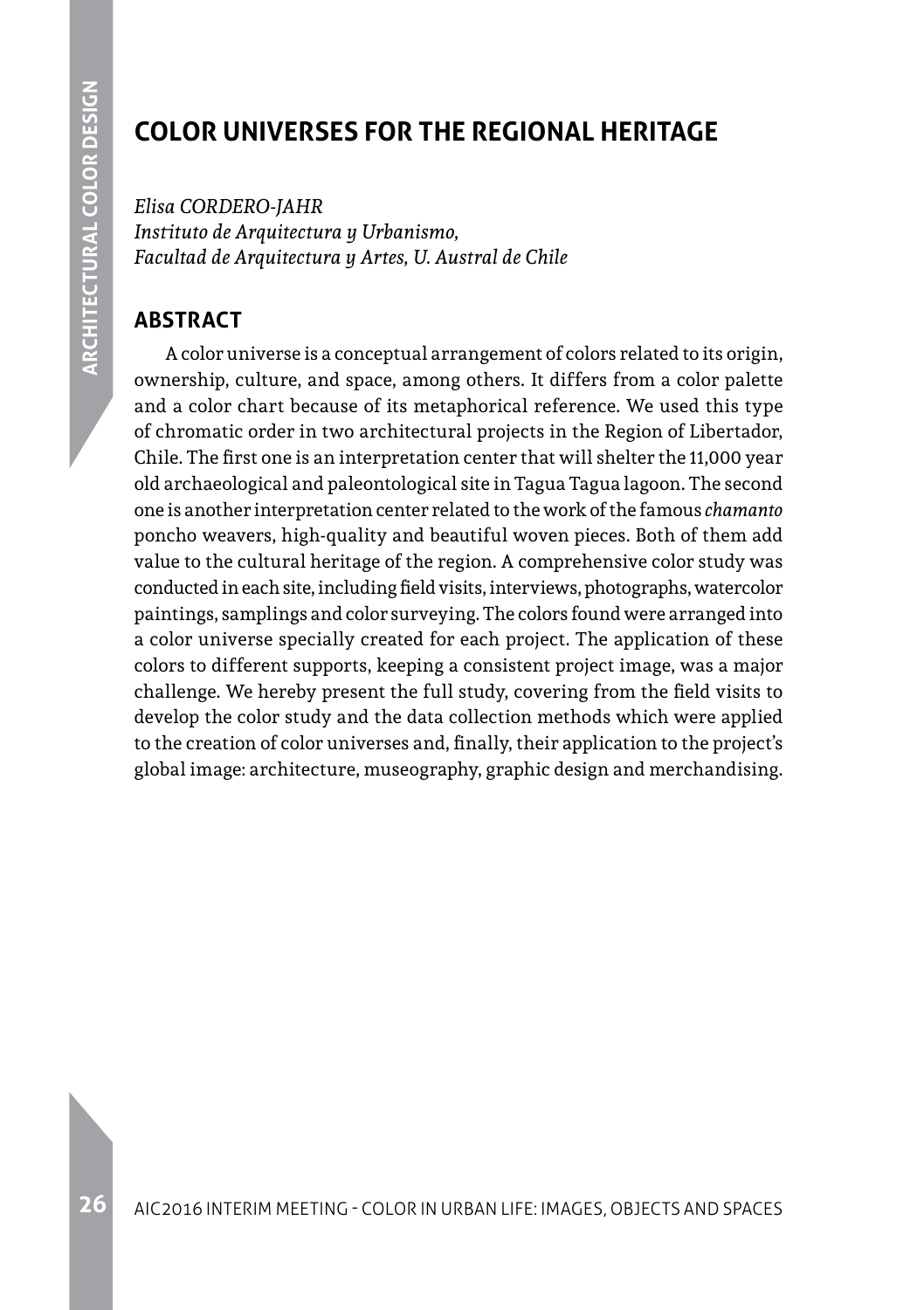# **Colours of a Neighborhood: Methodological Questions and Challenges**

*Saara PYYKKÖ Department of Architecture, Aalto University, School of Arts, Design and Architecture*

## **ABSTRACT**

This paper addresses methodological questions that arise from large-scale architectural colour research. The paper will discuss some preliminary findings of my on-going PhD. The PhD project represents a practice-led study concerning the colour planning six residential areas built during the last twenty years in the greater Helsinki metropolitan area in Finland.

The paper will focus on one of these sites, Aurinkolahti, which is situated in the eastern part of Helsinki and was built between 2000–2016. In this pilot study, I tested two research methods, for enabling architects, artists and colour designers to conceptualize their experience of architectural colours, particularly in terms of the design process. The first method referred to as colour walk, is an ethnographic walking method. Colour walk allows the designer to provide words for non-verbal experience of colours in architecture and to create concepts for the artistic colour design process. The second method, visual ethnographic photography is both a method for documentation and an approach for conducting artistic research concerning the atmosphere of architecture focusing on colours. Designer-photographers act with their own perceptions and knowledge documents and photographs the area in order to visualize their thoughts.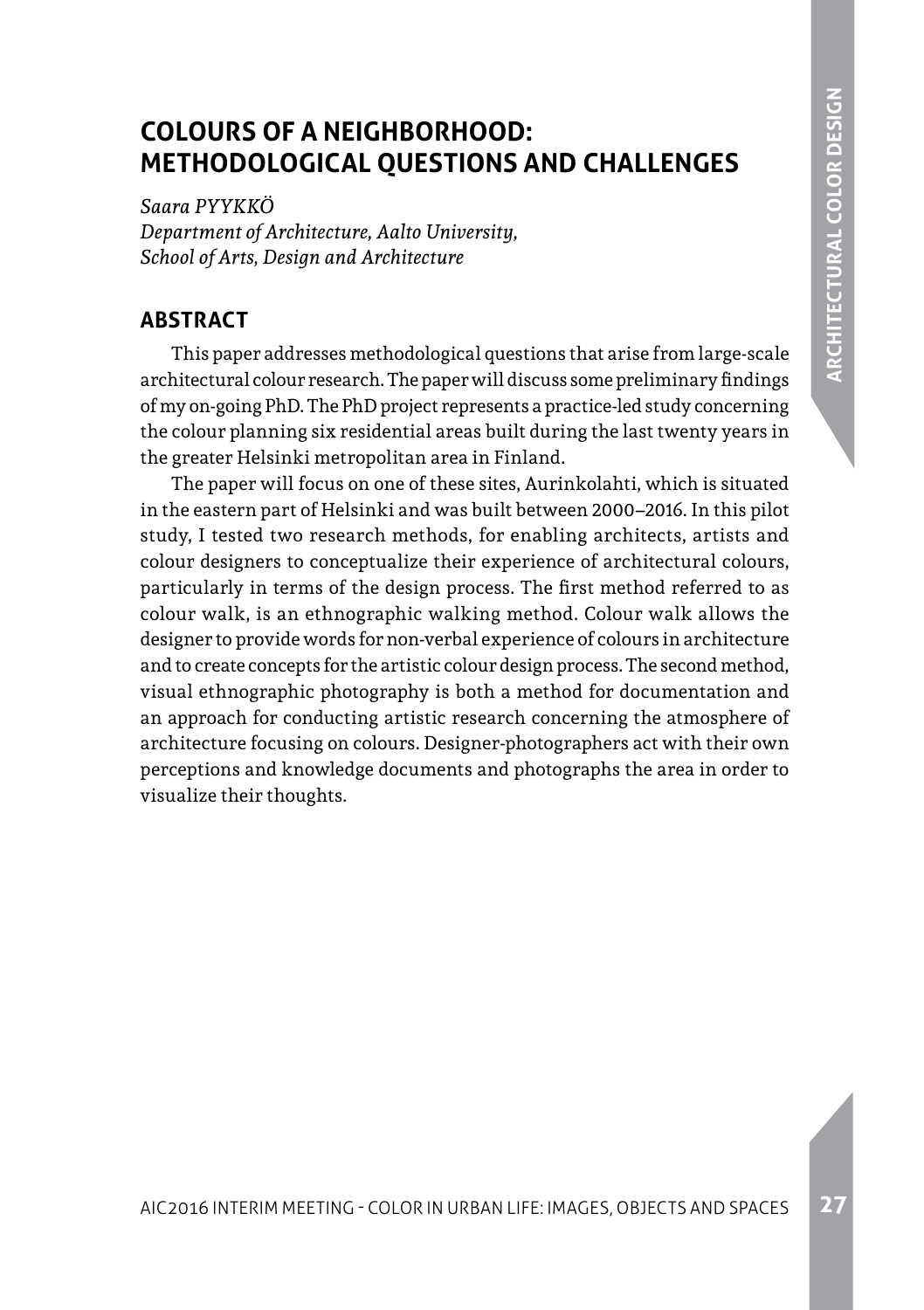# **Analysis of the Urban Landscape to Integrate Architectures with a Visual Impact that are in Close Proximity to Historic Monuments**

*Juan SERRA-LLUCH1,2, Pedro CABEZOS2 , Susana IÑARRA2 , Javier CORTINA2 1 Colour Research Group, Institute of Heritage Restoration, Polytechnic University of Valencia 2 Department of Graphic Expression in Architecture, Polytechnic University of Valencia*

## **ABSTRACT**

This study is part of a research project whose aim is to put forward innovative architectural solutions to improve the visual integration of architectures with an impact on the urban landscape, evaluated in a virtual reality environment through immersion. Some buildings in Valencia historic city center have been taken as case studies. In this paper we discuss certain architectural resources that have been useful to develop different landscape integration proposals based on three aspects: a *historiographic* study of the image from the past, a study of the *current formal reality* and a study of *other similar contemporary examples.*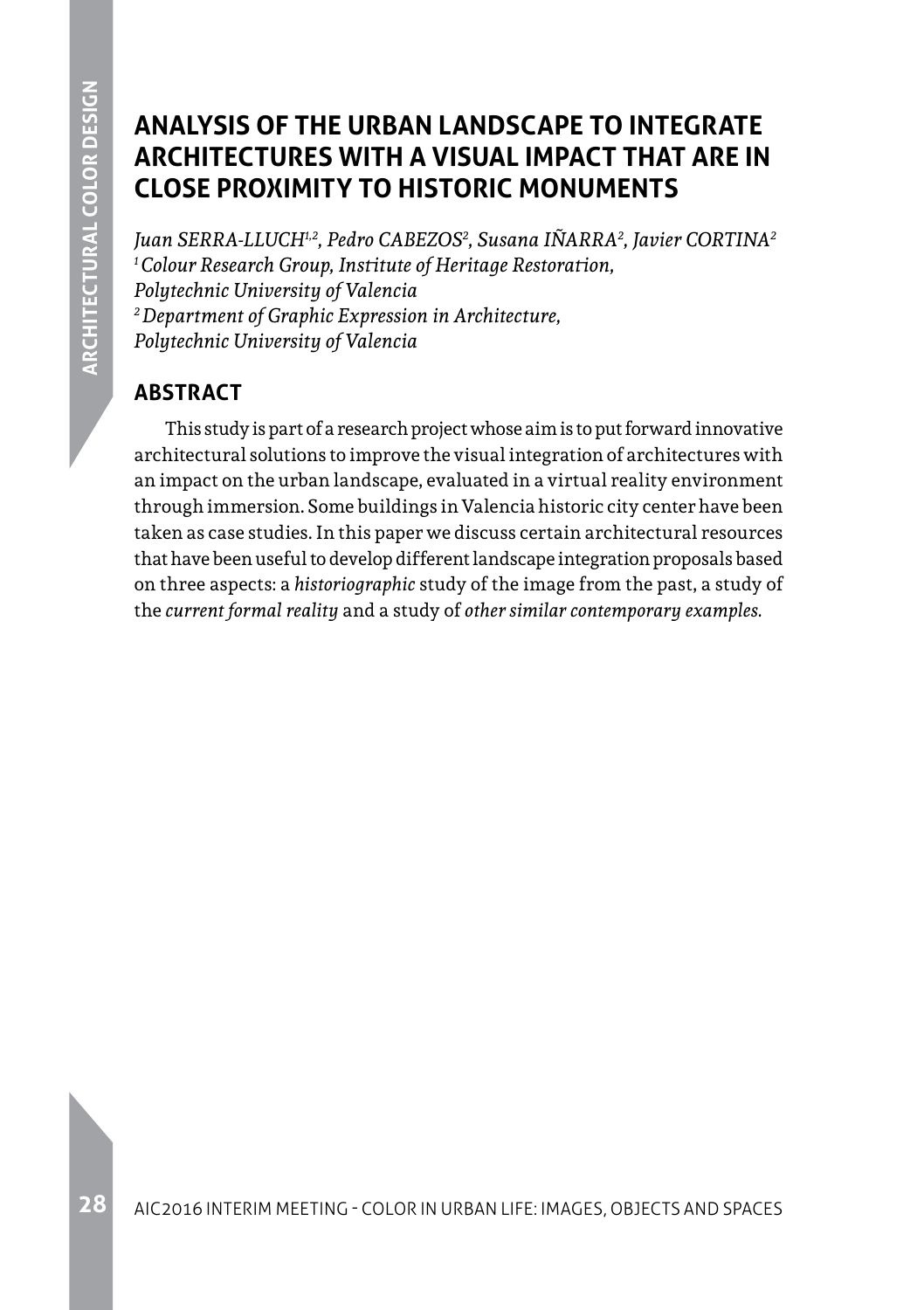# **Paintings on Residential Façades: colouring out change, hope and renewal to the public space**

*Verónica CONTE CIAUD, Faculty of Architecture, University of Lisbon*

#### **ABSTRACT**

Today, when we think about paintings in public space, possibly due to their strong presence in the urban environment, intensity of their colours and watch words, graffiti is the first thing that comes to our minds. My research is focused on actions that also make use of the wall as support for visibility, and as place for public life (Brighenti, 2009), although they emerge from different processes and generate a distinct visual culture. Thus, three actions in focus and analysis - "Greening and Painting" (Tirana, Albania), "Singing and Painting the Epiphany's Eve" (Meca, Portugal) and "Livecolour Colourinhabiting" (São Cristóvão, Portugal) - building public space by non-disruptive actions to local authorities, involving different authors and inhabitants' participation. Regardless of their very different origins, they have the transposition of a message of change, hope and renewal to the walls in common. Analyzing and comparing the differences among these three actions, I propose to think about levels of peoples' participation, image results, benefits and difficulties, and consequently, to draw attention to the potential of each painted message in the construction of public space.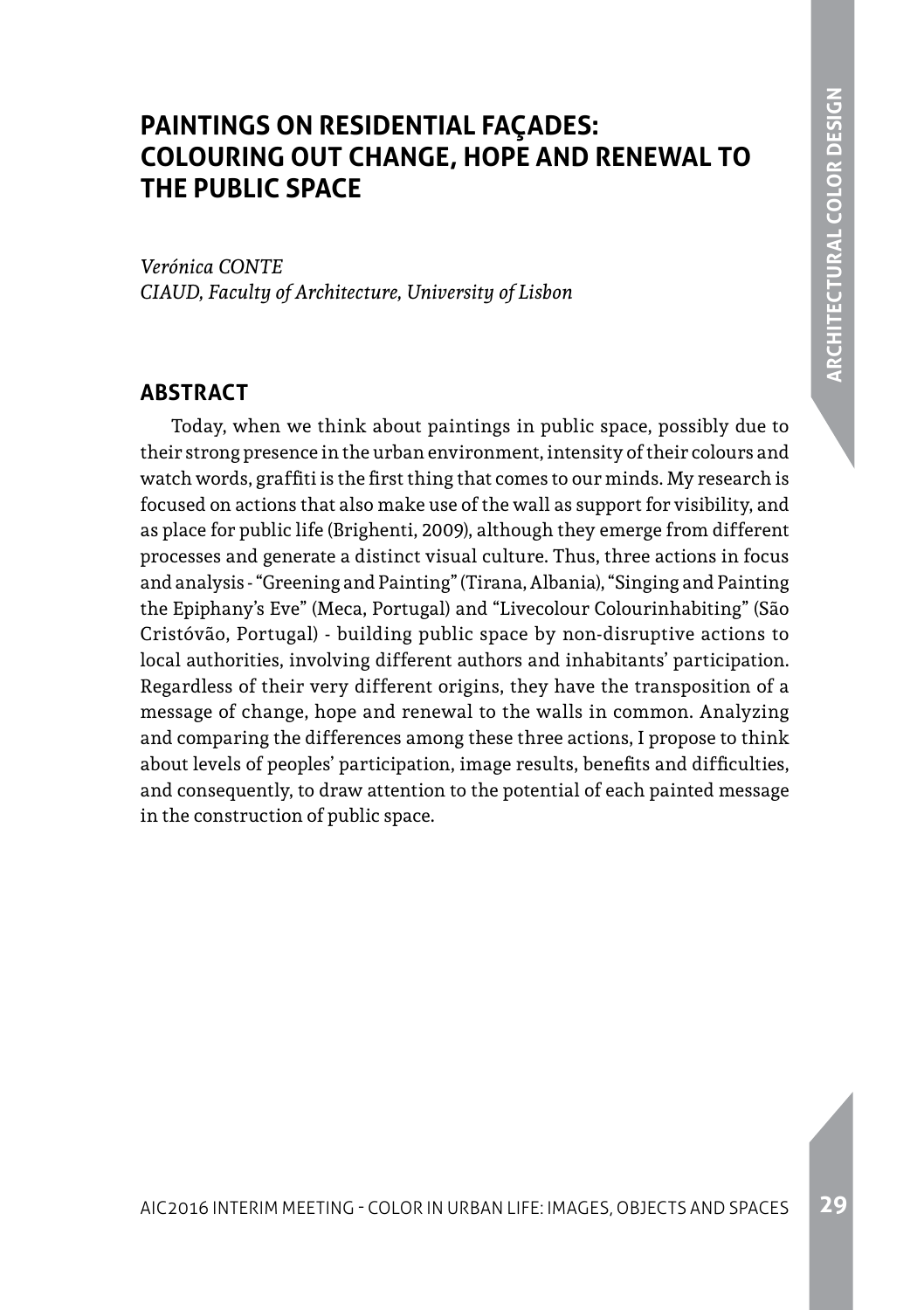# **Analysis of Visual Ecology and Environmental Strategy by Color in the Towns and Cities. Chromatic Study of Architecture and Urban Planning**

*Larissa NOURY Architect-Colorist, President-founder "Color-Space-Culture"* 

## **ABSTRACT**

The color image of the city is rooted in its geographical space, but changes over time: its modifications have always been due to the evolution of architectural and urban planning of the city and are still constantly changing. If all the visual elements of urban space and land territory compose the integral image of the city, the color remains an essential part of the architectural, cultural and social heritage. Today, a city, a town, aspire to offer their inhabitants a high quality of living environment while respecting its geographical properties, landscape and architectural culture of their own. This is why the debate on the sustainable town must include a chromatic environmental strategy. At present, designing color in the towns & cities is part of new planning ideas and urban innovations.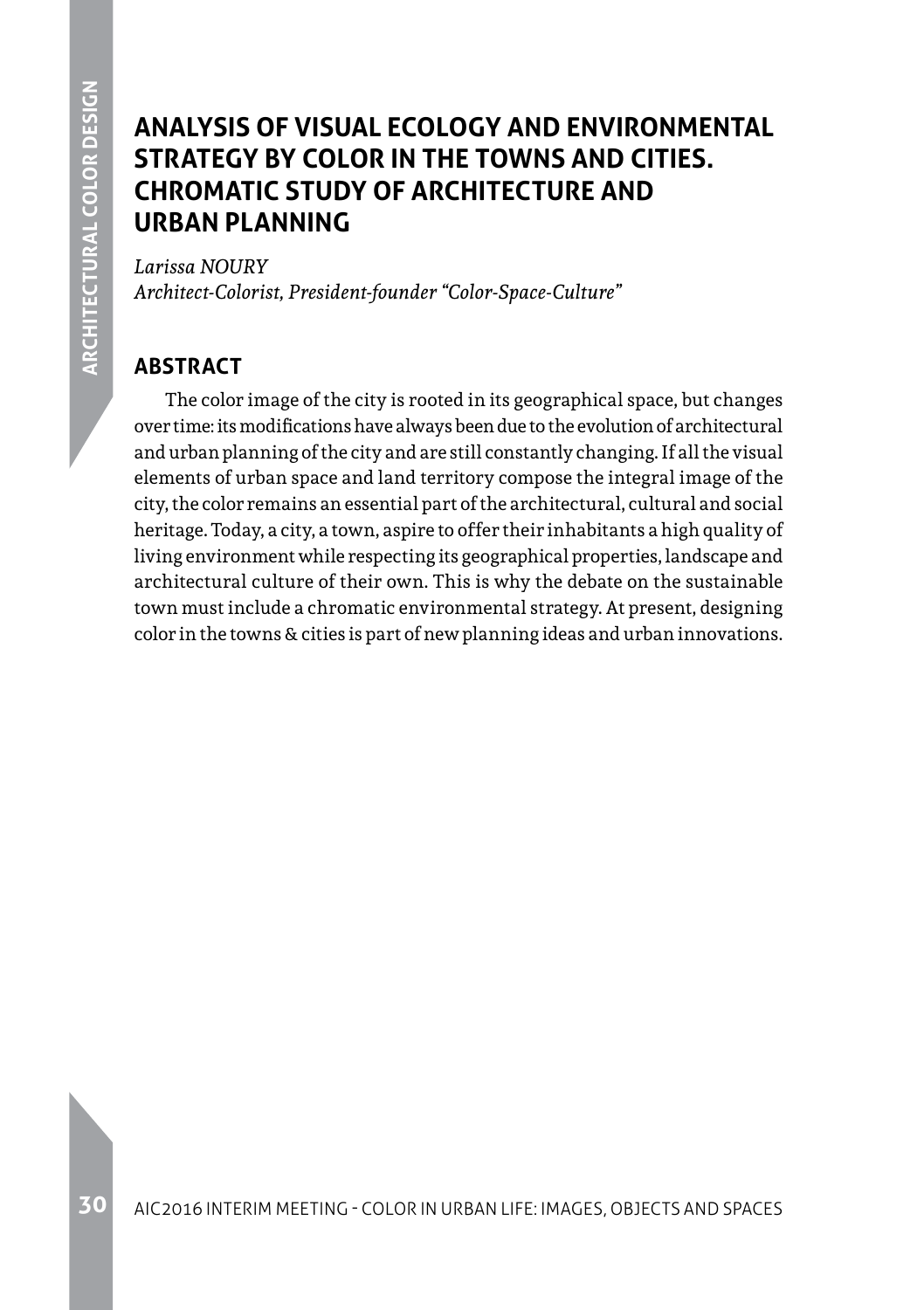# **Perceived Colour and Colour Perception**

#### *Kine ANGELO, Alex BOOKER*

*Department of Architectural design, form and colour, Faculty of Architecture and Fine Art, Norwegian University of Science and Technology (NTNU)*

#### **ABSTRACT**

**ABSTRACT**<br>The nominal colour of a façade is rarely perceived as the exact same colour,<br>sat the hue and nuance will be precived differently depending on different<br>paralleles, e.g. observer and register poperties, distance The nominal colour of a façade is rarely perceived as the exact same colour, as the hue and nuance will be perceived differently depending on different variables, e.g. observer and surface properties, distance and angle, surrounding colours and light conditions. Whereas the nominal colour of a façade in a built environment can be measured and registered, the perceived colour –and how the façade colour is perceived in the overall gestalt– is rarely documented. The identities of the majority of Norwegian towns and cities are foremost associated with painted façades, with chromatic colours in combination with façades in nuances of neutral colours. However, counter to this long tradition of chromatic and achromatic variation, Norwegian architecture points to a dramatic change in the colour pallet towards a perceived uniform, achromatic pallet and/or use of strong chromatic colours. As a countermeasure to these tendencies, The Municipality of Trondheim co-operated with NTNU in a pilot project to do a colour registration of façades in the historic city center. The driver for the pilot project was to create a colour archive and to identify a more specific colour pallet for the city in general. This study aims to make practical use of established and published research and colour methodology by Karin Fridell Anter and Grete Smedal to form a general colour guideline. The overall aim for the general colour guideline is to be publicly accessible, and to be of practical use for developers, architects, homeowners, etc.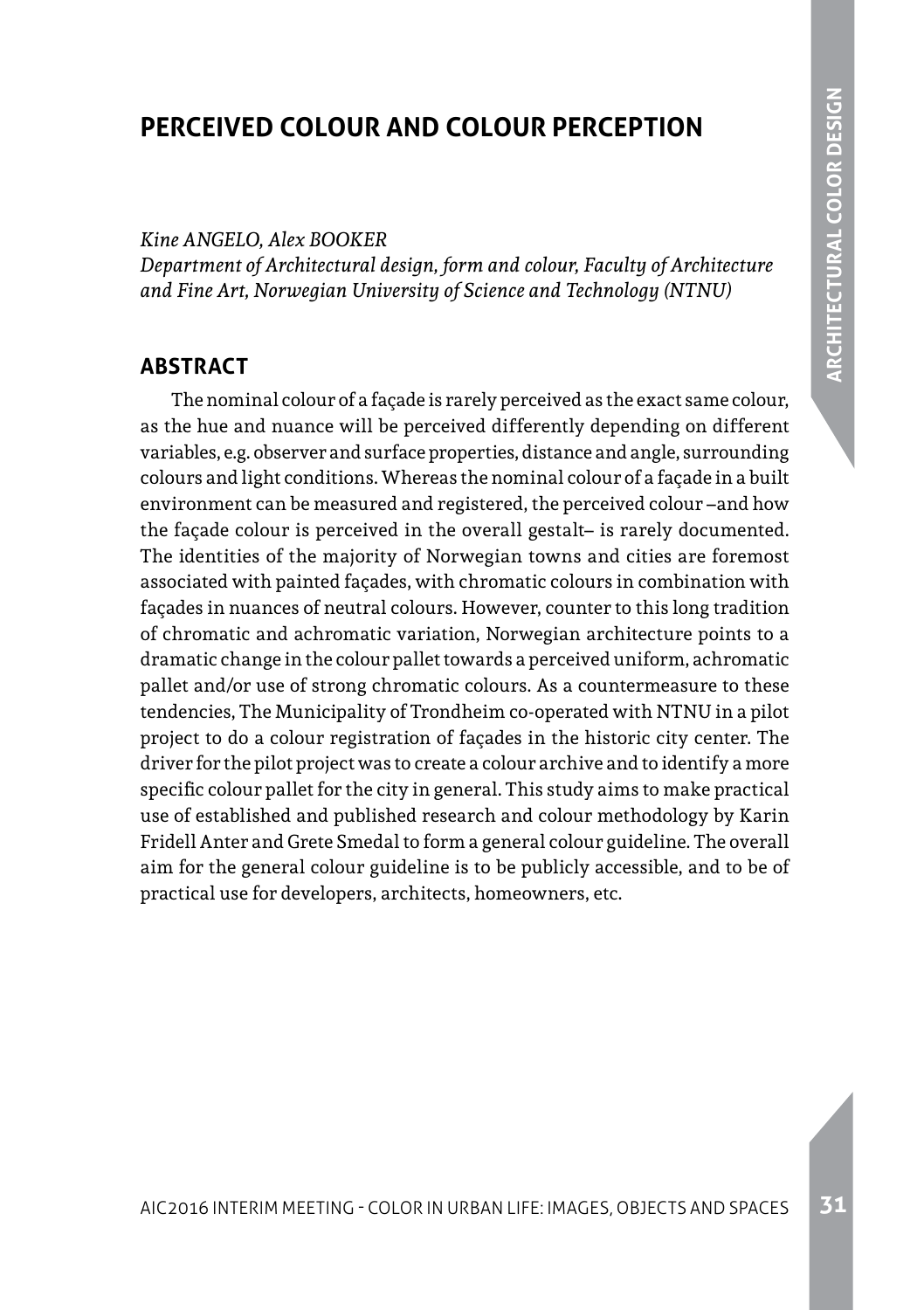# **Urban Chromatic Moods. Relationships Between Light – Material – Colour – Culture**

*Melanie YONGE1 , France LAVERGNE–CLER2 1 Isis Colour 2 Atelier France et Michel Cler*

## **ABSTRACT**

The Urban Chromatic Moods in Auckland, Brisbane and Paris are strikingly distinctive. Analytical studies of the "Géochromie" and "Biochromie" of each city led to three very different projects. All three are marked by a strong presence of water traversing the cityscape, bringing to life a constant play of the interaction of light, water and material in urban space. Reflections, reverberations and refractions dancing through very different climates and cultures on opposite sides of the planet.

To discover and rediscover a land is to interpret its characteristics and feel "a spirit of place" while analyzing the potential of the natural world and its evolution, shaped by the transformations of time and human intervention. Each site emanates a certain presence, a specific resonance revealing different collective memories and visible layers of urban space development. "Géochromie" is the concept that the interdependent relationships between geography, climate, history, culture and socio-economy take part together in the development of our environment.

"Biochromie" is the concept of living colour revealed by the energy of light and associated to the fundamental elements of our biosphere: air – light – water – plants – minerals. "Biochromie" is the fusion of the chromatic diversity in the creation of the mood of an environment. The interactive energy between light, material and colour varies depending on each context and the vibrations through space.

Our approach to site analysis is based upon an annual cycle observing seasonal variations in the environment related to qualities of the light and evolution of the plant world. This analysis phase includes colour annotations of the existing mineral, vegetable and aquatic sites, presented by line and watercolour sketches, colour chart documents and photographic essays. These observations enrich material references compatible with the existing environment while remaining aligned to the planning scheme.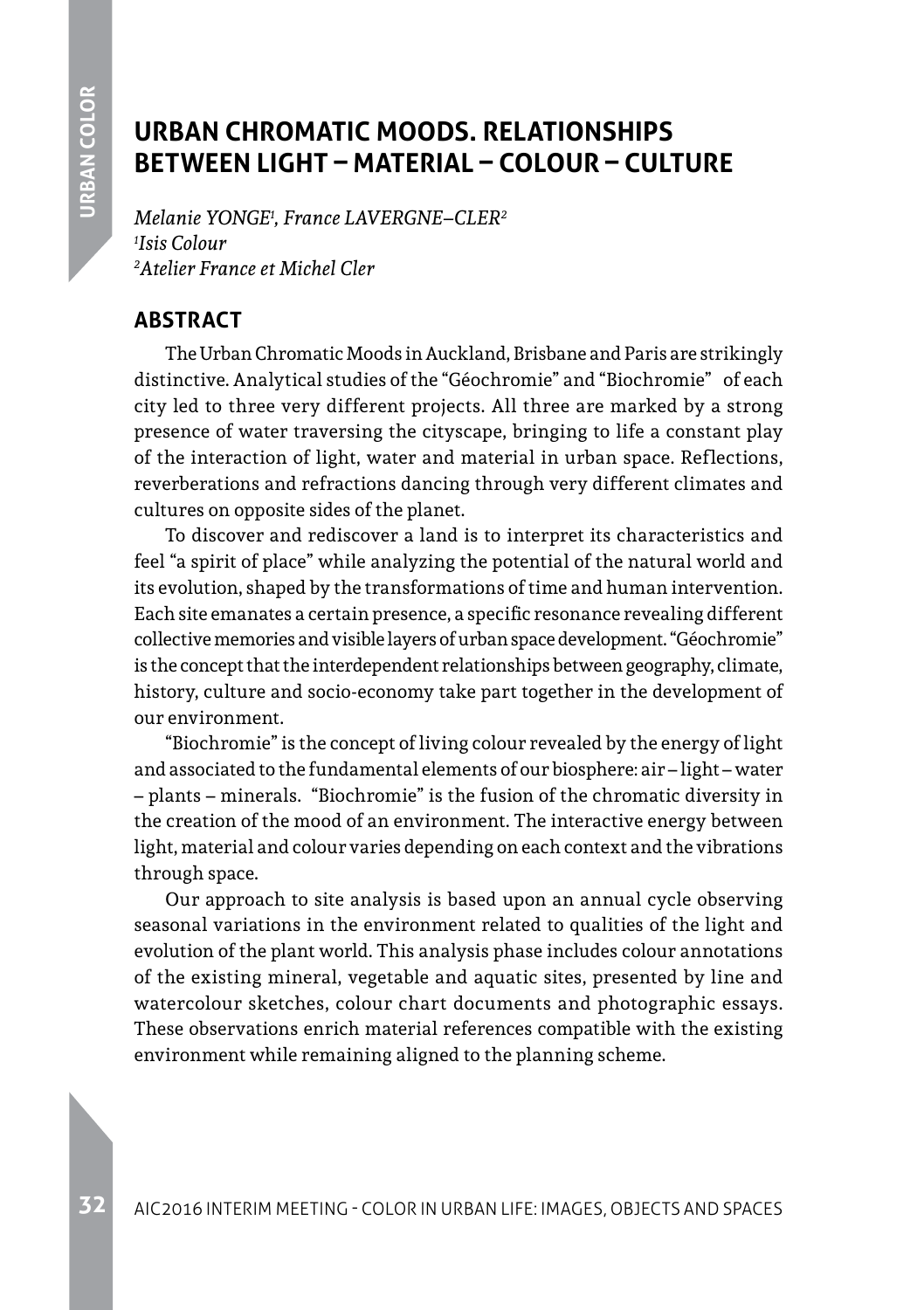# **Colour Identity as Representation: A Semiotic Approach**

*Jie XU School of the Arts, Loughborough University*

### **ABSTRACT**

The study is a preliminary effort to examine the definition of colour identity and its associational meaning in non-verbal communication. Through interpretation of colour identity, it attempts to decode specific colour symbolic meaning of urban environment. As the result, this paper presents an overview of colour identity as representation in semiotic theory and analysis of some samples of environmental colours. The literature review has shown that through a process of characterizing, and representing the 'true conditions' of content, the colour of an object can be recognized as colour identity. The interpretation of meaning needs a referent. In literature, it suggests the referent should be considered a sociocultural dimension.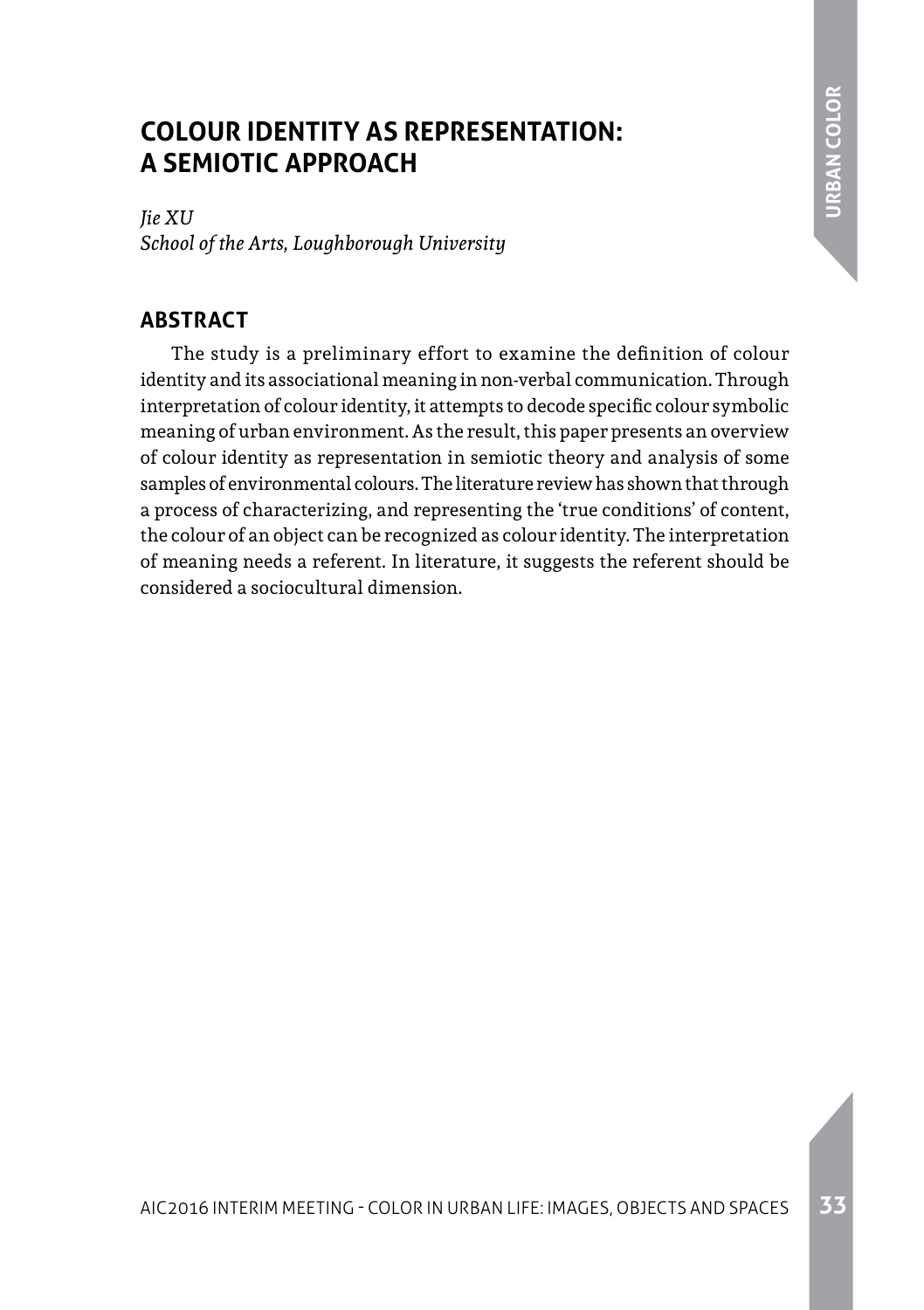# **Red on Red. Framework for the Interaction of Color in the Built Environment**

*Esther HAGENLOCHER1 , E. Landry SMITH2 1 School of Architecture, University of Oregon, U.S.A. 2 Landry Smith Architect, Portland, Oregon, U.S.A.*

# **ABSTRACT**

This research project is based on a temporary, experimental proposal for the International Garden Festival at Les Jardins de Métis in Grand-Metis, Quebec, Canada. Building upon Josef Albers' seminal primer on color theory, *Interaction of Color,* the garden seeks to establish a new framework to experience color perception and sensation in a larger field.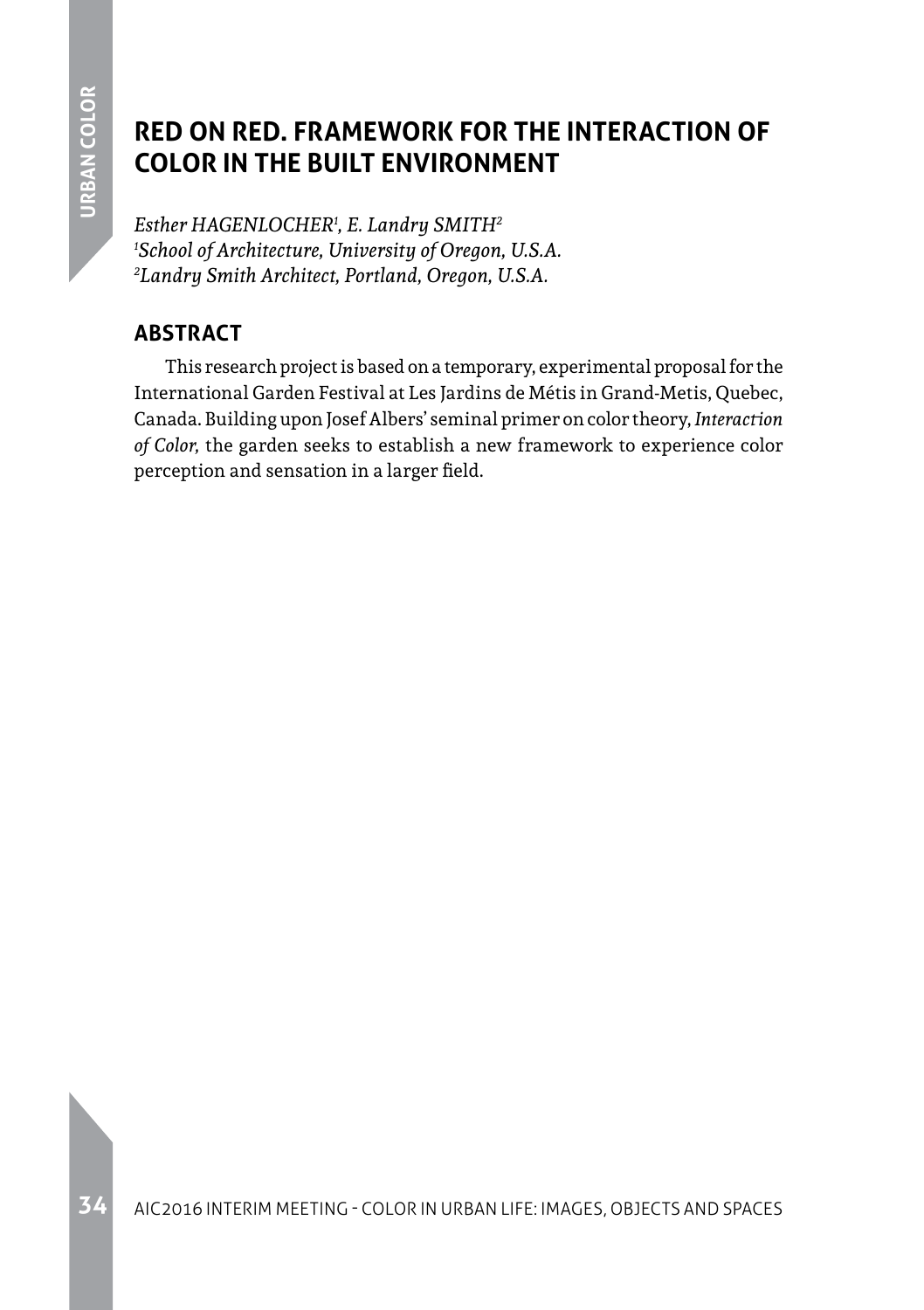# **Your City, Your Canvas: Colour As a Tool of Transformation to Reimagine and Enrich Urban Space**

*Cath CARVER Colour Your City, London, UK*

### **ABSTRACT**

Colour Your City is a participatory global movement dedicated to reimagining urban space with colour. It invites people to look at their city as their canvas. Through the analysis of four projects, this study explored how colour is a tool of urban transformation. The case studies were: Beware of Colour, a largescale public art intervention in Johannesburg, South Africa; the prolific Urban Forms Gallery of murals in Lodz, Poland; a Place Performance Evaluation of cultural complex the Southbank Centre, and an overview of the Colour Your City augmented reality mural in Well Street, both in London, UK.

The study revealed the use of colour has the power to bring profound and lasting benefits to city life by changing and revitalizing physical aesthetics, as well as socially by engaging the community. Colour can be used in a diverse array of mediums including paint, light, public art, street furniture and new technology such as AR. Impacts include changing the way people interact with the city landscape and each other, unlocking creativity, creating a dialogue, enhancing placemaking, fostering civic pride, encouraging playfulness, helping to spur political change, improving the sociability of space and even rebranding entire cities.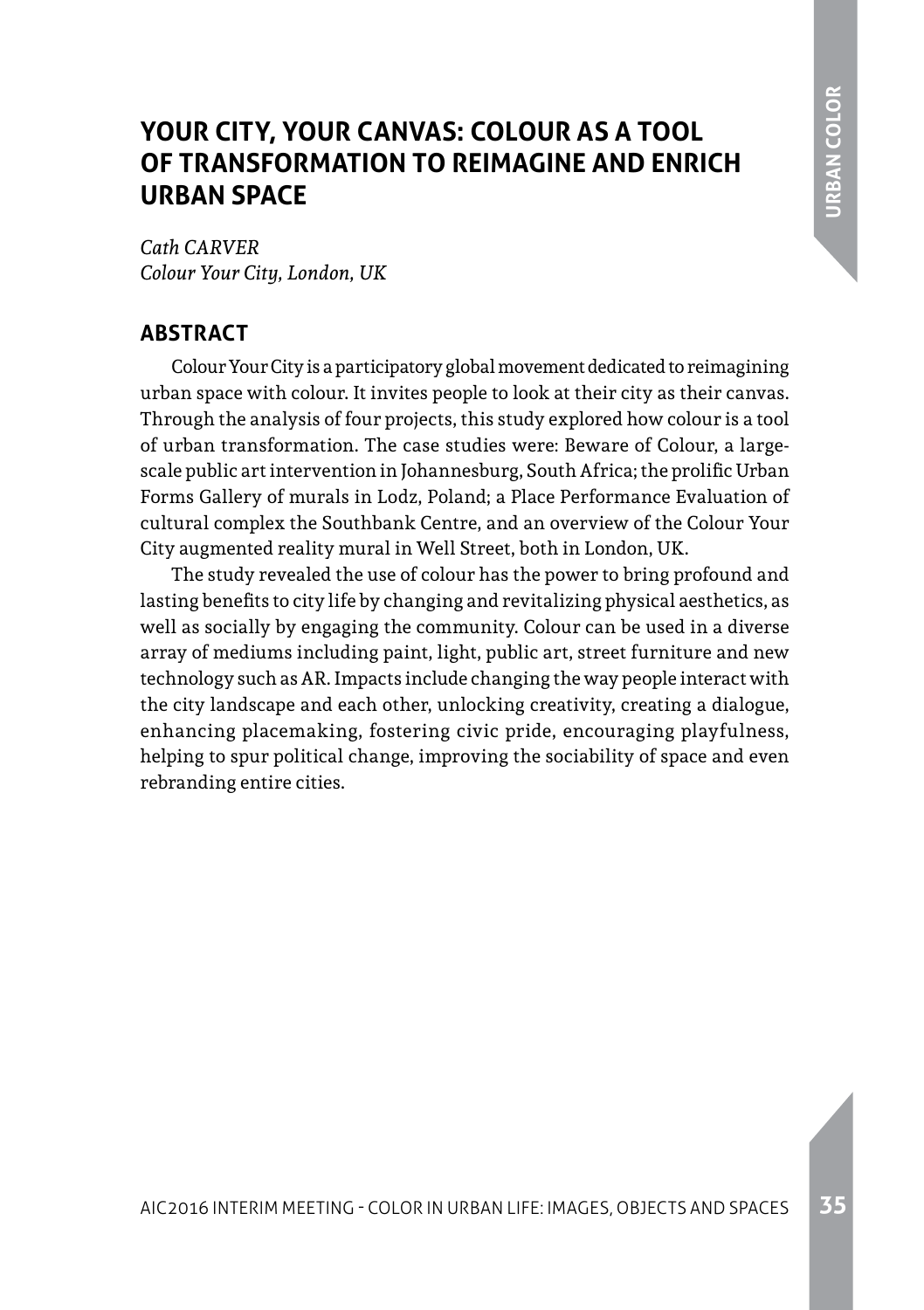## **Pulse of a Street: An Urban Streetscape Exercise in Bangalore**

*Nijoo DUBEY Design for Retail Experience National Institute of Design, Bengaluru, India*

#### **ABSTRACT**

To capture an 'emotional experience' of a physical space is at the heart of this paper. For a city to be a recognizable, the defining and distinctive characteristics that can be readily identified need be highlighted. These are functional as well as non-functional qualities. These include city appearance comprising of built structures, people, geography etc., and people's experience of the city, and what kind of people inhabits the city.

The project aims to visually document and articulate (as form and colour) the iconic streets in Bangalore.

In a group of three the students were asked to select a street within Bangalore and make a visit to the place and capture the essence of the street with respect to all the five senses in collage.

Simultaneously pictures are taken during the visit. Having experienced a street the designer than penned down the experiences in a brainstorming session with teammates came up with keywords/phrases that aptly describe your experience in the street. Out of all the pictures were taken during your visit to the street 10-12 pictures were selected that are visual representations of that streetscape.

Out of each of the 10-12 pictures extracted were, dominant colours. The term 'dominant colours' interpreted as amount of colour, which means a colour present in a situation in large quantities or in small in quantities, however the emotional impact of its presence is undeniable.

Carefully, by process of elimination selected were 8-10 colours describing the place. This would make the final colour palette, supported by keywords/ phrases thought of during the brainstorming session.

The design solution was in the form of posters for each street. The format of the poster could be a landscape or portrait or a square format. The decision of format was chosen depending on the mood of the street.

The final artwork is a culmination of multiple sensations, and can be used as a street branding element with the urban landscape.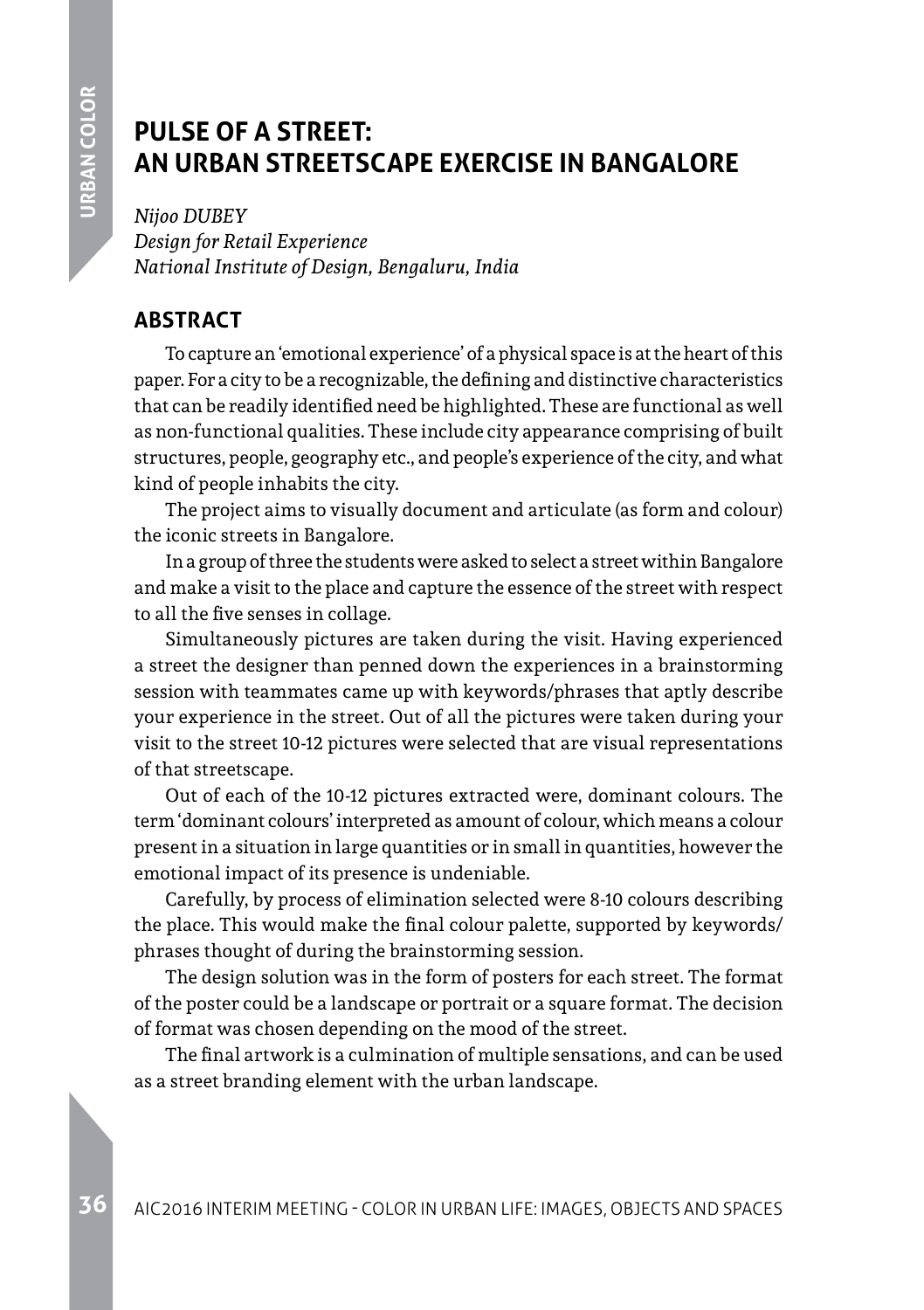### **Urban Environmental Color: Experience, Sense and Identity in the Contemporary City**

*Darío SUAREZ Institute of Colour, Faculty of Architecture Town Planning and Design, National University of Córdoba, Argentina*

### **ABSTRACT**

In the contemporary world, the recent urban transformations represent new material and contextual conditions; therefore, there are new ways to use the urban space that presume a change in its concept and appreciation and as a consequence, of the city as well. The present urban conditions confronted in a game of tensions focus on the nature of the urban experience with the purpose of recovering it in a broad sense, and more specifically, as an essential place for urban life (Mongin 2006). In this context, the role of environmental color is vital since it suggests atmospheres that promote ways of understanding and experiencing the space (Zumthor 2006), being this a primary element in the strengthening of urban life and the idea of the city as a collective space to inhabit.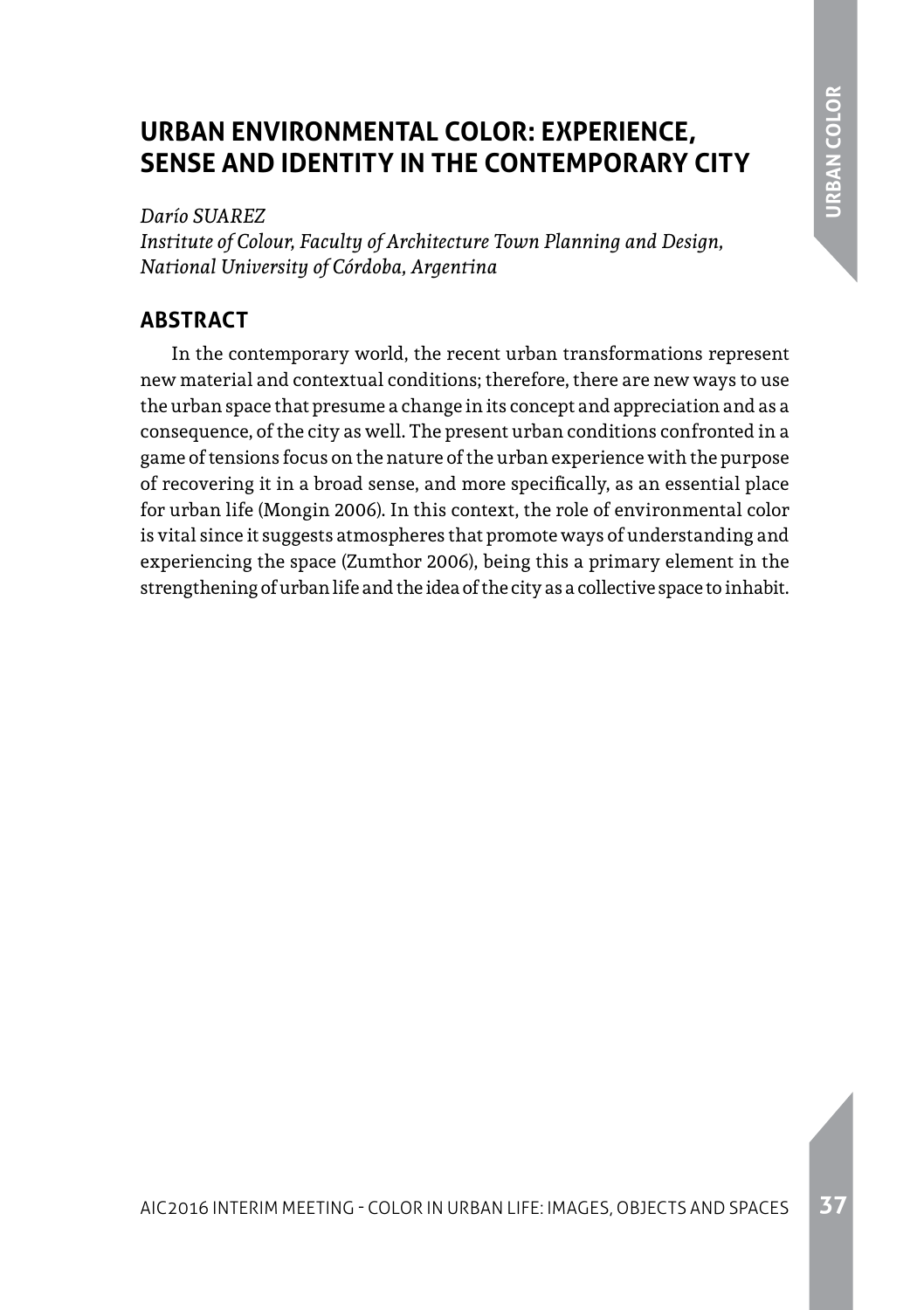### **Color in Urban Design: A Didactic Approach to Restoring Color to the City Planning Process**

#### *Ralf WEBER*

*Faculty of Architecture, Institute for Spatial Design and Color Research Collection, Dresden University of Technology*

#### **ABSTRACT**

Colorful Life - Colorless City

City life is bursting with color: people rushing to work, shop window displays, the vibrancy of cafés on the market square. The colors, hues and textures of a city combine in a blur of lights, advertising, cars, treelined boulevards, front yards, parks and gardens. The fabric of buildings that make up streets and squares, the texture of street pavements and the material of roof tiles seen from above are all component parts of a city's color palate. Many cities are indeed famous for their trademark colors: Siena for its earthen tones, Jaipur for its pink facades, Jodhpur's indigo and the limestone buildings of Jerusalem.

Now, imagine a city without color. A city where buildings, streets and trees are of a uniform color. Unthinkable? Not at all, because this is precisely the way many modern cities are imagined in contemporary city planning: through diagrams, line drawings, through mass models of wood, plaster or styrofoam or simply through the one-tone digital mass models that visualize the first ideas.

There is a remarkable dichotomy between the reality of experiencing a city and the urban planning process: a dichotomy between reception and production, and consequently between a world of color perception on the one hand and a design process that only regards atmosphere crafted by color, texture and light as a by-product at the end of the process on the other, if at all.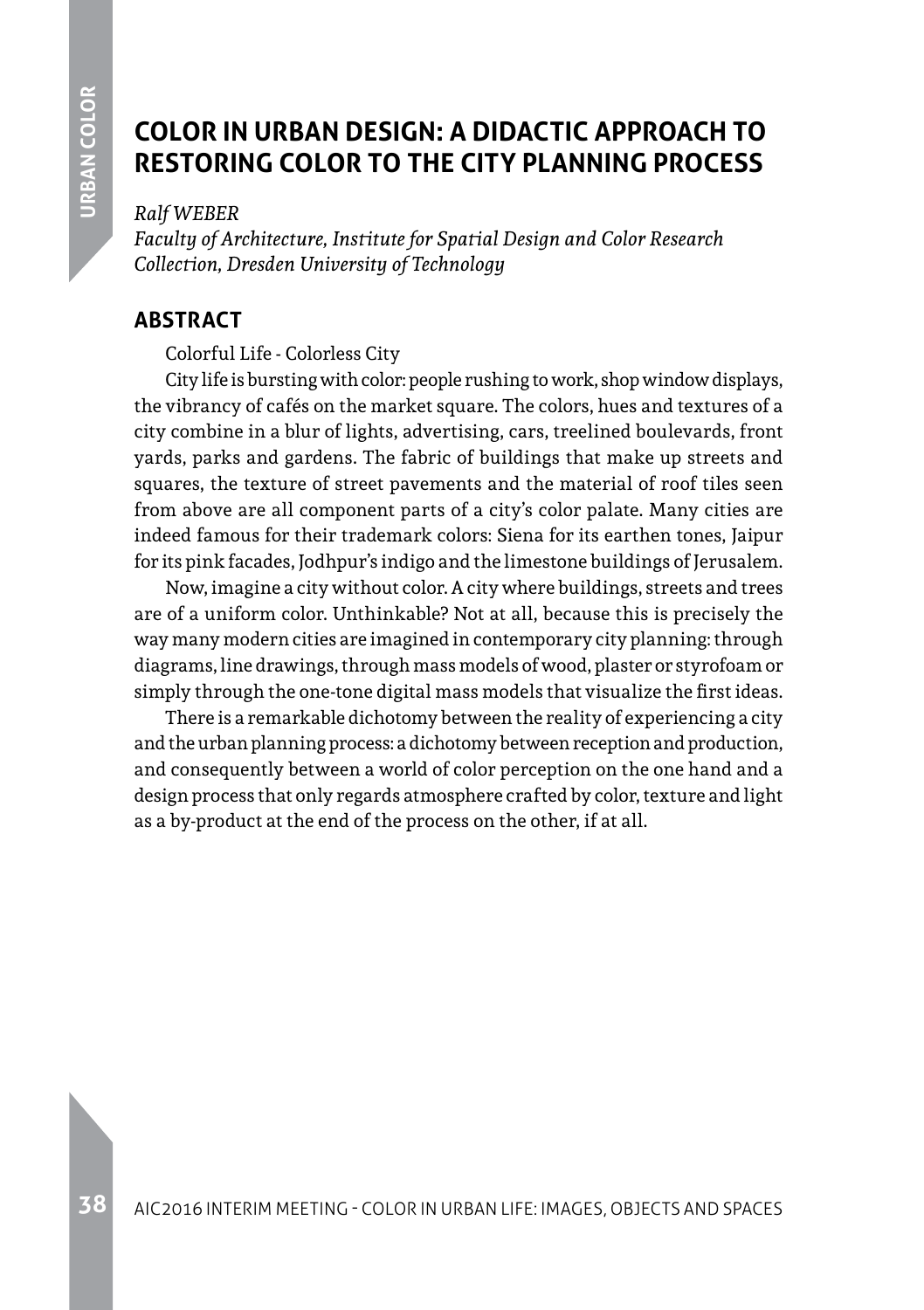## **Adapting to a Chromatic Environment**

*Lindsay MACDONALD, Danny GARSIDE 3DIMPact Research Group, UCL Faculty of Engineering, London UK*

### **ABSTRACT**

An art installation in a room filled with white smoke and illuminated by coloured lights (magenta, yellow and cyan) provided an ideal visual environment to explore chromatic adaptation. Although measurements of the spectral power distribution of the illumination showed that it was not highly saturated, we were able to observe the Helson-Judd effect, especially under the cyan illumination.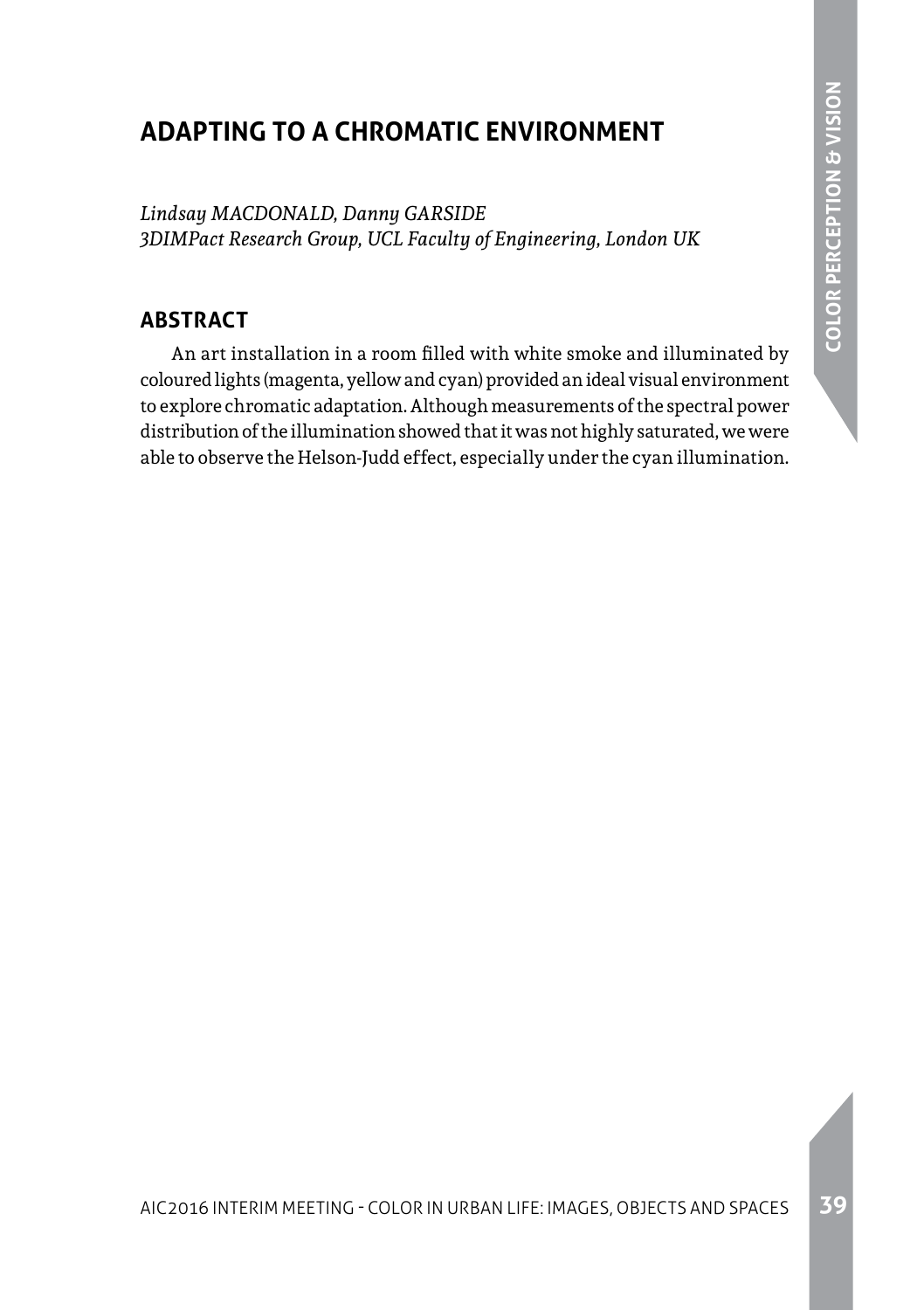## **Coloured Filter Lenses May Enhance Colour Vision Perception in Colour Vision Deficient People and Dyslectic Patients**

*Kazim Hilmi OR*

*Ophthalmologist (Eye Surgeon). Private Office. Nisantasi. Istanbul*

### **ABSTRACT**

Aim: To show that colour vision deficient people may benefit from colored filters as glasses or contact lenses. Material and methods: The author has papers about using colour filters in colour vision deficient people. The papers about fitting colour vision filters and author's personal experience are reviewed. The colour perception is measured clinically with Ishihara pseudoisochromatic charts or Wang and Wand pseudoisochromatic charts. Ishihara charts have only red-green axis, but Wang and Wang charts have red-green and blue-yellow axis in measuring clinical colour vision. In the colour examination each eye's colour perception should be evaluated separately. The examination of the fitting of the colour filters is made also for each eye separately. Results: The disparity between the eyes in colour perception is in colour deficient people higher than in colour normal people. So mostly, almost always both eyes need colour filters in different colours. The results are mostly satisfactory for the patients. In 90 % of the cases the colour perception becomes better in (so called) Ishihara Index. It rises about 30-90 % in each individual patient. The perception achieves maximally about 1/3 of the different colours in normal colour vision. But the patients are mostly satisfied because they achieve colour ranges that are much higher than in their previous lives until that day. The pure dyslectic (reading difficulty) patients seem to have a subclinical interocular colour vision deficiency, so they benefit also in high rates from colour filters. Conclusion: The colored filters as glasses or contact lenses can be used successfully and efficiently in colour vision deficient people and dyslectic patients.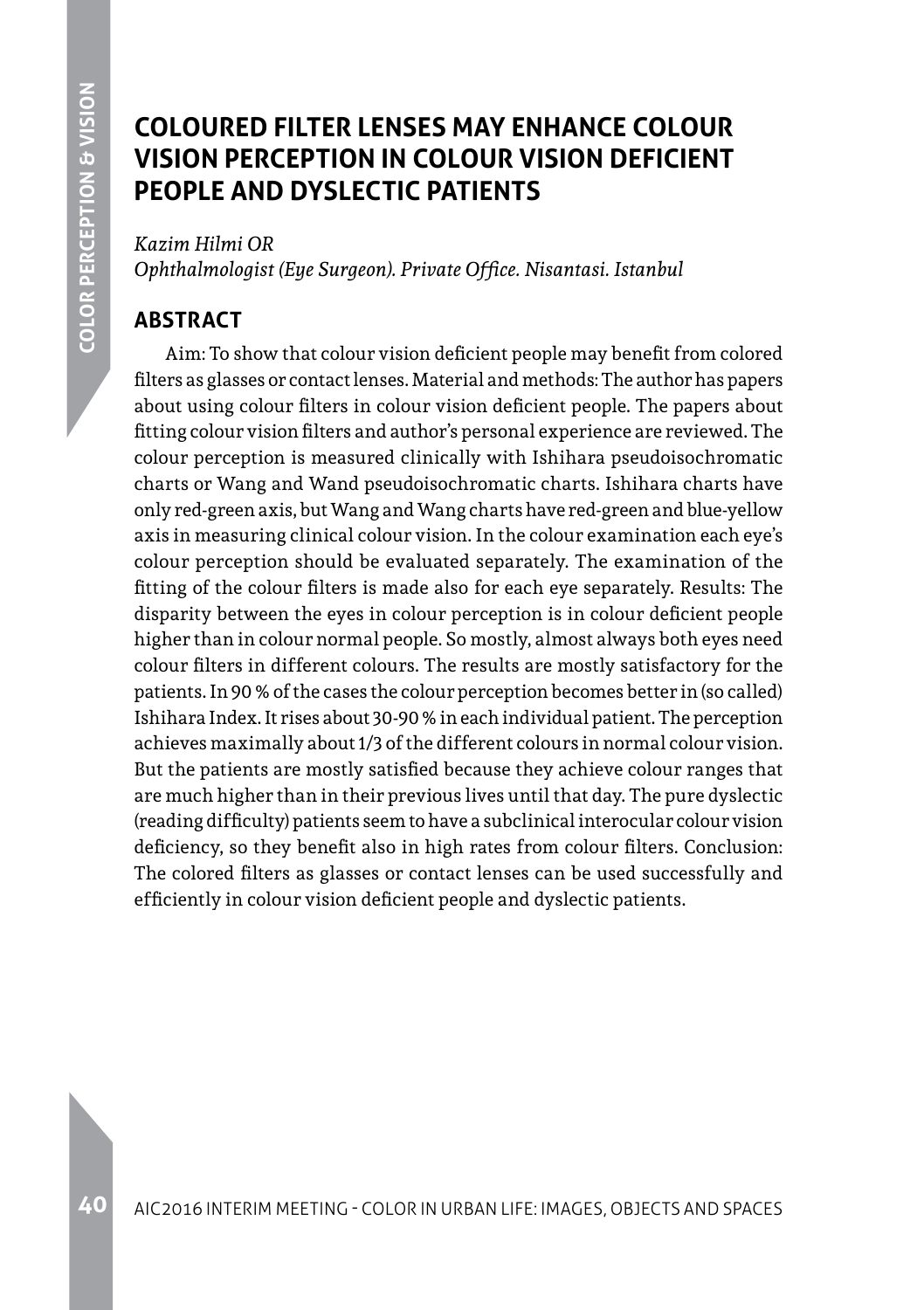### **Colour Vision in Normal Aging, Congenital Deficiency and Retinal Disease**

*John L. BARBUR*

*Applied Vision Research Centre, School of Health Sciences, City, University of London*

#### **ABSTRACT**

Significant advances in understanding the genetics of colour vision make it possible to account for much of the observed variability in both 'normal' trichromatic colour vision and in congenital colour deficiency (J. Neitz & Neitz, 2011; M. Neitz & Neitz, 2000). Recent developments in colour assessment techniques yield reduced within subject variability and hence more accurate assessment of both red / green (RG) and yellow / blue (YB) loss of chromatic sensitivity (J.L. Barbur & Connolly, 2011; J.L. Barbur & Rodriguez-Carmona, 2012) with reliable classification of the subject's class of colour vision (i.e., normal trichromatic colour vision, deutan-, protan- or tritan-like and acquired deficiency). The least and most sensitive young normal trichromats exhibit a  $\sim$  2.2-fold variation in RG and YB chromatic sensitivity. The smallest thresholds correspond to  $\sim$ 20 years of age with ~ 10% increase per decade for RG and ~ 16% for YB colour vision. 'Normal' aging therefore only doubles one's threshold over the lifespan, an increase that is hardly noticeable (J.L. Barbur & Rodriguez-Carmona, 2015). Congenital deficiency, on the other hand, yields a continuum of thresholds from just above the normal limits of trichromatic colour vision to complete loss of sensitivity. Subjects that rely on a normal M- and a variant M-pigment for their residual RG colour vision (i.e., the protanomalous) are more affected and in general exhibit greater loss of sensitivity than deuteranomalous observers. Acquired loss of colour vision is more common than congenital above 55 years and its incidence increases gradually with age. It is particularly prevalent in subjects with diseases of the retina such as glaucoma and age-related macular degeneration or systemic diseases that affect vision, such as diabetes.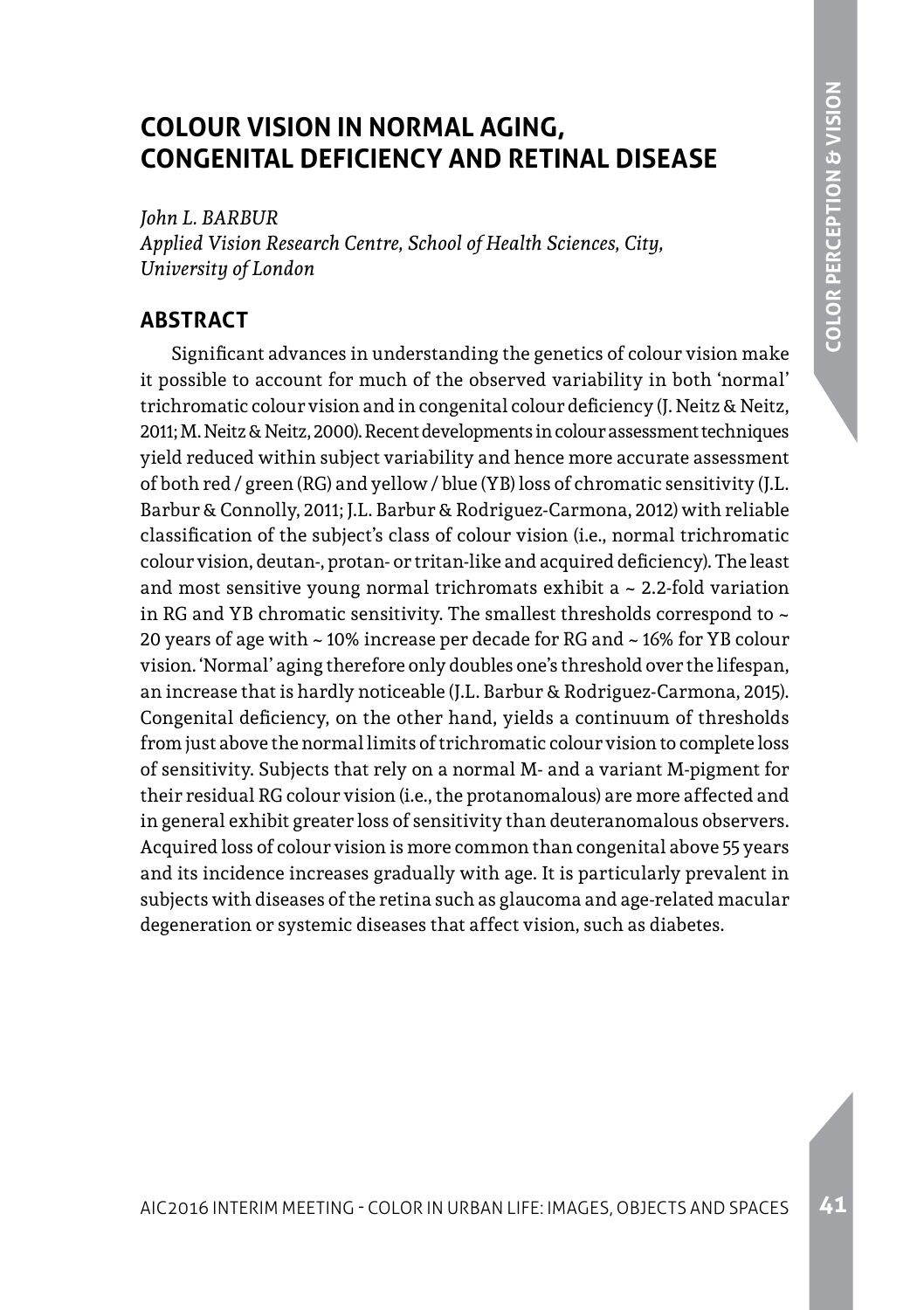## **Superiority of Dichromats in a Visual Search Task Cued by S-cone Stimulus Value**

*Shigehito KATSURA1 , Sachiyo MITSUYASU2 , Shoji SUNAGA1 1 Faculty of Design, Kyushu University 2 School of Design, Kyushu University*

### **ABSTRACT**

People with colour-vision deficiency typically perform poorly in colour perception tasks. Morgan et al. (1992), however, reported that dichromats exhibited superior performance in penetrating camouf lage in a visual search task involving red-green mosaics. In their experiment, the red-green mosaic consisted of colours that served as distracting visual noise for trichromats, but did not affect dichromats. In the present study, we designed an experimental condition in which trichromats and dichromats could perceive the same number of colours. We investigated whether dichromats showed superior performance over trichromats in a visual search task where the stimuli were distinguished only by a difference in S-cone stimulus value. Participants observed 13 disks (1 target and 12 distractors) on a CRT monitor. Two colours were used as distractor colours, which had different S-cone stimulus values relative to the target colour, and were assigned to six disks each. The observer's task was to report which quadrant the target colour was located within. Our results showed that dichromats exhibited superior perceptual performance to trichromats. We propose that this effect may be caused by a difference in categorical colour perception between trichromats and dichromats.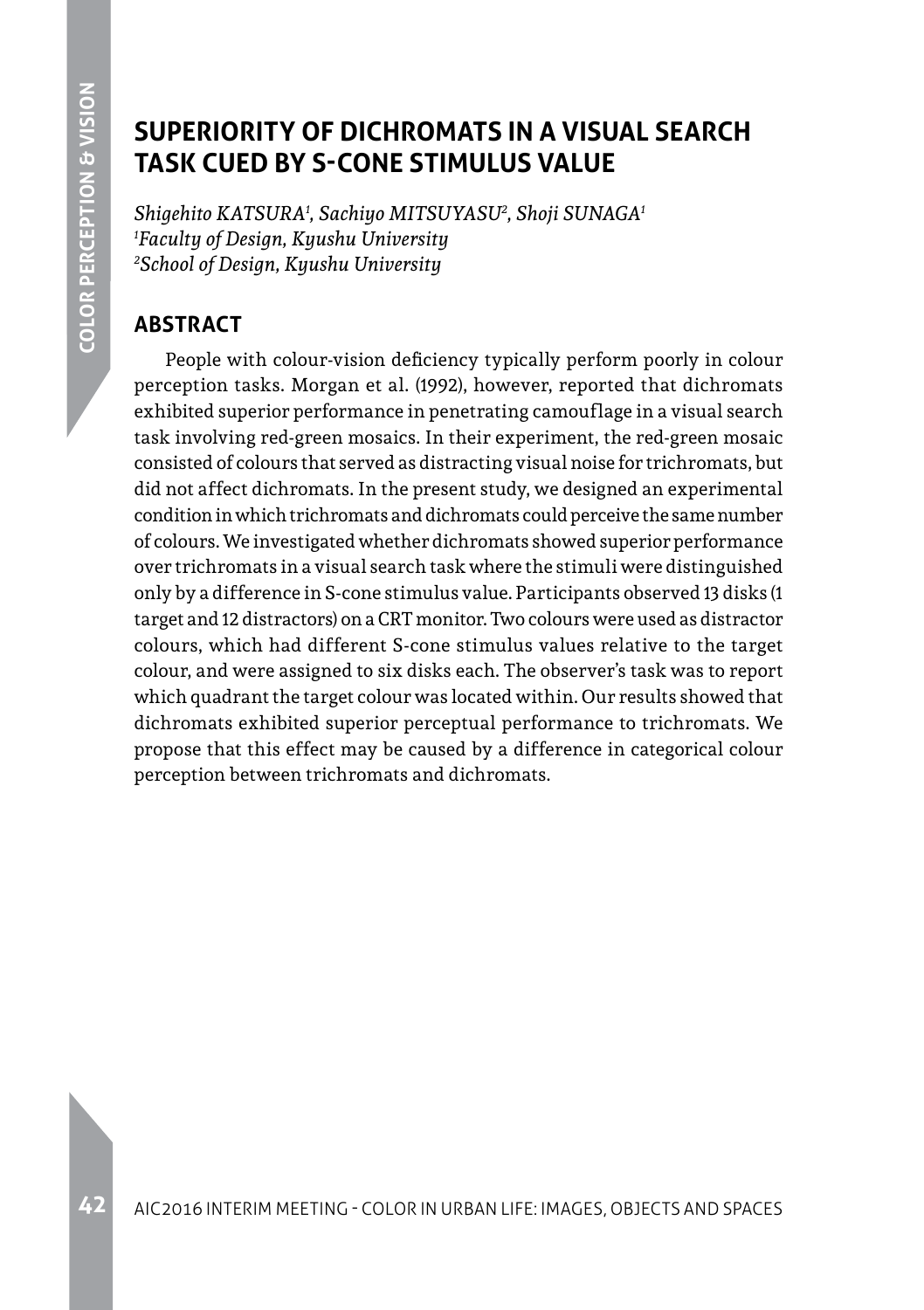### **Color Selection for the Development of a Color Vision Test for children with ASD**

*Edén JOFRE1 , Lina CÁRDENAS2 , Rubén JACOB2 1 School of Design, Universidad de Chile 2 Department of Design, Universidad de Chile*

### **ABSTRACT**

School of Destign, Universidad ac Chile<br>
School of Destign, Universidad de Chile<br>
The visual perception in children with ASD (Austism Spectrum disorder)<br>
The visual perception in children with ASD (Austism Spectrum disorde The visual perception in children with ASD (Austism Spectrum disorder) has been of particular interest among many researchers in the past years. These developmental disorders have shown atypical responses to visual stimuli, in particular color perception, suggesting a distinct processing of sensorial information. The Neitz, the Roth 28, The Chromatic Contrast Discrimination Threshold Test (CCDTT), the Farnsworth-Munsell 100-Hue Test, among many others, have been widely used by researchers as tools to study color perception and discrimination among patients with ASD. However, such tests involve the arrangement of color caps with just noticeable differences (JND) in color, or the discrimination of color figures and patterns. Such tasks are complex and can be difficult to isolate for those with atypical sensory processing. Therefore, it is important to develop psychophysical tools that simplify the assessment of color perception in patients with ASD. This study shows the selection of colors for the development of a color vision test especially designed for children with ASD. A total of 28 colors were selected out of 116 by a group of people with color vision problems. Later, the 28 colors were compared to those of the Ishihara test and FM Munsell and based on the confusion lines used for the construction of color vision test, a final selection of 11 colors is proposed.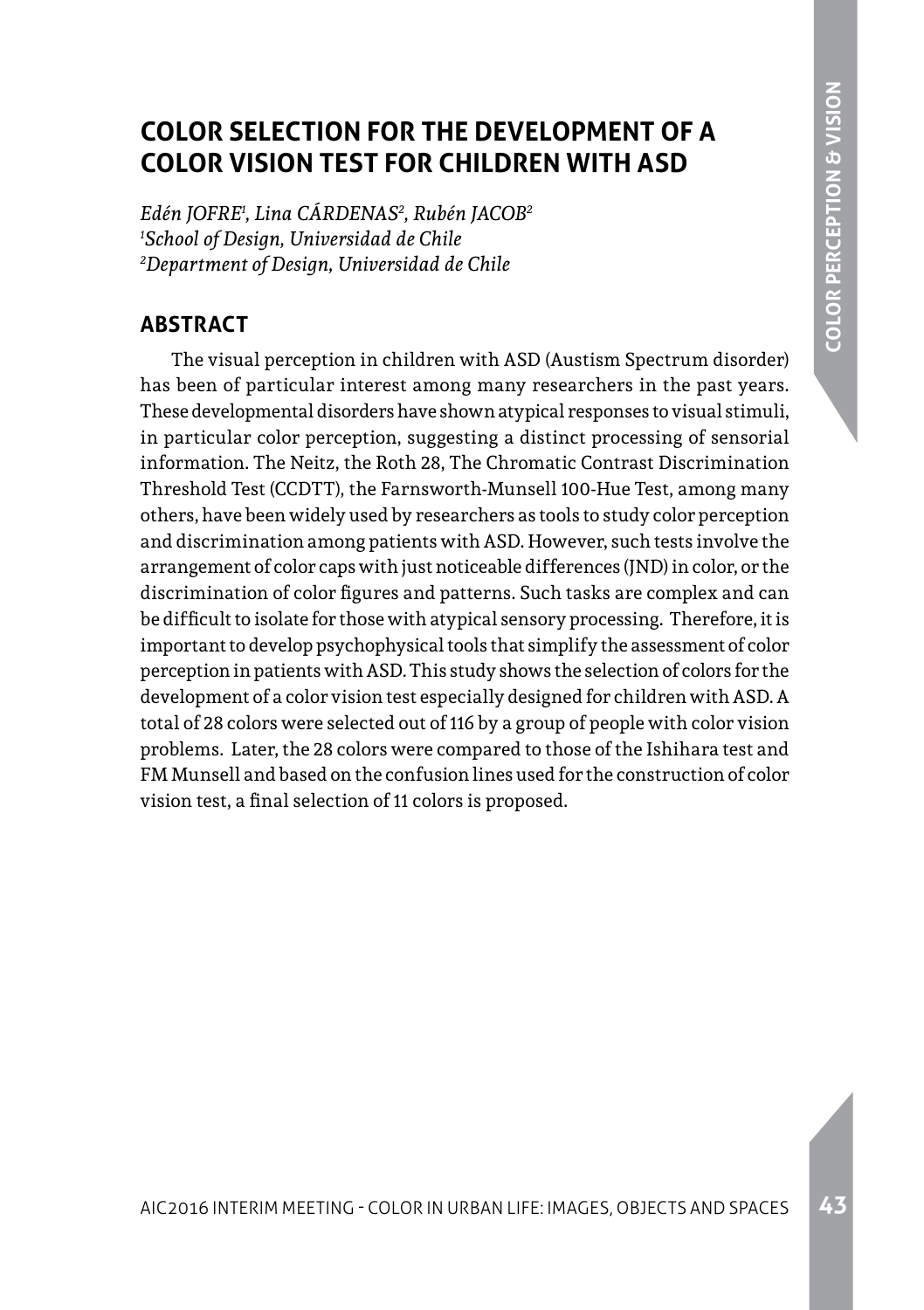### **Estimating Chromatic Adaptation in a Museum Environment Using a Tablet Computer**

*Danny GARSIDE1 , Lindsay MACDONALD1 , Kees TEUNISSEN2 , Stuart ROBSON1 1 3DIMPact Research Group, CEGE, UCL Engineering, London UK 2 Philips Research, High Tech Campus, Eindhoven, The Netherlands*

### **ABSTRACT**

Colour constancy has been explored extensively in the past in lab environments, using a multitude of experimental arrangements and stimuli. Rarely has the phenomenon been investigated in real environments, natural or unnatural, due to the large number of uncontrollable variables and the methodological logistics involved. A potential method for testing chromatic adaptation point, using achromatic setting on a hand-held tablet computer, is proposed and explored.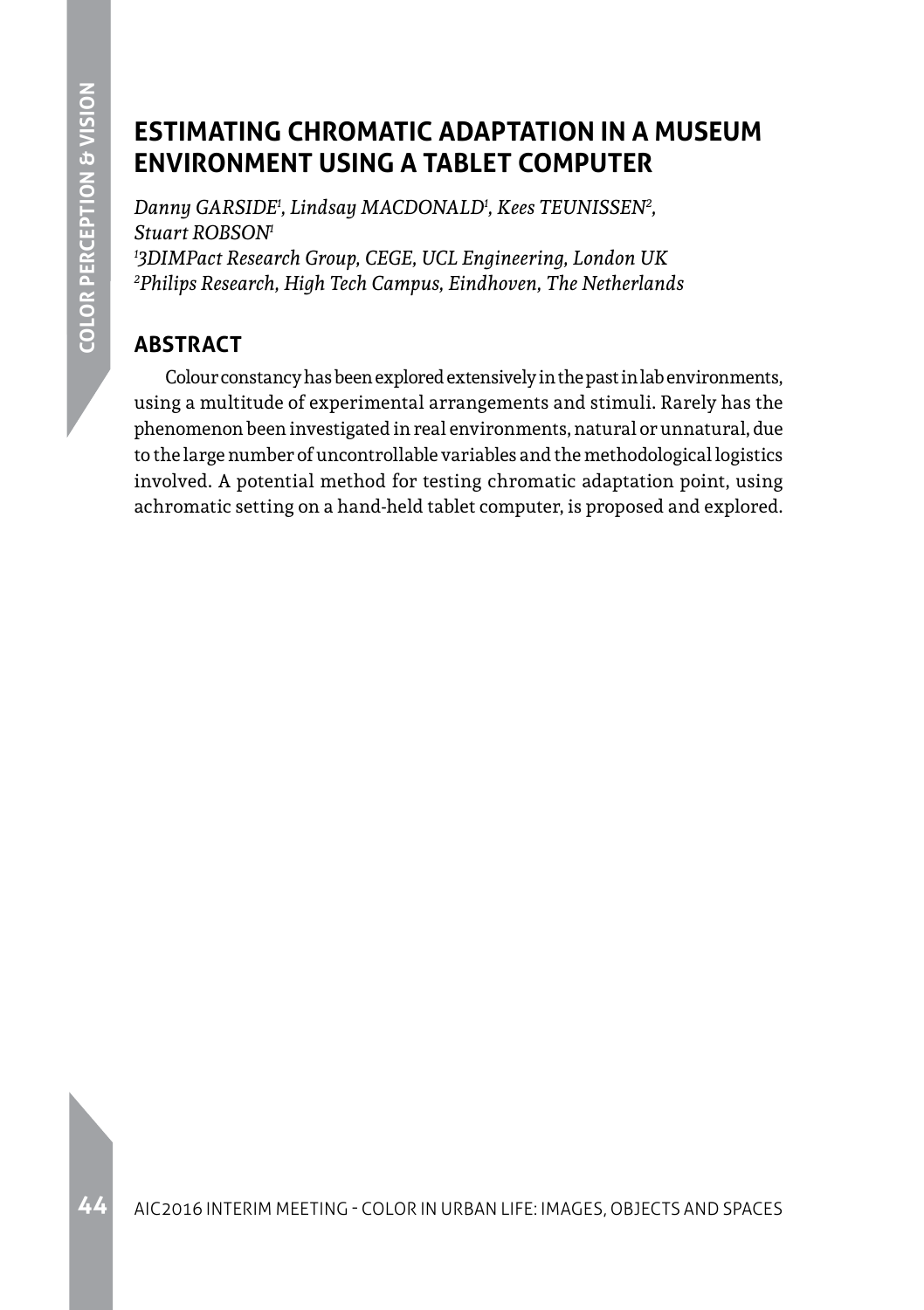### **Toward Colour Rendering of Selected Advanced Glazing Types**

*Shabnam ARBAB, Barbara Szybinska MATUSIAK Faculty of Architecture and Fine Art, Norwegian University of Science and Technology (NTNU)*

#### **ABSTRACT**

For most people, the correct perception of colours of objects and room surfaces is an important part of the quality of life. The aim of this study was to increase understanding of glazing materials' effect on perceived colours. The study is based on the visual observation of colour appearance of nine test colour samples in a sequence of experimental situations by participants.

The following research question was studied: How is the perception of colour inf luenced by glazing types in combination with light of various colour temperatures (CT)?

Solution A Hoosto, buttonial assessment Christmas Christmas Christmas (Feelingtof Architecture and Fine Art, Norwegian University of Science and Technology (NTNU) and Technology (NTNU) and the correct perception of colours The experiment was carried out at Daylight laboratory at NTNU, Light & Colour Group. It has been repeated with three different glazing types: electrochromic (EC), electrotopic (ET) and photochromic (PC) glass in combination with three different CTs of exterior light, 2700K, 6500K and 8000K. Since all the 21 subjects received all stimuli, this experiment had within-subject design.

The results from n-way ANOVA show that the effect of colour temperature of light is rather weak. However, a clear colour difference between the outside and the inside appearance of samples was observed for most of glazing types.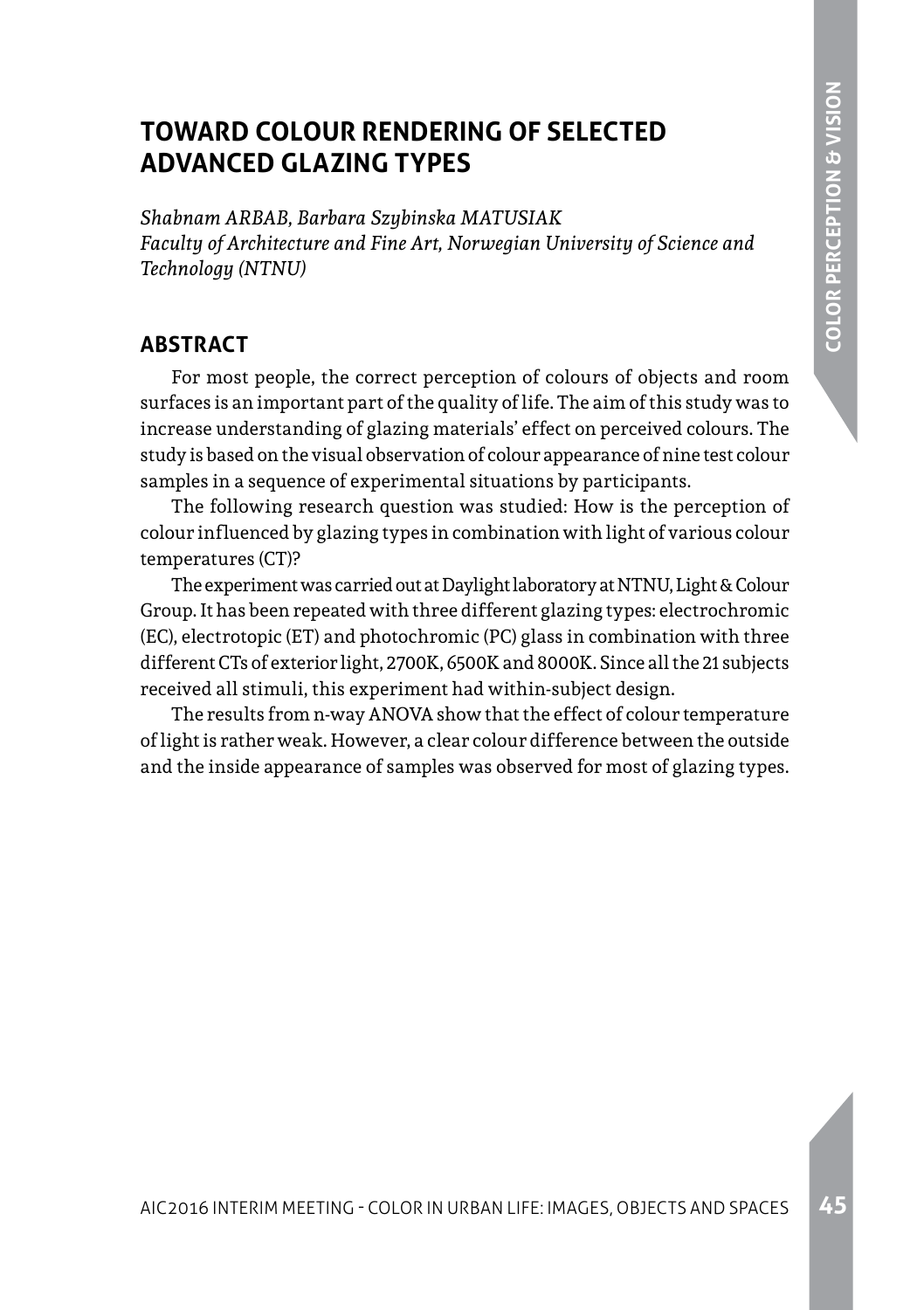### **Chilean Northern Colors in the Santiago Scene: A Contemporary Selection Based on pre-Colombian Textiles**

*Amanda PÉREZ1 , Oliver ROMERO1 , Giselli MARRAZZO1 , Lina M. CÁRDENAS2 , Ingrid CALVO2 1 School of Design, Universidad de Chile 2 Department of Design, Universidad de Chile*

#### **ABSTRACT**

**46** PRE-COLOMBIAN TEXTILES<br>
Annanda PÉRIEZ, Oliver ROMERO, Giselli MARRAZZO',<br>
15 Annanda PÉRIEZ, Oliver ROMERO, Giselli MARRAZZO',<br>
15 School of Design, Universidad de Chile<br>
<sup>32</sup> Department of Design, Universidad de Chi This article shows the development of three contemporary color concepts and their associated palettes based on the combination of colors that evocated the chromatic legacy from the northern pre Columbian Chilean textiles. The concepts were developed using as inspiration contemporary contexts in which the colors could be applied: interior paint, Furniture and Kitchen utensils. For each concept, three color palettes were proposed in paper using 15 colors out of 36 available from a previous research (Calvo, 2015). Each palette and each of the fifteen colors were visually assessed by 15 observers tested for normal color vision. The observers determined concepts, feelings and any geographical or climatic associations in their assessments. Additionally, a visual evaluation of the 15 colored samples, presented in two different surfaces, (watercolor paper and pine wood) was carried out by 10 observers with normal color vision. Results showed a validation of the selected colors as part of the identity of culture and geography of Chile. A strong relationship between color and its associated concept was not affected by variations in the brightness or texture of the materials. This study demonstrated that is possible to use these colors in new industries, contexts and applications, contributing to the preservation of cultural heritage and the aesthetics of current Chilean identity.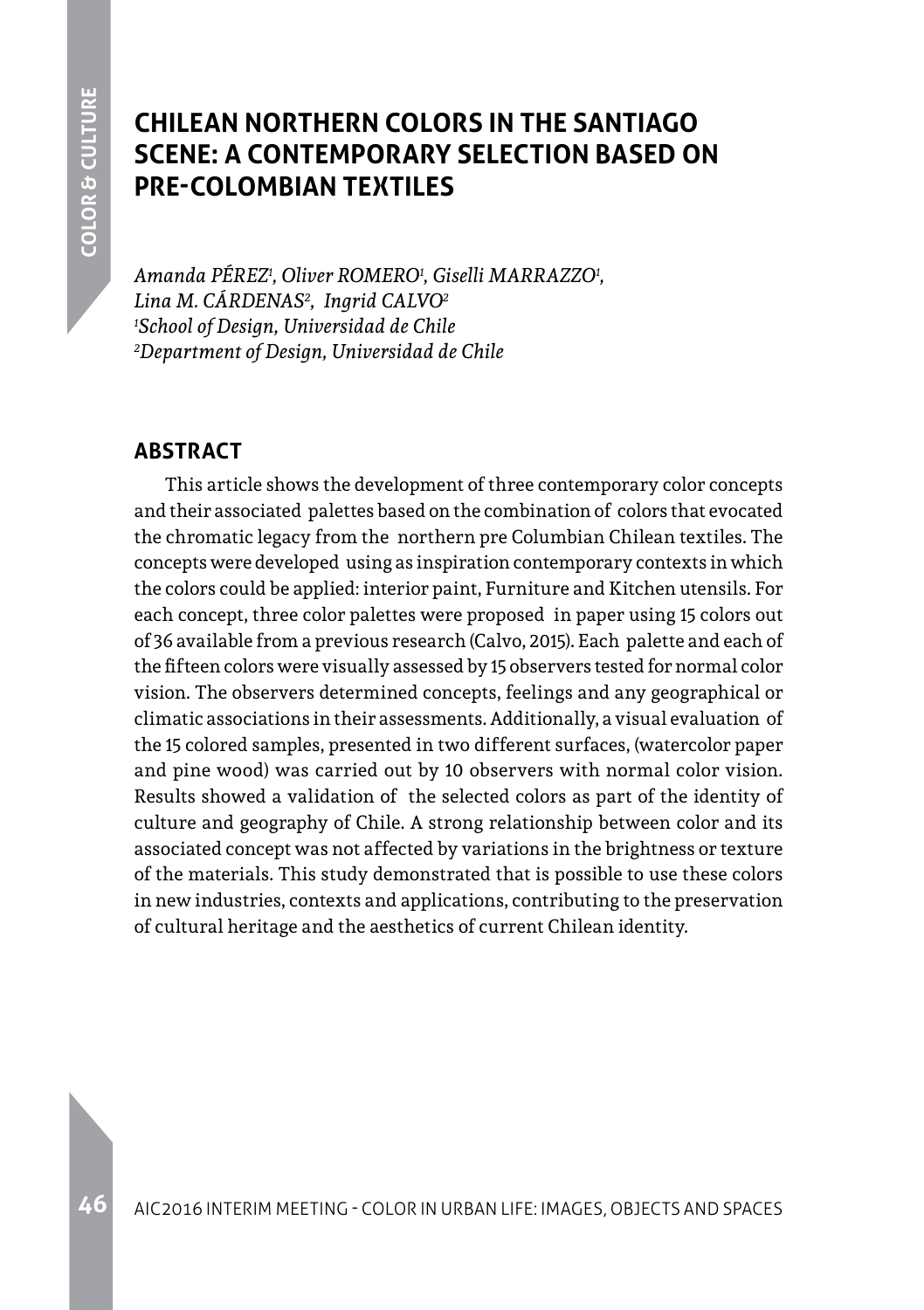## **Study of the Effect of Culture and Emotions on the Construction of the Link between Smells and Colors**

*Léa NEHME1 , Reine BARBAR2 , Muriel JACQUOT3 1 LIBio (Laboratoire d'Ingénierie des Biomolécules), Université de Lorraine, France 2 Departement of Basic Health Sciences, Faculty of Medicine and Medical Sciences, Holy Spirit University of Kaslik (USEK), Lebanon 3 Innovative Crossmodal Interactions Modeling (InnoCIM), ENSAIA, Université de Lorraine, France* 

#### **ABSTRACT**

**Leta CNET AND COLORS**<br>
Leta NEHME, Reine BARBAR<sup>y</sup>, Muriel (ACQUOT<sup>)</sup><br>
LEDEN (Leboratorie d'Ingénierie des Biomolecules), Université de<br>
Leoraine, France<br>
Leoraine, France<br>
Leoraine, France<br>
Leoraine, France<br>
Leoraine, F The purpose of this study was to assess emotions impact on the relationship between odors and colors, not only inter-culturally (France - Lebanon) but intraculturally as well : Lebanon (Zahle (rural area) - Kaslik (urban area)). In the last few years the study of emotions in sensory science field has gained a large importance (Gmuer et al., 2015). Since, nowadays understanding the motivations that drive consumer choices is one of the major challenges for marketing and consumer studies (Spinelli et al., 2014), especially since the measurement of the acceptability of the product alone is no longer a sufficient benchmark for product development and testing. Several studies have investigated the relationships between sensory characteristics and emotional responses (Cardello et al., 2012). The present study used the EsSence Profile, which is a method developed to measure emotions associated with food (King and Meiselman, 2010), to investigate the emotions effects on 18 odors stimuli (national and international odors stimuli), in Lebanon (201 subjects) and France (100 subjects). In Lebanon, participants from both rural and urban areas were tested (101 subjects from urban area Kaslik and 100 subjects from rural area Zahle). Participants had to link the 18 odors stimuli to emotions and colors. Differences were found between both populations and within the same population between urban and rural citizens, in terms of emotions used to describe the odors stimuli and in terms of colors linked to each odor stimuli. Which leads us to conclude first of all that emotions and colors associated to odors vary not only between two different countries but within the same country as well. Secondly, emotions play an important role in building the link between odors and colors, which can be a real challenge for the marketing departments in the food field especially in a small country like Lebanon.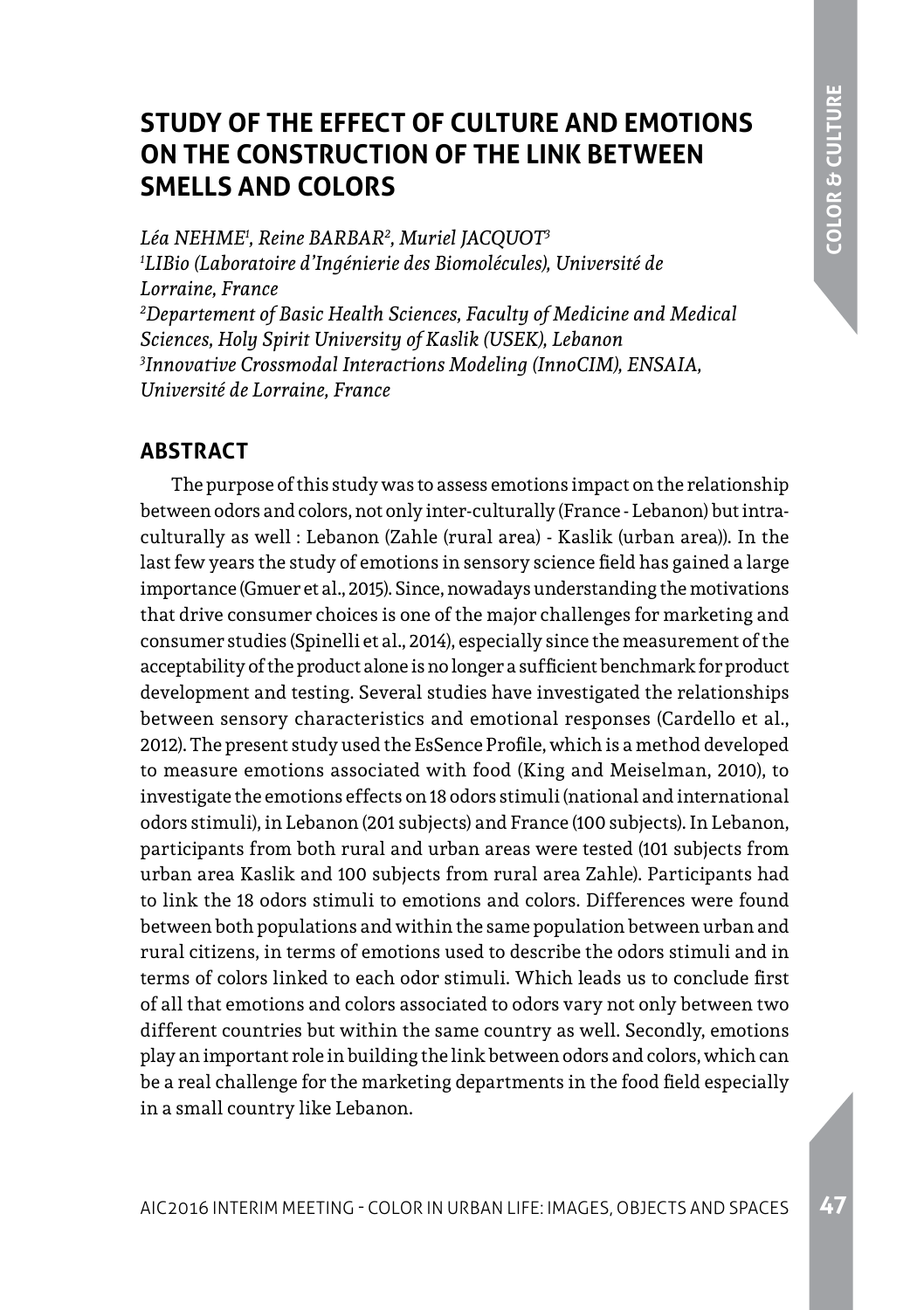### **Aymara Weavers and their Colors through Time**

*Soledad HOCES DE LA GUARDIA School of Design, Pontificia Universidad Católica de Chile*

#### **ABSTRACT**

In the Andean cultures textiles had and have a relevant role as a cultural medium. Weaves identify, dress, shelter, embellish and are an important defining element in ritual and celebration occasions. Like all cultural artifacts, they are in continuous transformation and materialize their creators' cultural changes, who, mantaining a continuity in fundamental axes, selectively adopt what allows them to recreate over and over again their works and messages, reinvigorating and updating their contents. Color is an essential component of this language, and at the same time a reflex of the dynamism of these cultural processes.

Aymara people, heirs of the millenary Andean culture, are native people without borders that live preferably in high spaces (above 4.000 MASL) in Peru, Bolivia, Argentina and Chile. This work presents the observed changes in the use of color in traditional weaves of aymara crafstwomen from the chilean Andean high plateau for over a century. Associated to technological changes, in this time lapse, weavers have incorporated new techniques and materials, and at the same time are challenged by different chromatic possibilities which they have interpreted in their weaves, managing to sustain their cultural heritage over the permanent intromission.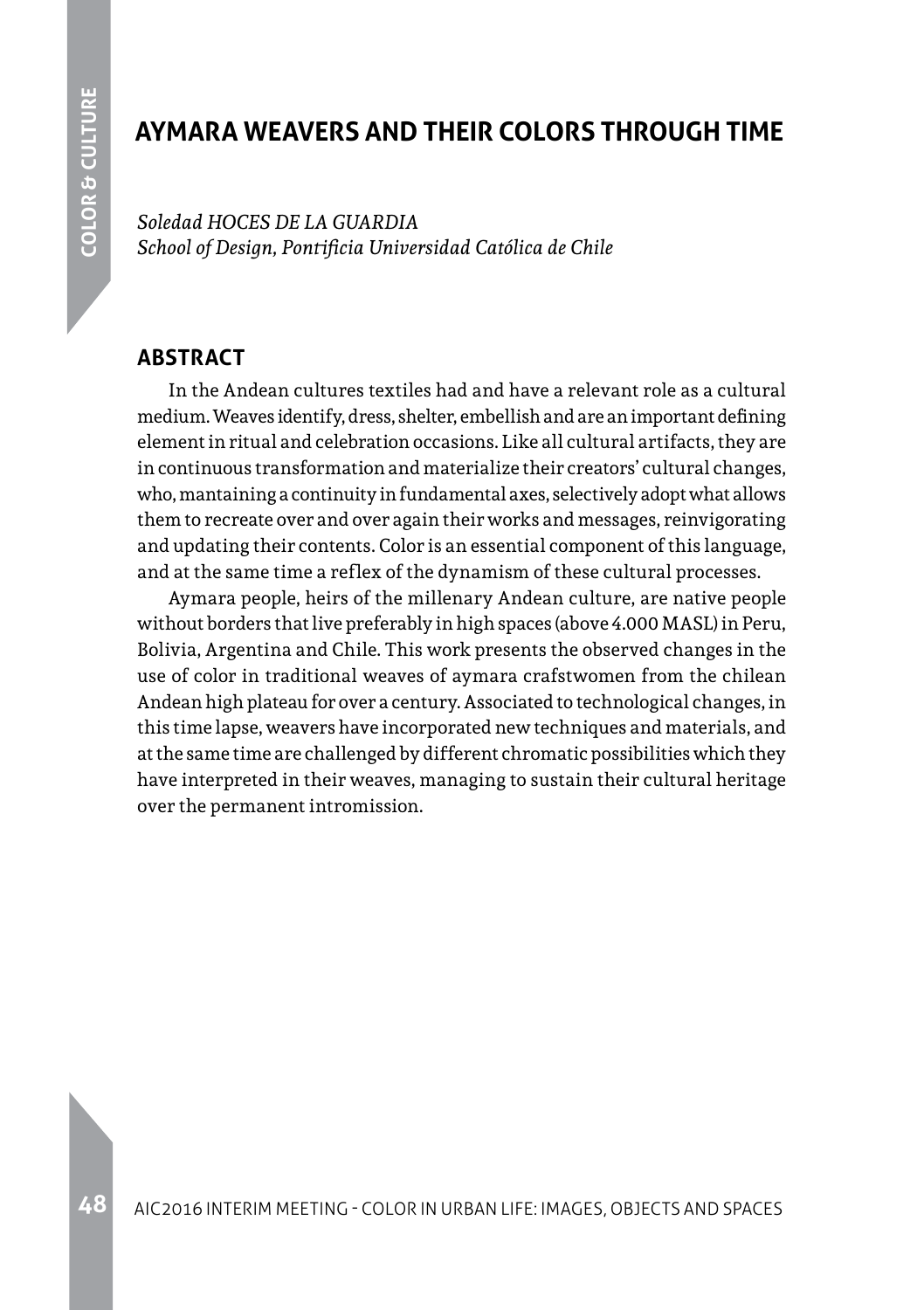## **Colors & Their Values: Analytical Study of Historical Persian Marriage Contracts**

*Amir H. ZEKRGOO1 , Leila ALHAGH2 1 School of Architecture and Environmental Design, International Islamic University Malaysia 2 Centre for Cultural Materials Conservation, University of Melbourne*

#### **ABSTRACT**

Any interaction and the action of the angle of the state of School of Architecture and Embromental Design, International Islamic Christensity Malaysia<br>
University Malaysia<br>
University Malaysia<br>
Christensity Malaysia<br>
Chris Persian marriage contracts are among rare documents in which passion and practicality, which are contrast components of married life, come together. They form a distinct branch in the Islamic Art of the Book in general and in the Persian traditional arts in particular. This is due to their unique and outstanding characteristics, both in the area of literature and in the domain of visual arts. This paper is the outcome of the study of 73 original Persian marriage contracts from Iranian public and private collections that were studied over a period of some 17 years. In addition to these, 27 additional marriage contracts from the collection of manuscripts of the Harvard University, dedicated to the study of the life of women in the Qajar period, and 5 contracts from the Islamic Arts Museum Malaysia were included. The primary focus was to extract the core colors used in the contracts, and, accordingly, developed a color palette. As colors carry with them certain cultural and religious values, literary sources contain passages on Persian color theories from philosophical and mystical literature, have also been studied.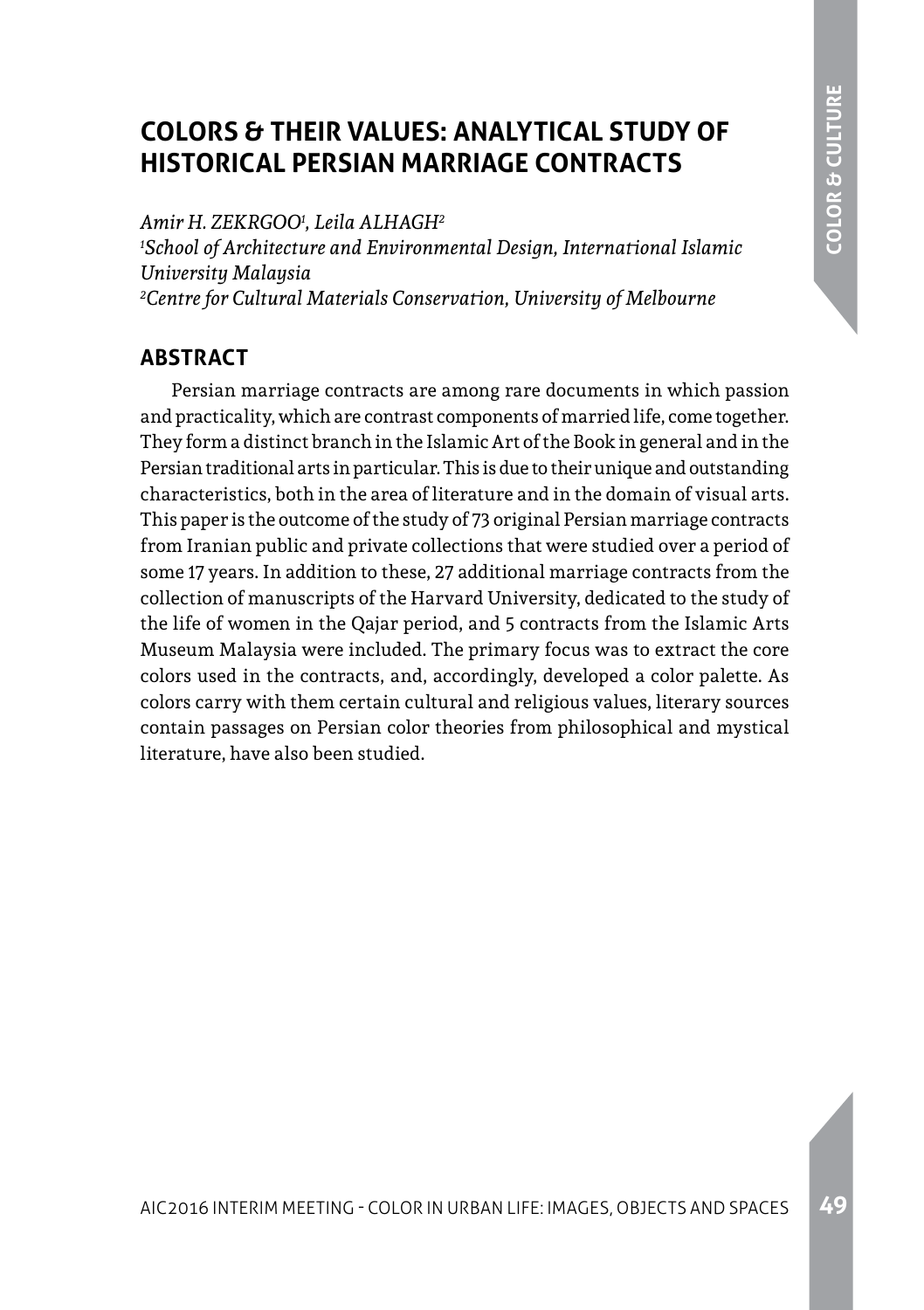### **Architectural Colour: a Discourse in the Popular Norwegian Press and Social Media 2014 to 2016. The Greying of Norway**

*Alex BOOKER, Kine ANGELO*

*Department of Architectural Design, Form and Colour, Faculty of Architecture and Fine Art, Norwegian University of Science and Technology (NTNU)*

### **ABSTRACT**

**50** AIC2016 INTERIM MEETING - COLOR IN URBAN LIFE: IMAGES, OBJECTS AND SPACES **COLOR &**  This paper will examine the visual and verbal rhetoric that project the power relationships in the drift towards achromatic colour schemes in new architectural projects and the repainting of surface colour of existing buildings that fall outside heritage regulation in Norway. This is examined through media debate to expose the power relations of cultural capital in the rhetoric used by the stakeholders in the ranging, from householders, to architects, heritage experts, local authorities, colour designers and developers and as mediated through journalism. It considers the relationships between agents in the exercise of cultural capital. It asks how the drift towards the achromatic is mediated and if this is the influence of the cultural capital of decision makers, an accumulative tipping point that leads to a change or the absence of disciplinary knowledge in the complexities of colour in the professions that are responsible the colour of public space. Standpoints taken by key participants as articulated in the media are analyzed to examine hierarchical roles and establish a clearer understanding of the mechanisms though which this change takes place. The authors will argue that the achromatic pallet is now the standard norm.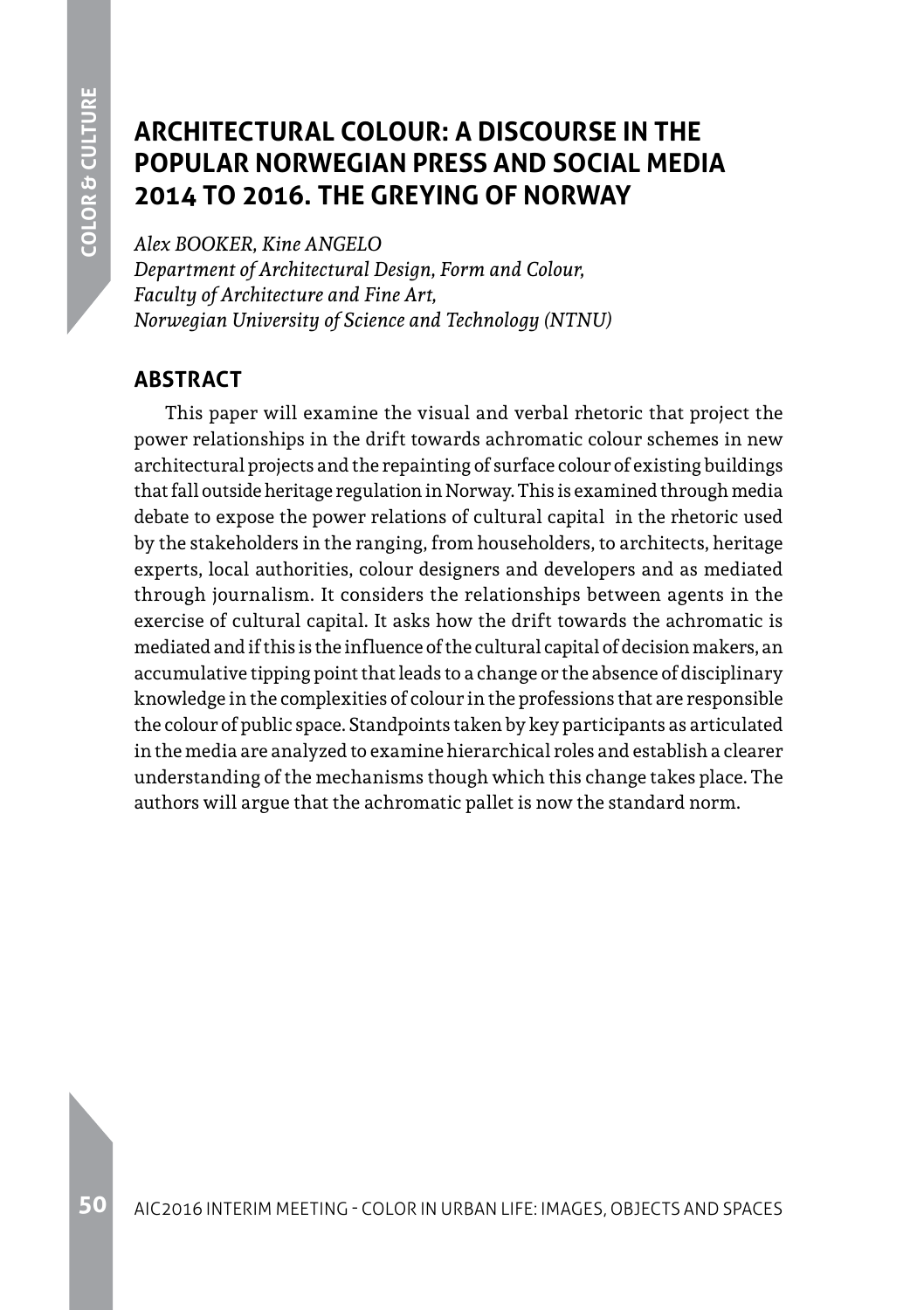# **Colour as sign of identity in urban textiles**

*Gabriela NIRINO Color Research Program School of Architecture, Design and Urbanism University of Buenos Aires*

#### **ABSTRACT**

Cabriela NIRINO<br>
Color Research Properam<br>
School of Architecture, Design and Urbanism<br>
University of Buenos Aires<br>
MeSTRACT<br>
Textile Design as a Sign of Identity is the title of one of the projects developed<br>
the Textile D *Textile Design as a Sign of Identity* is the title of one of the projects developed over the past five years in the Textile Design Level 2 teaching course, as part of the Textile Design Degree. One objective is to identify and incorporate significant elements to communicate a regional or cultural identity in a series of textiles for home, hotel and office.

In this paper we will focus particularly on the color registers involving a total of 160 projects. As in other studies, we want to recover a space for reflection on the symbolic aspects of color, typical of the students' personal and national culture, partly lost owing to the commercial importance attributed to international trends and homogeneity that this produces in the color experience.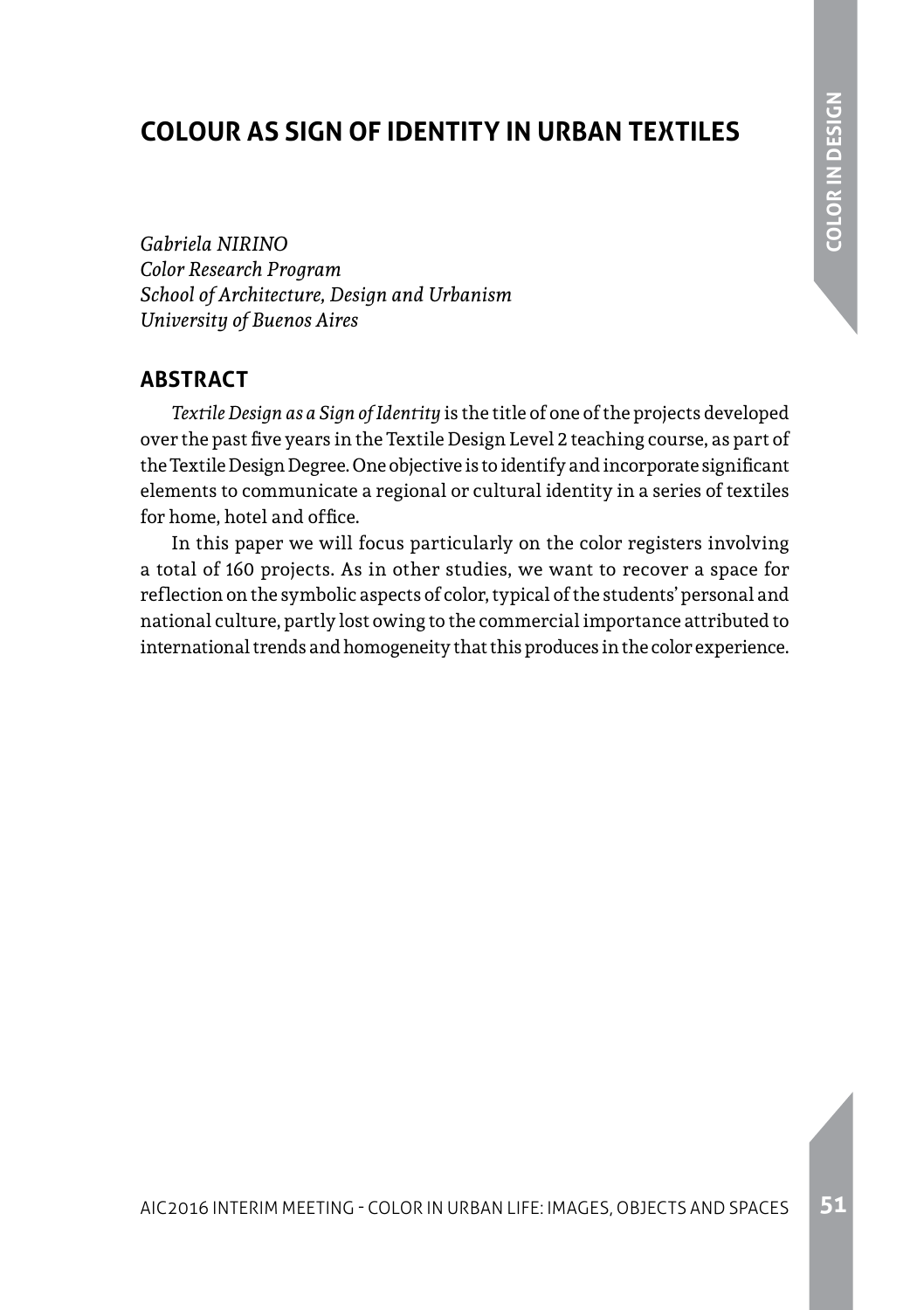## **Second Colour Life**

*Ana TORRES-BARCHINO, Irene DE LA TORRE-FORNÉS, Anna DELCAMPO-CARDA*

*Colour Research Group, Department of Architectural Graphic Expression, School of Architecture and Design. Institute of Restoration of Cultural Heritage of the Polytechnic University of Valencia, Spain*

#### **ABSTRACT**

 $\frac{22}{1000}$ Ana TORRES-BARCHINO. Irene DE LA TORRE-FORNES,<br>
Colour Research Group, Department of Architectural Graphic Expression,<br>
Colour Research Group, Department of Architectural Graphic Expression,<br>
School of Archi It is a well known fact that practical training of a university student is very important not only for the performance of the profession but also for their personal and academic development. In that sense, the academic training of future professionals in Product Design Engineering covers a wide range of educational possibilities, which are based not only on the industrial aspects, but on ways of relationships with the Design Culture. Nonetheless, Colour Culture teaching needs a deeper study model in order to became Colour in a essential factor on the design project.

Therefore, the title and content of this paper respond to the reinforcement of two parts. Firstly, to teach student the creative aspects of colour applied to plastic arts and, secondly, to learn the different kinds of representation, from two-dimensionality to three-dimensionality. Thus, we understand that giving a Second Life to Color could include two conditions: the study of the arts and the opportunity of materializing a design. Using materials in order to achieve new ways of seeing the world through art.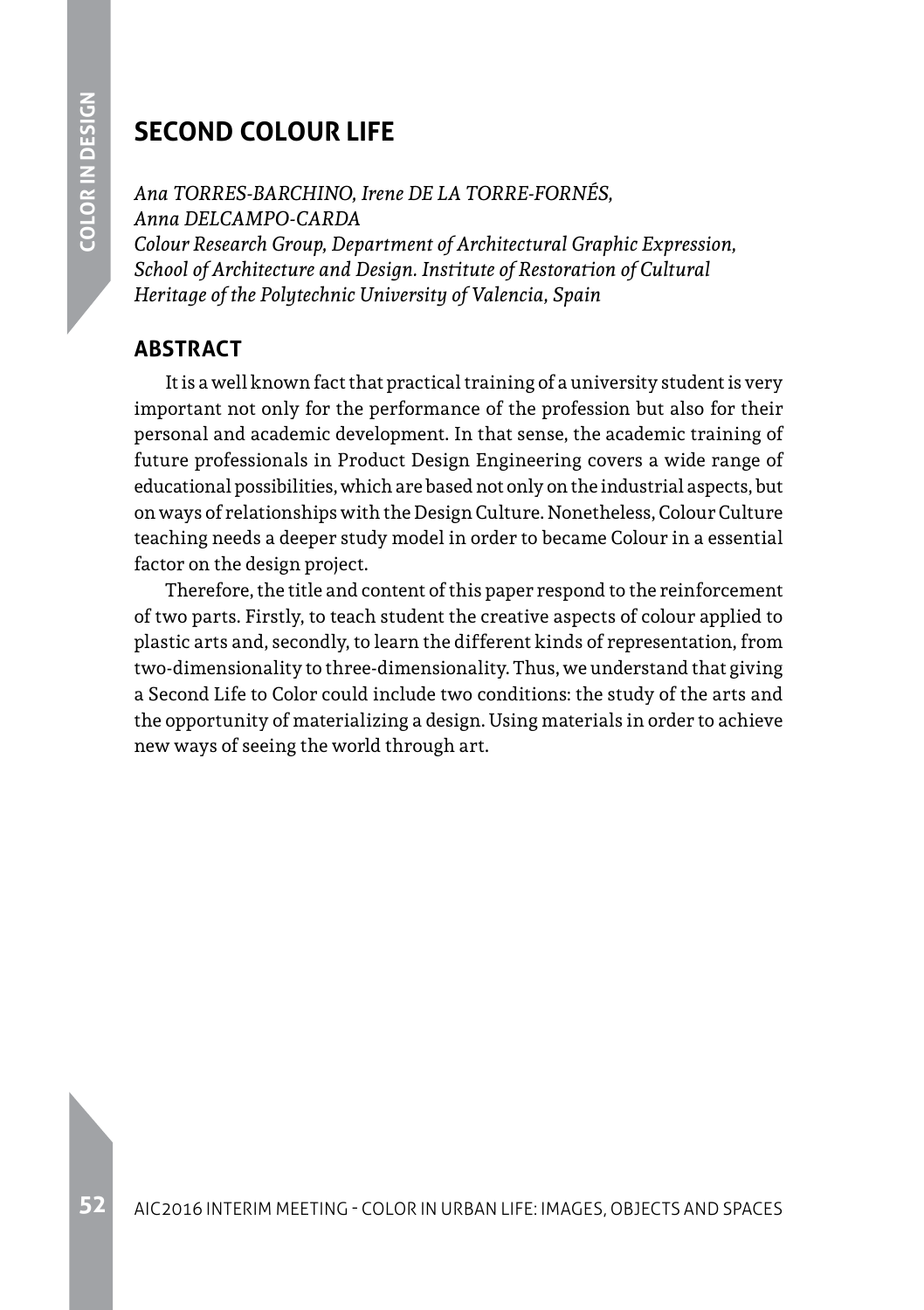## **ColorTranslation Tool. How Graphic Designers Care About Color Management**

*Miguel SANCHES1,2, Dulce LOUÇÃO2 , Fernando MOREIRA DA SILVA2 1 Polytechnic Institute of Tomar 2 CIAUD – Research Centre for Architecture, Urban Planning and Design*

### **ABSTRACT**

**LAGATION COLOR MANAGEMENT EXPRESS**<br>
Miguel SANCHES<sup>14</sup>, Dulce LOUGÃO<sup>2</sup>, Fernando MOREIRA DA SILVA<sup>2</sup><br>
Felguerbnie Institute of Tomar<br> **CELAUD** – Research presented here aims to explore the topic of color reproduction,<br> The research presented here aims to explore the topic of color reproduction, mainly with regard to how graphic designers currently communicate technical data concerning color. We want to see in what way the working methodologies of these professionals contribute to the predictability, consistency and uniformity of color reproduction at a time when printing technologies, media, and available resources are increasingly diverse. From this study it was possible to confirm that color reproduction has experienced very significant developments in the printing industry and, therefore, it is necessary to understand how these changes affect the work of graphic designers with regard to the use of color management tools. To improve color communication, we developed a platform – ColorTranslation Tool – where graphic designers can gather the scattered information, particularly with regard to PDF and Preflight default settings and also download Color Settings for certain production conditions. With this tool, the user can select a number of settings depending on the type of work they are producing and, them get access to a set of files that can be loaded into their software to update the Color Settings. We based these settings on industry recommendations and norms, and the tool was evaluated and validated for a broad range by experts in the fields of graphic design, color management, digital workflows and print production.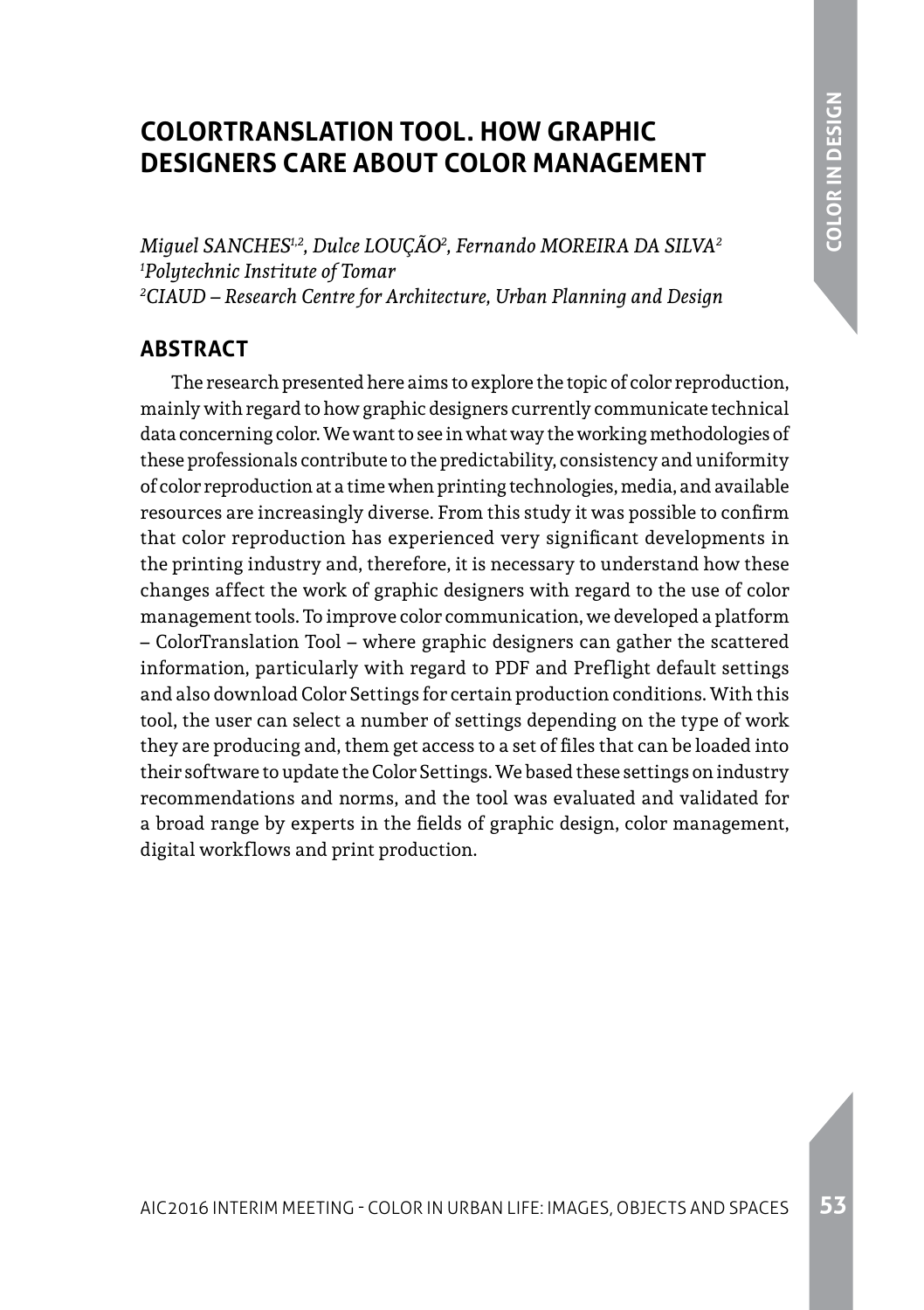### **Empirical Approach to Define a Digital Colour Space for Light Emitting Textiles**

*Isabel Rosa MUEGGLER ZUMSTEIN1 , Tina TOMOVIC1 , Markus REISINGER2 1 Lucerne University of Applied Sciences and Arts, Lucerne School of Art and Design 2 Lighting Research Studio*

#### **ABSTRACT**

**544** AICH CON CIGHTT EPHIT TING TEATLES<br>
Fraceric Uniterastic SER ZUMSTEEIN, Tina TOMOVIC,<br> *Harenee School of Art and Design*<br> *Lucerne School of Art and Design*<br> *Lucerne School of Art and Design*<br> *Lucerne School of A* The paper describes an approach to define a colour space for LED light emitting textiles. The combination of lights and textiles is settled in an innovative textile material category called smart textiles. Within the context of material research and culture light emitting textiles are considered as smart surfaces using a so-called transfer-technology, which integrates functionality into fibers and yarns based on its conductive properties. These materials are "giving" body to the thought that new is not only what a material "is" but what it "does" (Küchler 2008) and these surfaces after all will change our perception of materiality as they can change their appearance (Müggler and Tomovic 2014).

This paper describes the empirically developed digital colour space for light emitting textiles, which prepares new technology for future use in textile and product design. The experimental setting is methodologically based on the Natural Colour System (NCS), which permits to assess chromatic values visually. The examinations followed three steps: defining white values as baseline; calculating chromatic values; evaluating and refining all values in an expert panel. The outcomes indicate, that a solely mathematical defined colour space should be revised visually. The findings can be applied in design work with light and textiles.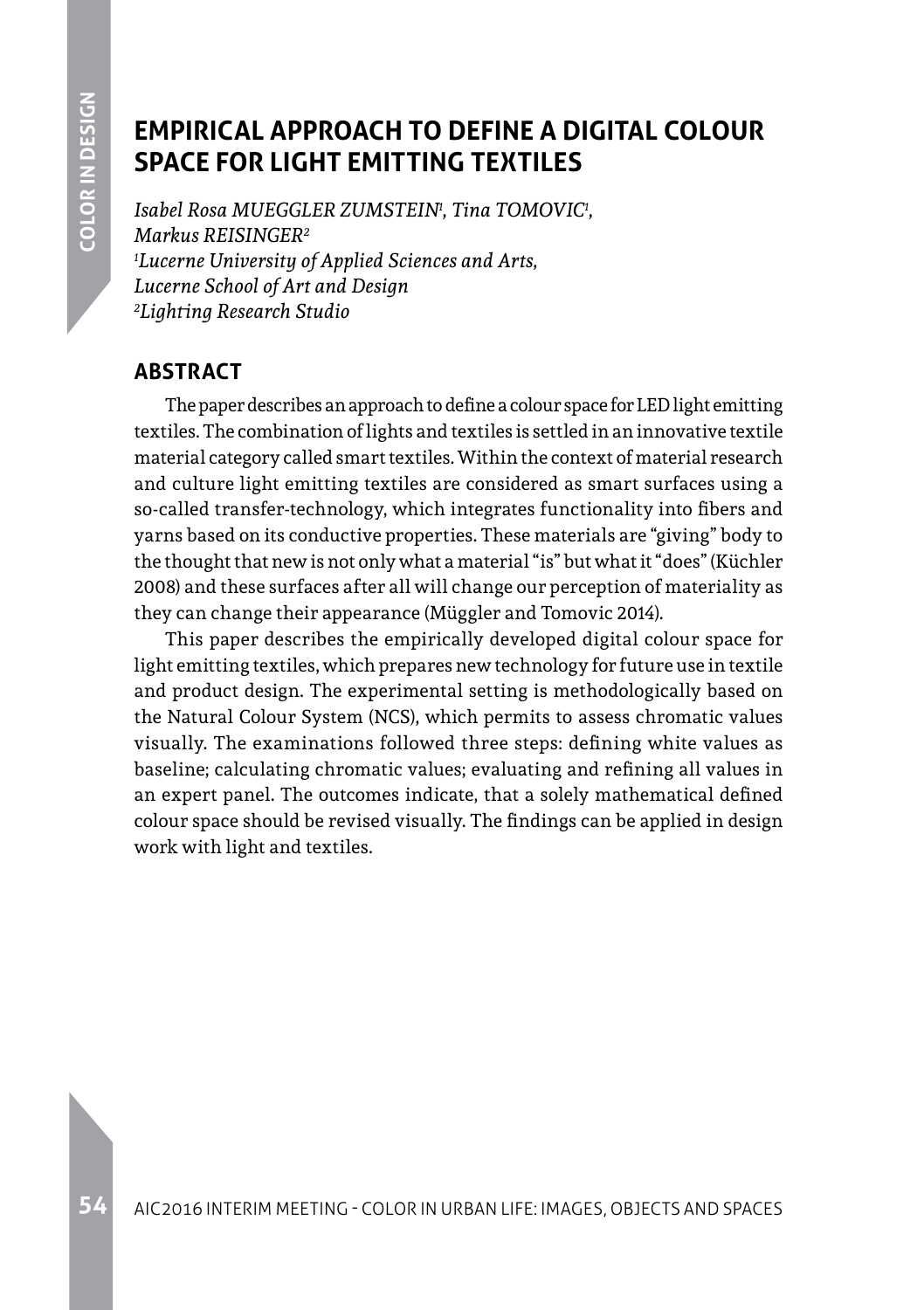## **Colour Influence on User's Motivation to Press Input Button: Analysis Using Paired Comparison**

*Yoshikazu MIZUTANI, Saori KITAGUCHI, Tetsuya SATO Department of Design Engineering and Management, Kyoto Institute of Technology*

### **ABSTRACT**

**COMPARISON**<br> **COMPARISON**<br> **COMPARISON**<br> **COMPARISON**<br> **CONDENTANT**<br> **CONDENTANT**<br> **CONDENTANT**<br> **CONDENTANT**<br> **CONDENTANT**<br> **CONDENTANT**<br> **CONDENTANT**<br> **CONDENTANT**<br> **CONDENTANT**<br> **CONDENTANT**<br> **CONDENTANT**<br> **CONDENTANT** The aim of this study is to reconfirm the colour influence on user's motivation to press an input button on touch screen equipment. In order to understand the colour influence clearer, paired comparison method was used in this study. The results indicated that the colour of the most pressed button was bright yellow. The button colours, which also gave a high motivation to press, were yellowish, orangish, greenish and white. The results of this study and previous study were similar on high pressing motivation of yellowish and white colours, however greenish colours are pressed more in this study than reddish colours. Correlations between colorimetric values and the scale values of each button were analyzed. There was a high correlation between lightness and the pressed scale value.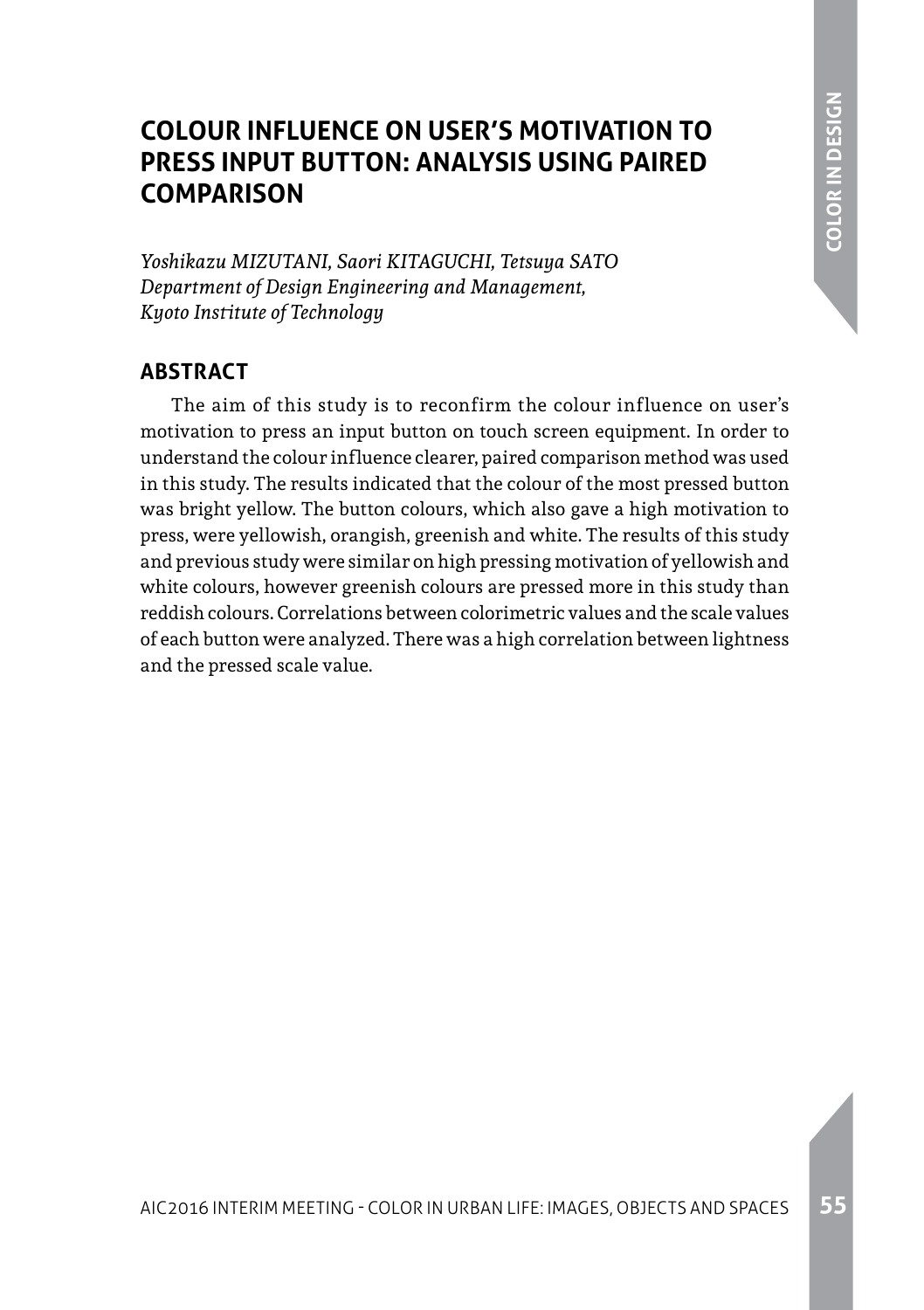## **Relationship between Color and Form Features of Waterscape Drawing and Drawer's Personality**

*Riko MIYAKE1 , Shin'ya TAKAHASHI1 , Toshio MORI2 1 Department of Psychology, School of Humanities, Tokaigakuen University 2 Department of Life Science, Faculty of Home Economics, Gifu Women's University*

### **ABSTRACT**

Relationship between image features of the waterscape drawing and drawer's personality was investigated. Eighty university students drew a picture according to an instruction 'please draw freely a scene with water.' They also answered YG Personality Test. Pictures were scanned into digital image, and color feature indices (Ave-L\*, Ave-C\*, and Ave-h) and form feature indices (ASM, CON, COR, and ENT) were obtained. Correlation analysis between color and form feature indices of the water image (water-depicted area of the picture) and factor scores of YG Test showed that participants having higher Ag (Lack of Agreeableness) and R (Rhathymia) scores drew water in dark blue (resulting in lower Ave-L\*, higher Ave-C\*, and minus value of Ave-h indicating blue direction), and the image texture of water they depicted tended to have high local contrast (CON) and randomness (ENT). These results were explained as indicating that participants with such personality did the task eagerly, and were highly motivated to draw the water thoroughly in the color he/she chose first (blue in the most case). Different tendency was also found when data were analyzed separately for male and female participants.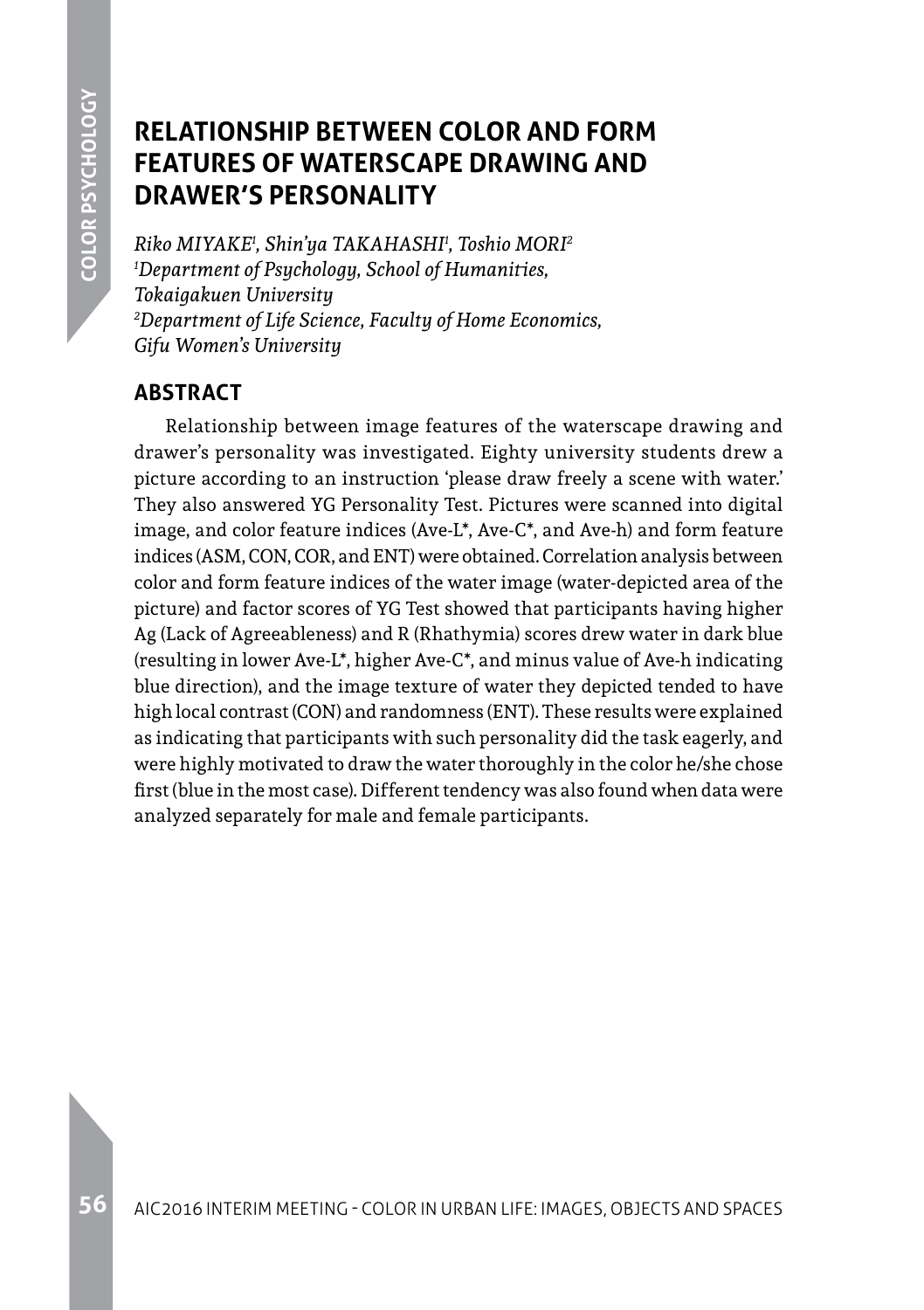## **Adumbrations of Things and Adumbrations of Colors: A Phenomenological Issue**

*Roberto RUBIO Department of Philosophy, Universidad Alberto Hurtado*

#### **ABSTRACT**

In our daily life, we see an object as being of the same color despite the variations in lighting conditions and the diversity of the shades of color. That is the phenomenon of color constancy. How may this be explained from a phenomenological point of view?

According to Husserl (1983: 237), the manifold shades of a color are adumbrations in virtue of which we see one and the same color. The phenomenon of color constancy emerges out of a process of adumbration.

Roberto RUBIO<br>
Repartment of Philosophy, Universidad Alberto Hurtado<br>
Department of Philosophy, Universidad Alberto Hurtado<br>
variations in lighting conditions and the diversity of the shanes clocor. Then<br>
it is the phenome Husserl's theory of color adumbration is based upon his description of visual perception. He develops his theory of adumbration primarily in order to explain the constancy and identity of the objects of our daily perception. His main thesis is that we see one and the same object through the manifold adumbrations or profiles in which it continuously appears. Through its adumbrations, the visual object presents itself as being itself.

Now, the analogy between the adumbration of colors and the adumbration of perceptual things is not immediately evident. The profiles in which a perceptual thing appears are different from the shades of a color. In this paper, I will present some arguments against Husserl's attempt to extend the adumbration theory from the perception of things to the experience of colors.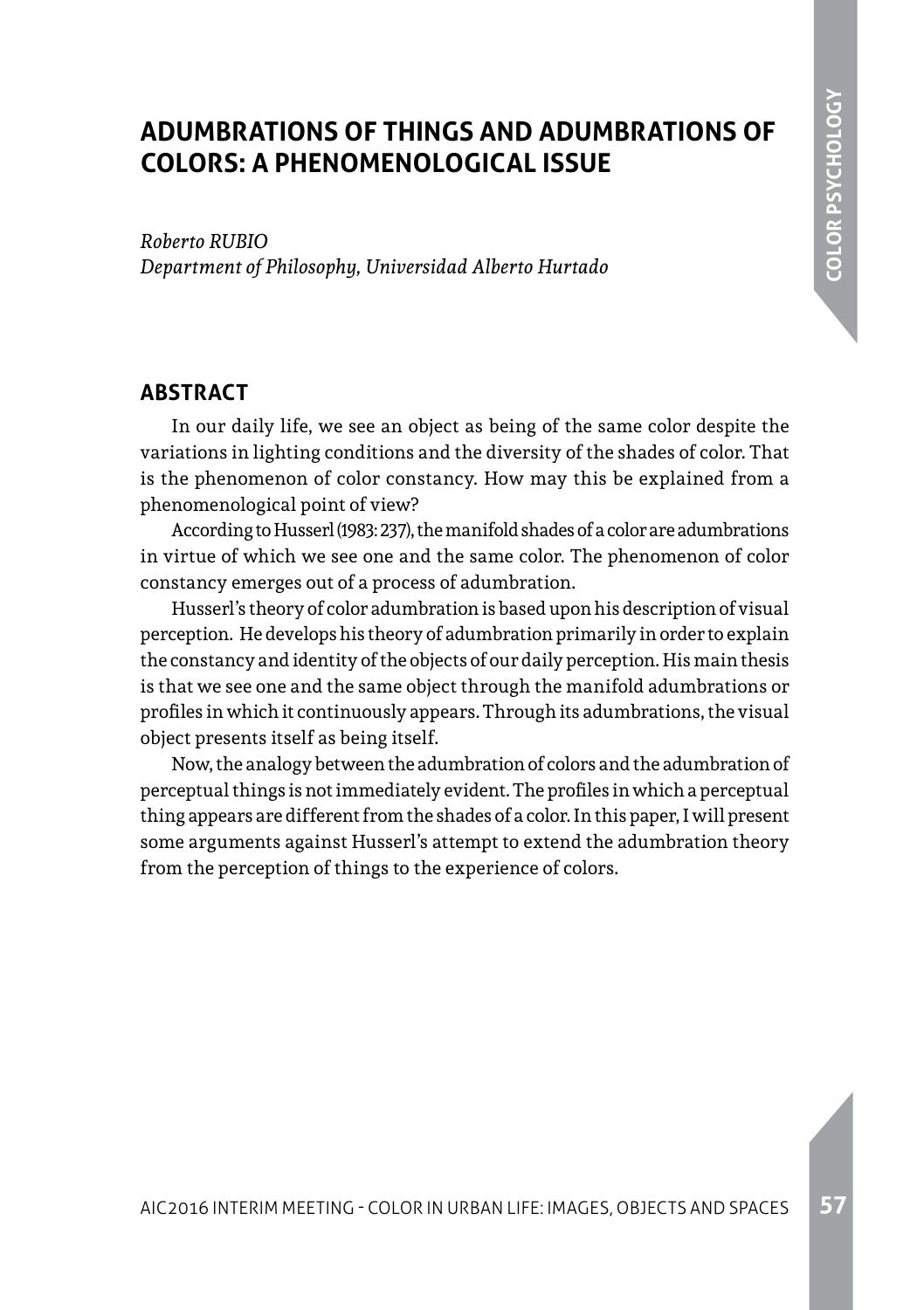### **What are the Colours of the Words 'Me' and 'Others'?**

*Ivar JUNG School of Design, Linnaeus University* 

#### **ABSTRACT**

How do people from different cultures associate colours with certain words? This paper describes a study into how people from two different cultures associate 24 words with colours. The findings can be of interest for professionals and academics working in the remit of visual communication in different cultures. The aim of this research is to investigate if there are distinctive patterns –similarities and differences– in how subjects from two different cultures connect some selected words with colours. From the study it is also possible to see if there are differences in the chosen colours related to the subjects' sex, age, experience of colour and religion, The Nepalese subjects are most Hindu and Buddhists while the Swedish subjects are mostly Christians, although it is not known to what extent the subjects are actually practicing a religion. The reason for conducting this pilot study in Sweden and Nepal is that these two countries obviously differ in term of culture and religious context and that I had access to both. This is a pilot study designed to explore the method. With the experience of this study, a larger study is planned in six more countries with various cultures and religious backgrounds in different parts of the world during 2016 and 2017.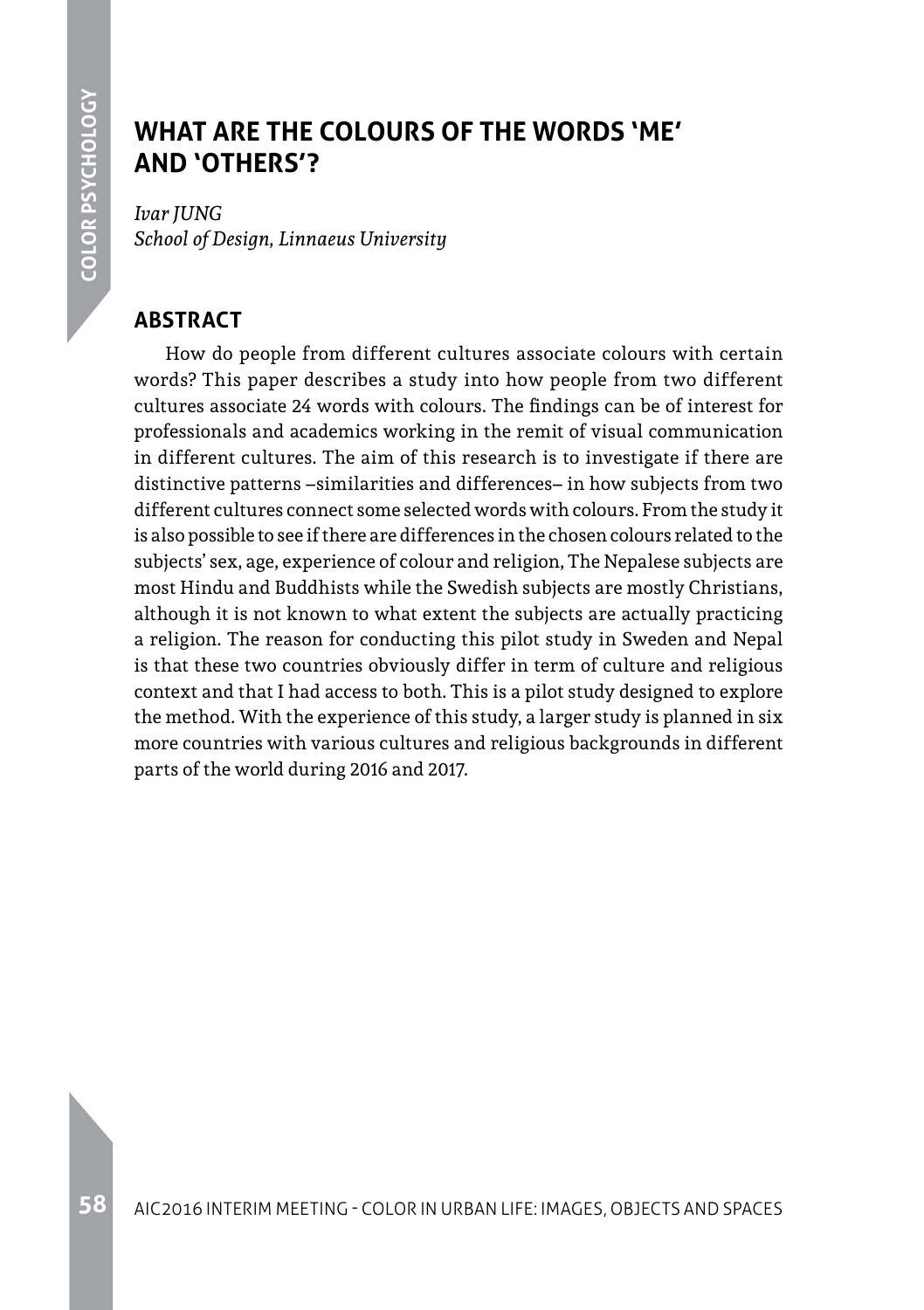### **Color: More Than a Physical Attribute**

*Gaspar BERRÍOS1 , Catalina GUZMÁN1 , Lina M. CÁRDENAS2 , Rubén JACOB2 1 School of Design, Universidad de Chile 2 Department of Design, Universidad de Chile*

#### **ABSTRACT**

Gaspar BERRIOS', Catalina GUZMÁN', Lina M. CÁRDENAS', Rubén JACOB'<br>
School of Design, Universidad de Chile<br>
Chepartment of Design, Universidad de Chile<br>
This sure describes the results of a percylophysical experiment of pe This study describes the results of a psychophysical experiment of perception and emotional connotations of color in a group of Chilean observers (ages 18-30) all tested for normal color vision. First, 30 participants were asked to name basic colors to determine a list of colors recognized by Chileans. Secondly, 60 observers were asked to give at least 3 connotations for the each of the colors selected previously. This type of interview intended to give observers the freedom to choose their own words for description (Clarkeet al., 2008. Ferraro, 2009). Each interview was carried out individually in order to avoid bias. Finally, 60 participants were asked to select, from a range of 8 colored chips, which sample represented the "basic color" and which represented the connotations described for each color. Initial results showed that a total of 9 colors are recognized as basic colors. In addition, the initial analysis showed that each color had a wide number of connotations. Red showed the least number of connotations (32) and purple showed the largest number of connotations (68). This work aimed to establish the basic understanding in color connotation among Chileans and how this findings may improve marketability of new products.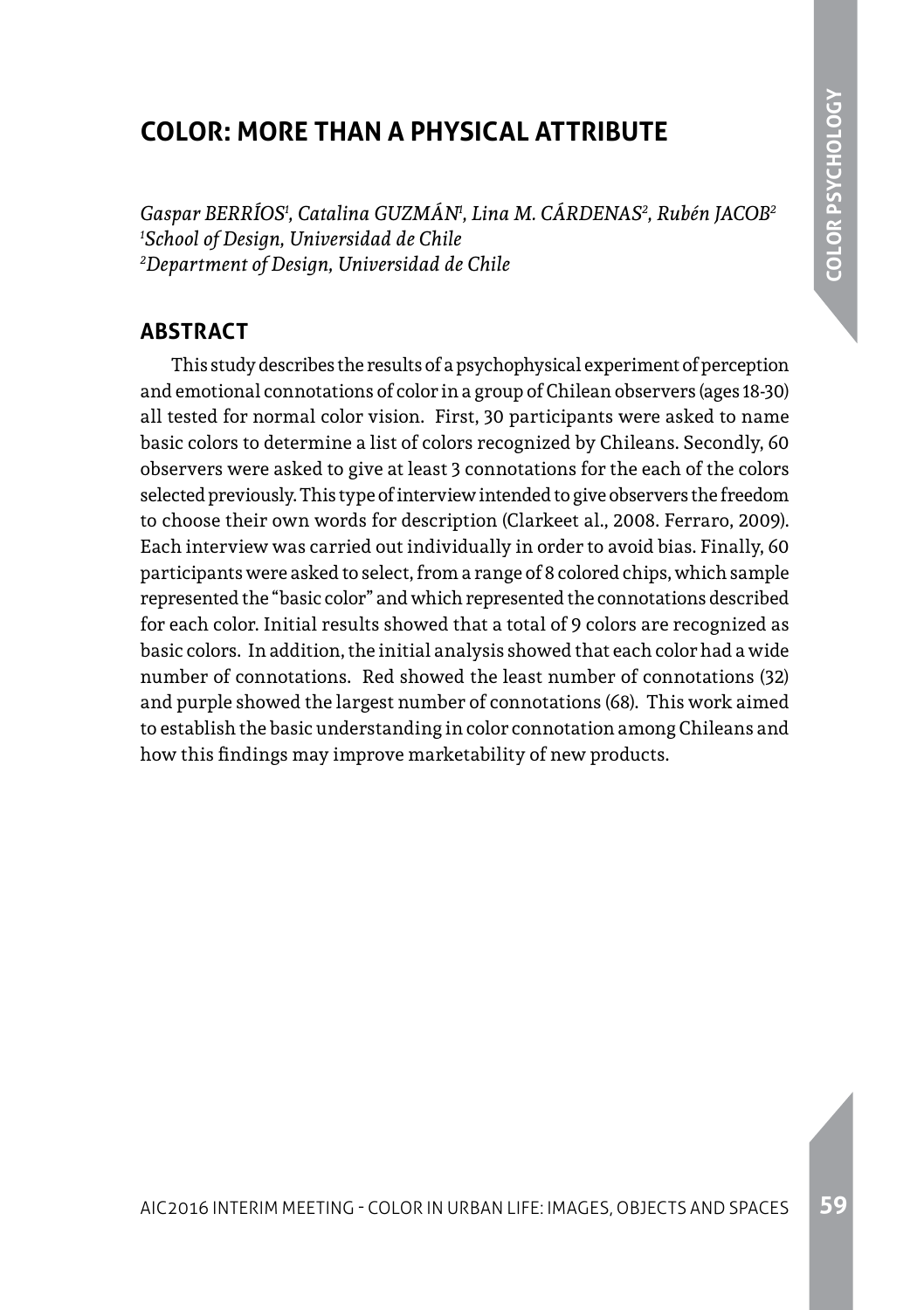### **Relationship between Individual's Color Preference and Tendency of Seeking Pleasantness and Comfortableness**

*Shin'ya TAKAHASHI1, Takashi HANARI2 , Riko MIYAKE1 1 Department of Psychology, Faculty of Humanities, Tokaigakuen University 2 School of Culture-Information Studies, Sugiyama Jogakuen University*

#### **ABSTRACT**

**FILE ASSANTNEESS AND COMFORTABLEMESS**<br> **FILE ASAAHTSHET Takashi HANARP.** Riko MIYAKE<sup>P</sup><br>
Shinga TAKAHASHIF Takashi HANARP. Riko MIYAKE<sup>P</sup><br>
<sup>19</sup> Operarment of Psychology, Reacting of Humanities, Tokaigakuen University<br>
<sup>42</sup> Following Takahashi and Hanari (2015), relationship between individual's color preference and his/her personality concerning pleasantness and comfortableness, active and passive kinds of our good feelings, was investigated. Seventy-three undergraduates answered the degree of liking of twelve basic colors; red, orange, yellow, yellow-green, green, blue, purple, pink, brown, white, gray, and black. They also answered the questionnaire originally developed for assessing one's personality of seeking pleasantness and comfortableness using five short statements each. Individual's preference score of each color and the degree of seeking pleasantness (P score) and comfortableness (C score) were obtained, and analyzed by the correlation analysis and the multiple regression analysis. The results showed that participants with high P score tended to like pink, red, purple, and brown, and participants with high C score tended to like orange. These results were not explained by the sex difference. Together with the previous results (Takahashi & Hanari, 2015), relationship between pleasantness-want and purple preference was considered to be most reliable, and possible psychological background that links these characteristics was discussed. Different results between the previous and the present studies were also found, possibly reflecting different aspects of the personality assessed; passive sensitivity in the previous study and active want in the present study, of pleasantness and comfortableness.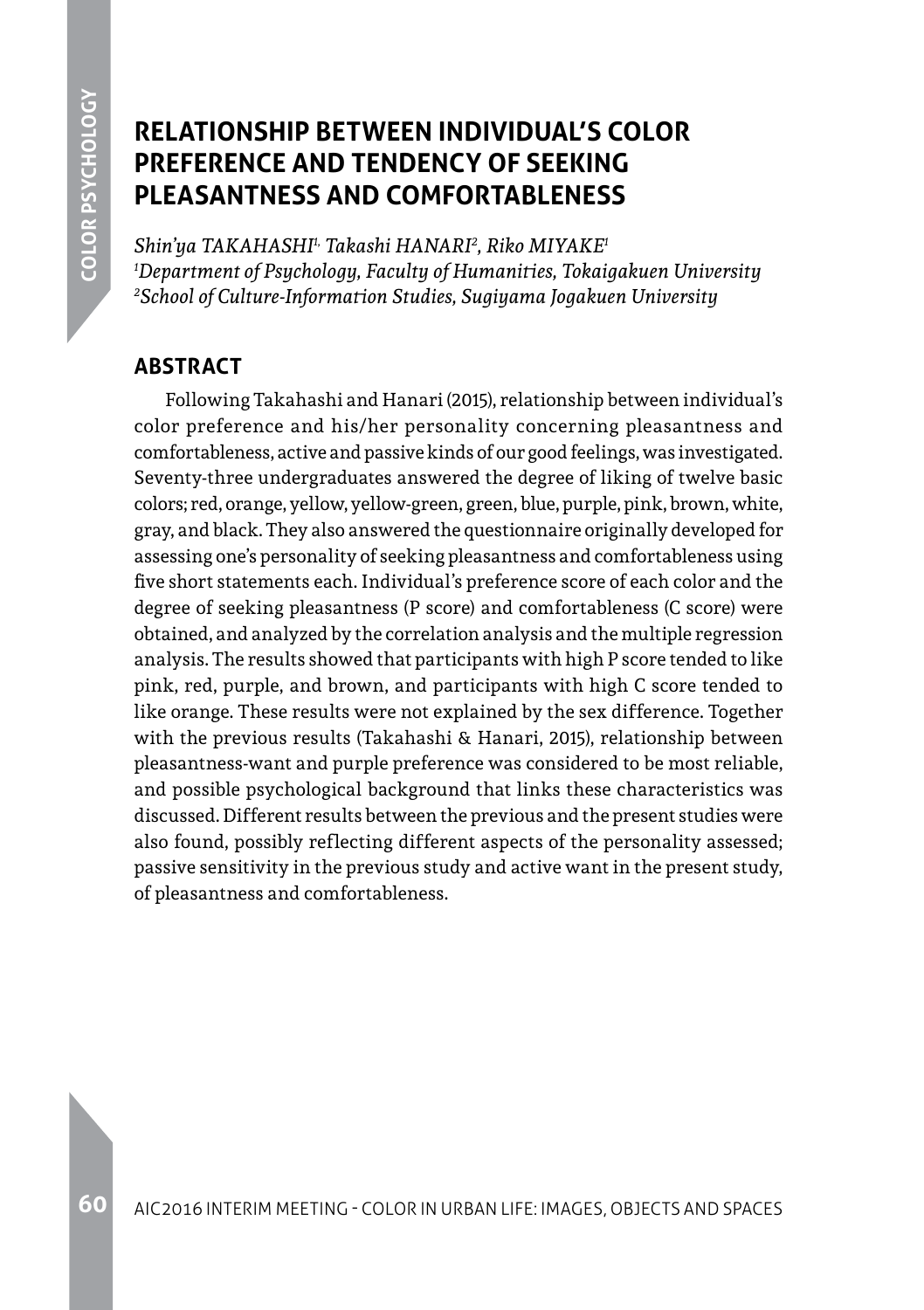## **Color Preference Study of Snack Package Designs for Children as a Health Communication Strategy**

*Sunghyun R. KANG1 , Debra SATTERFIELD2 , Nora LADJAHASAN3 Department of Graphic Design, Iowa State University Department of Design, California State University, Long Beach Institute for Design Research and Outreach (IDRO), Iowa State University*

#### **ABSTRACT**

To study the impact of color on the choice of a snack food package, children ages 9 to 13 were asked to select their preferred choice of a snack to eat among packages displayed on a computer in five color choices; green, yellow, red, pink, and blue. The participants were divided into three groups to observe the relationships between the selection of healthy snacks and the impact of color on the packages of the preferred-selections. The result suggests that green is perceived the healthiest color among the five colors, however, green, red, and blue were equally preferred colors on their selections of snacks to eat. When asked a question about the relationship of flavor of their first chosen color, most children's answer was associated with a name of a fruit. Children made their first color choice based on their favorite color to eat; the reason for their second color selection was that the color stood out visually or was bright.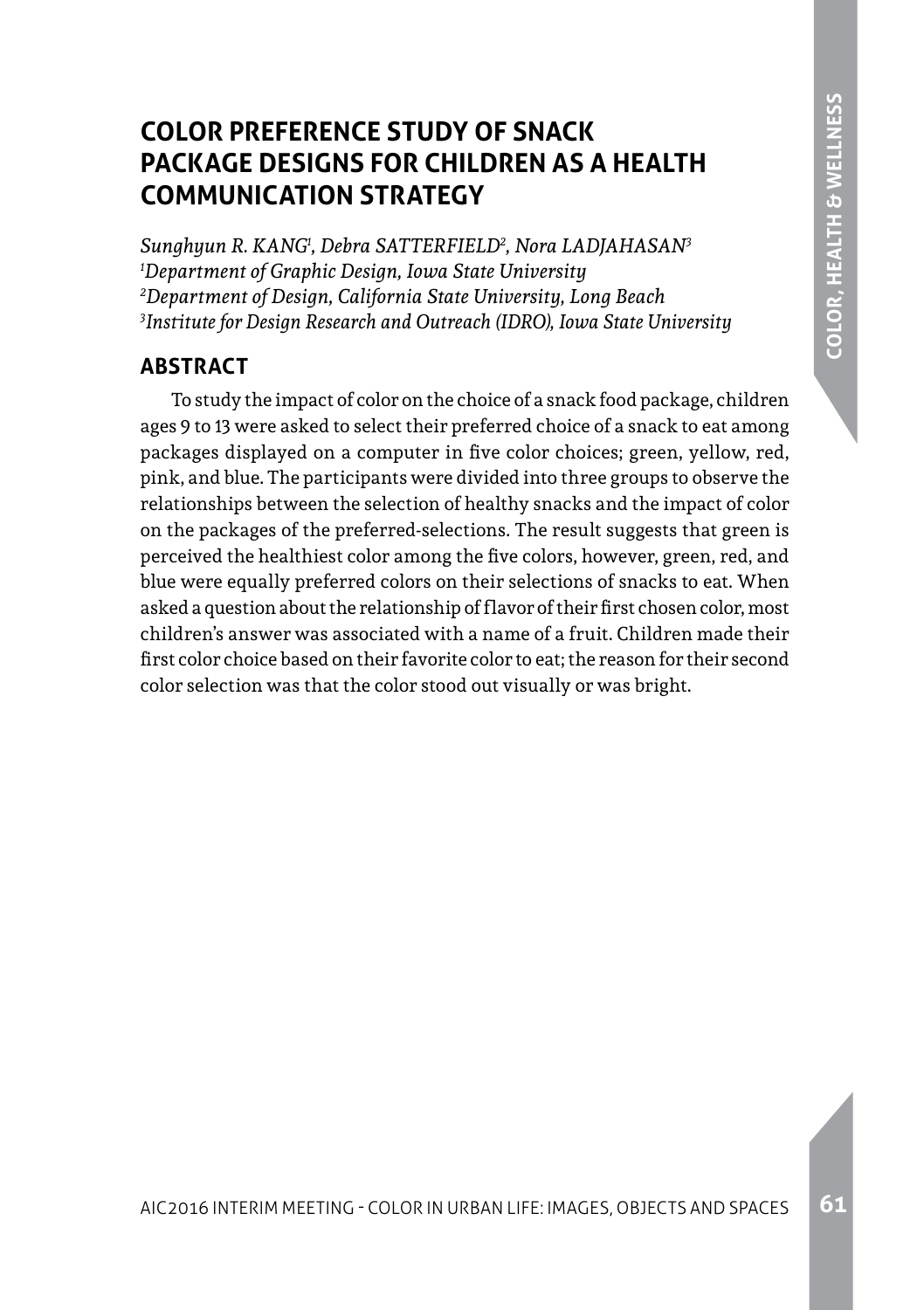## **The Use of Colour in Health Care Facilities**

*María Augusta BARRAGÁN School of Interior Architecture, Universidad de Las Américas UDLA, Ecuador*

#### **ABSTRACT**

Colour is more than an aesthetic element in interior spaces; it plays an important role related to emotions, feelings and in some cases with biological aspects generated in humans.

It is for this reason, that health care facilities and punctually hospitals should be places where the application of colour is handled in a professional way. It is relevant to take care about psychological, physiological and emotional aspects generated in patients.

**62**<br> **Examplement in the related to emotions, feelings and in some cases with biological<br>
<b>formotive related to emotions, feelings and in some cases with biological<br>
aspects generated in humans.<br>
It is for this reason, th** Gradually this trend was changed to allow the use of colour, often timidly and incipient. Already in the eighties the Opt Art artist Bridget Riley, was hired to paint murals in the corridors of the Royal Hospital in Liverpool. She proposed a vibrant colour scheme, inspired by Ancient Egyptian Art. She expressed about his work: "The hospital corridors are different, they embrace the whole space: they aim to lift the spirits and to remind one of life outside the hospital."

Riley's work is only one example of how colour can change the appreciation of space according to the user's conditions; today we find more examples to show how important is colour for the patient´s recovery.

One of these is The Phoenix Children's Hospital in which the proposal is innovative and daring. Rich, vibrant colours not only flood the public areas, but also the children's rooms. Orange chairs, violet and green walls are combined in some spaces to boost the energy and cheer up children.

The same conception was applied at the Silver Cross Hospital in Lennox, Illinois where the rooms, corridor and other areas are expressed with unusual schemes, but always respecting the patients and visitors wellbeing.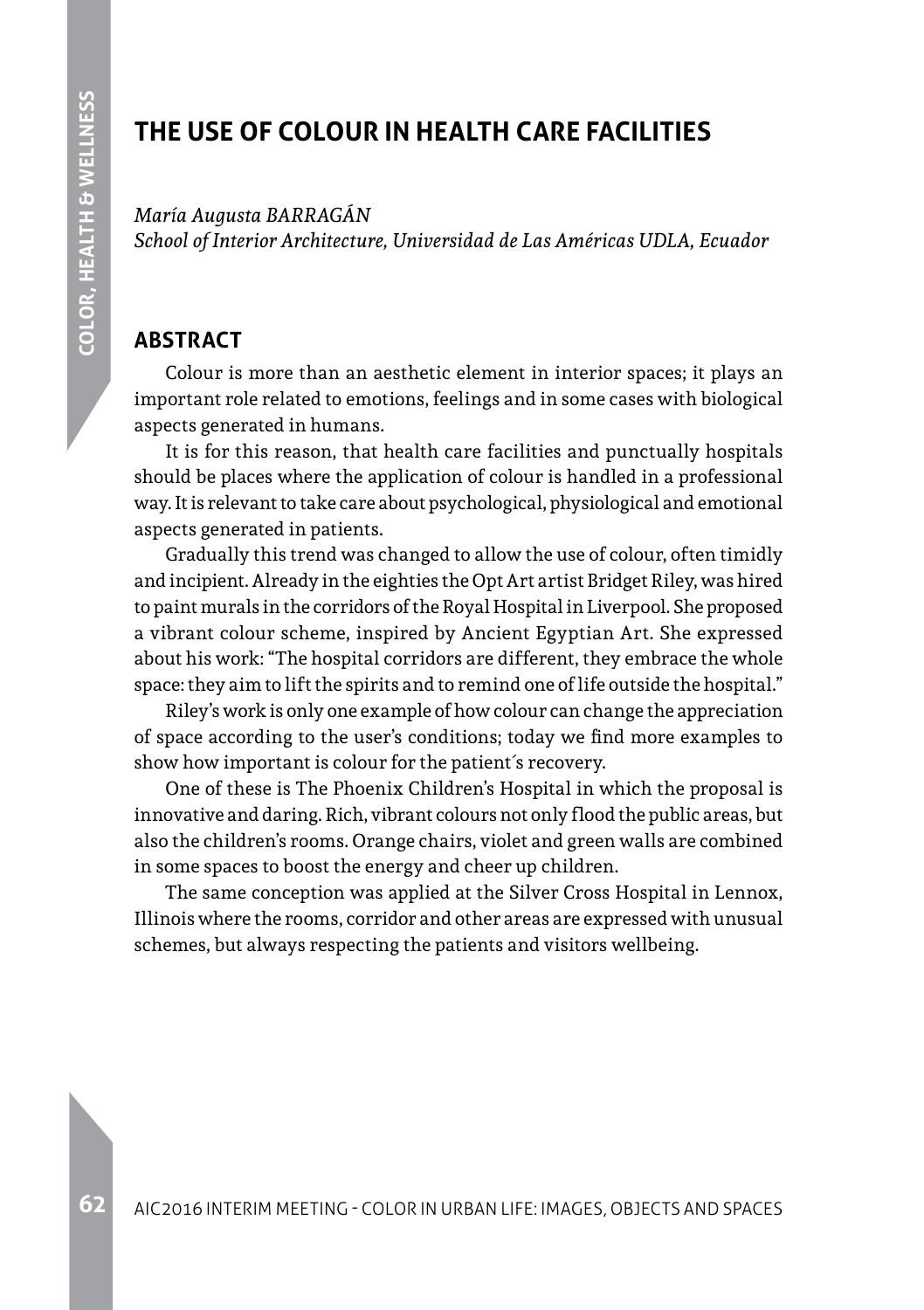### **Evaluating Mucosal Tissue Color Using Perceptual Scales**

*Yiheng CAI1 , Shasha LIN1 , Mark D. FAIRCHILD2 , Song GUO1 1 Electronic Information and Control Engineering College, Beijing University of Technology 2 Munsell Color Science Laboratory, RIT, Rochester*

### **ABSTRACT**

From Ontertainy of recrosoration<br>
2016 - Marxell Color Science Laboratory, RIT, Rochester<br> **ABSTRACT**<br>
The color of mucosal tissue plays a crucial role in disease detection and<br>the quantitative evaluation of the mucosal co The color of mucosal tissue plays a crucial role in disease detection and treatment. Whereas the mucosal color has been measured and described, the quantitative evaluation of the mucosal color as the disease developed has not been researched or well-described as of yet. Psychophysical experiments were performed to achieve perceptual scales of mucosal color perception for medical applications. In addition, a mathematical model relating the physical values and the perceptual scales of mucosal color was derived. Finally, the perceptual color values for the physical measures of any mucosal color could be obtained. The results indicate that the perceptual scales exported from the model correspond well with the visual perception of mucosal color change. By using the perceptual scales, mucosal color can be quantitatively evaluated with commensurate changes in disease and then the disease level can be quantified.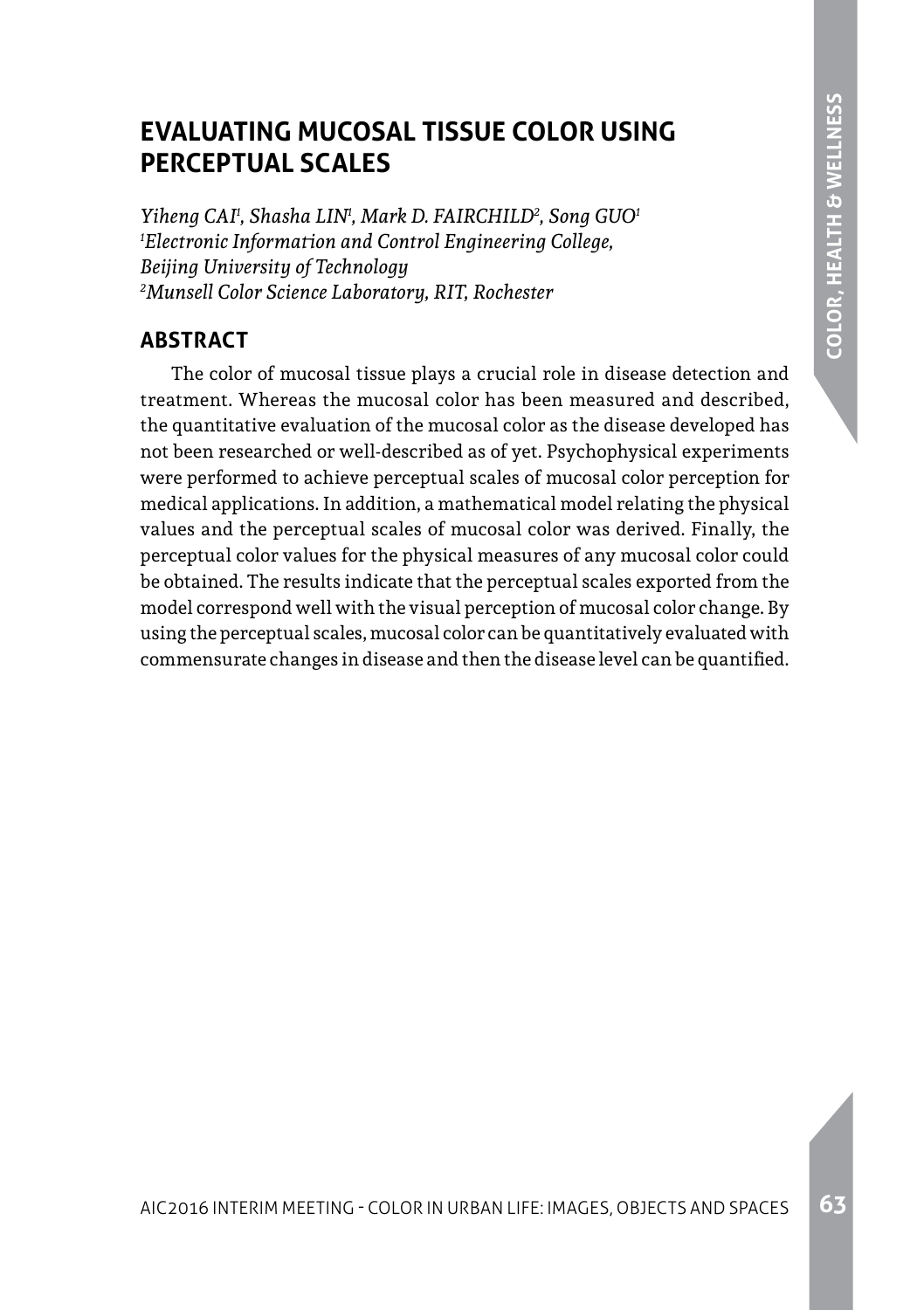## **Chromatic Complexity in the Demographically Diverse Built Environments**

*Zorica VASIC, MFA Instructor, Faculty of Design Adjunct Professor Colour Research OCAD University, Toronto, Canada*

#### **ABSTRACT**

Toronto and its suburbs.

**64** AIC2016 INTERIM MEETING - COLOR IN URBAN LIFE: IMAGES, OBJECTS AND SPACES **COLOR, HE** Color plays an important role in the identity of the city, the sense of belonging, the idea of collective history, continuity and sharing of the same social space. In Europe there have been some significant projects about colour and identity of the city or both. In terms of preservation of the old and envisioning of the new- for example the city of Turin, Italy\*.

The historical core of the city and the suburbs have very different dynamics of development, as a result, city core and suburbs most often look aesthetically and by design unrelated to a high degree.

Toronto (established 1834) is a relatively young city, and is not developed from the available material palettes from its natural environment but is modeled after a colonial image of a British red-brick housing style city patterns. Therefore, the architecture of Toronto is simulacra of British architecture built in a very different geography and climate.

Recently, in the context of globalization, Toronto has developed a look of a modern city, which tends to look very similar due to its universally generic modern architecture of steel and glass. This is vividly illustrated in David Cronenberg's, movie "Dead Ringers" (1988).

In my color classes, students have been developing various colour visions and concept for Toronto being a multicultural metropolis and most demographically diverse city on Earth.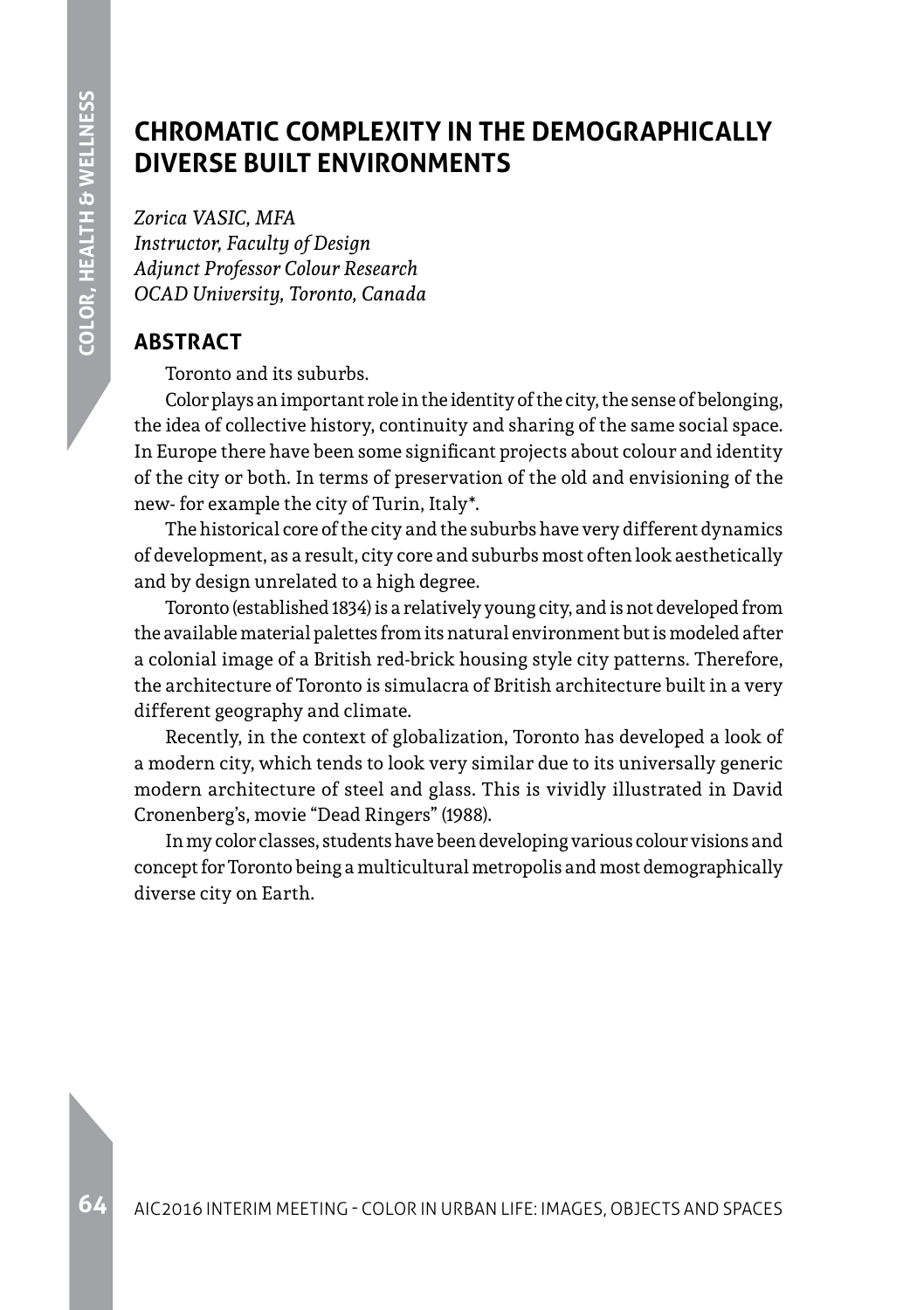## **Effects of Environmental Colour Perception among the Elderly. A Critical Review**

*Anna DELCAMPO-CARDA, Ana TORRES-BARCHINO, Juan SERRA-LLUCH Colour Research Group, Department of Architectural Graphic Expression, School of Architecture, Institute of Restoration of Cultural Heritage of the Polytechnic University of Valencia, Spain*

#### **ABSTRACT**

School of Architecture, Institute of Restoration of Guiltural Heritage of the<br>Folytechnic University of Valencia, Spain<br>**ABSTRACT**<br>This study analyses 37 previous colour studies published in AIC Congresses<br>and Meetings fro This study analyses 37 previous colour studies published in AIC Congresses and Meetings from 2002 to 2015. They are selected from various disciplines discussing about colour perception and visual cognition in the Elderly. Focusing on how could the results of these studies affect ageing population in physical environments, as residential architecture or care homes. The study reviews factors such type of setting, method of assessment, type of colors and type of context. How would an interior space change someone's well-being? Could colour schemes influence someone's spatial perception in a particular way?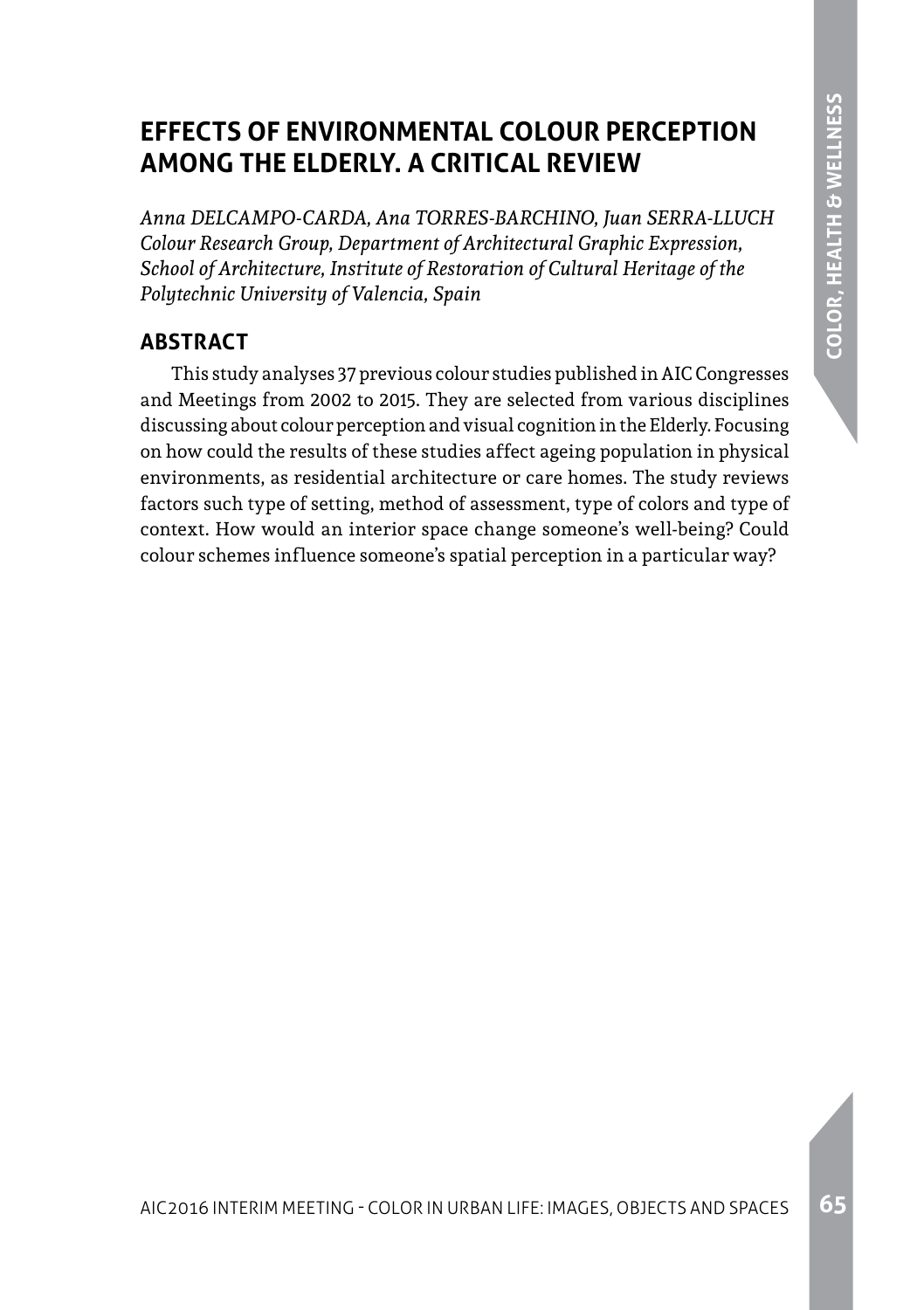### **COLOR, a great topic to learn more. Teaching experience with academically talented kids**

*María de la Paz COX School of Design, Pontificia Universidad Católica de Chile*

### **ABSTRACT**

As a professor, facing the challenge of creating a course for PENTA UC, (Teaching Program for kids with academic talent, in Spanish) on color. It was structured around the question "What color do we see when we see?" as a way of inviting personal and provocatively to learn from the world through color, its relation with people's, animal's and plant's lives and uses as an efficient way of communication. The teaching methodology combined two strategies in each session: 1) Presentation of an particular topic each session through ideas, images, and examples; and 2) A workshop of practical exercises developed with colorful materials, individually or in groups, following exposition and discussion of the results. Color in this course lends itself to a sort of pretext for stimulating the students and leading them to discuss a wide array of issues from the world, people, communication and art among many other subjects. In this way, color serves as an inductor of ref lection, critical thought and practical knowledge about the world.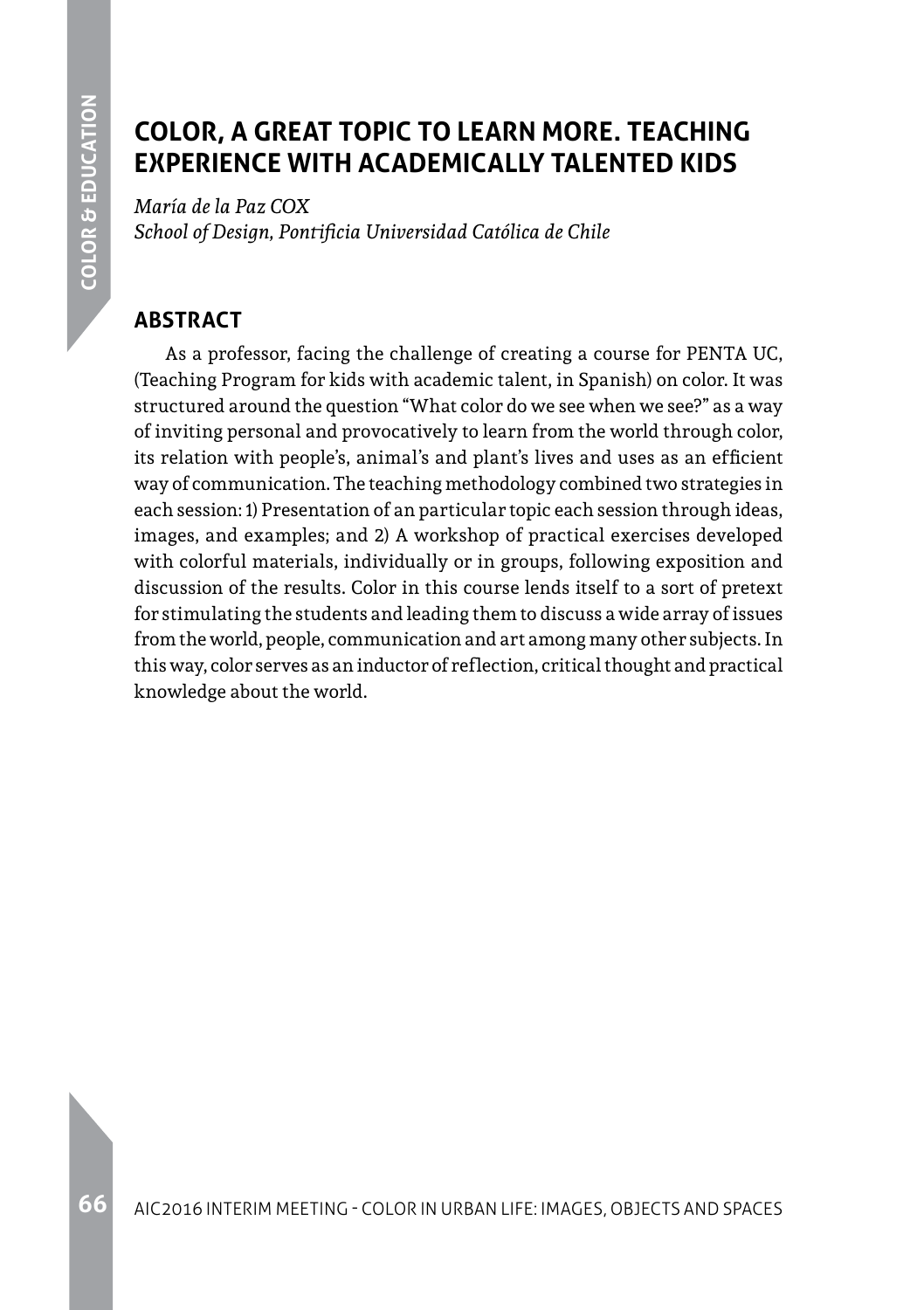## **Color and Art Teacher**

*Milena QUATTRER1 , Anna Paula Silva GOUVEIA2 1 Campus Belford Roxo, Federal Institute of Rio de Janeiro 2 Art Institute, University of Campinas*

### **ABSTRACT**

Milena QUATTRER', Ama Paula Slive GOUVEIA?<br>
"Campus Beljord Roxo, Federal Institute of Rio de Janeiro<br>
"Art Institute, University of Campinas<br>
ABSTRACT<br>
This article is part of a doctoral research that aims to analyze colo This article is part of a doctoral research that aims to analyze color in Brazilian elementary Art Textbook. Appointments from Art teacher's testimonials are presented here. The observations were made during the analysis of elementary Art Textbooks that are part of 'Plano Nacional do Livro Didático' – PNLD (National Textbook Plan, in English).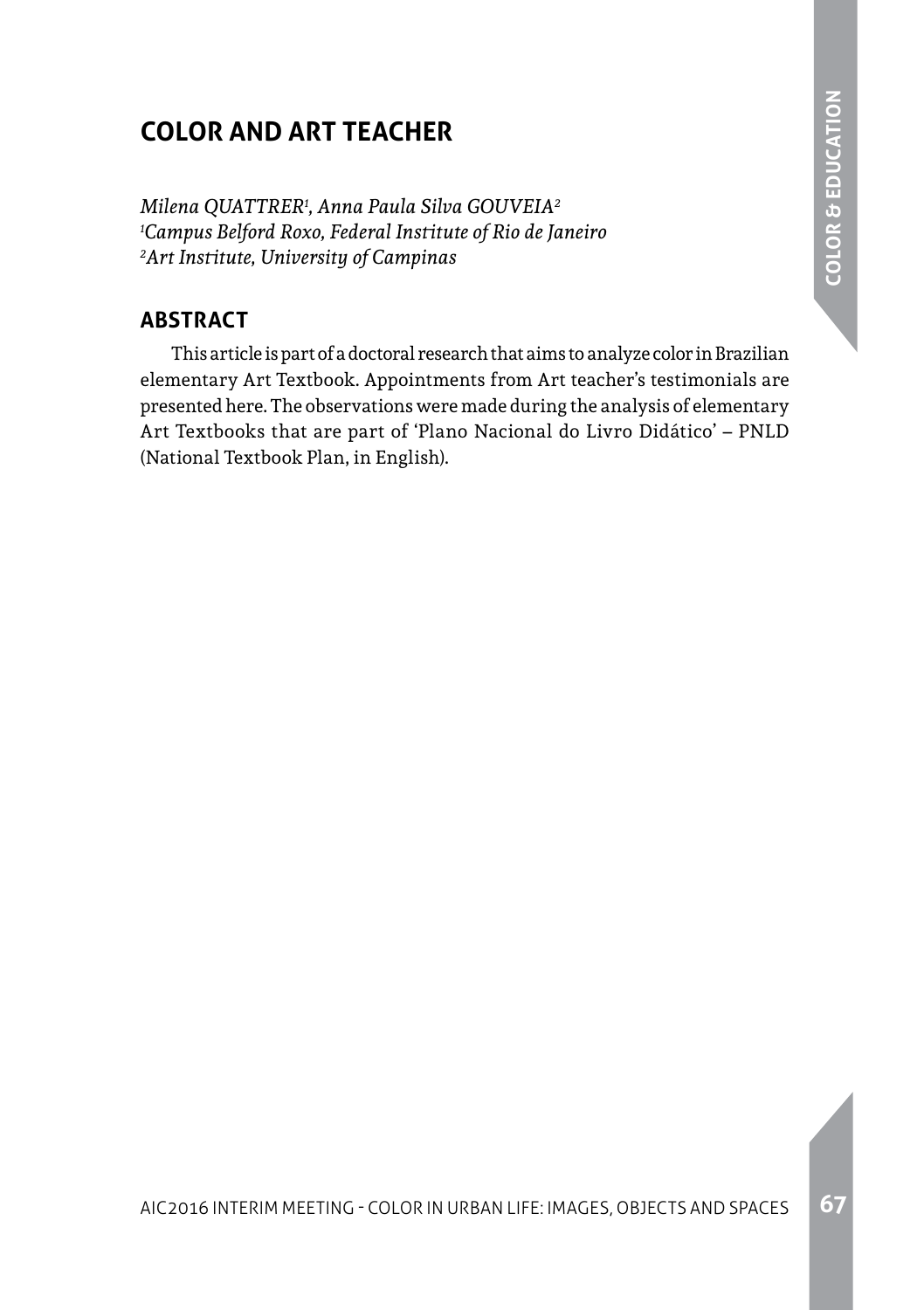### **Off-Colour: The Lack of Inclusion of Colour in the Formal Education of Arts and Design in Chile**

*Ingrid CALVO IVANOVIC Department of Design, Universidad de Chile*

#### **ABSTRACT**

Colour is an uncomfortable resource. It is and has been for centuries. On numerous occasions, the criticism of art, design and architecture have dared to skip the mention of color and have been entangled in a thicket of wrong words, which is not so surprising. Words often seem to be too blundering or too hasty if the purpose is to objectively describe the colour or to subjectively express its effect on the viewer. It's usual to say that colour speaks for itself in art, architecture and design and that any attempt to do so in its behalf, is doomed to failure. In the case of some countries as Chile, the education of design and architecture has historically been focused on the properties and development of form, drawing and perspective. This have left colour immersed into a greater silence, which is significant. This research diagnoses how colour has been uncomfortable to these disciplines and the research also provides the state of the art of the teaching of colour in Chile, in what is related to its history, methodologies, didactic resources and formal inclusion of colour in the curriculums of art, design and architecture schools. This paper additionally seeks to propose some ways to contribute to a better and more meaningful teaching of colour, in the primary, secondary and higher education. This, from a review to particular activities such as workshops, exercises and training activities carried out until 2016. All these activities were based in the individual experience and the direct observation of colour.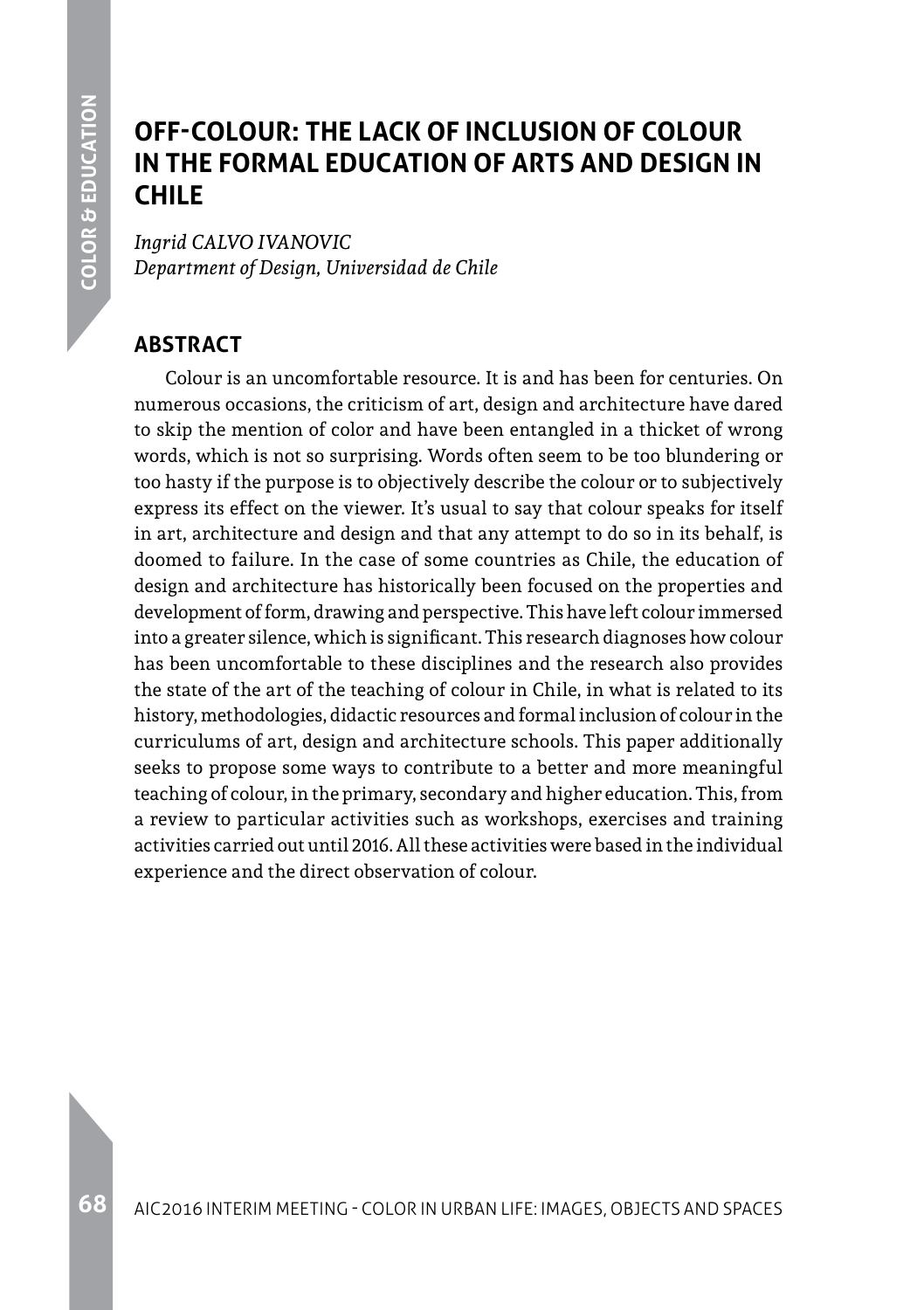### **NCS and the Hering Heritage. Colour Research, Marketing and Scientific Responsibility**

*Gunnar TONNQUIST1 , Karin FRIDELL ANTER2 , Ulf KLARÉN2 1 One of the AIC founders (1967), AIC Judd Award recipient (1997) 2 SYN-TES Nordic Interdisciplinary Network on Colour and Light*

#### **ABSTRACT**

This paper discusses some of the problems involved in maintenance and scientific development of research results when the original researchers are no longer active. With time, there are always problems in communication, and facts and stories tend to become distorted. The organizations, institutions or companies that act as the guardians of once groundbreaking research have a strong responsibility to maintain its accuracy and vigilance, as well as allowing and promoting development and critical analysis.

Gunnar TONNQUIST', Karin FRIDELL ANTER<sup>y</sup>, UIf KLARÉN<sup>2</sup><br>
<sup>26</sup>One of the AIC founders (1967), AIC Judd Award recipient (1997)<br>
<sup>27</sup>SYN-TES Nordic Interdisciplinary Network on Colour and Light<br>
— This paper discusses some o We discuss these problems regarding the Natural Colour System, NCS, in order to clarify the scientific problems that can arise when research results are owned by a company. Such problems regarding company policy and scientific responsibility might well exist also in other cases, but this is an obvious example that we know well. We also want to make the AIC community aware of the changes from the work honored by the AIC (Judd award 1997) to the present use of the NCS concept.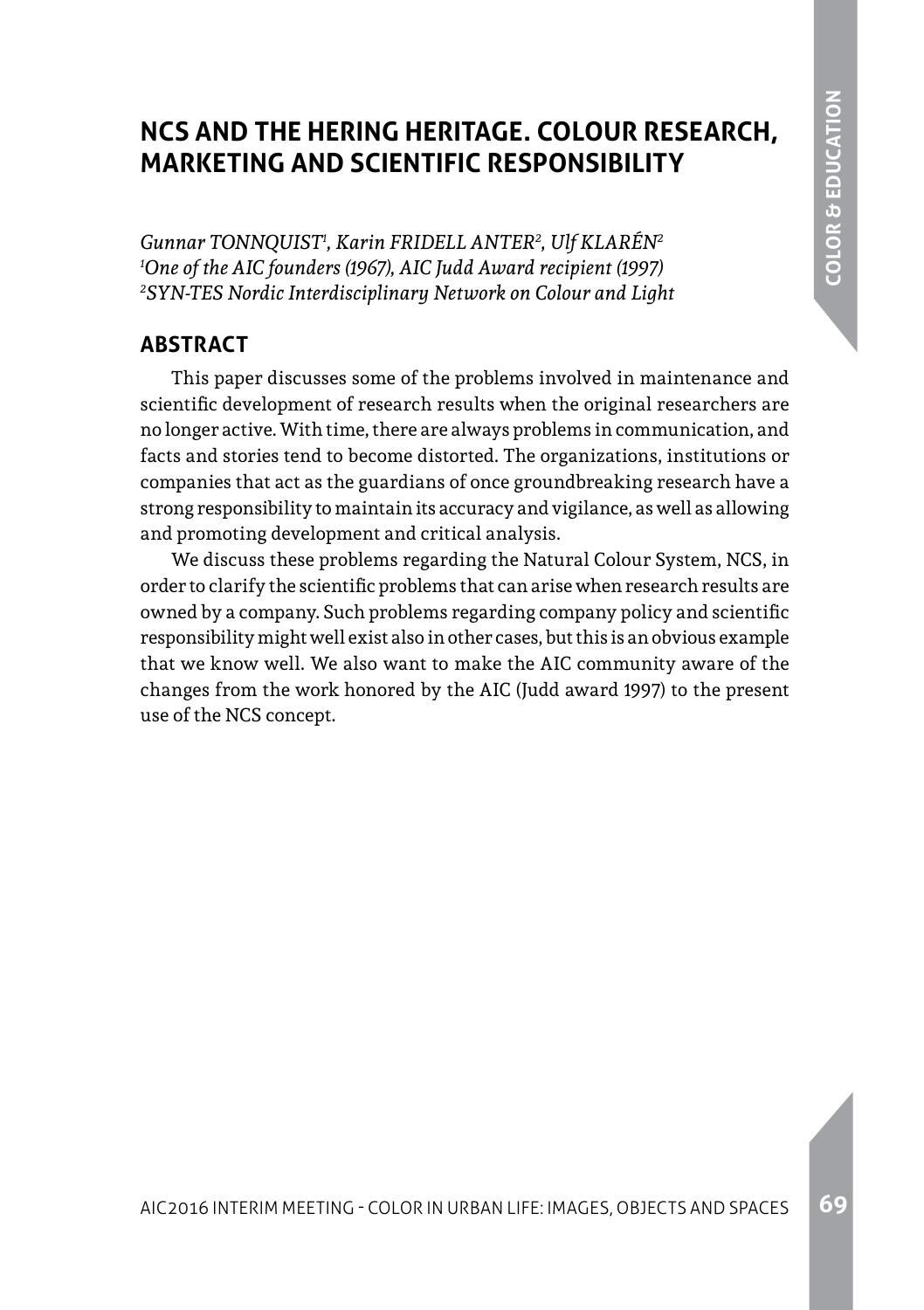### **Self-developed Methods for Working with Colour Due to the Lack of Training by Chilean Artists, Architects and Designers. A Critical Approach**

*Sebastián CARES1 , Ingrid CALVO2 1 School of Design, Universidad de Chile 2 Department of Design, Universidad de Chile*

#### **ABSTRACT**

There is a strong concern in the Chilean academic art community regarding the actual condition of colour training in design and art related schools. In spite of the incorporation of some aspects of colour education in the curriculum of art and design careers during the last decade, these changes don't seem to be sufficient and, as a consequence, most students don't reach the basic academic skills for a satisfactory use of colour.

**THE SETTER AND DESIGNEES. A CRITICAL AREST SERVICT SCHOTES SAND DESIGNEES.**<br> *Sebastián CARES, Ingrid CALVO***<br>** *Sebastián CARES, Ingrid CALVO***<br>** *The partment of Design, Universidad de Chile***<br>
<b>ABSTRACT**<br> **There is a** stro This research seeks to demonstrate the lack of colour training in Chilean universities. Accordingly, this study shows the existence and the need of selfdeveloped methods of working with colour by students and graduates of art and design related majors. For this purpose, an online survey was taken, proposing a brief diagnostic test to evaluate the collective and individual level of colour knowledge. As preliminary results, from the sample of 50 participants, 42 of them (84%) answered to have knowledge on colour theory and application, but from this group, only an alarming 12% answered correctly the diagnostic test, confirming the hypothesis of this research. Furthermore, three participants who failed the diagnostic test were chosen to be interviewed individually, asking them to prepare a colour composition in order to understand and expose their self-developed colour method. Here, all of them indicated that the first step in their method was to imagine a colour palette right after the indications, an intuitive approach. Secondly, some interviewees recalled some of their previous work and others looked for references on Internet to complete the task. Then, some of them were modifying intuitively their initial palette by contrasting colours and deciding if any modification was needed, giving further information regarding their self-developed methods, showing that their process is mainly supported by intuition and experience.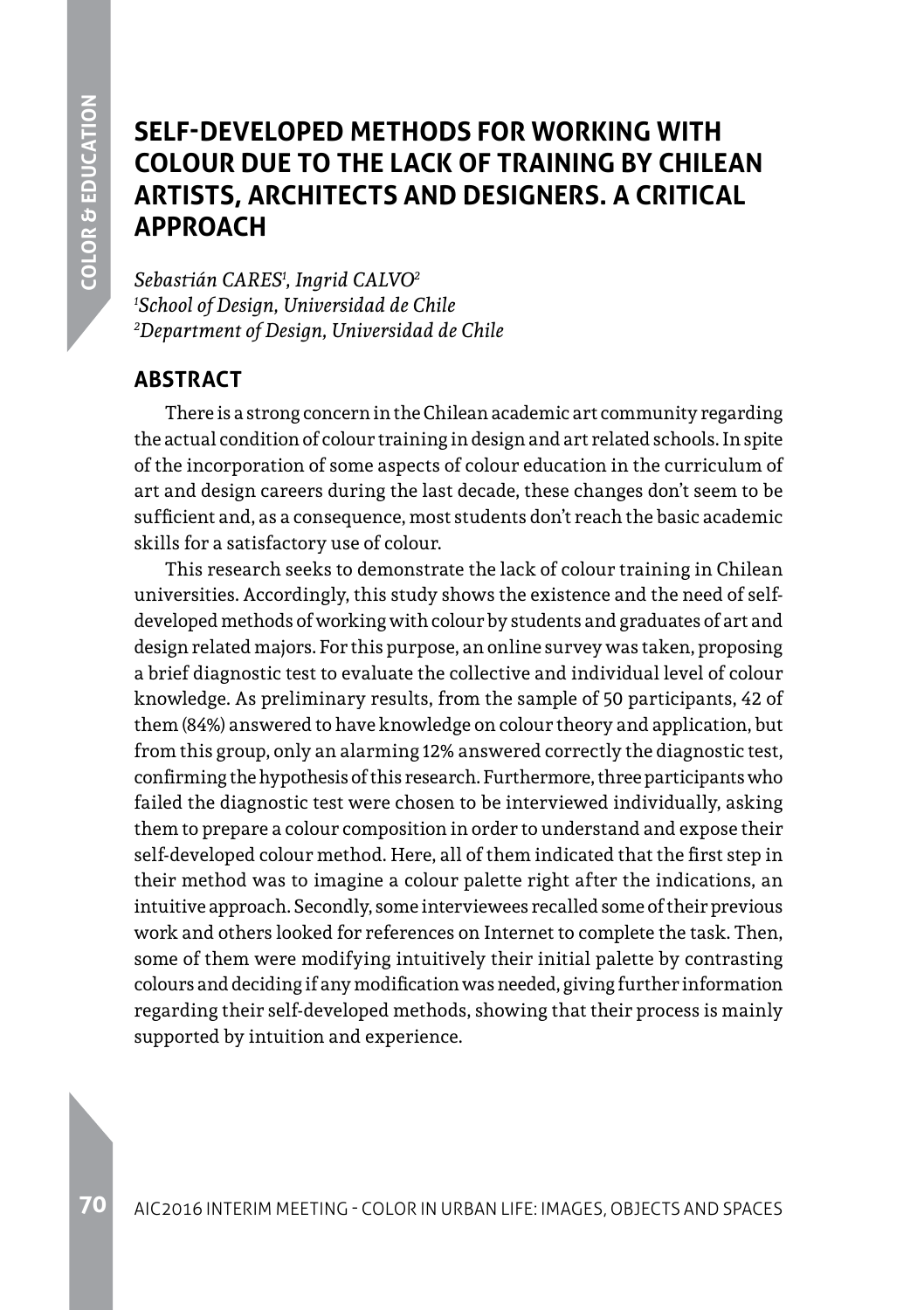### **Colour Education: a Basic Methodology and a Framework of Experiments for Colour and Lighting Design Teaching**

*Maurizio ROSSI Design Department, Politecnico di Milano*

#### **ABSTRACT**

Maurizio ROSSI<br>
Maurizio ROSSI<br>
Design Department, Politecnico di Milano<br>
In this article, a series of basic experiments on the visual perception of light<br>
and colour are presented. They are intended to provide practical v In this article, a series of basic experiments on the visual perception of light and colour are presented. They are intended to provide practical verification of, and experimentation on, three fundamental aspects that govern the relationship between light, colour and humans: the light's physical traits, visual-optical aspects and cognitive aspects, which influence our perception of objects and the environment.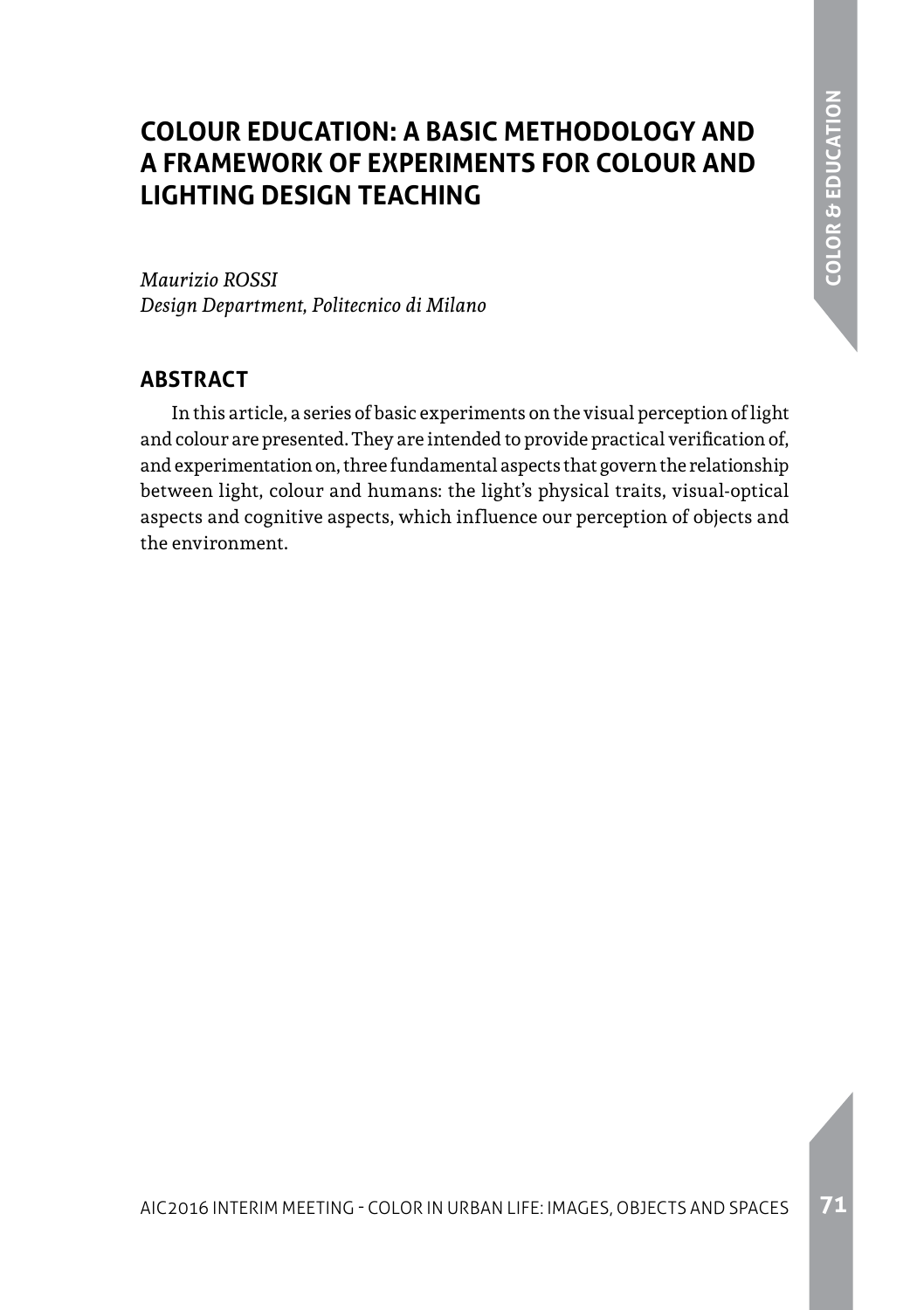# **COLOREARTE: School Competition of Dyeing and Creativity**

*Angélica GELLONA1 , Patricia REUTTER2 1 Product Manager, Gabriel & Mary Mustakis Foundation 2 General Manager, Anilinas Montblanc*

### **ABSTRACT**

*Angelica GELLONA; Particia REUTTER*<br> *Tenduct Manager, Gabriel e Mary Mustakis Foundation*<br>
<sup>2</sup>*General Manager, Antilnas Montblanc*<br> **ABSTRACT**<br>
This document aims to raise awareness and give value to the work of<br>
cOLORE This document aims to raise awareness and give value to the work of COLOREARTE, a school competition that promotes creativity, teamwork, reflection, observation and expression, all capabilities that enrich the color learning in primary and secondary education.

In this paper, the most important aspects of the program will be defined, to continue with its methodology and explanation of the supporting materials.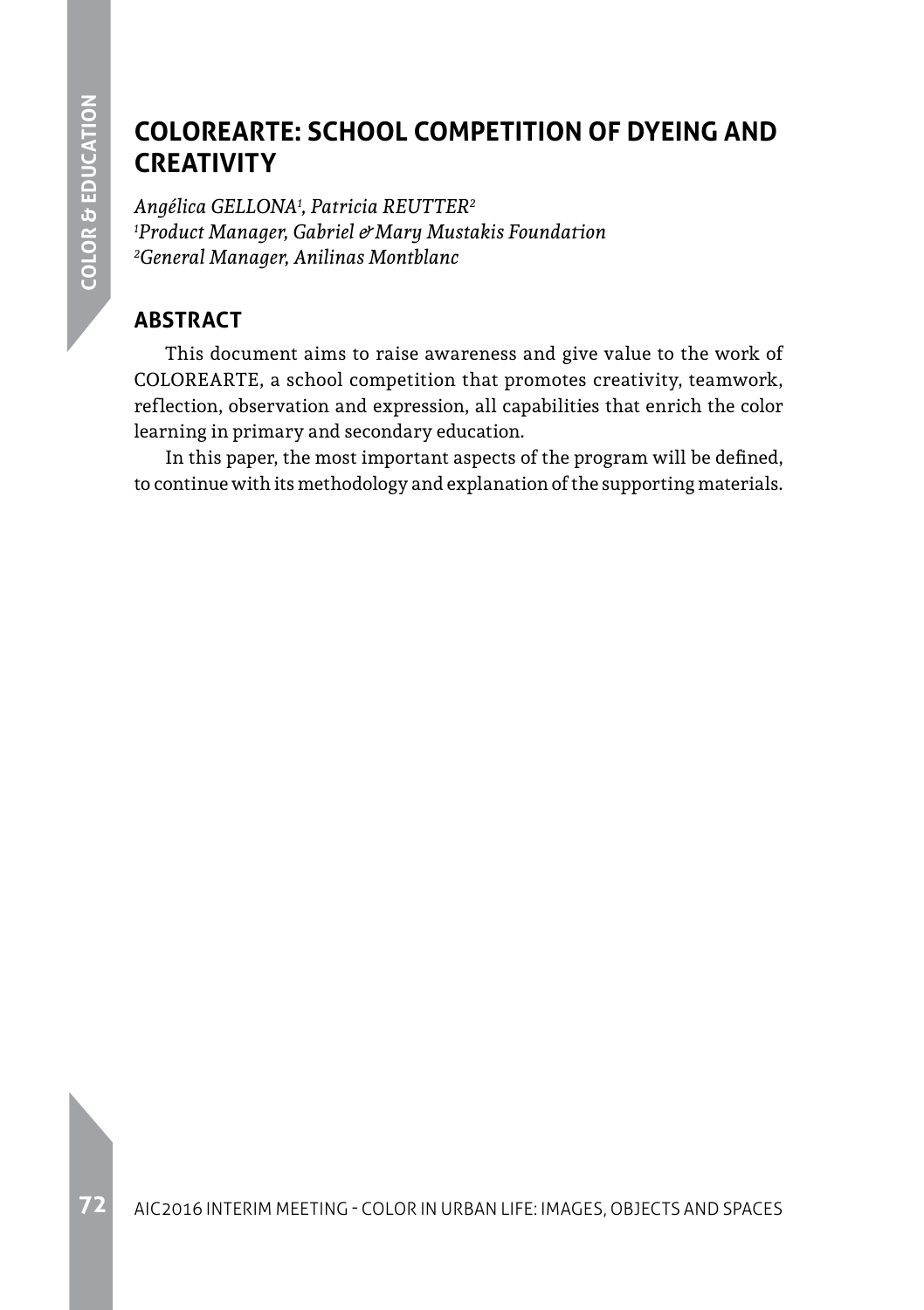# **Research on the Relationship between Sky Colour and AQI (Air Quality Index)**

*LiMin SONG Academy of Arts & Design, Tsinghua University*

#### **ABSTRACT**

**RESEARCH ON THE RELATIONSHIP BETWEEN SKY**<br> **COLOUR AND AQI (AIR QUALITY INDEX)**<br> *Chans SONG*<br> *CARAGING TANS of Design, Tsinghua University*<br> *CARAGING AND*<br> *CARAGING*<br> *CARAGING*<br> *CARAGING*<br> *CARAGING*<br> *CARAGING*<br> *C* "Blue sky" has always play an important role in human civilizations, has necessarily related to environmental aesthetic and wellbeing. With rapid development of industrialization and urbanization, the blue sky appears rarely because of the heavy smog especially in developing countries. This subject based on the interdisciplinary research and the dual advantage of art and science, to explore the relationship between the air quality index and the blue sky index by working on the sky colour and measurement which collected in two years as well as all the data of air quality index in two years.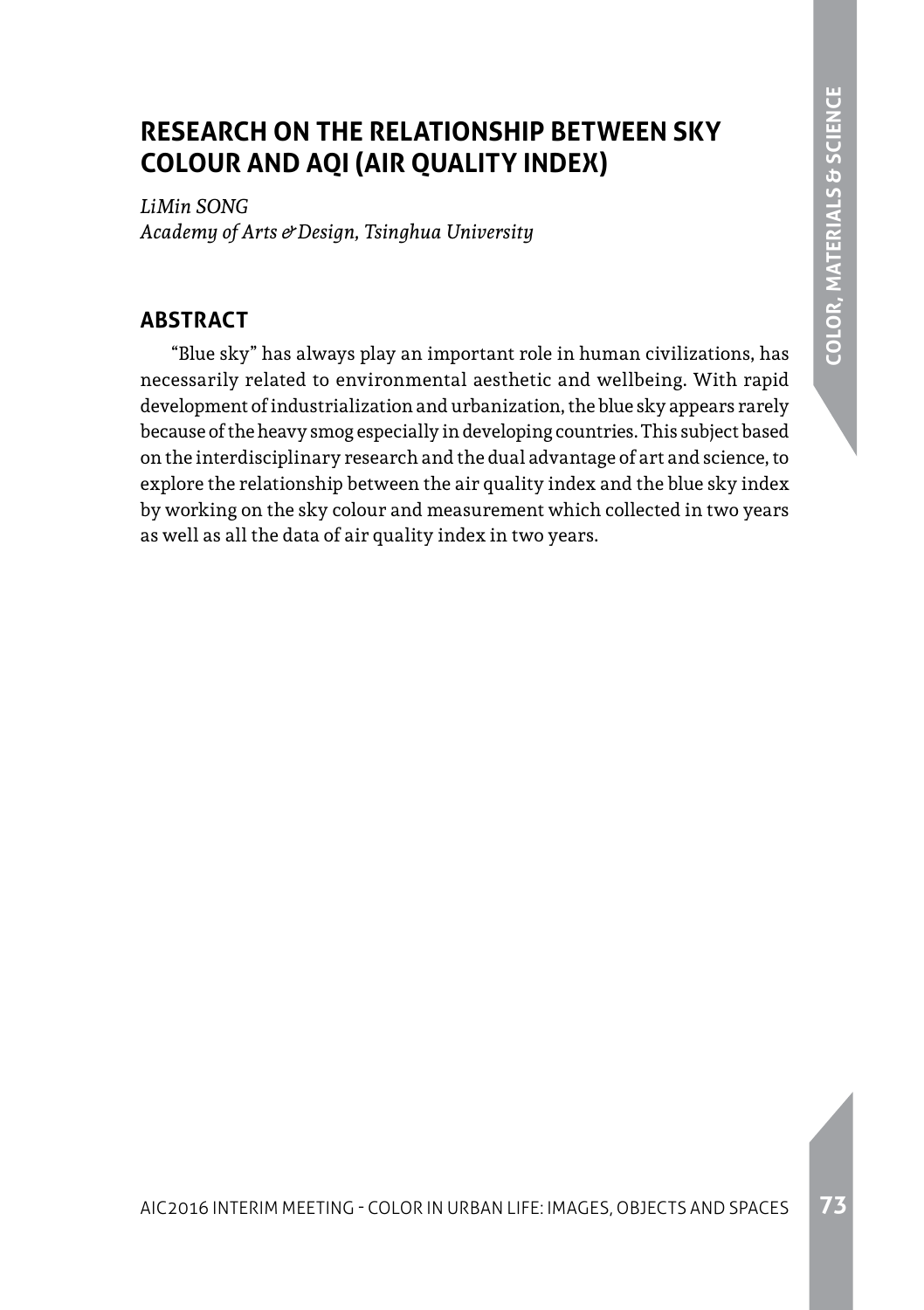### **Material Perception and Surface Properties**

*Tien-Rein LEE1 , Vincent SUN1 , Ming-Kang LAN2 1 Center for Color Culture and Informatics, Chinese Culture University 2 Department of Information Communications, Chinese Culture University* 

#### **ABSTRACT**

**744 AICERED MAND SURFACE PROPERTIES**<br> **744** And Consider and Information, King Kang LAN:<br> **744** Conserved in LEP, Vincent SUN, Ming Kang LAN:<br> **744** Conserved in the system of the conserved information communications,<br> Color Research has developed prosperously in these years, particularly on "color appearance", which had made a significant breakthrough. Among them, textures, which are intimately related to color appearance, have got little attention. Features of textures possess enormous influences on surface color perception. Interactions between colors and surface materials have big stake on the accuracy of color display. Recently, the uprising of "material perception" researches has gradually filled up the insufficiency. The present research aims to explore the influences of material properties on the appearance of surfaces. Based on authors' previous study (Lan, Lee et al. 2015), and adopting the Cesia's theoretical model (Caivano 1996), which proposed three elements of material properties: Permeability, Absorption, and Diffusivity (P-D-A scale), with the utilization of rotary color mixer devices, in adjustment with properties combined of various ratios of mirror surfaces, matted surfaces, and transparent surfaces, we investigate each element's influences on the appearance for a variety of building materials collected through professional architects, and inspect influences of various textures on subject's psychological feelings. The aim is to build a workable Cesia scale for a series of representative building materials, and is to perform a quantitative survey on perception about material surface features in systematic ways, and to deliver results of practical data for subsequent researches on Cesia theory.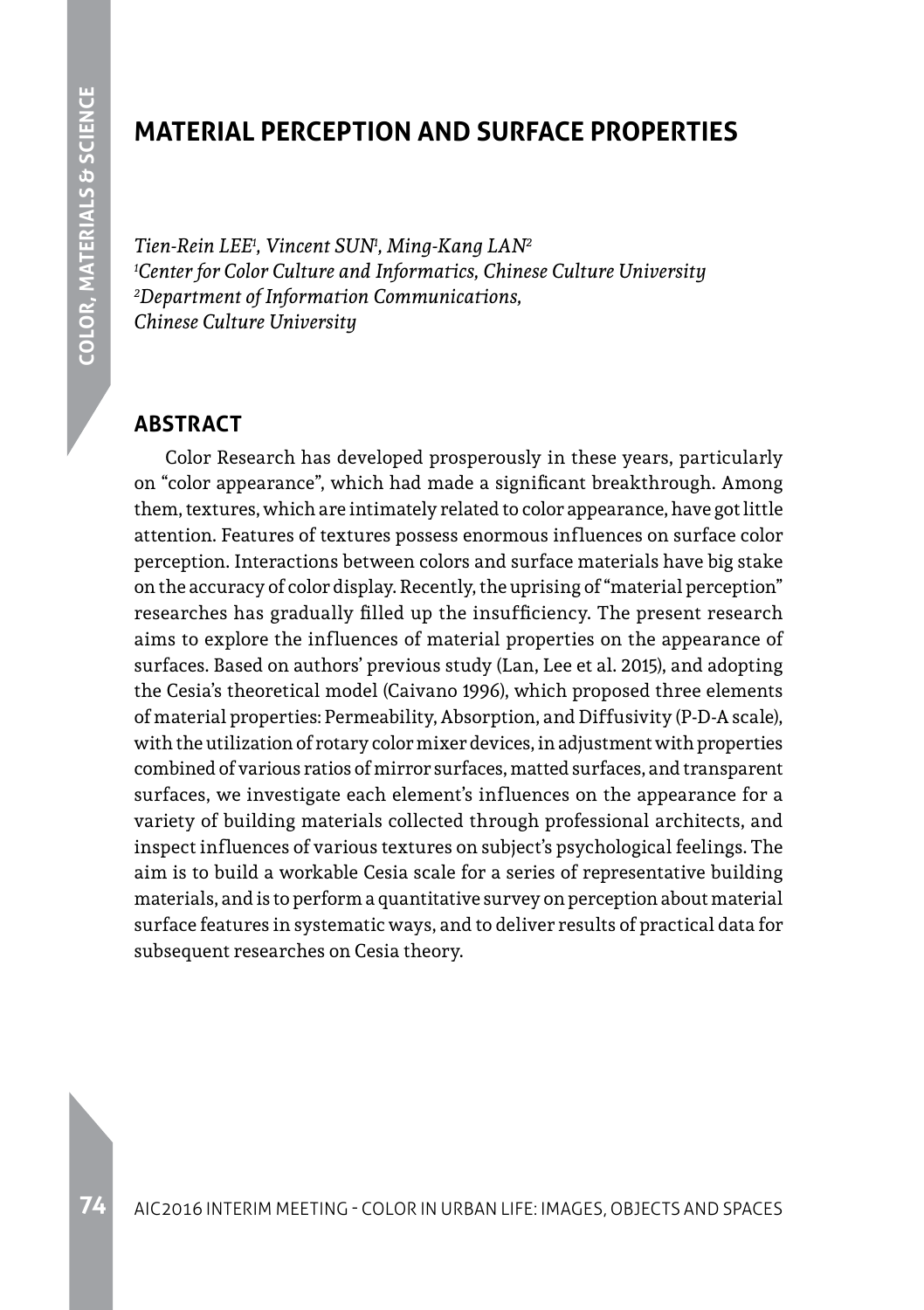### **Atlas of Architectural Concrete: Colored Cement Mixtures and their Interaction with Wooden Molds**

*Anahí LÓPEZ1,2,3, Alejandro Ramón DI SARLI4*

 *LEMIT, Comisión de Investigaciones Cientificas, Argentina. Consejo Nacional de Investigaciones Científicas y Técnicas, Argentina Universidad Tecnológica Nacional Facultad Regional La Plata, Argentina CIDEPINT, Comisión de Investigaciones Científicas y Consejo Nacional de Investigaciones Científicas y Técnicas, Argentina.*

#### **ABSTRACT**

**ATLAS OF ARCHITECTURAL CONCRETE: COLORED**<br> **CHOMENT MIXTURES AND THEIR INTERACTION WITH**<br> **COLORENT MIXTURES AND THEIR INTERACTION WITH**<br> **MOODEN MOLDS**<br> **MOODEN MOLDS**<br> **CLORENT, Comission de Investigaciones Científicas** The architectural concrete is a construction material composed of cement, admixtures, sand, stone, chemical additives, etc. The architectural characteristic of this type of concrete is provided by its surface, which presents several aesthetic aspects, such as color and texture that provide different finishes. Color is the consequence of cement and pigments incorporation. Systems or Atlas were elaborated following diverse principles that sketching figures, classify colors according to their different lightness, saturations and hues. For that, a systematization of the color-surface finish concepts and the ingredients involved in their production is proposed. The present work presents diagrammed pictures with information summarized to develop an Atlas. Two groups of mortars were elaborated, each group with red, yellow and black pigments. The color was defined by CIELAB color space and their evolution was compared by CIEDE1976 and CIEDE2000 color difference formulas. The gloss was analyzed too. Results were represented in six pictures to allow quantification and visualization of the different colored mortars. An important color variation was observed from day 7 to day 28. The strong formation of calcium carbonate deposits associated to an increasing gloss was a discouraging result.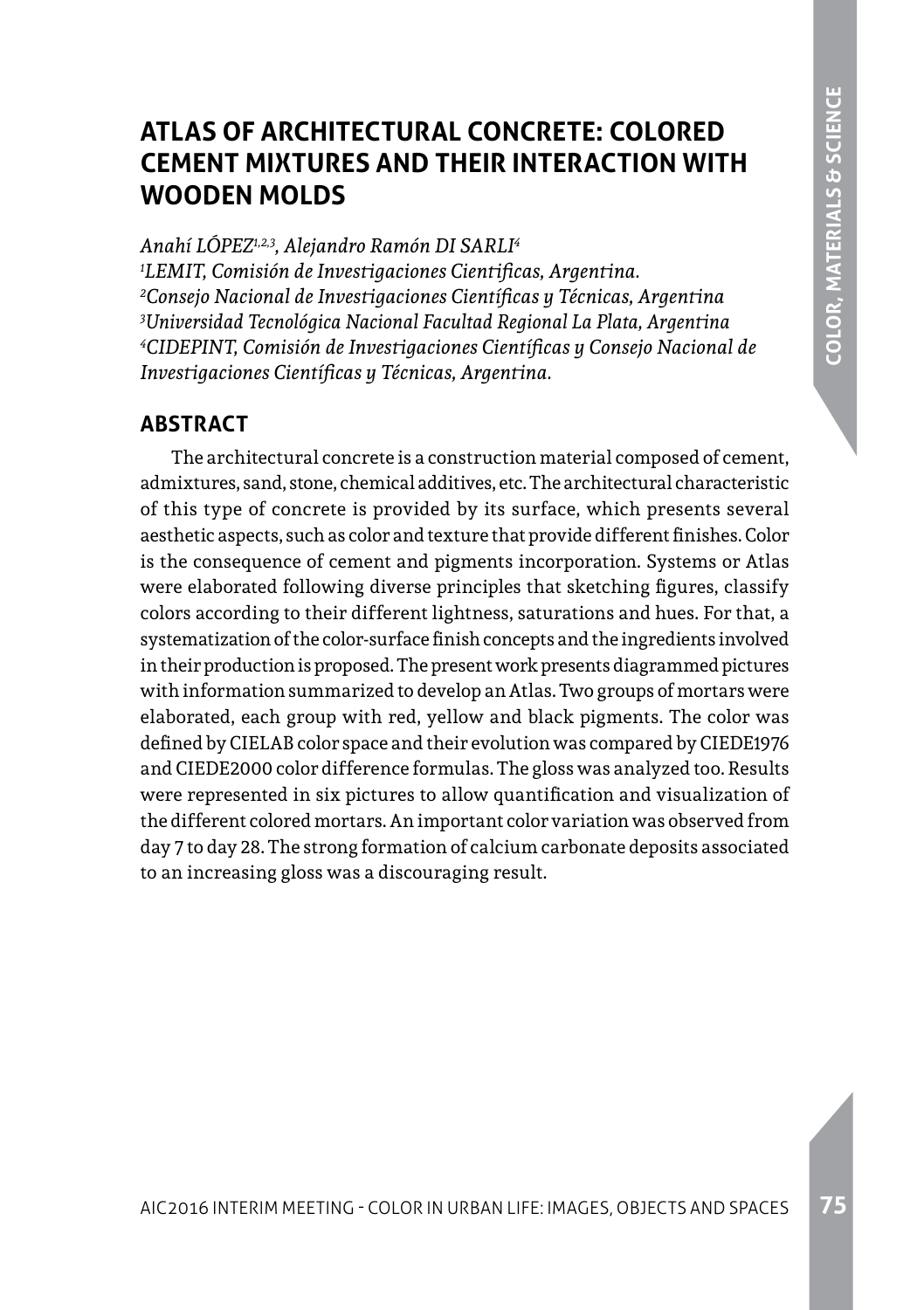# **How the Brightness of Relief Wall Depends on Colour, Surface Geometry and Illumination?**

*Barbara Szybinska MATUSIAK Norwegian University of Science and Technology, NTNU, Norway*

### **ABSTRACT**

The paper focuses at brightness of modern relief walls. It starts with the reference to the ancient stone reliefs from Egypt and Persia. Then modern architectural examples of relief walls are shown and characterized.

**76** ADOW THE BRIGHTNESS OF RELIEF WALL DEPENDS ON COLOUR, SURFACE GEOMETRY AND ILLUMINATION?<br> *Barbara Seguhinska MATUSIAK*<br> *Norwegian University of Science and Technology, NTNU, Norway*<br>  $\frac{1}{2}$ <br>
ABSTRACT<br> **ABSTRACT**<br> In the experimental part the paper presents analysis of small relief plates (24 x 24 cms.); each of them having a uniform surface colour and a simple rectangular design with a linear pattern. The plates were made with three degrees of deepness: 1:0.5; 1:1.0; and 1:2.0 and were painted with a matt spray painting in colours: red, blue, green and yellow. The average reflectance of the relief plates was measured with a spectroradiometer in the artificial sky simulating overcast sky and was calculated using Sumpner's formula for calculation of effective ref lectance of the relief lowering considered as cavities.

The main conclusion from this study is that the brightness of the relief wall decreases with increase of the total area of lowering in relation to the total area of the relief wall and with the relief deepness. The colour of the relief material or paint has also strong impact as brightness increases with its ref lectance. The use of Sumpner's formula in ref lectance calculations gives about 5% accuracy for rather dark colours and about 10% for light ones.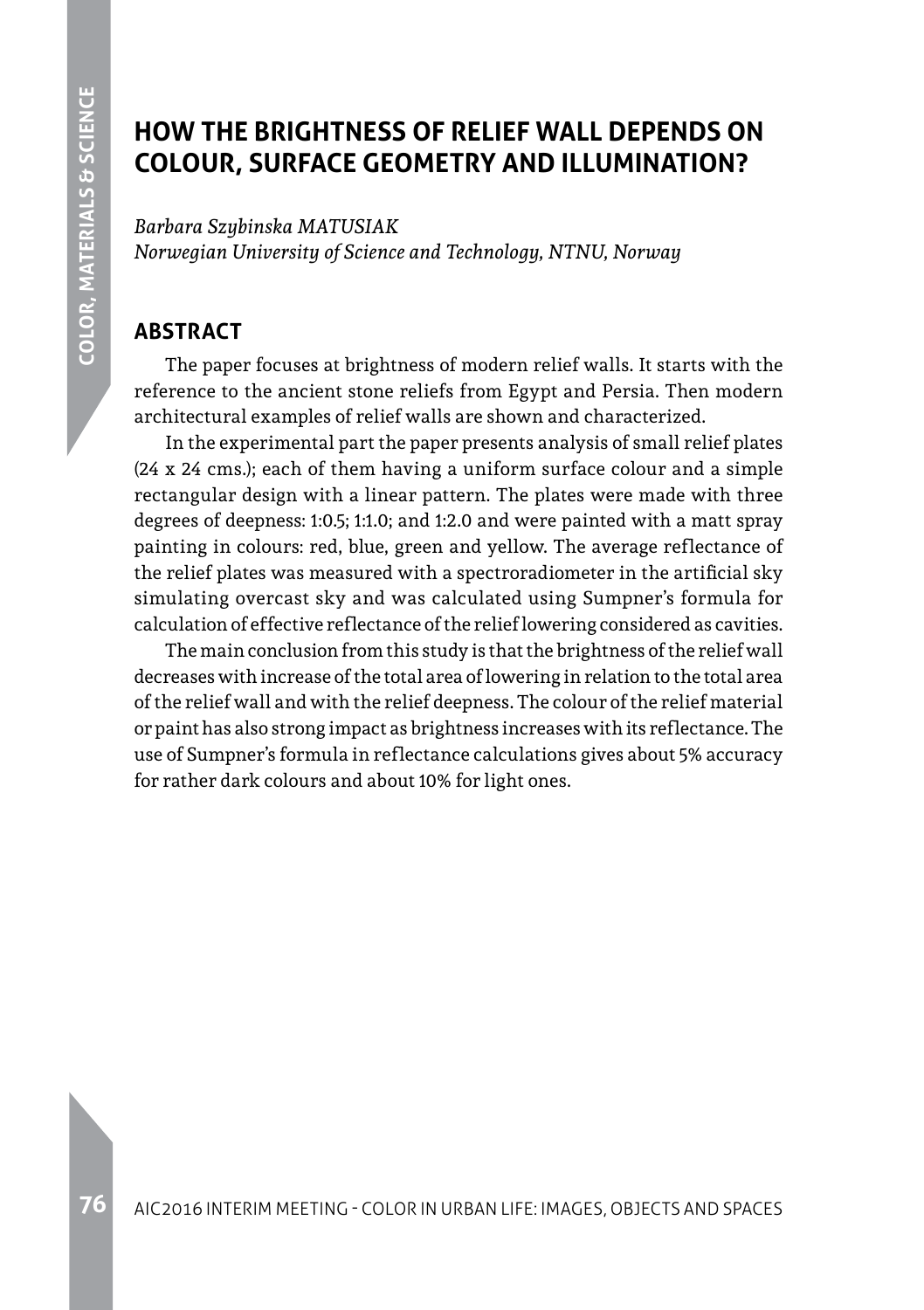# **Perception of Gold Materials by Projecting Solid Colour on Black Materials**

*Midori TANAKA1 , Takahiko HORIUCHI2 1 College of Liberal Arts and Sciences, Chiba University 2 Graduate School of Advanced Integrated Science, Chiba University*

#### **ABSTRACT**

**ERCEPTION OF GOLD MATERIALS BY PROJECTING**<br>
SOLID COLOUR ON BLACK MATERIALS<br>
Midon' ITAMAKA: Tablarking HORIUCHIP<br>
Colloge of Libral Arts and Sciences, Chiba University<br>
Colloge of Libral Arts and Sciences, Chiba Universi Gold gives a unique luxurious impression and therefore golden objects are often desired. As Gold is an expensive metal to start with, it is not feasible to produce objects made of gold at reasonable prices. In this study, we have developed a simple representation method that makes real objects appear to be made of gold using projection mapping technology. In recent years, this technology has been extensively explored, mainly in the field of entertainment. Most of these studies have been focusing on technologies where a target image is superimposed onto an object. Our method, unlike the conventional approach, does not project a target gold image but simply projects a solid colour onto an object, thereby giving the perception that the object is made of gold. We have conducted two psychophysical experiments to confirm our representation method. Our results indicate that objects were easily perceived as golden objects when a solid colour was projected onto black objects rather than white objects. Furthermore, a few samples were perceived as metals, even though they were actually paper or fabric. These results suggest that not only the colour but also a change in material was perceived when superimposing a solid colour onto an object.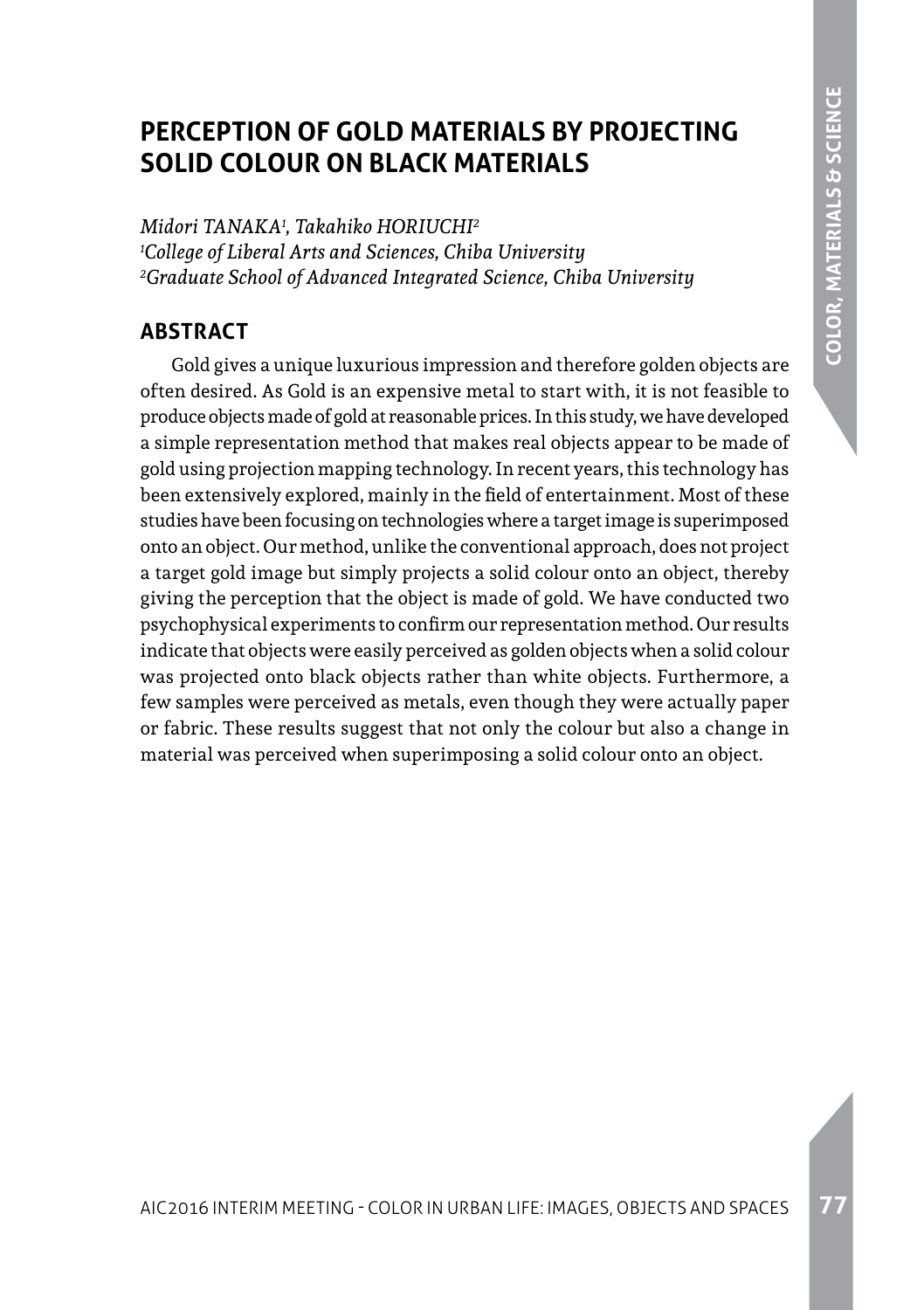# **Metallic Reflections in the City**

*Patrick CALLET1,2, Thomas MULLER1 , Philippe PORRAL1,3 CAOR-Robotics Centre, Mines-ParisTech, PSL Research University, France MICS lab. CentraleSupélec, Paris-Saclay university, France PSA-Peugeot-Citroën*

#### **ABSTRACT**

**78** ALLET REFLECTIONS IN THE CITY<br>
Patrick CALLET<sup>12</sup>, Thomas MULLER; Philippe PORRAL<sup>14</sup><br>
27 COR-Redortes Contra Sachar Minis-ParisTeles, PSI, Research University, France<br>
27 COR-Redortes Contra Sacha guide patrick Scale After a short but fundamental description of the optical properties of metals, semi-metals and alloys based on the example of the Luxor Obelisk, we describe a certain number of visual effects and link their origins to the fundamental optical properties of the complex indices of refractions of metallic materials. Conceived as a beacon in ancient Egypt, the obelisk today is erected in Paris and oriented according to the cardinal points. Formerly topped by an electrumplated pyramidion, but now covered in gold leaf, this small pyramid situated 23m above ground level reflects the sunlight in such a way that it was, and still is, visible from dozens of kilometers away. By focusing on this concrete example, we demonstrate that the aspect of materials, in this case metals, cannot be reduced to the concept of color, and even less to that of trichromatic color. Our goal is to outline the entire predictive rendering process and, via a concise demonstration, to present the key concepts of physics that must be met to generate a computer image that is identical to a photograph of an actual scene.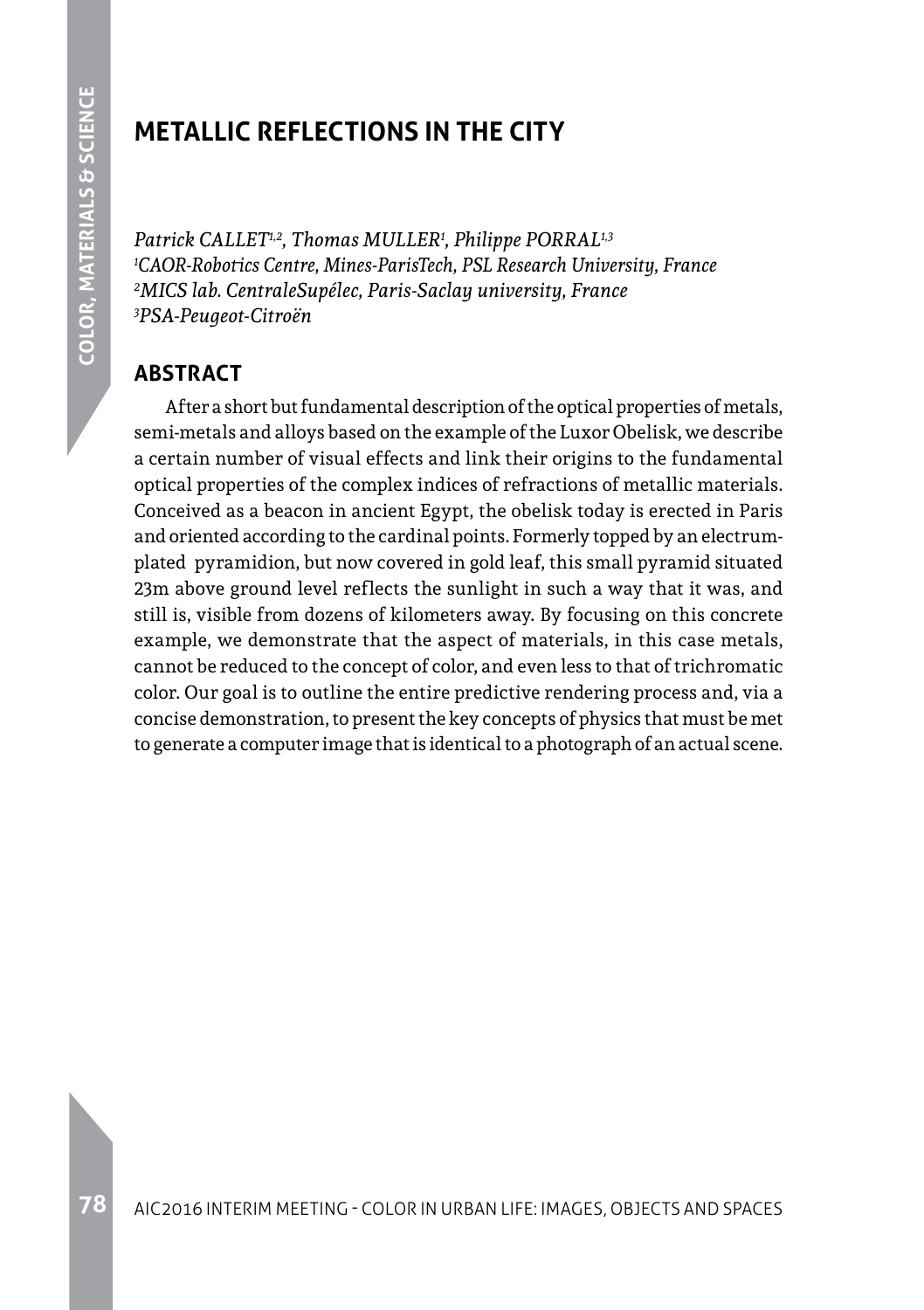### **A Study On The Effectiveness Of White Leds With High Colour Rendering As A Substitute Of Daylight**

*Kanako HIRANO1 , Nozomu YOSHIZAWA1 , Jumpei Mitsuhashi <sup>1</sup> , Takeshi Onishi1 , Daisuke Sugiyama1 , Takeshi Miyashita2 1 Tokyo University of Science, Chiba, JAPAN, 2 CCS Inc., Kyoto, JAPAN* 

#### **ABSTRACT**

**A STUDY ON THE EFFECTIVENESS OF WHITE LEDS<br>
MATH HIGH COLOUR RENDERING AS A SUBSTITUTE OF**<br> **DAYLIGHT**<br> **EVALUATION**<br> **EVALUATION**<br> **EVALUATION**<br> **COLOR INTERIMALS SUBSTITUTE OF THE SUBSARY MATAINS AND CONSITE TRANCEMENTA** Daylight has high colour rendering and provides natural appearances of paintings. However, it is difficult to control and its component would damage paintings. Because of these negative characteristics quite a few museums in Japan have suspended their daylighting system use. Recently, white LEDs have started to be introduced in the field of museum exhibits for their low emission of UV rays and heat, which are harmful for artworks. However, the spectral distribution of white LEDs is completely different from conventional museum lightings and the effect on the appearance of artworks is yet to be fully known. The purpose of this study is to examine whether white LEDs could be substitutes for daylight through subject experiments. Results show the possibility that some of the white LEDs, especially with low colour temperature and high CRI Ra, would become substitutes for Daylight.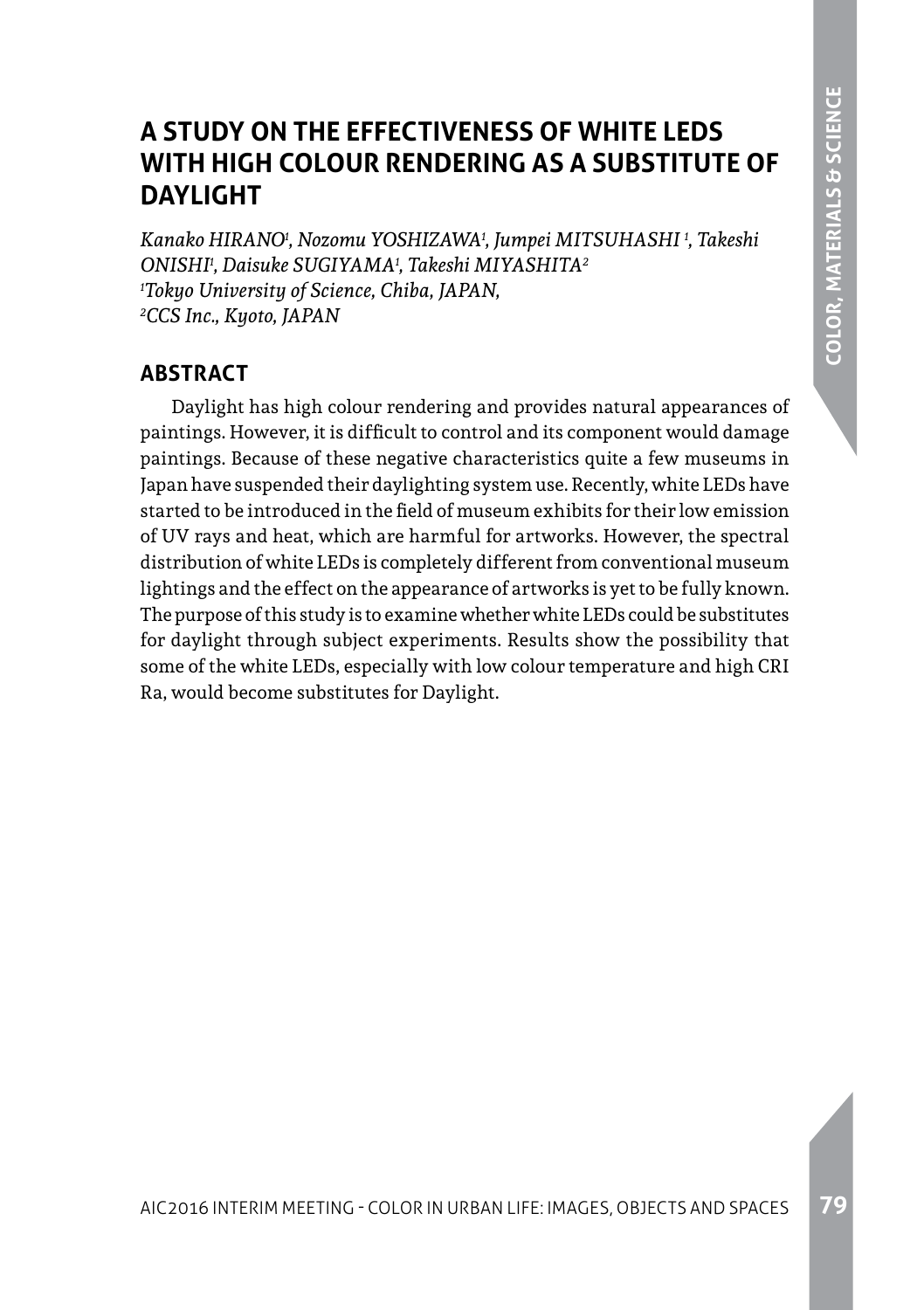# **Colors across Indian Cultures: A Dialogue of Color Association with Visual Identity**

*Neha SINGH, Ashima TIWARI National Institute of Fashion Technology, New Delhi, India*

### **ABSTRACT**

**EXERCTS**<br> **EXERCIT CODETS manifest cultural values and have always been associated with<br>
colors manifest cultural values and have always been associated with<br>
contons manifest cultural values and have always been associat** Colors manifest cultural values and have always been associated with emotional context. We can see over 7 million colors. These are formed by mixing three building blocks; red yellow and blue in different proportions, are termed as primary colours. A single color can have diverse meanings in varied cultures. A vast range of colour association and symbologies are present in India due to its multifold cultural background. Context is everything: a group or community of people wearing black might be part of family function or may be mourners. The traditional meanings associated with colors in various cultures of India have a significant associations and their reflection on the society.

The global impression of India beholds its colorful culture, streets, and stories and it always seems like a page out of an ancient folk tale. India represents simple expressions of colors, holding together multitude of outlooks, lifestyles, and traditions. A peculiar colour symbology is an integral part of all cultures and it holds a significant space in different aspects of life, be it religion, politics, festivals or celebrations. In India, it the north, south, west, or east, color and culture go hand in hand. Just like many other cultures across the world, a distinctive taxonomy of color associations is treasured in India.

Samples of 100 professionals (male and female) with diverse cultural background in age group of 25 to 35 were randomly selected. Questionnaire and personal interview tools were used to collect the information. By using descriptive research method a number of conclusions were drawn by analyzing the collected data.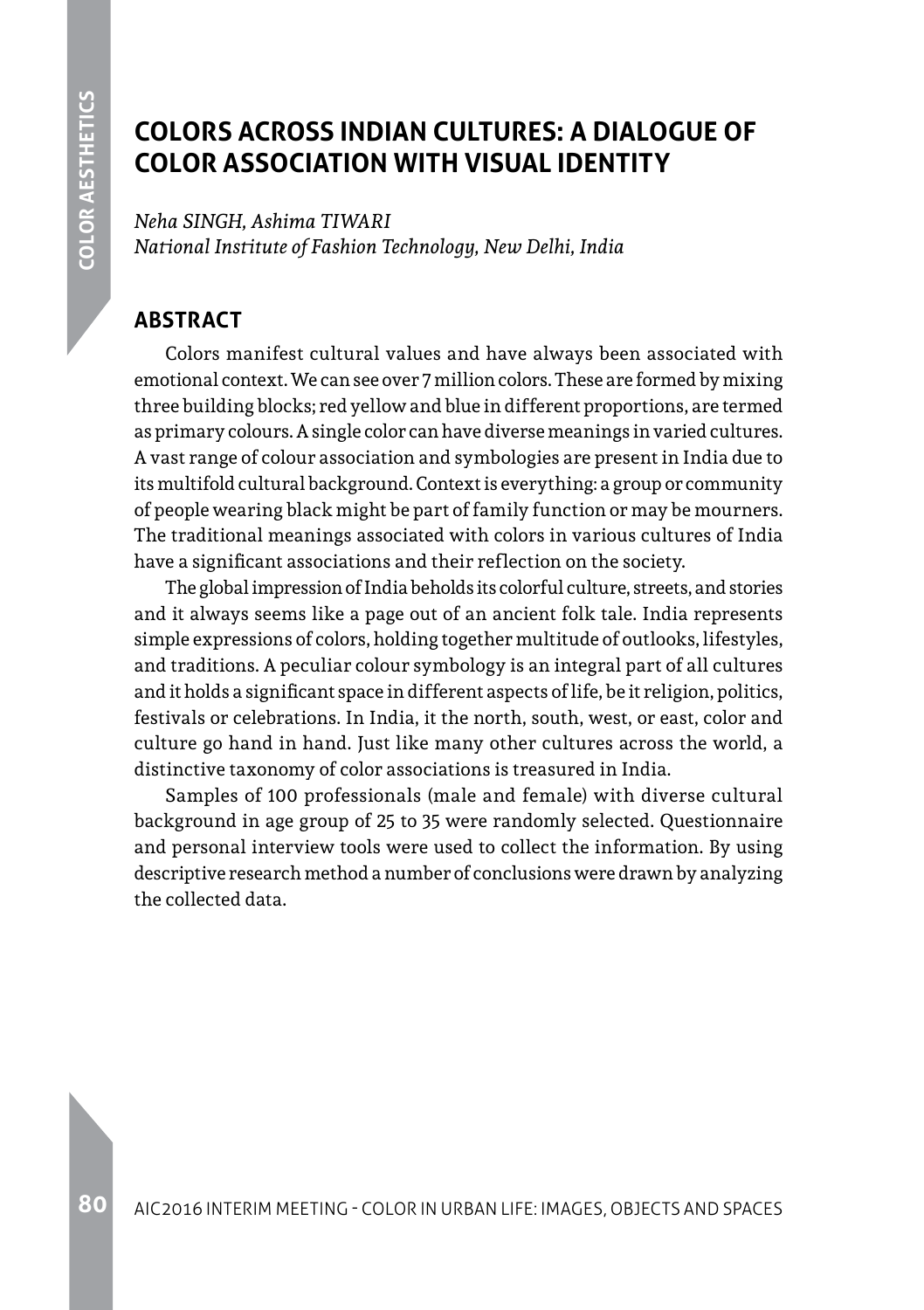# **Colorful Narratives**

*Pedro Felipe Pinho SOUZA1 , Anna Paula Silva GOUVEIA2 1 Professor at FAAL - Faculdade de Administração e Artes de Limeira and student at Arts Institute UNICAMP - Brasil 2 Professor at Arts Institute – UNICAMP - Brasil*

### **ABSTRACT**

Troffessor at FAAL-Faculadad de Administracio e Artes de Limeira and<br>student at Arts Institute UNICAMP - Brasil<br>The SPROSSOR at Arts Institute UNICAMP - Brasil<br>The SPROSSOR at Arts Institute - UNICAMP - Brasil<br>**ABSTRACT**<br>T This article discusses whether film pictures may be considered an object itself and therefore they are influenced by color. To make an aesthetic and creative use of color, several filmmakers have resorted to colors and presented inventive solutions to use them in film. Manipulate the colors of a film also requires an understanding of specific technologies. Analyzing two works of Brazilian authors (The Boy and the World from Ale Abreu and Here is so far from Eliza Capai), aims to understand how the use of saturation and black-and- white duality versus color can be used to generate sense and meaning to the films.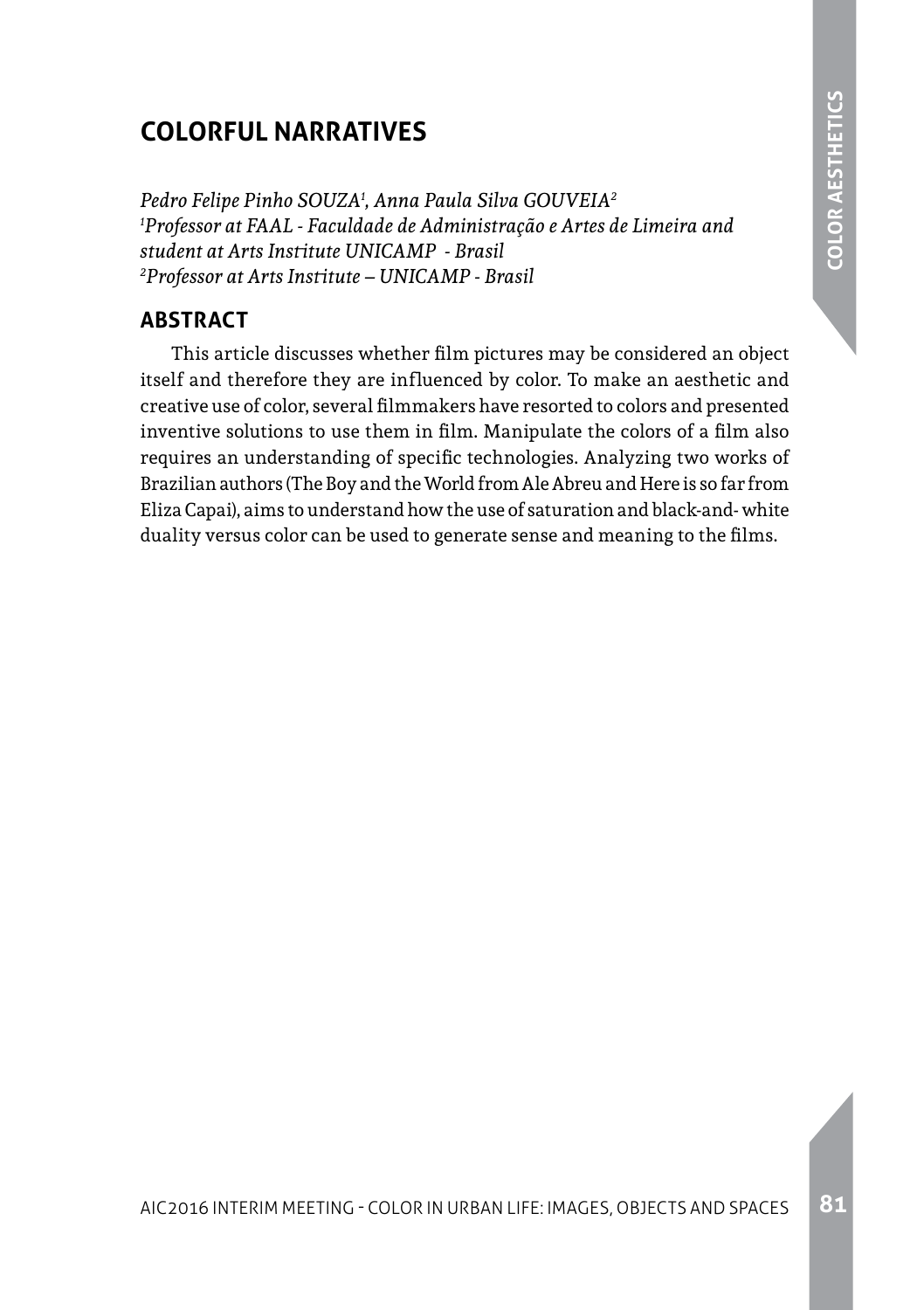# **Colours in Indian Context: the Tangible and Intangible Perspectives of Colours Pigments in Indian Painting**

*Saili SONAR*

*School of Interior Design, CEPT University Ahmedabad*

#### **ABSTRACT**

Colour is an integral part of our deep-rooted Indian history, which is immensely strong in its cultures and traditions. This research aims to identify the colour pigments that were used for colorations in the Indian paintings and understand their tangible and intangible aspects, which leads to an understanding of how it has shaped colour associations within India.

**Saili SONAR**<br> **82 School of Interior Design, CEPT University Ahmedabad<br>
<b>ABSTRACT**<br> **Colourisan integral part of our deep-rooted Indian history, which is immensely strong in its cultures and traditions. This research ai** The making of colour pigments is a process in itself. In the Vedic tradition the transformation of mineral stones and metals into pigment colour is seen as an inherently alchemical journey and is not only considered as a physical activity; but is also an intangible process of spiritual realization and hence it holds great importance. These colour pigments (tangible element) have been used on paintings, frescoes, crafts and hold symbolic meanings. Based on this, the colour pigments are described according to their use in the tradition of colour application for various purposes. It unveils their occurrence as alchemical materials and pigments derived from plants and other natural sources. There have also been certain influences on the procurement of colours from other countries and that has been looked into as one of the inf luential parameters for their use. The tradition of alchemical materials were used as ayurvedic medicines and later on passed to the tradition of paintings and frescoes. Performing arts (intangible element) are one of the most valued possessions of the Indian culture and according to the Natyashastra (Indian treatise on performing arts that dates back to 200 BCE and 200 CE) every Rasa (emotional response of the spectator) has a specific colour. This rasa is an emotional response in conjunction to the Bhava (expression conveyed by the artist). Since antiquity, the paintings of India have these influencing parameters, which are tangible and intangible in nature, which have been researched in this paper.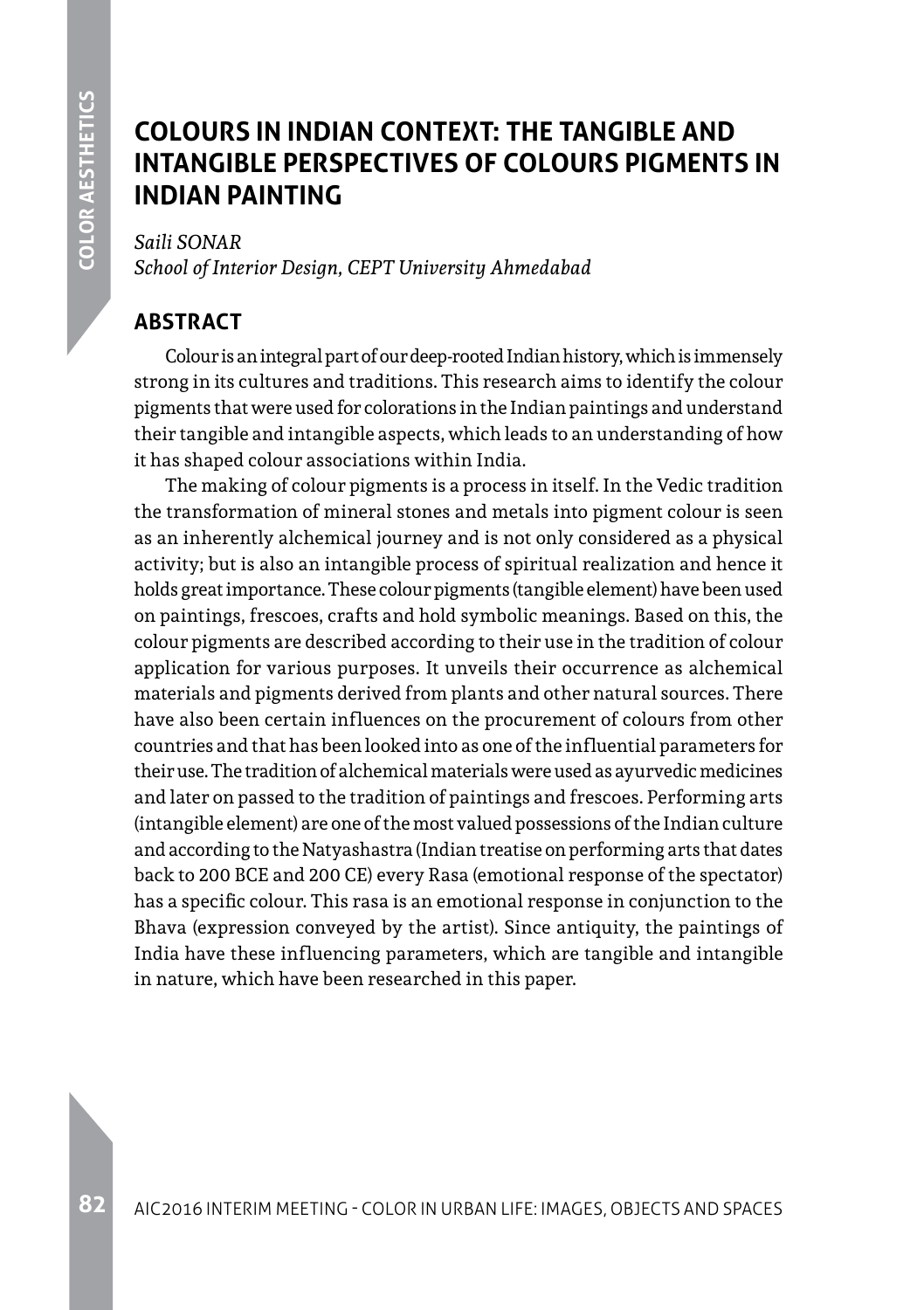# **An expression of three-color combination preference setting in reasons for preferences as intermediary variables**

*Kiwamu MAKI*

*Faculty of Life Sciences, Jissen Women's University*

#### **ABSTRACT**

Kiwamu MAKI<br>
Faculty of Life Sciences, Jissen Women's University<br>
ABSTRACT<br>
An experiment was executed in which the subjects asked to judge the<br>
preference of the showed color combination samples and to select their reason An experiment was executed in which the subjects asked to judge the preference of the showed color combination samples and to select their reasons from the list prepared. Two analysis were executed using the obtained data: (1)To clarify the accuracy of the prediction using the data of which items recognized the reason can predict the preference, (2) the accuracy of predict formula that shows the condition the subjects recognize the reasons using three attributes of composit colors.

The correration coefficients between the preference values and the prediction values of preferences is very large, 0.97 shows the possibility of the method based on a new concept from analysis. The correlation between the preference average value and the prediction value calculated with the formula intend to express the condition more than six subjects recognize the reason using three attributes of the composit colors of samples became 0.74 on analysis (2). it shows the possibility of the method.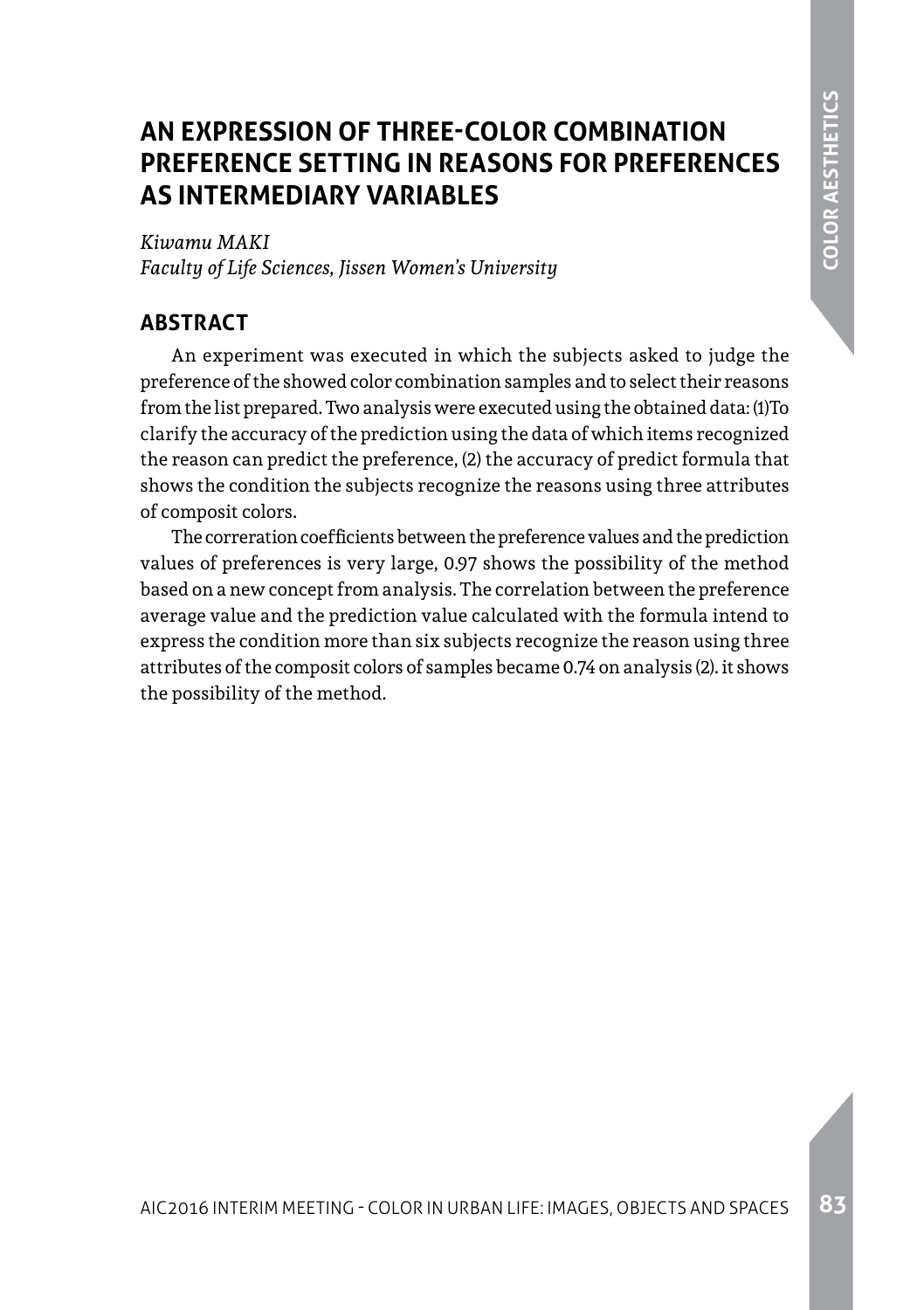# **Colour, City and Visual Narrative**

*Clice MAZZILLI School of Architecture and Urbanism, University of Sao Paulo*

#### **ABSTRACT**

Stabol of Architecture and Urbanism, University of Sao Paulo<br>
School of Architecture and Urbanism, University of Sao Paulo<br>
Invariance as an instrument of representation, the visual perception of a city can reveal itsell<br> During spontaneous courses and using the photographic image as an instrument of representation, the visual perception of a city can reveal itself gradually. Specific interests are then unfolded: the colour's atmosphere and its transitory nature in space, the movements and rhythms created by variations of light. How is this chromatic image formed? What are the meanings and symbologies behind it? How can they contribute to thinking the architecture and the city? Having these questions in mind, this paper aims to discuss a city's image based on four visual narratives, all of them guided by the colour aspect and built on the everyday life of four different places: Tokyo, Singapore, Morocco and Chicago. The main principles that guide this analysis are the theories of environmental perception, the concept of 'geography of colour' and the situationists writings on the 'dérive' and the 'psychogeography'. In a first stage, the free and spontaneous walks through various sites break the everyday visual perception. Photographic images are then taken and in a second stage organized according to their chromatic nuances. This allows us to identify certain recurrences and local singularities that defy the global and homogeneous image of the contemporary metropolis. It is the association between sensorial and spatial qualities, as well as aspects of environmental communication, that guide the creation of these four visual narratives. In the end, each of them is materialized in a small picture book that represents a chromatic synthesis of the analyzed sites.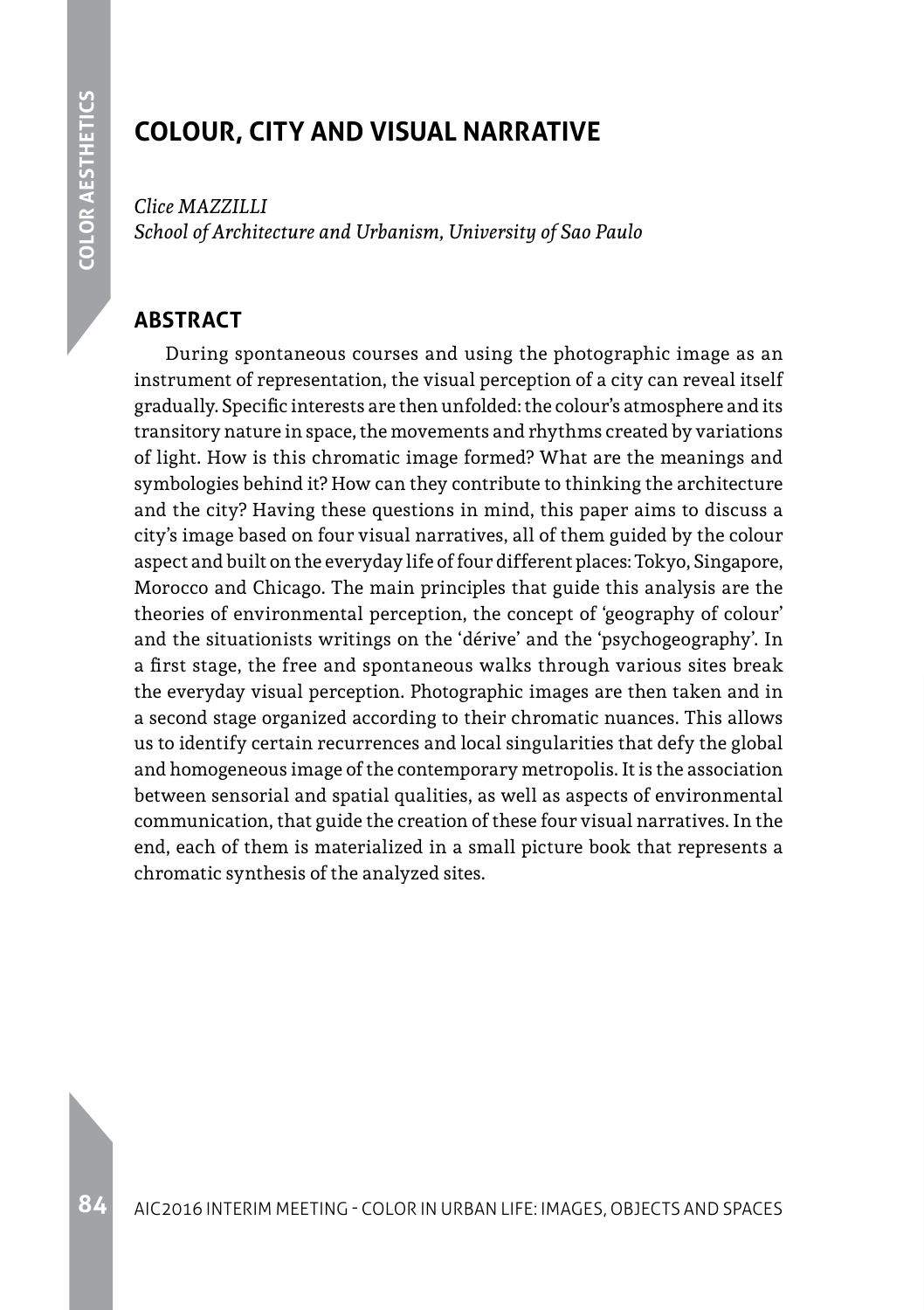# posters, IN ORDER OF PRESENTATION

AIC2016 INTERIM MEETING - COLOR IN URBAN LIFE: IMAGES, OBJECTS AND SPACES **85**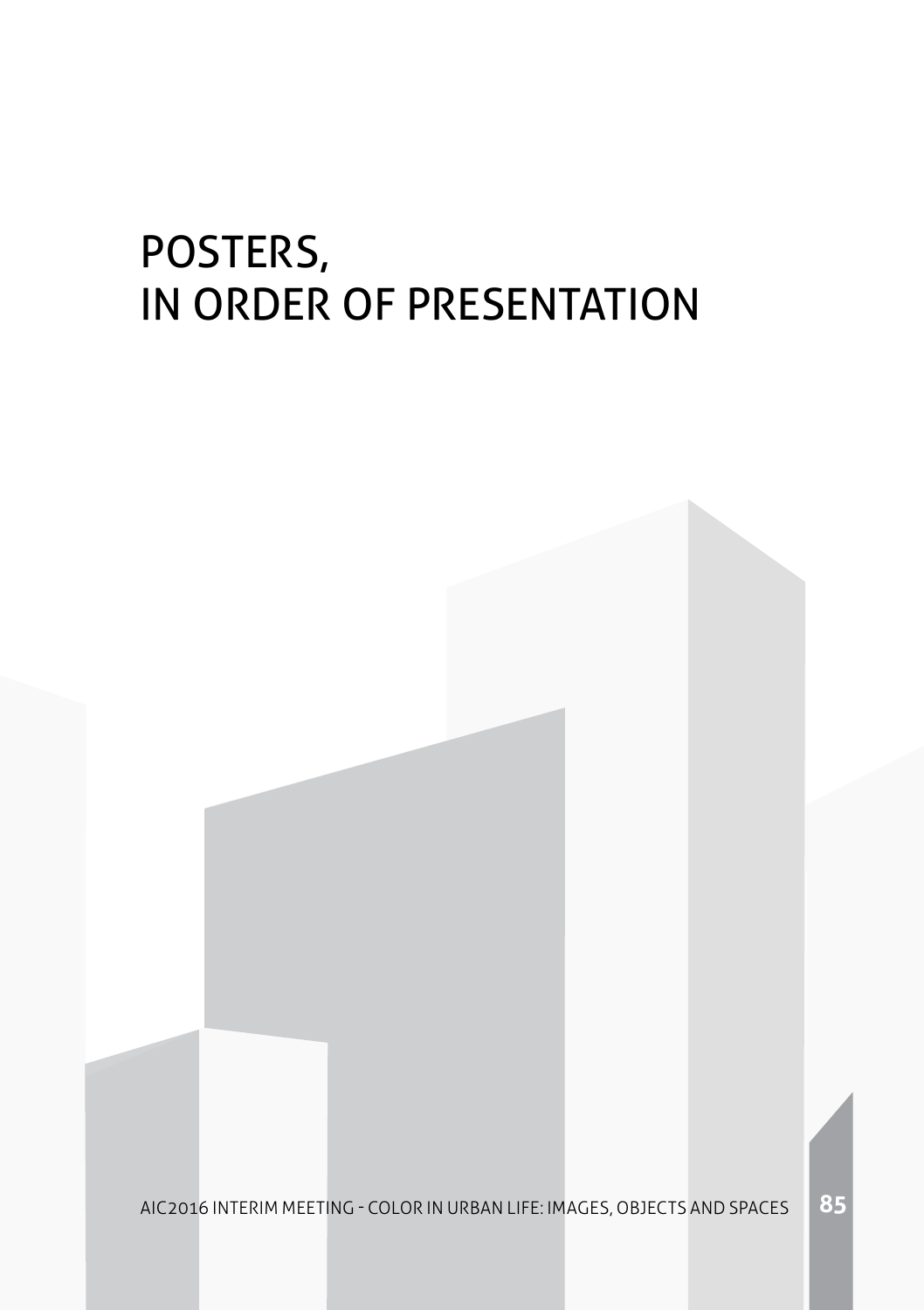AIC2016 INTERIM MEETING - COLOR IN URBAN LIFE: IMAGES, OBJECTS AND SPACES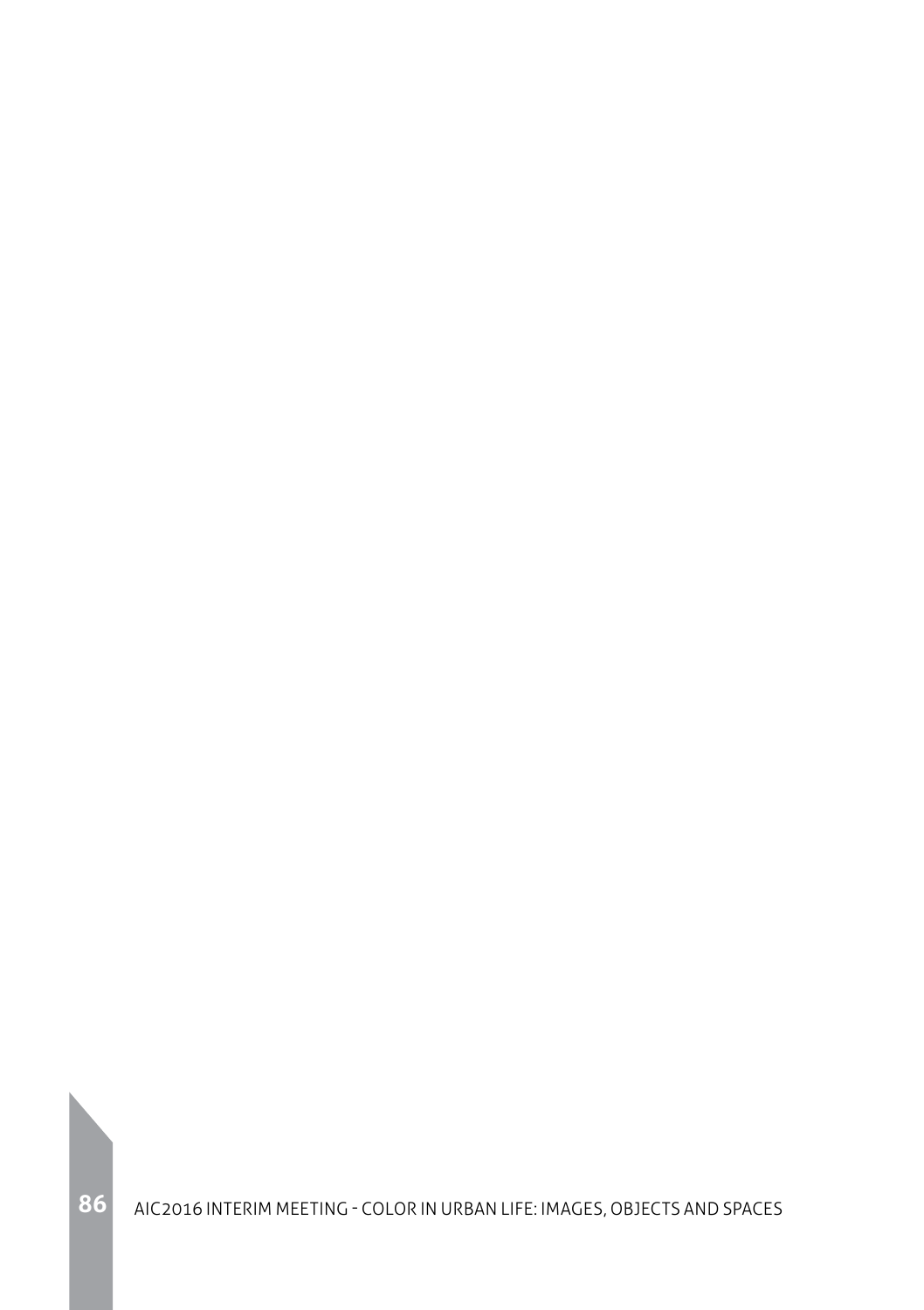### **Computational Comparison of Urban Scenes and Realistic Paintings**

*Javier ROMERO, Juan Luis NIEVES, Juan OJEDA Departamento de Óptica. Universidad de Granada. Granada. Spain*

#### **ABSTRACT**

In our study we have compared statistical parameters obtained form the a set of images corresponding to urban scenes and compared it with images of paintings by Antonio Lopez and Edward Hopper, representing urban scenes. Antonio Lopez is a well-known Spanish painter classified as hyper-realistic style painter. We tried to determine whether the general characteristics of the paintings accurately respond or not to the scenes to reproduce. The statistical parameters studied were the moments of the first order, the color gamut , the patchiness an the signature of the power spectra of the images (FFT) (Oliva). Realistic painting reproduces most of the statistical characteristics of natural scenes, but it can be found small differences, such as the average chromaticity, which can be conditioned by the ambient light in which the paintings were made. It can be also seen some differences between Antonio Lopez and Edward Hopper in terms of lightness, color gamut and patchiness. We found that a realistic painter, such as Hopper, can be closer to real scenes than hyperrealistic painter, such as López, in terms of the computational analysis of the color paintings.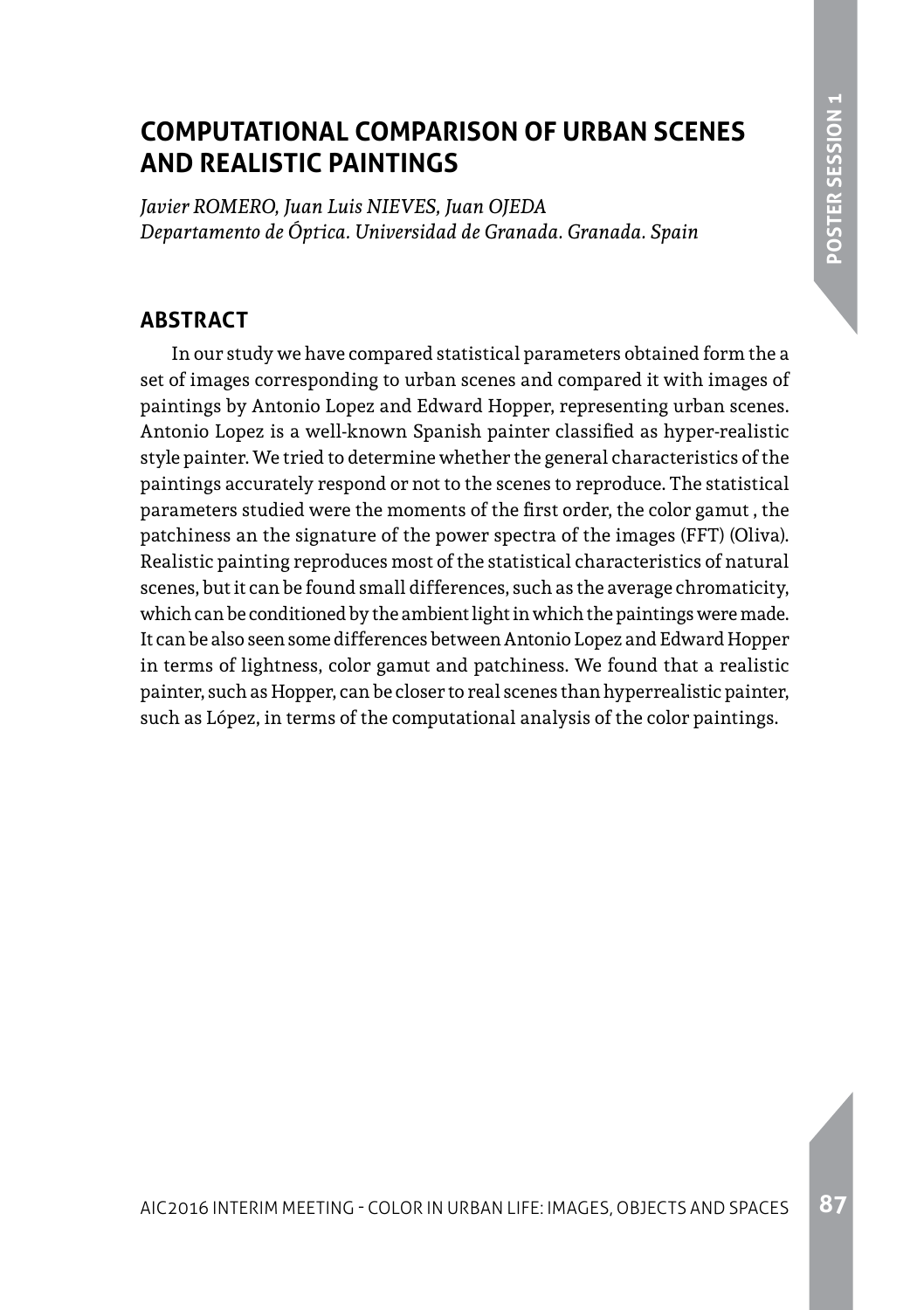### **The Value of Colour Design Applications on Urban Campuses**

*Deidre TOMLINSON Department of Inclusive Design, OCAD University*

#### **ABSTRACT**

The intention of this research was to assess the social benefits of adding colourful environmental design elements to urban places, by asking the question: Do spatial and/or architectural applications of colour play a role in creating a vibrant urban space? The study concentrated on the influence of certain design elements— colour and coloured light (installations)— on the experiential quality of an urban environment. More specifically, it examined colour's involvement in shaping how citizens use, and ideally enjoy, a public place for social purposes.

This study took an in-depth look at the role of colour played in the experiences of those who visited the Image Arts Building on the campus of Ryerson University, located in the downtown core of Toronto, Ontario, Canada. Primary data was collected from 25 randomly-selected individuals on campus via intercept surveys, inspired by Hutchings and Luo's (2009) five types of design expectations. The findings showed that the majority of the participants enjoyed or regularly enjoy their time in or around the Image Arts Building —with a large percentage of those individuals citing the colour found in and around the space as a major reason.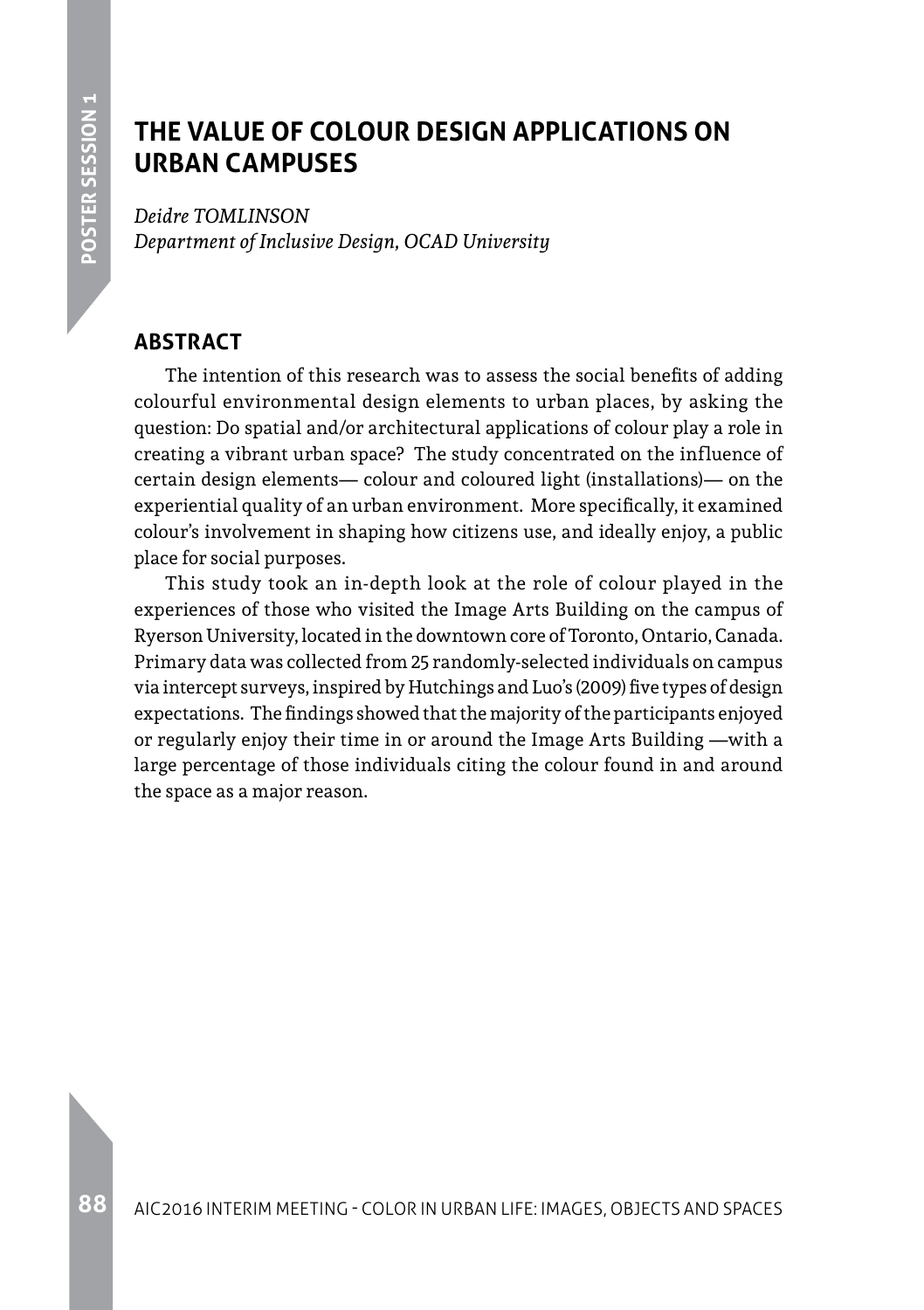# **Effects of Watercolor Illusion on Perceived Whiteness**

*Ichiro KATAYAMA1 , Shoko ISAWA2 , Yoshihiko NAKAMURA3 , Sumio YANO3 Faculty of Biology-Oriented Science and Technology, Kinki University Faculty of Contemporary Human Life Science, Tokyo Kasei Gakuin University Graduate School of Human Development and Environment, Kobe University*

### **ABSTRACT**

Watercolor illusion graphics were presented to observers by using a liquid-crystal color display, and the observers were to compare the perceived whiteness in the white region enclosed by the double contour line using the paired comparison method. Two colors (any two from red, yellow, green, and purplish blue) were combined for the double contour line of watercolor illusion graphics. When the relationship between the evaluation results of the perceived whiteness and col-orimetric characteristics of the contour lines of watercolor illusion graphics was analyzed, most ob-servers tended to evaluate the region enclosed by lighter contour lines to be whiter.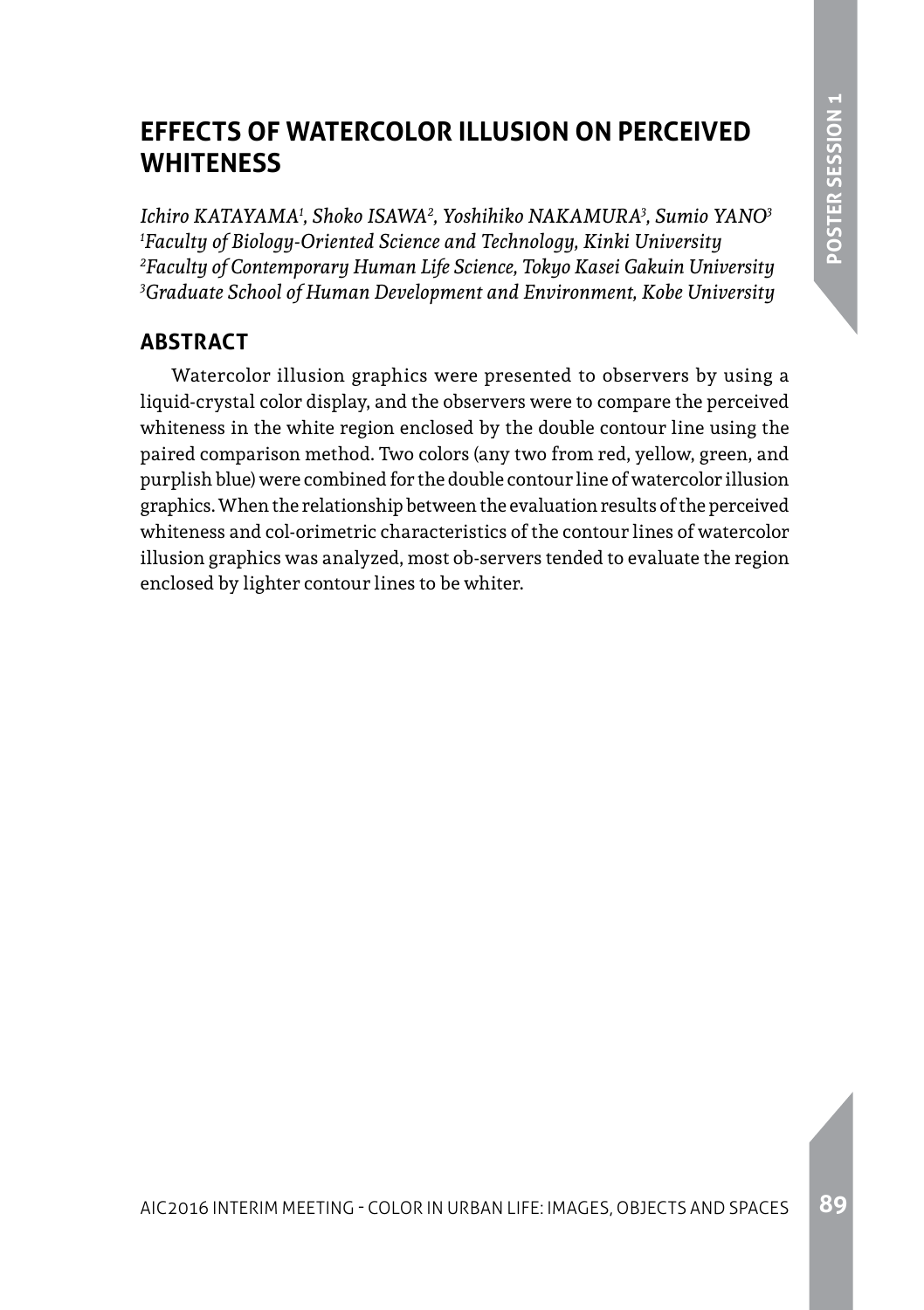# **Colour, Appearance of Landscape**

*WenWen SONG Colour Institute, Arts and Science Research Center, Tsinghua University*

### **ABSTRACT**

Colour is a vital element for human vision and affects life every moment. Colour research is a multidisciplinary work that combines physics, chemistry, physiology, psychology, art, etc. In the same way, landscape research consists of geography, biosphere, social culture, environment, architecture, ecology, aesthetics and philosophy, etc. For the research of landscape assessment, colour plays important role in evaluation of landscape aesthetic. Moreover, the theories of colour harmony, colour meaning, colour association, colour emotion are closely linked with landscape visual assessment.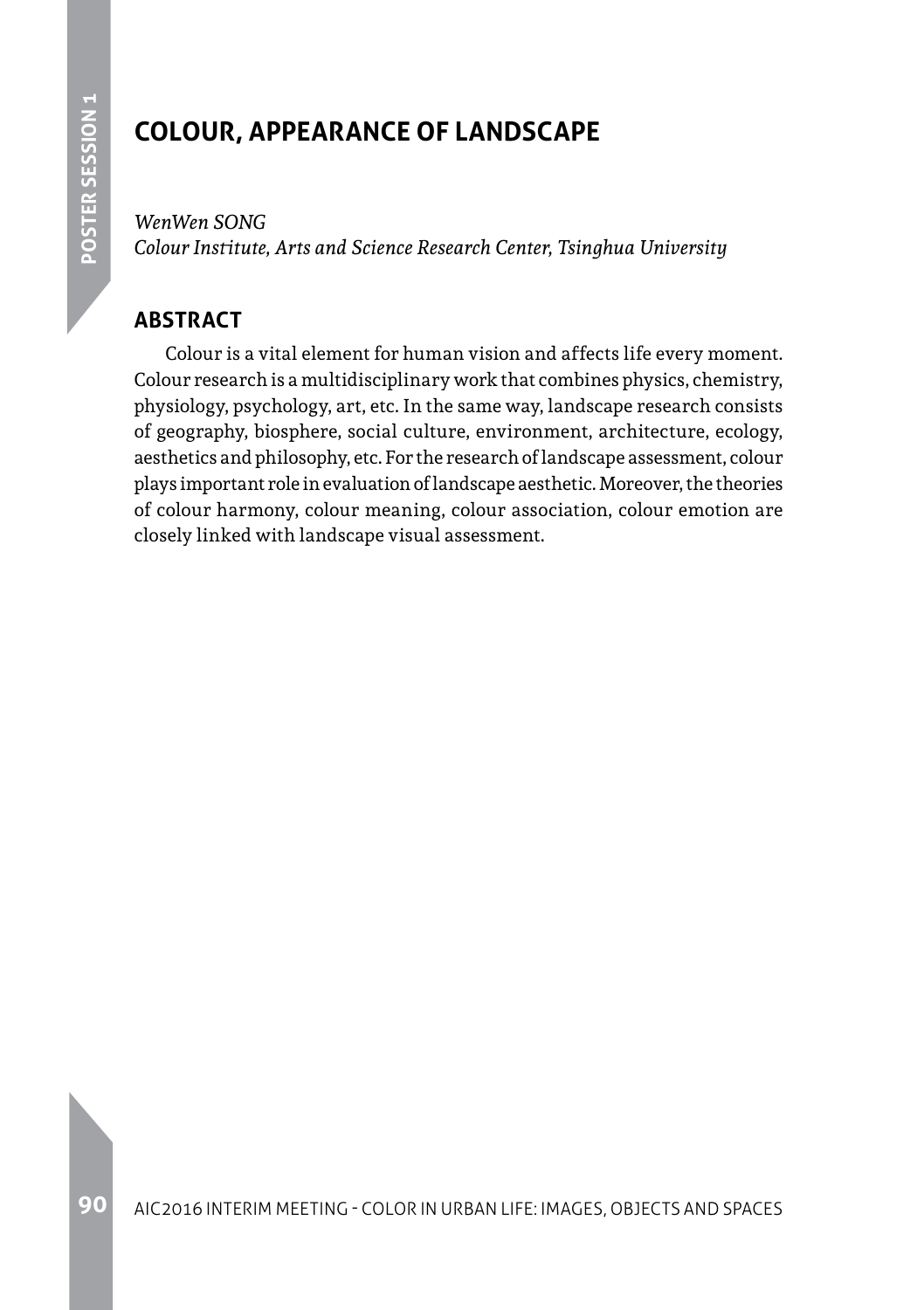# **Colorlight Compositions. Temporary Artwork for Wind Power Plants at Night**

*Gisela MEYER-HAHN Atelier Farbton, D-Pinneberg*

#### **ABSTRACT**

The design of wind power plants is determined by the requirements for technic and energy. These buildings are placed in landscapes, often like 'windparks'. Their aesthetic is fascinating – but only in daylight. But what's about it at night? What does it mean for our perception, when only small red flashlights are blinking, seeming to soar into the dark sky? And when the rotor blades cut the air with an ominous sound.

Our senses cannot feel these signs and register them with fear. We cannot find the reason for it, because we cannot identify the dimension of that new architecture sculptures with its moving and turning elements in various speeds. This observation has found my interest and I have created a temporary art-project, to react to this observation. I developed Colorlight Compositions, who are based on plenty different parameters. I developed a method to create them with the focus on our perception relating to influences of the weather, temperature and visibility from near and far. I realized this temporary project in several landscapes with 3 and more windmills in Northern Germany 2014/5.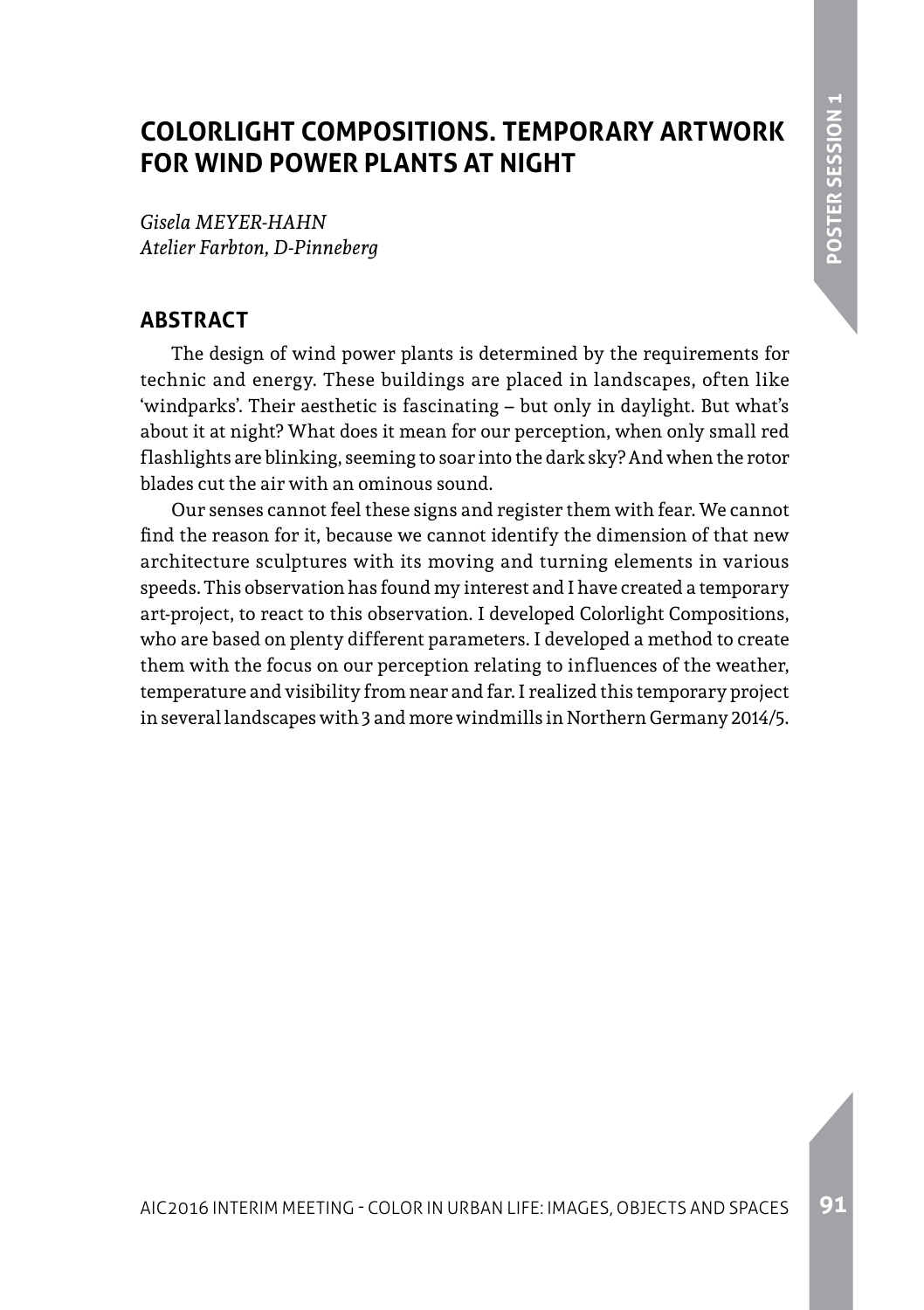# **Creative Game**

*Bernardita LAGRÈZE, Cecilia VALENZUELA*

#### **ABSTRACT**

Children are always discovering and exploring whatever surrounds them, and when they play, they are also learning and expressing themselves. In their play they are experimenting freely.

¿So why not do it forever?

Art is vital in education and especially visual art for designers. Everybody knows that today we need good design in so many fields.

Our Creative Game seeks to increase creativity with a simple method in which we use some of the principles of visual language, color being its major element.

Playing is always fun and this game will challenge you not only to reach a goal, but to search in new ways for different solutions , improve your imagination, broaden your mind and enjoy the wonder of the process itself.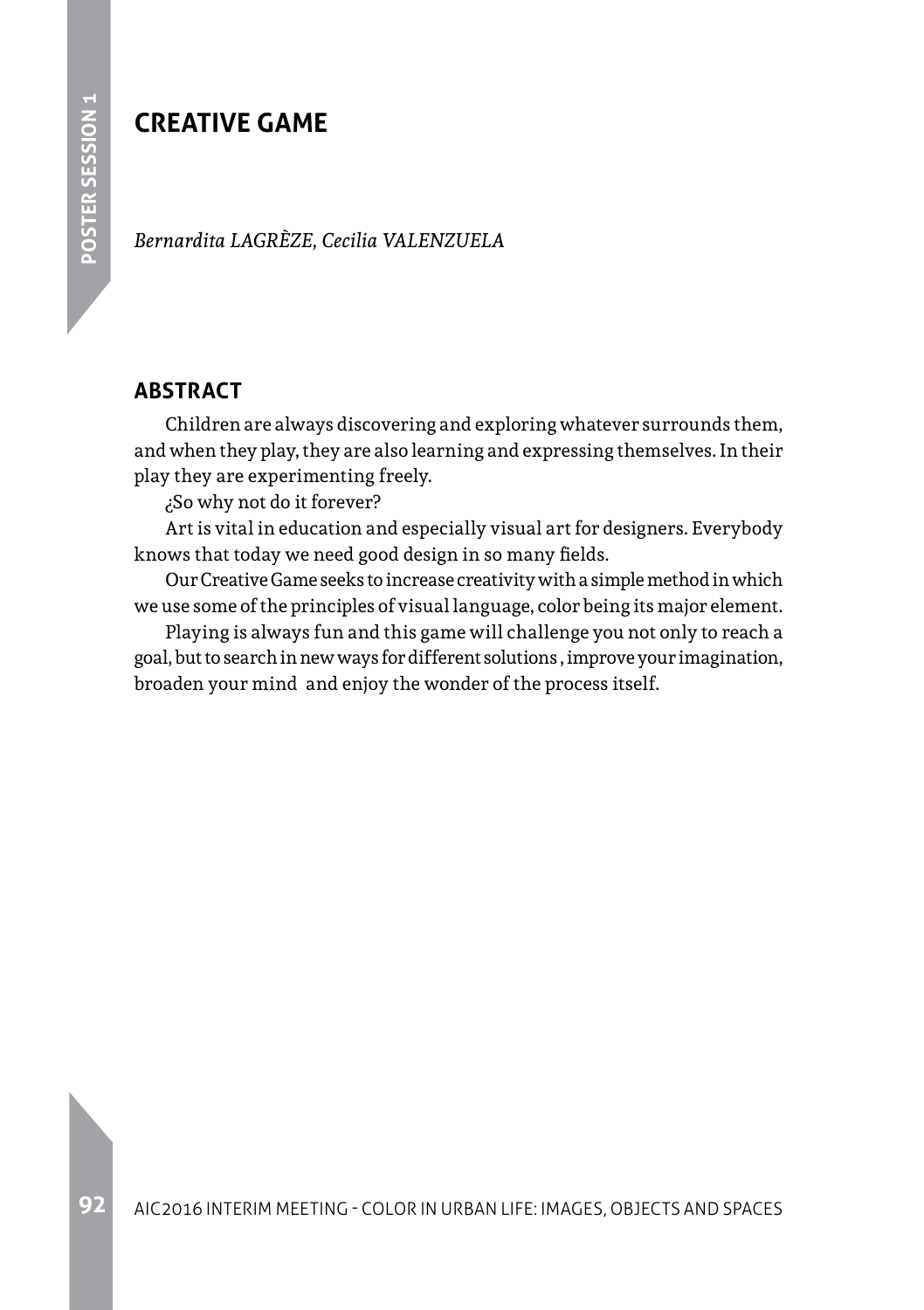# **The Appearance of Paintings under White LEDs with High Colour Rendering. Differences among occupations, age groups and paintings**

*Daisuke Sugiyama1 , Nozomu YOSHIZAWA1 , Jumpei Mitsuhashi1 , Takeshi Onishi1 , Kanako HIRANO1 , T. FUJIWARA2 , Takeshi Miyashita3 1 Tokyo University of Science, Chiba, Japan 2 Tokosha Ltd., Tokyo, Japan 3 CCS Inc., Kyoto, Japan*

### **ABSTRACT**

Recently white LEDs have been introduced in many museums and galleries. The spectral distribution of general white LEDs is within a visible region and does not emit UV, which will damage paintings. However, their effects on the appearance of paintings are yet to be fully known. In this paper we will report the effects of new White LEDs, whose long-wavelength red region is strengthened, on the appearance of oil and pastel paintings. Differences in the evaluation among occupations, such as curators, lighting designers and students, and age groups from 20s to 70s were also examined in this experiment. Results show that halogen lamps could be replaced with the high colour rendering white LEDs and there are some differences in evaluation among occupations and age groups.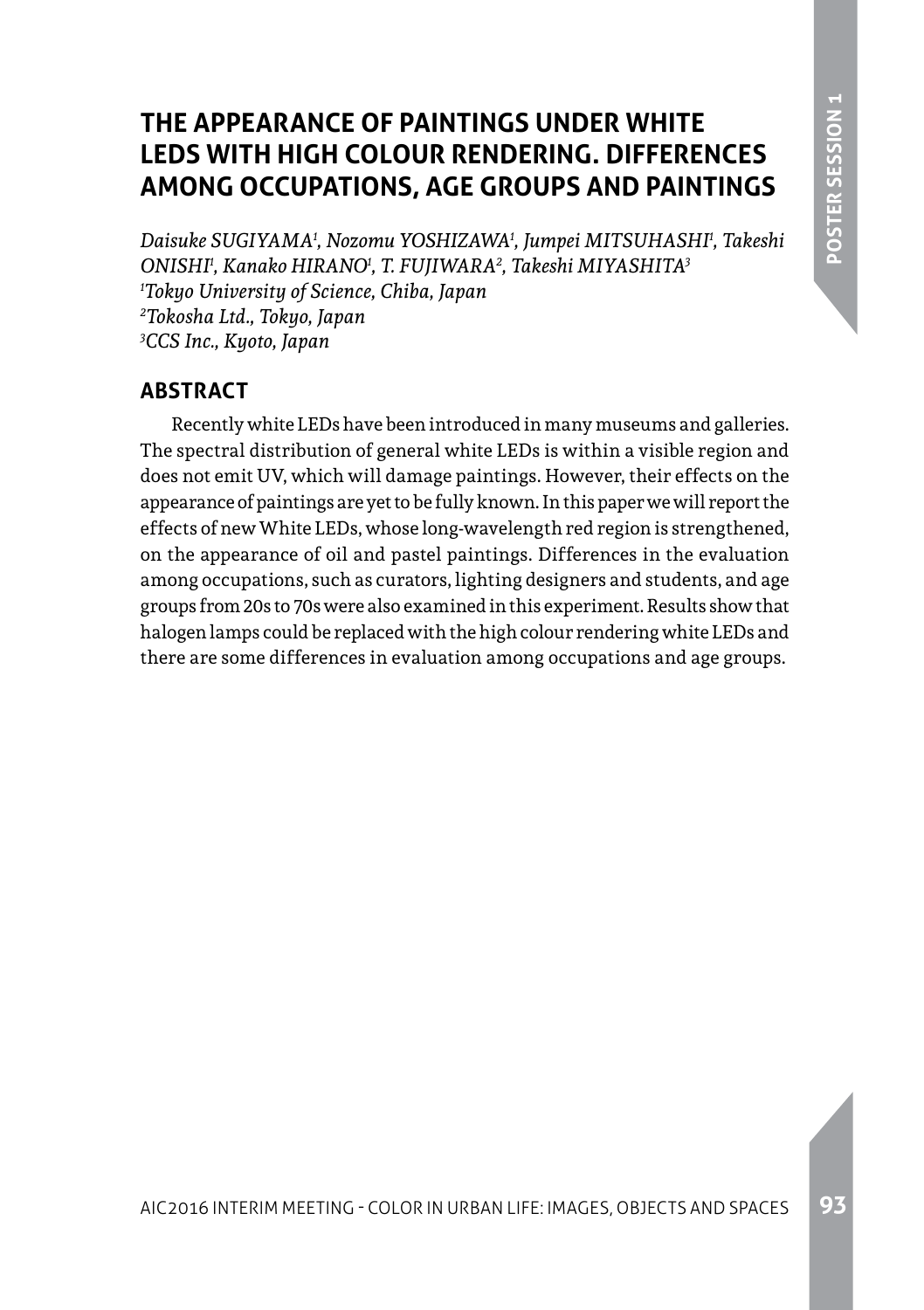### **Spectral and Polarized Environment Imaging**

*Philippe PORRAL1,3, Patrick CALLET1,2, Thomas MULLER1 CAOR-Robotics centre, Mines-ParisTech, PSL Research University, France MICS lab. CentraleSupélec, Paris-Saclay University, France PSA-Peugeot-Citroën*

### **ABSTRACT**

Realistic 3D image synthesis of urban materials, such as glass, metal, stone, concrete, wood, and so on, are at the core of numerous fields of research and development, notably for the correct predictive rendering of architectural spaces and building simulations. The main focus of this paper is to investigate the use of spectral data and light polarization states for the purposes of photorealistic predictive image calculations of both natural and artificial environments. More than merely rendering photorealistic 3D scenes, predictive rendering makes it possible to accurately compute the radiative (heat) and illumination properties of a future building, or of any digitally created object. After a short overview of analytical skylight models, we outline a polarization calculation process based on scientific data and models, and then present the device we developed to measure spectral and polarized environments, the SPLIS (Spectral Polarized Light Image Sensor). A complementary device, developed concurrently, is also presented. Though the SpectroSun takes fewer samples of the skydome, it takes more samples from the visible spectrum and can therefore be used for the calibration of the SPLIS. Attending the AIC conference in Chile will allow us to use these devices to take measurements in both urban atmospheres (polluted) and atmospheres at different altitudes (very pure conditions).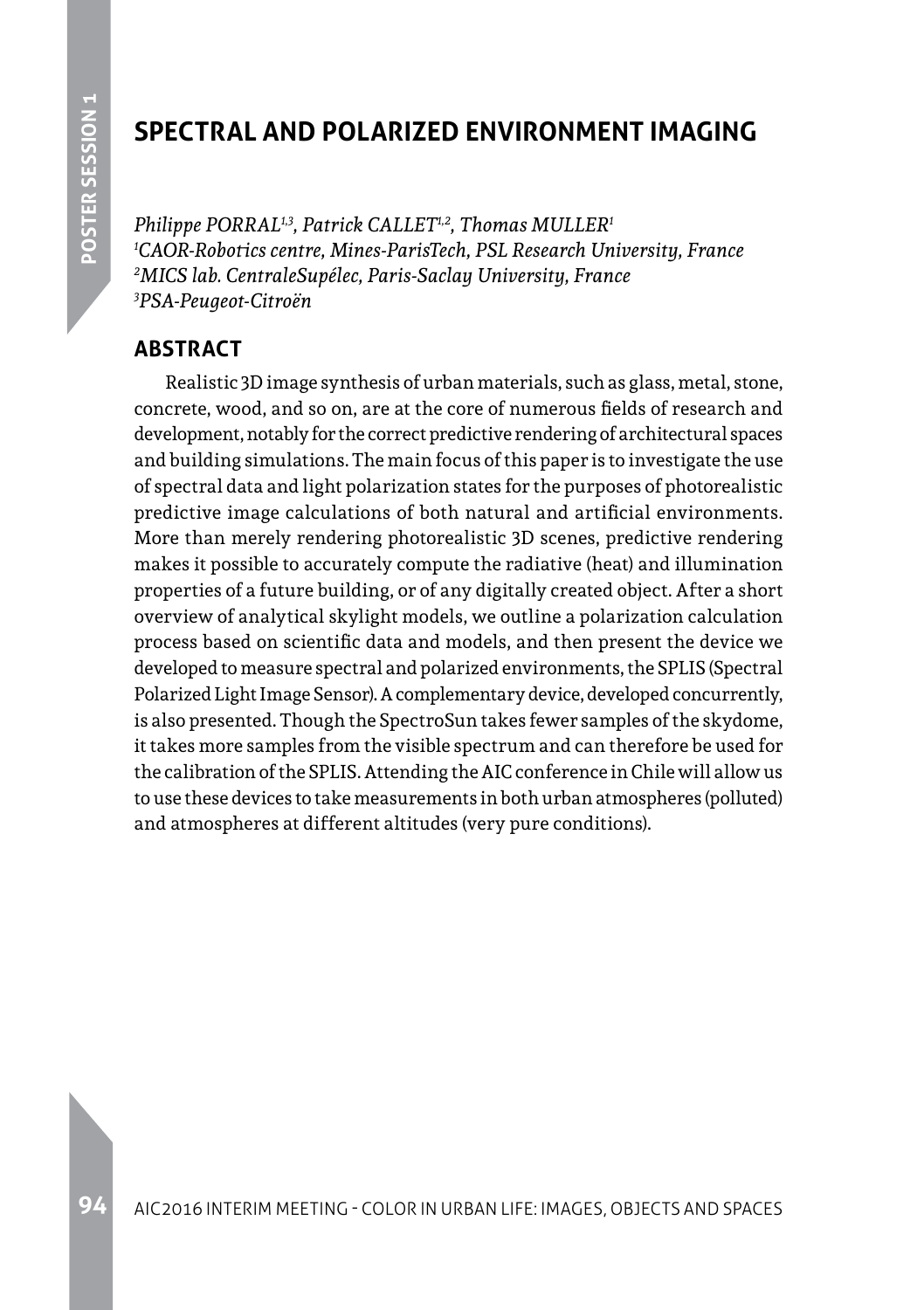# **Study on Japanese Skin Color Chart of Injured or Sick Persons According to Age and Gender**

*Yuki AKIZUKI1 , Natsuko NAKAGAWA2 1 Faculty of Human Development, University of Toyama 2 Toyama City Fire Department*

#### **ABSTRACT**

This paper indicated artificial procedure of the injured or sick skin color, which was the most prominent symptom in shock with the distal ischemia portion of healthy subjects. By using collected spectral reflectance of skin color, the Three Skin States' Color Charts (healthy, ischemia-shocked, and reperfusion-congested skin states) for four kinds of Japanese groups (young male, young female, elderly male and elderly female) were proposed.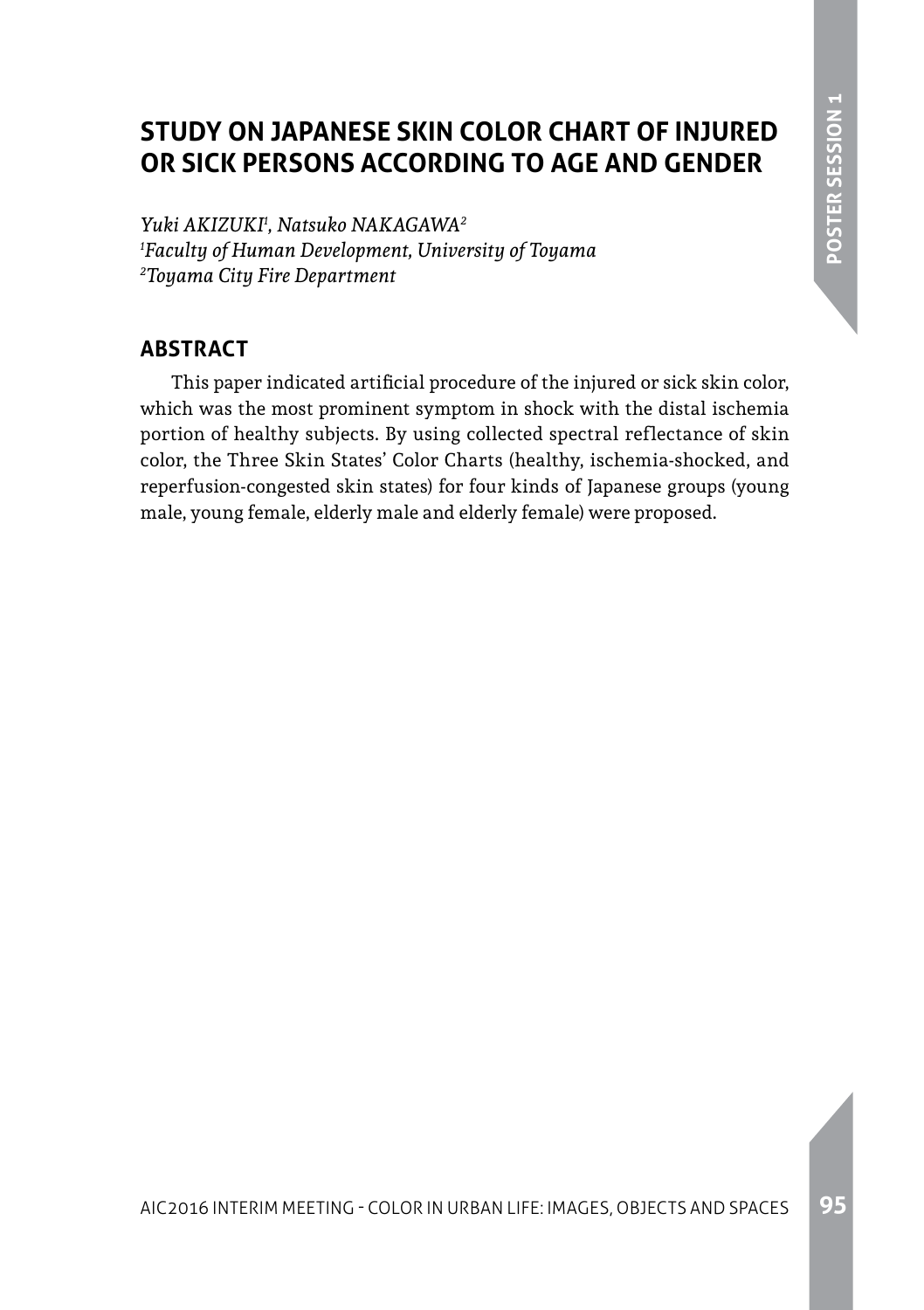# **The Chromatic Expression in the City: Urban Places in Córdoba, 1980-2015**

*Darío SUAREZ, Marcelo BALIAN, Sara KENNY, Laura SUEZ Institute of Colour, Faculty of Architecture Town Planning and Design, National University of Córdoba, Argentina*

### **ABSTRACT**

The clear trend towards the global city as a virtual city of flows makes us focus our attention on the Urban Place and its insertion in the present urban condition. The urban exteriors display new expressive and communicative functions of color that facilitate the promotion of pleasant experiences and contribute to the construction of urban places. Light, color and sound are sensory effects with the relevance of new ways of expressions established by present technologies (Bahamon 2010).

The concept of place has changed together with the evolution of societies and the research contributions of many disciplines. Nevertheless, its close relation with the concept of existential space proves that the perceptual expression of the city and its places matches the different ideas of city throughout time. This is true in the city of Córdoba, Argentina, where the leading roles of different components of the urban scene prevail according to the idea of each historical time. Consequently, every place or net of places in the city is the result of their previous history. Besides, the accompanying chromatic expression is an active element of the city.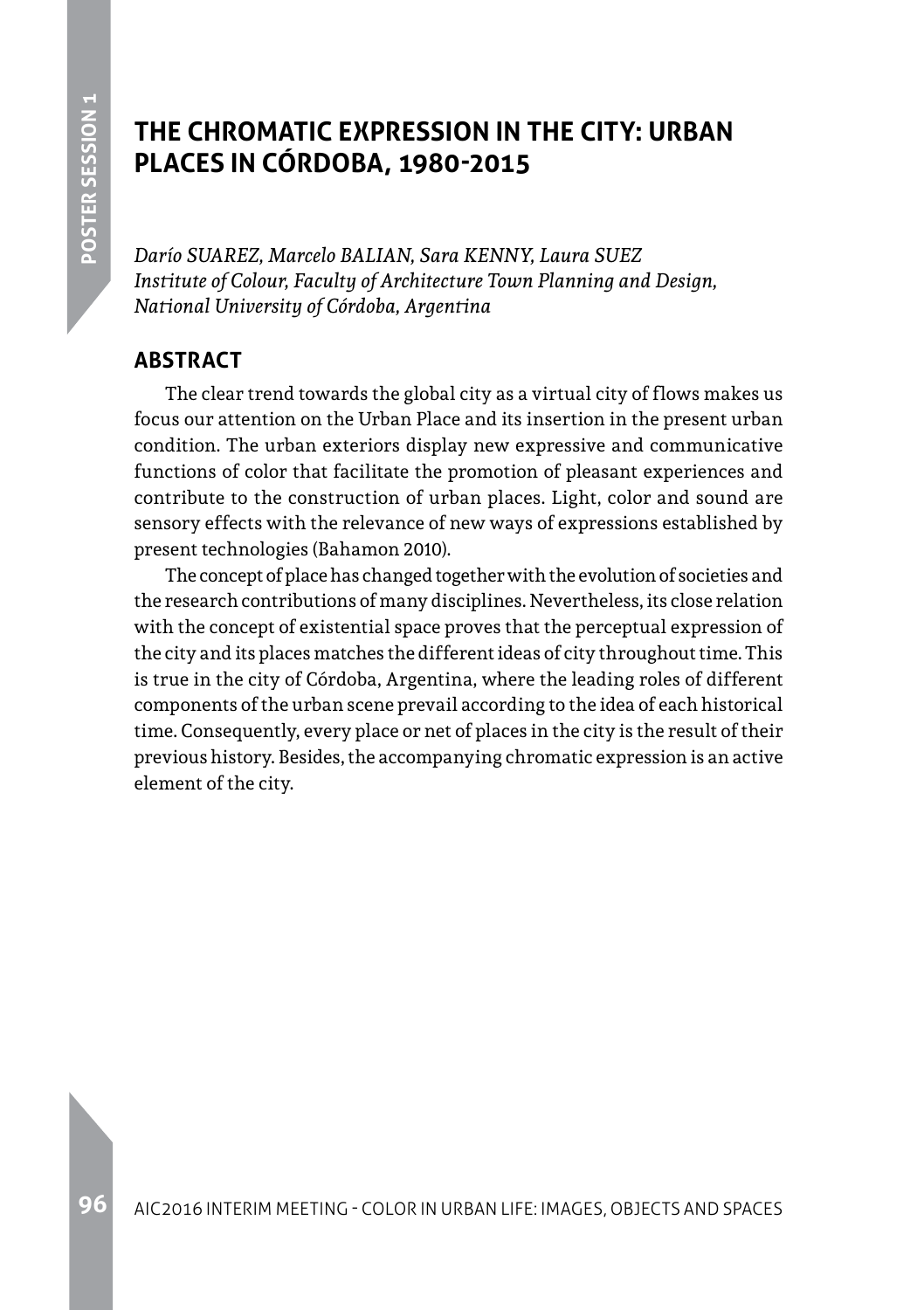### **An Evaluation about the Color-fragrance Associations Differently Appeared Depending on Transparent, Opaque and Glossy Conditions**

*YuNa JUN, YungKyung PARK Dept. of Color Design, Ewha Womans University* 

#### **ABSTRACT**

**AN EVALUATION ABOUT THE COLOR-FRAGRANCE**<br> **ASSOCIATIONS DIFFERENTLY APPEARED DEPENDING**<br>
ON TRANSPARENT, OPAQUE AND GLOSSY CONDITIONS<br>
THE AN JUNA TIME STRUME TO THE ARRESE TO A REFORM THE STRUME ON THE STRUME ON THE STRU This study aimed to investigate the responses to the color-fragrance synesthesia differently appeared depending on the factors of gloss, transparency or opaqueness as well as colors being considered at designing fragrance products. For verifying this anticipation, this study produced total 99 pieces of 33-color chips with materials having of gloss, transparent and opaque surface features on the basis of IRI Hue & Tone 120 Color System. After then, the sample chips were directly presented to subjects and ordered to select the fragrance kinds being associated from the samples, and evaluated the intensity of associated fragrance. As the results of the evaluation, it was tended that the kinds of fragrance being associated depending on a material's surface feature and its color were clearly appeared. In the experiment about the fragrance-association intensity depending on a material's surface feature, the fragrance-association intensity scores were higher at using the opaque chips than at using the gloss chips. This result implied that an opaque chip featuring no-glossy and solid surface more strongly associated a fragrance than other glossy-surfaced chips. The results of color-fragrance synesthesia response experiment will apply the color notes in several stages or the fragrance intensity minutely changing to fragrance-emitting products through their surface features.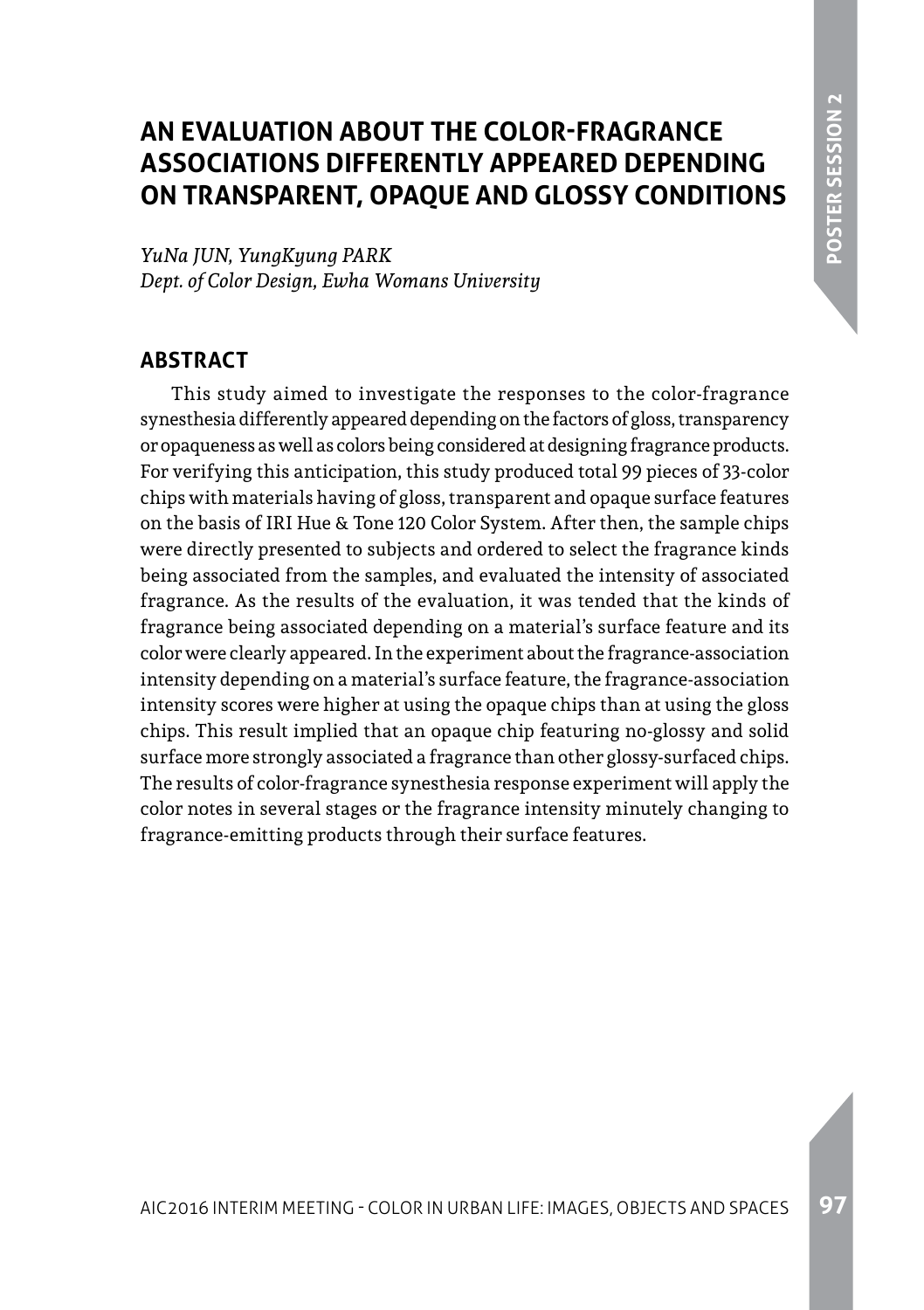# **The Comparative Analysis of Building Color on Traditional Commercial Street between Korea and China using NCS Nuance Analysis**

*Lu CHEN1 , Jinseon RYU2 , JinSook LEE3*

*1 The Doctorial course, Dept. of Architecture Engineering, Chungnam Nation University, Korea 2 The Doctor, Dept. of Architecture Engineering, Chungnam Nation University, Korea 3 Professor, Dept. of Architecture Engineering, Chungnam Nation University, Korea*

#### **ABSTRACT**

This study is a part of the color analysis on the traditional commercial street in Korea and China. This study is aimed at comparing NCS (Natural Color System) Tone analysis of Architecture color for traditional commercial street in Seoul (Korea) and Beijing (China) which have traditional regional cultures, and its research method is as below: 1) In this study, we measured the street of Architecture color, the current study used NCS color Scan 2.0 and NCS Index original-1950 color atlas to measure physiological signals. To avoid the inaccuracies in this study, I must wipe out the Architectural surface by lens paper before color measuring and measure the Architectural surface for many times. Compared with other method, such as photographical analysis method analysis, this method that raise precision and reduce the error is kept below 0.1. 2) To compare and analyze architecture color, the color is classified into three parts: dominant color, assort color, accent color. Also, the NCS(Natural Color System) Tone, which used dominant color values of architecture color on the streets of target area with continuous horizontal spaces, is extracted, analyzed, and compared. As a result of doing comparative analysis of the tonal status of the structures of target areas, it was found that the color of the buildings on traditional commercial streets in Korea created a bright atmosphere on the whole while Chinese counterpart created a dark atmosphere in comparison with Korean traditional commercial streets. In addition, it was found that all of the buildings in target areas were applied by diverse tones, especially in case of Korean traditional commercial streets comparing to Chinese ones, somewhat giving an extraneous feeling, and adding to visual confusion.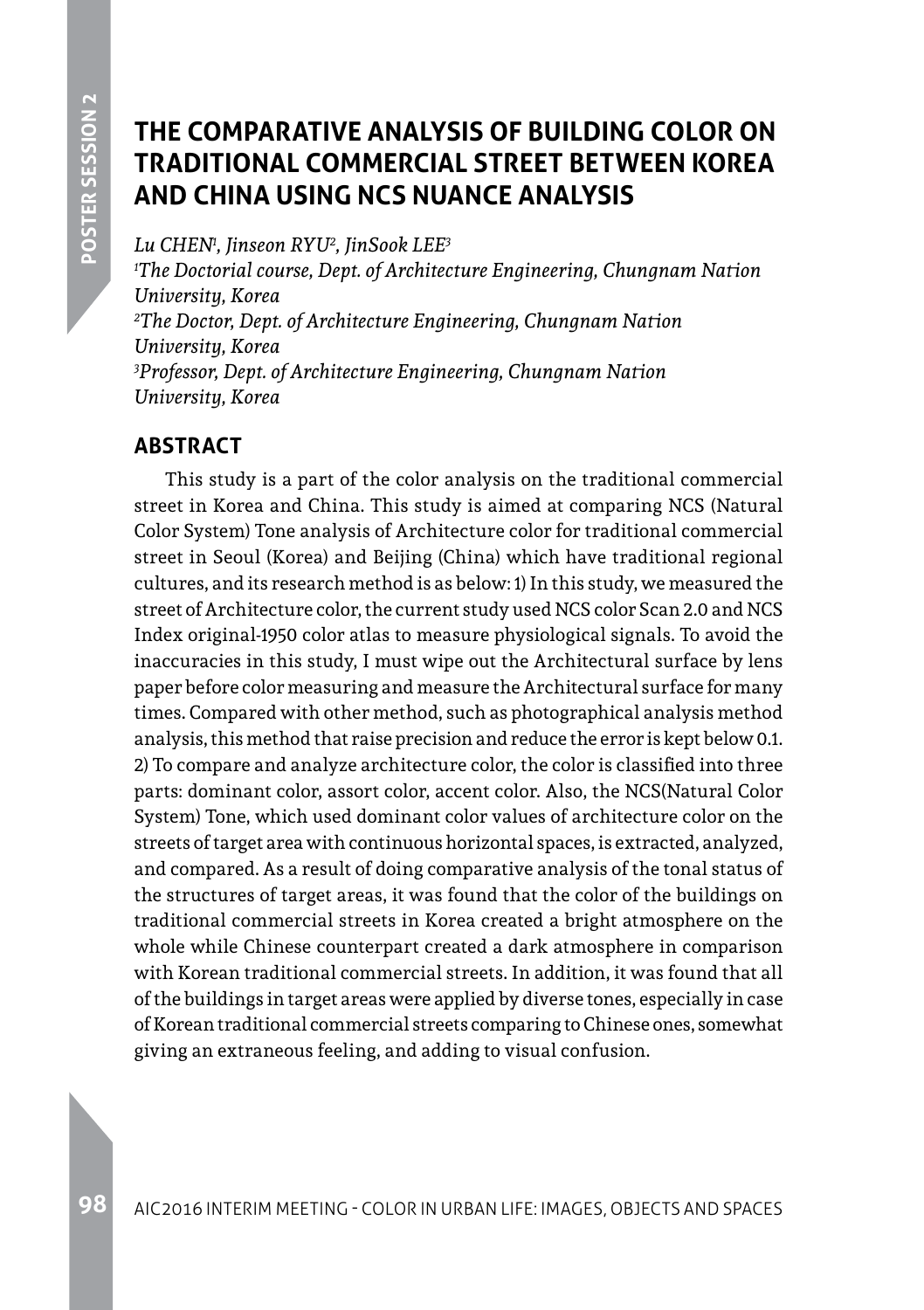# **Chromatic Analysis as a Revaluation Proposal of the Urban Image of Puerto Vallarta: Built Color, Imagined Color**

*Jimena Vanina ODETTI, Alberto REYES GONZÁLEZ Andrés Enrique REYES GONZÁLEZ Instituto Tecnológico Superior de Puerto Vallarta*

#### **ABSTRACT**

**CHROMATIC ANALYSIS AS A REVALUATION PROPOSAL OF THE URBAN IMAGE OF PUERTO VALLARTA: BUILT**<br> **COLOR, IMAGINED COLOR**<br> **EVALUATION COLOR INTERIMENTAL COLOR**<br> **EVALUATION COLOR INTERIMENTAL COLOR**<br> **EVALUATION**<br> **EVALUATION** The article presents a review of the literature and background information on the issue to propose through a methodology an analysis of the chromatic elements from the city of Puerto Vallarta, Jalisco, Mexico, due the identification of color relationships with feelings and thoughts around the city, together with key drivers that indicate the relationship between the latter and the inhabitant, establishing a network of significance between color, architecture, context and urban imaginaries.

The proposal or theoretical contribution of the work based on the literature review and the analysis of examples around the world, argues that the presence of color, both in architecture and in each one of the elements that constitute the public space, are fundamental for the effective construction of the meaning of an urban image.

One of the conclusions of the analysis, is that the perception and experience of the architectural landscape, give the user or inhabitant a number of meanings and information that help to create a chromatic mind map, and this constitutes together with the passage of time, configurators elements of an identity.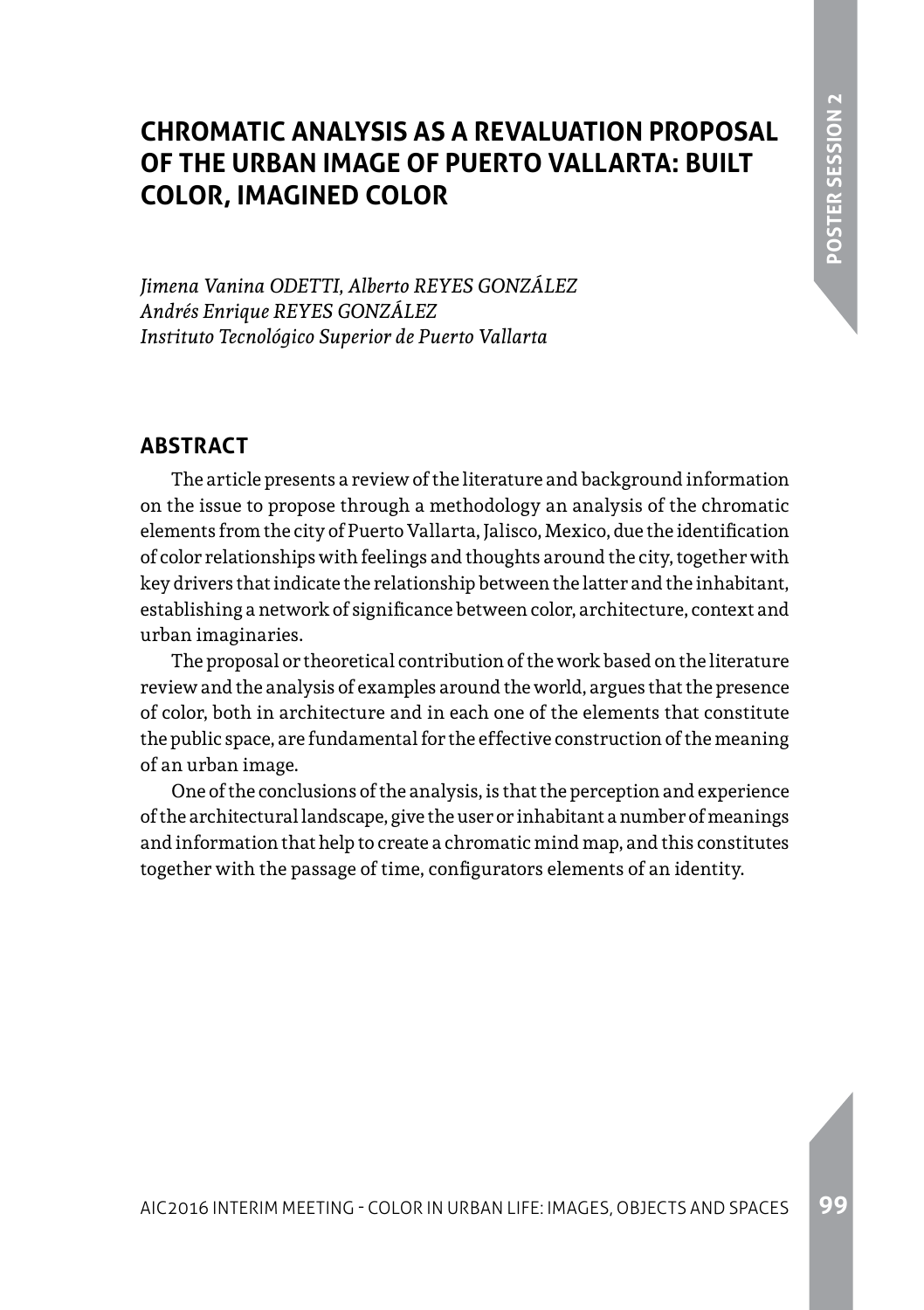### **The Relation between Colorimetric Quantities of Two-Color Combinations and the Image Scale of 'warm-cool' and 'soft-hard'**

*YounJin LEE*

*Graduate School of Culture, Information and Public Policy, Hongik University*

#### **ABSTRACT**

The purpose of this study is to find the relation between colorimetric quantities of two-color combinations and the axes of warm-cool and soft-hard on the color image scale. The colorimetric quantities were calculated from CIELAB values of three constituents of a combination. These values are the *— — –*mean of lightness *L\**, the mean of chroma *C\**, and the mean of hue angle *h*, as well as the differences in lightness *∆L\**, the differences in chroma *∆C\**, and the differences in hue *∆H\**. A multiple regression analysis was performed to find the relation of these quantities with the image scales. The warm-cool image has the strongest relation with the difference in hue.

When *∆H\** becomes larger, the image of color combinations becomes warmer, while *∆H\** becomes smaller the image becomes cooler. On the other hand, the while *∆H\** becomes smaller the image becomes cooler. On the other hand, the soft-hard image has the strongest relation with the mean of lightness. When *L\**  becomes higher, the image becomes softer, while *L\** becomes lower the image becomes more hard.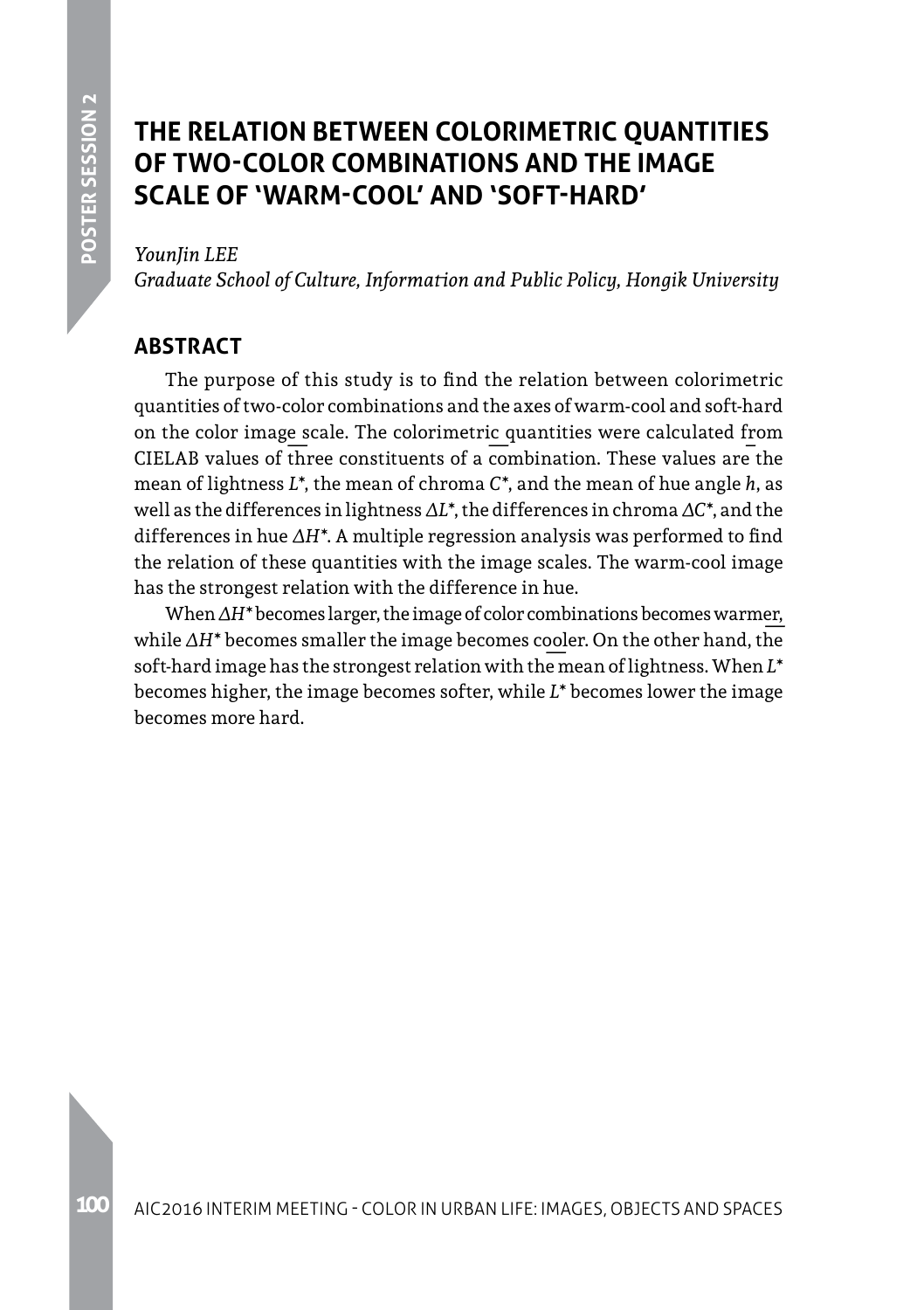# **Research on the Difference of Ambience by Applying Different Background Colors at Stage**

*JiHye KIM1 , GyoungSil CHOI2 , YungKyung PARK3 Ewha Womans University, Seoul, Korea Professor of Ewha Womans University, Seoul, Korea Professor of Ewha Womans University, Seoul, Korea*

### **ABSTRACT**

With the development of technology and appearance of new media, new aspects started showing in the stage background of theaters. The traditional stage representation techniques through 'picture drawing' with color field are gradually replaced with the direction of lighting or complex technology. Recognizing differences of general ambience in accordance with the color application to the stage background of theaters, this study examined the ambience drawn by each application method.

**RESEARCH ON THE DIFFERENCE OF AMBIENCE BY**<br> **APPLYING DIFFERENT BACKGROUND COLORS AT STAGE**<br>
Fighe KIM, GyoungSil CHOP, YungKyung PARK<br>
The fighe Chorea Wemans University, Social, Korea<br>
The phase of Funda Wemans Universi In the results of the research, when realizing color for the stage background of theaters, depending on the application methods such as lighting or color field, there was specific ambience differently felt by audience. On the other hand, the ambiences noticeably shown in the lighting method were like fantastic, lively, or tense mood, so that it would be suitable for more dynamic performance or scenes. As the ambiences noticeably shown in the color field method were like peaceful, warm, or delicate mood, this type of color application method would be suitable for static mood. In order to more suitably and effectively deliver visual language to audience by differently using the color application method in accordance with the character and ambience of performance, more researches on communications between performance and audience should be continuously conducted.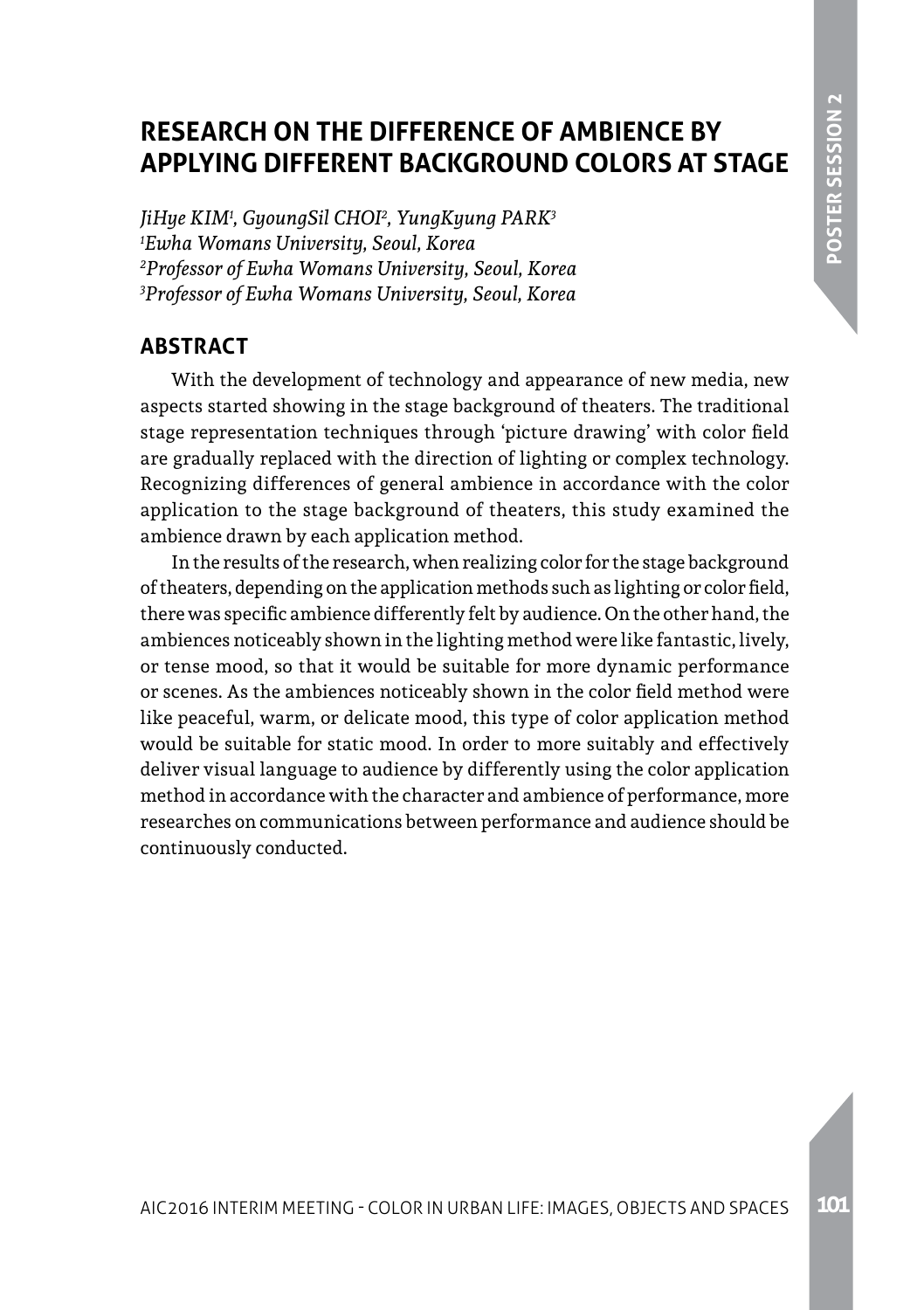### **Legibility Difference of the Lightness Contrast Based on Colors of the Font and Background in the User Interface**

*JuYeon PARK, YungKyung PARK Ewha Womans University, Seoul, Korea*

#### **ABSTRACT**

Due to rapid supply of mobile devices, researches on legibility of text by font types used in the Web have been conducted actively because the interest is shifting from print media to the web interface environment and the rate to acquire and use information from the tablet PC in the web interface is increasing. This study examined how the legibility assessment of the three basic types of font had changed depending on the lightness contrast based on colors of the font and background in the user interface. The independent variable of the experiment was set to the type of the font, the lightness contrast of background and texts, and the type of the display screen. The lightness contrast based on colors of the font and background, and the types of font and display have been identified as factors that affect the legibility assessment. Also, it was confirmed that the standard of minimum lightness contrast users felt was different according to each font. Thus, this study can propose the proper colors of font and background in order to effectively apply various fonts to consider users when configuring a user interface on the Web. Also, it may be provided as the basis for the interface configuration.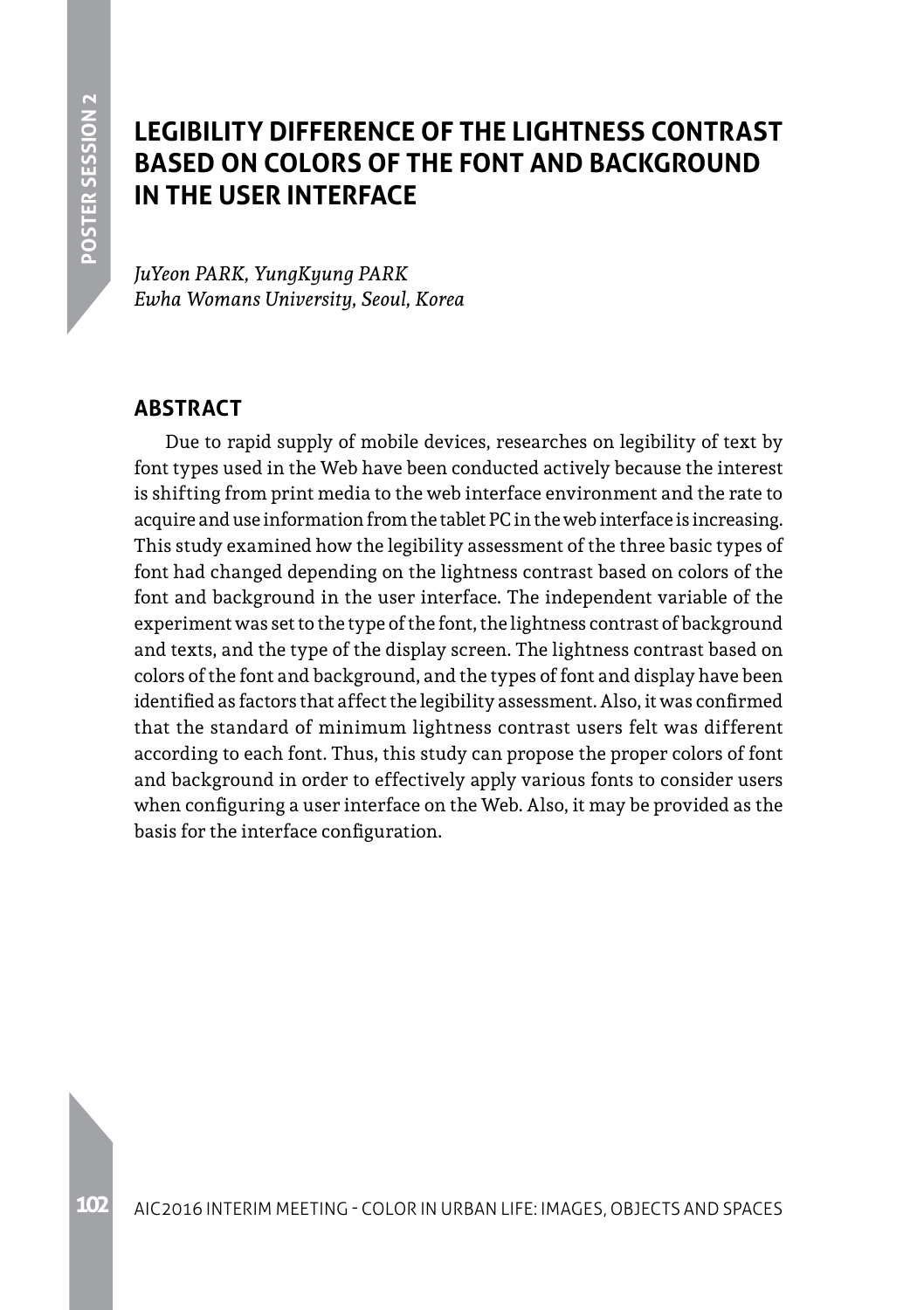# **Comparison of Sensibility in Light Source Color, and Object Color of Red and Green**

*HeeWon LEE1 , JiYoung PARK2 , JinSook LEE3*

*1 Doctor Course, Dept. of Architectural Engineering, Chungnam National University, Korea 2 Doctor, Dept. of Architectural Engineering, Chungnam National University, Korea 3 Professor, Dept. of Architectural Engineering, Chungnam National University, Korea*

### **ABSTRACT**

This study is intending to do comparative analysis of a human's emotional reaction consequent on brightness of Red, Green color light, and object color in Mock-up space.

To this end, this study conducted an experiment on 20 subjects in their 20s~30s, and analyzed the emotional evaluation results when illuminance was 10 lx and 100 lx in the space created by Red, Green color light and object color.

**COMPARISON OF SENSIBILITY IN LIGHT SOURCE**<br> **COLOR, AND OBJECT COLOR OF RED AND GREEN**<br>
Here<sup>Volu</sup> LEE<sup>1</sup>, Urons *PARP*, JinSonk LEF'<br>
University, Korea<br>
University, Korea<br>
University, Korea<br>
University, Korea<br>
University As a result of this research, the experimental space, in which the Green color light was used, was highly evaluated for its [Stable] image while the experimental space, in which Green object color was used, was highly evaluated for its [Energetic] image. In addition, as for the experimental space, in which Red and Green object color were used, its [Unusual] image was highly evaluated, through which, this study was able to learn that there existed the difference in sensibility according to color light and object color. Such a difference in sensibility can be interpreted as the actual influence of color light and an object color on feelings.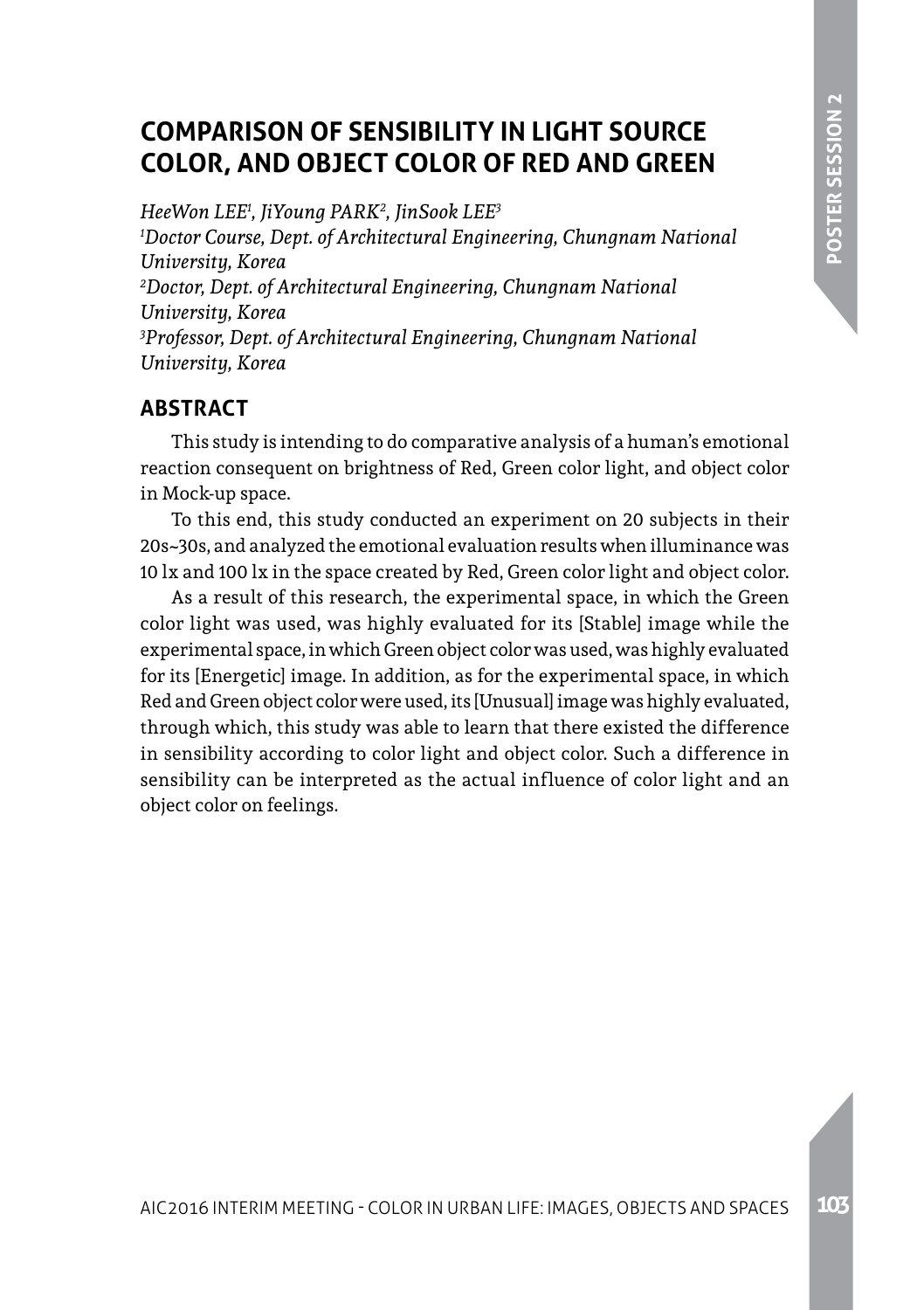# **Analysis of the Influence of Color Temperature on HRV (Heart Rate Variability) in Time of Luminaire Ceiling Projection**

*Chanung JEONG1 , JinSook LEE2*

*1 Doctor Course, Dept. of Architectural Engineering, Chungnam National University, Korea 2 Professor, Dept. of Architectural Engineering, Chungnam National University, Korea*

### **ABSTRACT**

This study is targeting large area lighting, i.e. a luminous ceiling. This study classified variables into 3000K and 6000K in color temperature with the average lumination of 100lx. Hereupon, this study confirmed HRV influence before/after stimulation.

The study results are as follows: The cardiovascular system variables based on large area lighting (luminous ceiling) were all included in standard range, and in the significance probability before/after stimulation, there appeared no significant difference with more than 0.05 in both variables. It was found that 3000K showed a stable response in SDNN, VLF and HF while 3000K showed a negative response in LF. Accordingly, mental stress got higher in 3000K, but regulation of body temperature, vasomotion, and adaptability to external environment, and HRV showed a positive response.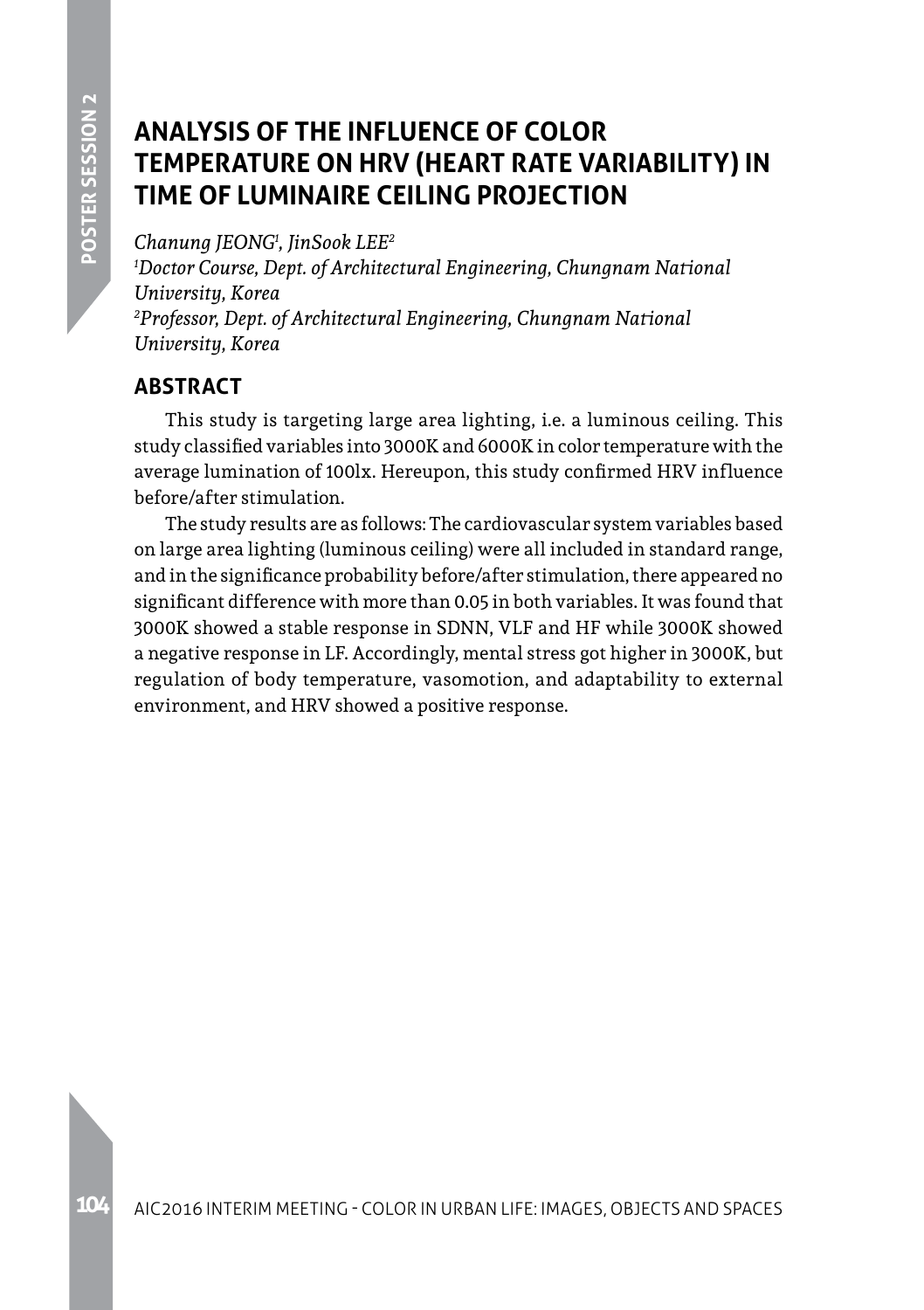### **A Study on Lighting and Technical Developments in the Domestic and International Lighting Company**

*Eunji SEO, JiYoung PARK, JinSook LEE Department of Architectural Engineering, College of Engineering, ChungNam National University* 

### **ABSTRACT**

**A STUDY ON LIGHTING AND TECHNICAL DEVELOPMENTS**<br>
IN THE DOMESTIC AND INTERNATIONAL LIGHTING<br>
COMPANY<br>
EVAPREMENT SECO, JYOUNG PARK, JinSook LEE<br>
EVAPREMENT MEETING COMPANY<br>
EVAPREMENT MEETING AND TREAD AND SURFACE THE UNI Each country is introducing an eco-friendly policy according as an environmental problem is coming to the fore worldwide. Due to the depletion of fossil fuel, the necessity of reduction in energy is ever emphasized, and among others, the lighting area is consuming 25% of the world electricity. Accordingly, this study did the comprehensive analysis of the status of light emitting diode (hereinafter, referred to as 'LED') and organic light emitting diode (hereinafter, referred to as 'OLED') and technical development by manufacturer, and the analysis results showed that most of the companies are in possession of the ability to control the color temperature of lighting, and brightness. In addition, they were analyzed to achieve the development of lighting control function through the equipment of security, ventilation and fire, etc., an alarm, and a sensor.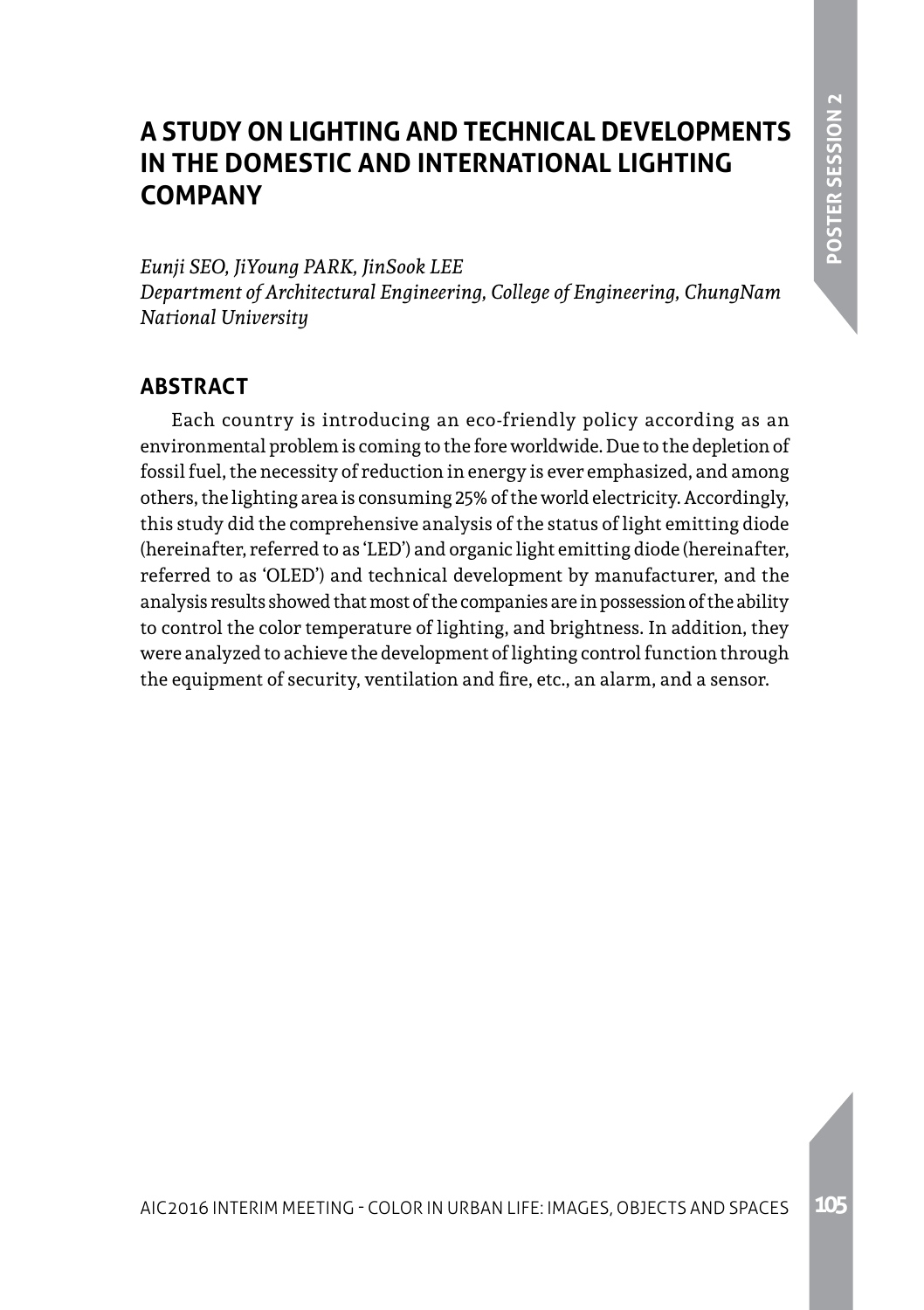# **Anatomy of Regulations Related to Environmental Color Design in Russia**

*Yulia A. GRIBER*

*Department of Sociology and Philosophy, Smolensk State University*

### **ABSTRACT**

The history of regulations related to environmental color design in Russia was explored using a literature review, case studies and observations. The purpose was to determine laws addressing environmental color design, basic principles and the most important planning instruments of urban color design in Russia. The content and functions of color certificates, color catalogues and albums of model projects, regulating Russian urban coloristic, were analyzed. The structural components of the system of regulations related to environmental color design in Russia were found, and its internal working processes (the anatomy) were revealed and discussed.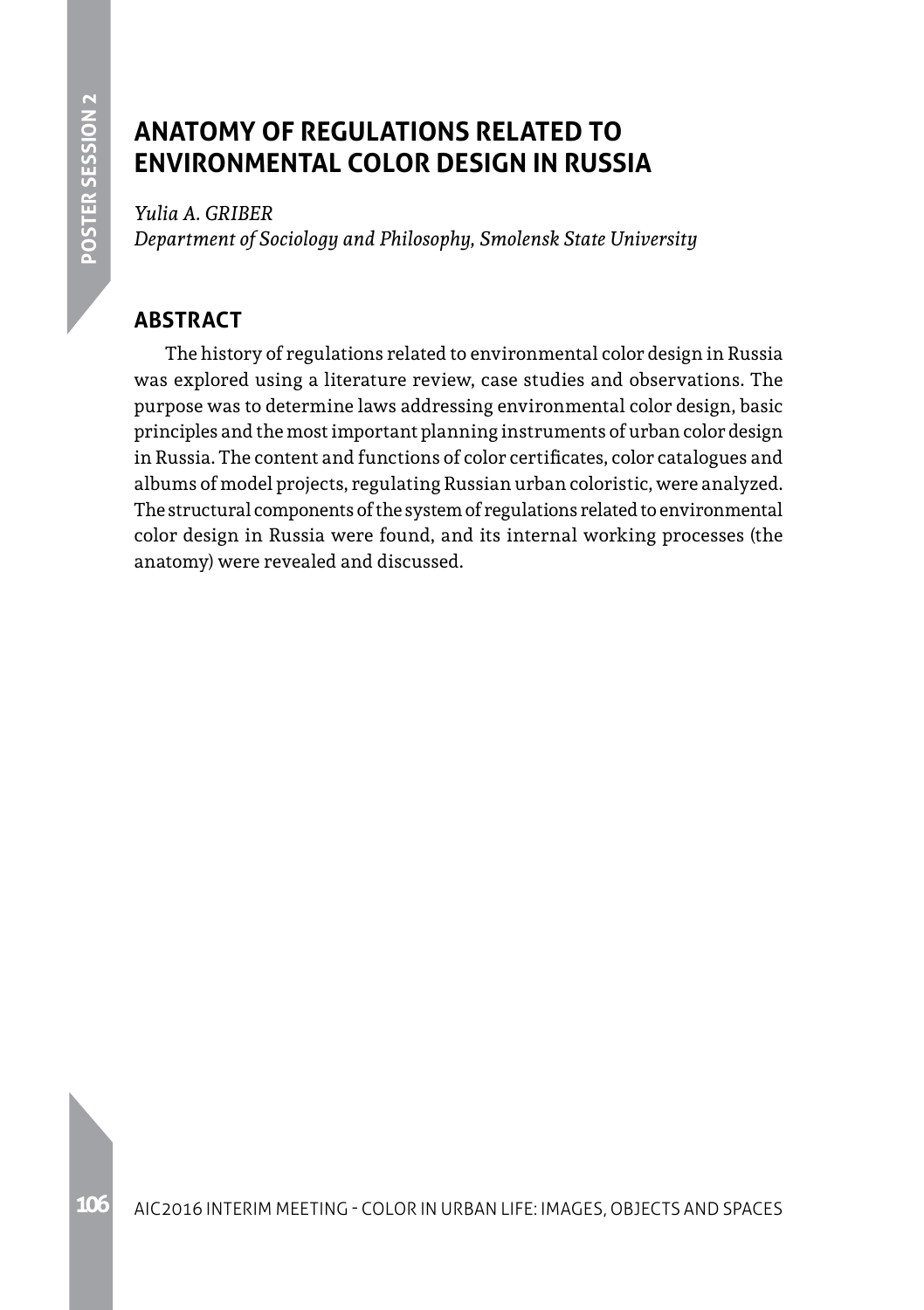### **An Analysis of Japanese Tea Ceremony Silk Textiles Using Multi-angle Spectral Imaging**

*Masayuki OSUMI1 , Yumi AWANO2 1 Office Color Science Co., Ltd. 2 Tokyo Zokei University*

#### **ABSTRACT**

**AN ANALYSIS OF JAPANESE TEA CEREMONY SILK**<br> **TEXTILES USING MULTI-ANGLE SPECTRAL IMAGING**<br> *Massuruki OSUMP. Yumi AWANO*<br> *Massuruki OSUMP. Tumi AWANO*<br> *Coffier Color Science Co., Ltd.*<br> **ABSTRACT**<br> **Doffice** Color Scien Damask is a fabric that shows a pattern from irregularity of brightness and is characterized by changing the facial expression in response to the lighting environment. In this paper, we verify that the same colored warp weft silk satin damask represents the best features of damask from measuring *L\** distribution, then consider the aesthetic evaluation that has been accepted as conforming to the Japanese culture, especially relevancy of traditional tea ceremony. On this experiment, we selected two types of similar patterned silk satin damask, which is called FUKUSA used in the Japanese tea ceremony as a sample; the same colored warp weft and the different colored warp weft. A measuring system was applied using the gonio-photometric spectral imaging. The illuminate direction was 15, 45 and 75 degrees from a normal direction, and the detected direction was normal against the sample. Distribution on CIELAB Color Space is calculated from this spectral information and applied analysis of several fabric characteristics, and the correlation between human sense of texture and the range of distribution was researched. According to measurements, the *L\** value of the background area shows more large distribution in comparison to the figure area. In other words, flip-flop phenomenon of the contrast would be prompted by the *L\** value distribution of background area. Further, when the brightness sensation of the figure area is increased as compared to the background area, metallic luster sensation was recognized in addition to the glossy of silk. Since the color of warp weft is dyed yellow, the metallic gloss also accompanied golden sense, and the tactile texture sense emerged on the brightness flip-flop. When the color of monochromatic fabric is recognized as a 'value', the sensitivity for brightness is increased, and threshold of brightness also increases. At that phase, the surface of extremely thin silk fabric would be observed as three-dimensional irregularities, in response to tactile modality. From the above point of view, same colored warp weft silk satin damask indicates a reasonable representation of the characteristics of silk damask on physical, and on perceptional phase.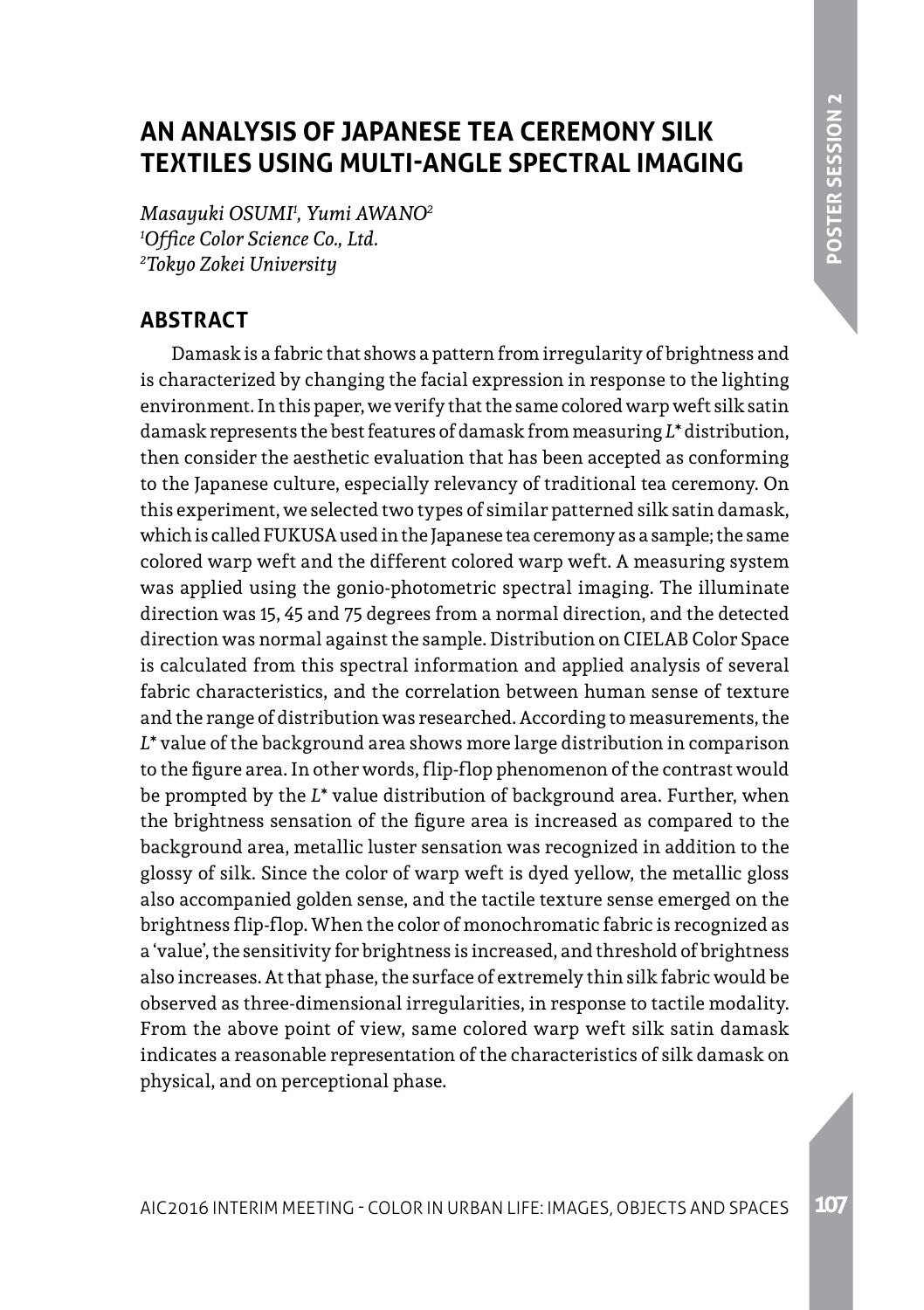## **Impact of Tiles Panels on Lisbon Chromatic Environment**

*Margarida Gamito, PhD CIAUD – Research Centre in Architecture, Urbanism and Design; Faculty of Architecture, University of Lisbon Portuguese Colour Association*

#### **ABSTRACT**

This paper aims to explore the impact that tiles panels have on the city chromatism. Due to the Islamic occupation of the Iberian Peninsula, Portugal inherited the tiles techniques from the Arabs and they became an important part of the Portuguese culture, becoming the favorite covering material for exterior and interior walls of palaces, churches and popular buildings. By the mid-20th century, a trend has developed to cover large city spaces with artistic tile panels, created on purpose, which included various specific colours and textures. For their dimensions, colours, textures and significance, these panels became a landmark of the city and contribute to the transformation of the city dominant colours. In this paper, will be analyzed several of these tiles panels which are situated near the Tagus River, in a zone that encompasses the avenues *Infante Santo* and *Cintura do Porto de Lisboa.*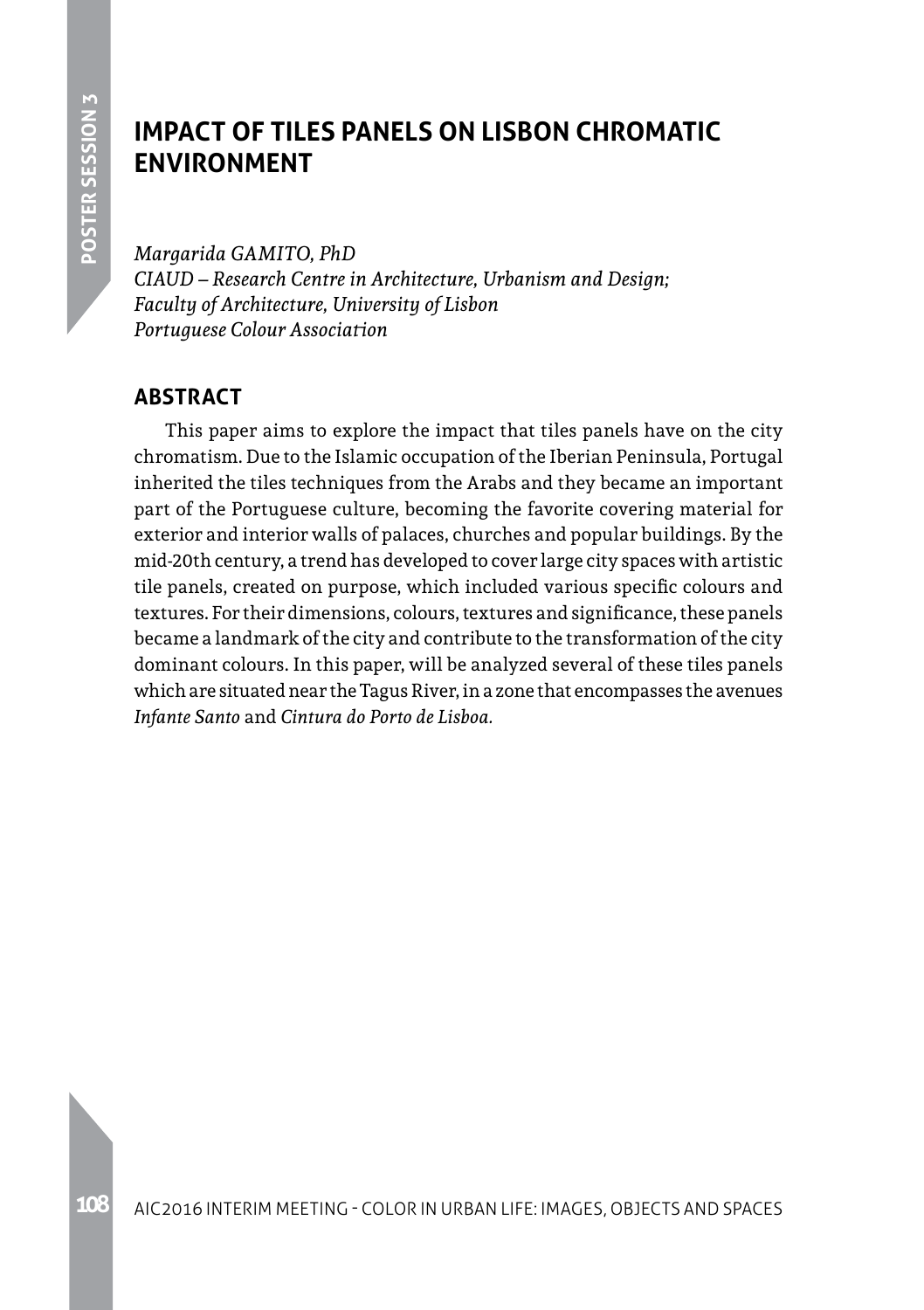## **An Analysis of the Difference in Achromatic Color Names Between Korea and Overseas: Focused on the Automobiles, Nail and Eyeshadows**

*MiYoung SHIN, GyoungSil CHOI, YungKyung PARK Department of Color Design, Ewha Womans University in Korea*

#### **ABSTRACT**

In the past, color name is simply used as a tool for communication, but its means further has widened as color density of cultural and image transfer. The meaning of the color names further increases as a color image transmission, we recognized that color names' effect also increased to consumers. Recently unusual and unique color names appear a lot of color names that were an important media that not only establish the identity of each brands also associates the image of the products. My purpose is to identify the characteristics of the achromatic color names for the products. I analyzed the achromatic color names were chosen to Automobiles , Nails, eyeshadows, and then collect achromatic names based on product images on the official website of the brands. Findings of the study are as follows; the most frequent element in the automobile industry is the elements and mineral elements, in the nail industry is nature, in the eyeshadow industry is adjective. However, the most frequent words in the automobiles is ice, nail industry is snow, eyeshadow is night. Finally, it was observed that achromatic color names that colors in three different fields- automobiles, nails, eyeshadows. It is considered that identifies the characteristics of the achromatic color names for the product and provides clear data.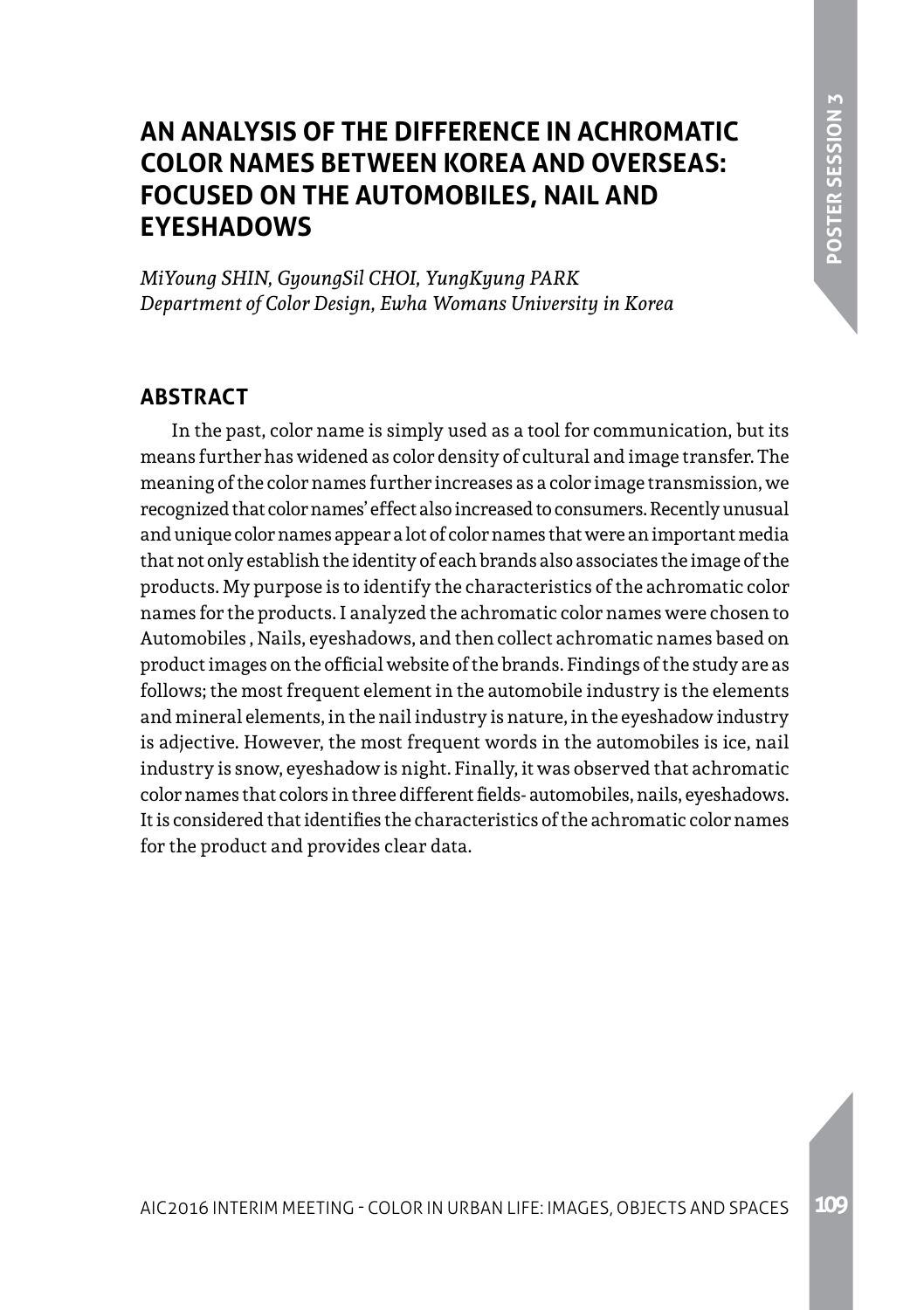# **The Planning of Color Specialization Area in the New Administrative City of Korea**

*JinSook LEE1 , SeongHui KIM2 , JiYoung PARK3 1 Professor, Dept. of Architectural Engineering, Chungnam National University, Korea 2 Researcher, Chungnam Public Design Center, Korea 3 PhD, Dept. of Architectural Engineering, Chungnam National University, Korea*

#### **ABSTRACT**

This study drew the color application plan for the place which has been designated as a color specialization area within the new administrative city of Korea. Also, this study designated some areas of the new administrative city of Korea, in which diverse colors use, such as primary color use, etc. is strictly forbidden, as a color specialization area. In addition, this study applied the diverse colors arrangement pattern to a building facade using techniques of achromatic color harmony, contrast harmony, value contrast, and color contrast while using an achromatic color, mid-value/mid-chroma thematic color together.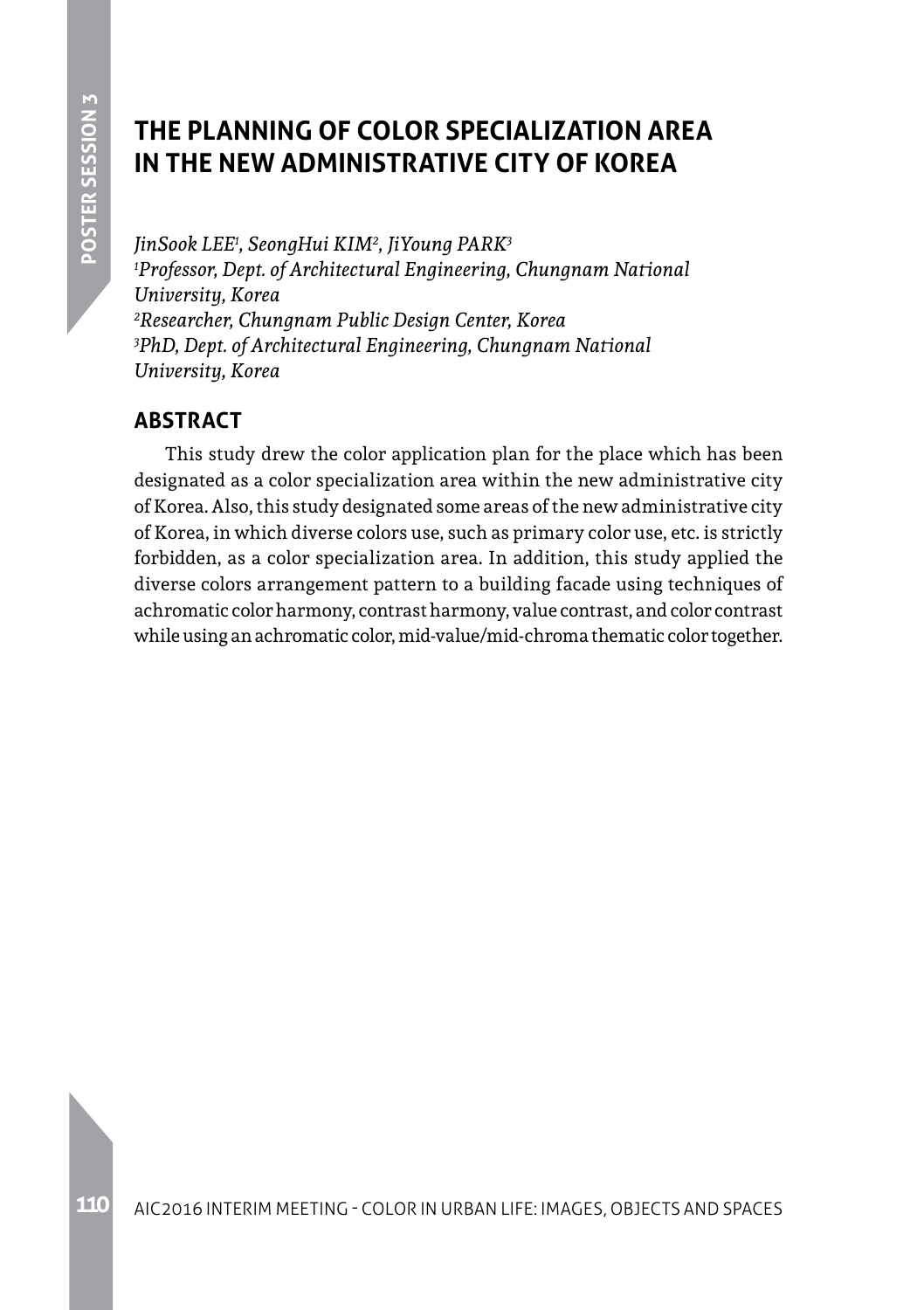# **A Study on a Senior Citizen's Discrimination Capacity for Color Perception Consequent on Brightness**

*JiYoung PARK1 , JinSook LEE2*

*1 PhD, Dept. of Architectural Engineering, Chungnam National University, Korea 2 Professor, Dept. of Architectural Engineering, Chungnam National University, Korea*

#### **ABSTRACT**

The purpose of this study was to examine the color perception discrimination from the eyes of the elderly by brightness using four basic colors such as red, yellow, green and blue. The results are as follows.

The visibility in accordance with the difference of black chromaticity and black pure chromaticity is high regardless of the brightness. If the difference is more than 10 %, it would be instantly readable. On the other hands, the visibility in accordance with the difference of pure chromaticity is high. If the amount of red and blue differs more than 10 % regardless of brightness, it would be instantly readable. However, the readability of yellow and green is declining when the brightness is decreased. In the case that 100 lx is given, when the amount of pure color differs more than 10 %, it can be instantly readable. The visibility in accordance with the change of color mixing ratio is low. The readability is decreased with decreasing brightness. In the case that 1,000 lx is given, when the amount differs more than 10 %, it can be instantly readable. However, in the case that 100 lx is given, it can be instantly readable only when the amount of red differs more than 20 % or the amount of yellow, green and blue differs more than 30 %.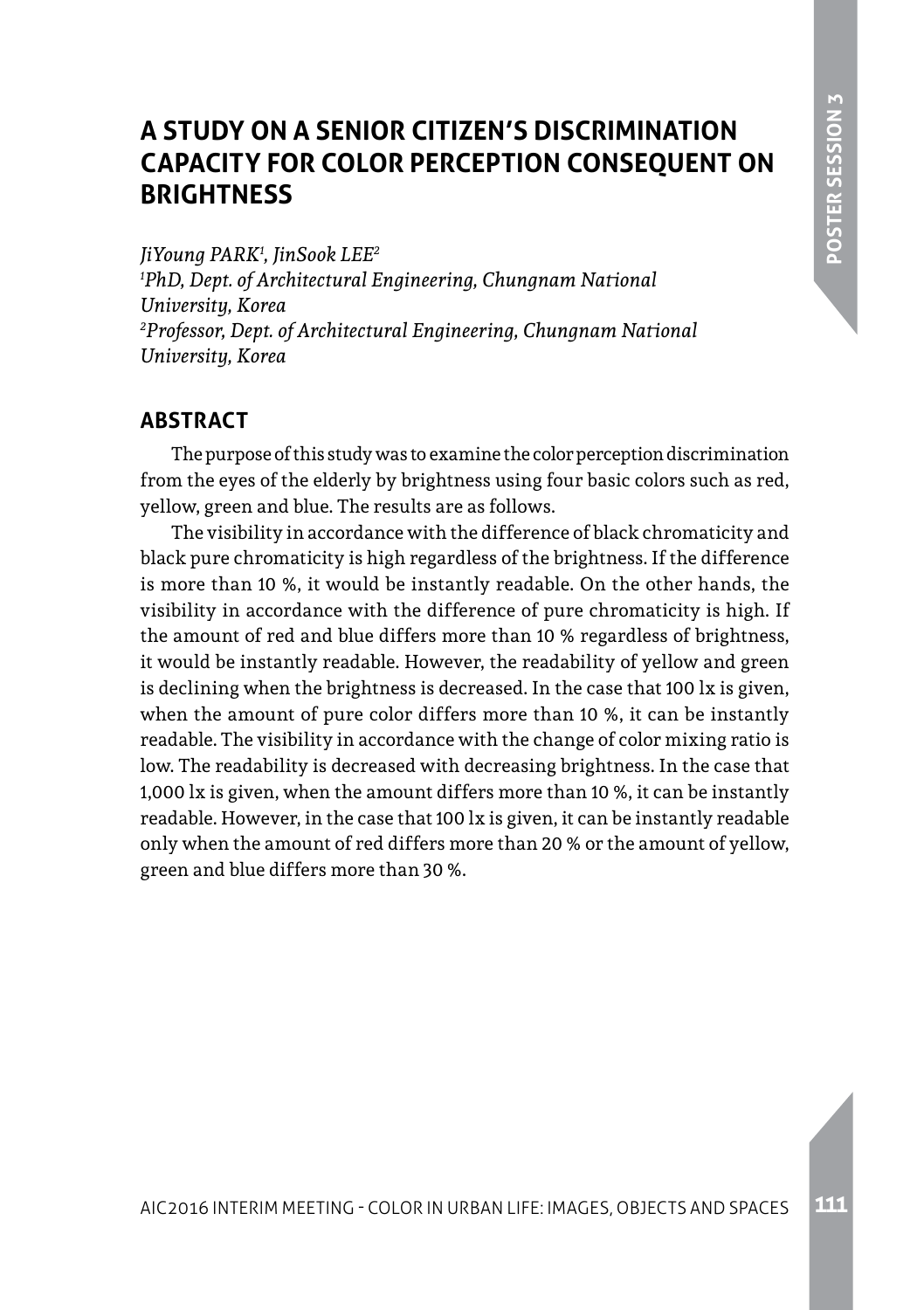# **The Analysis of Perceptual Uniformity of Color Images Evaluated from CIE Color Spaces: Using Natural Scenery Images as Tested Samples**

*Yuh-Chang WEI1 , Wen-Guey KUO2 , Yu-Pin LI1 , Chih-Wen CHENG2 , Wei-Min FU3*

*1 Department of Information Communications, Chinese Culture University 2 Department of Textile Engineering, Chinese Culture University 3 R&D Master Program in Textile Industry, Chinese Culture University*

## **ABSTRACT**

In recent years, most researches focused on developing mathematical methods to calculate principle color component value and color difference of tested images. However, CIE recommended color spaces can be applied to predict which spectral power distributions perceived as the same color, but among them are not perceptually uniform to each other. A preliminary study was conducted to evaluate the precision of calculation of principle component color between CIE color spaces via using complex natural scenery color images as test samples. A group of 51 natural scenery color images were selected. An image analysis tool, ColorSpace Convertor, was developed to analyze ΔE from the principle component colors of tested color images, derived from CIE color spaces CIEL\*a\*b\* and CIEL\*u\*v\* respectively. The experimental results indicated that there existed a mid-high correlation, *r = 0.81,* but with overall variations, *CV (%) = 23*, of the principle color component values between CIEL\*a\*b\* and CIEL\*u\*v\* color spaces. The largest color difference about 38 in terms of CIEL\*a\*b\* unit occurred between evaluated results has been found. It is to suggest that further experiments need to be conducted to test on other color spaces.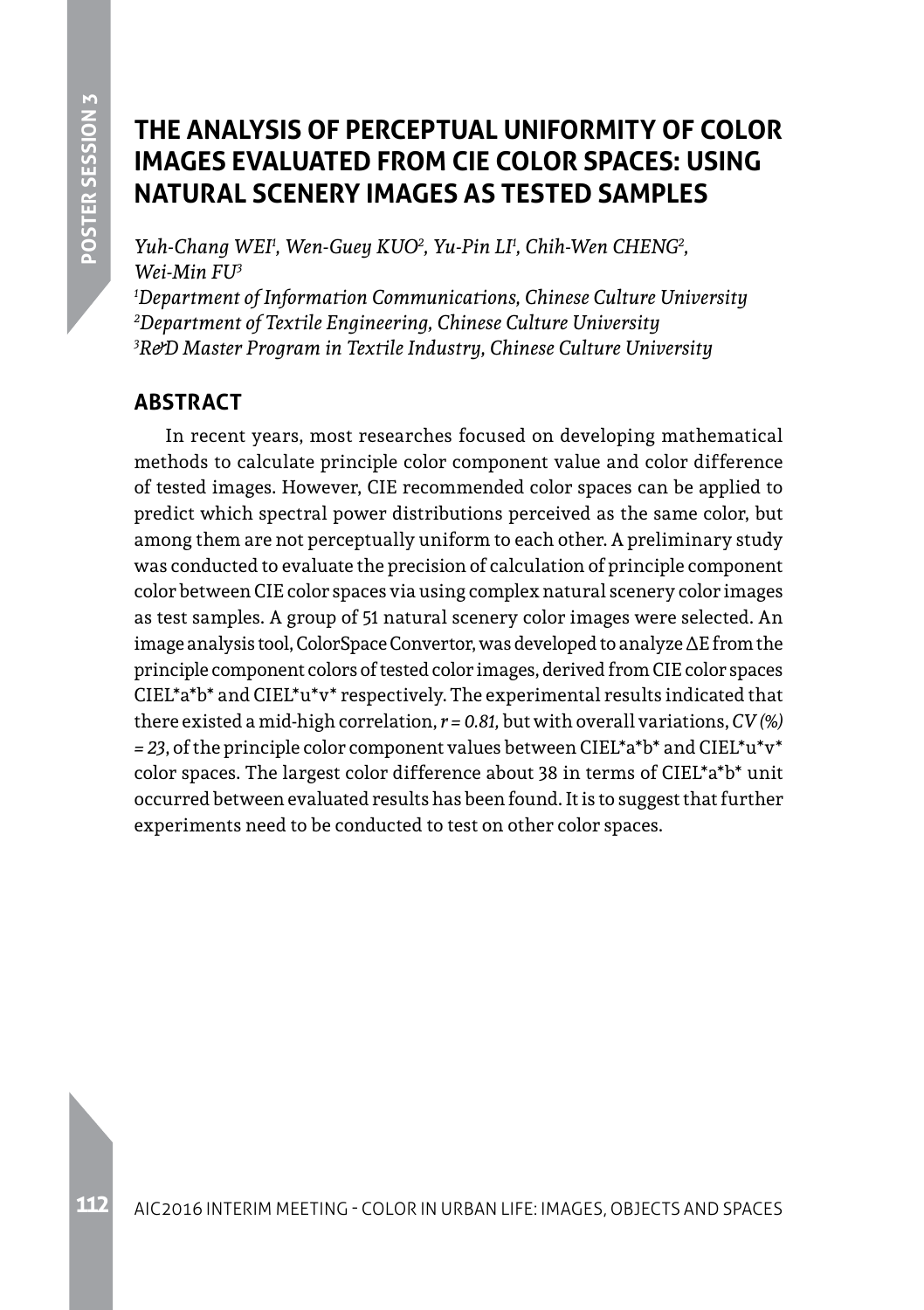# **Lightness and Brightness Match under Colored Illuminants with Spatial Illuminant Gradients**

*Harumi KAWAMURA1 , Munekazu DATE1 , Tatsuya YAMAKAWA2 , Takehito KOJIMA2 , Masaru MIYAO2 , Akira KOJIMA1 1 NTT Media Intelligence Laboratories, Nippon Telegraph and Telephone Corp. 2 Graduate School of Information Science, Nagoya University*

## **ABSTRACT**

This paper reports an investigation of perceived colors under colored illuminants with spatial illuminant gradients. In performed experiments, two types of illuminant distribution were used; in one the illuminant strength changes suddenly at the center of an image and in the other the strength changes linearly throughout the right and left side of the image. Subjects were asked to match the test patch area to identify the same luminance as the reference one (called the brightness match) or to match the area to be cut from the same piece of paper as the reference one (called the lightness match) under white illuminant or reddish illuminant. The results showed that the response of the subjects in the brightness match is affected by the luminance of the test patch area; however, the lightness match the response is slightly more stable than the brightness match. This tendency occurred in both illuminant distribution patterns. When using a reddish illuminant, response of the subjects was lower than that for the white illuminant.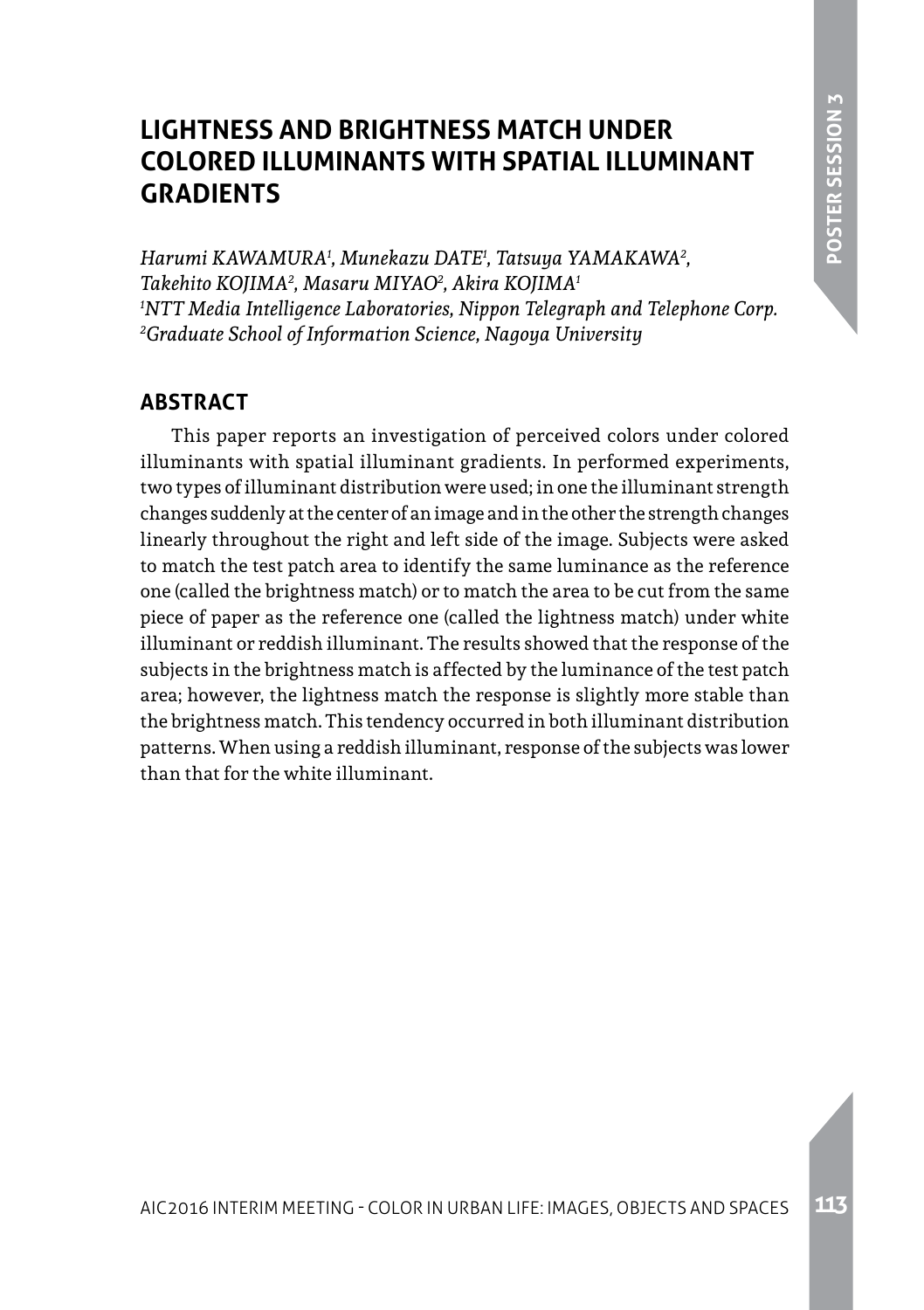# **Who is Afraid of Red and Blue? Approaches to Colour in Architecture and Design**

*Mette L' ORANGE Bergen Academy of Art and Design*

## **ABSTRACT**

'Who is afraid of red and blue' includes several studies collocated with my on-going artistic research "Colour between art and architecture" at the Bergen Academy of Art and Design in Norway. The research is investigating the currentness of colour in Architecture and design, seen against the historic frame. I aim to inspire and encourage professionals, students, and laypeople to revitalize their colour tools. The focus is on the transdisciplinarity of colour, asking how especially architects can benefit from collaboration with artists, as well as looking into art practice and colour theory. This implies a deeper understanding of colour interaction, materiality and dimensions. As an architect and artist myself I'm curious of the complexity, dynamics and mutual benefit of "the crossover effect". How can colour balance between functionality and meaning, articulation of space/volume and artistic expression? As interlocutors I choose professionals from the past and present who have developed palettes, philosophies or methods in their use of colour. For the studies within the context of "Who is afraid of red and blue", the colour philosophy of the Swiss architect and artist Le Corbusier (1887-1965) has provided the guidelines. The project Kongsvinger Colour Plan is one of these studies becoming alive.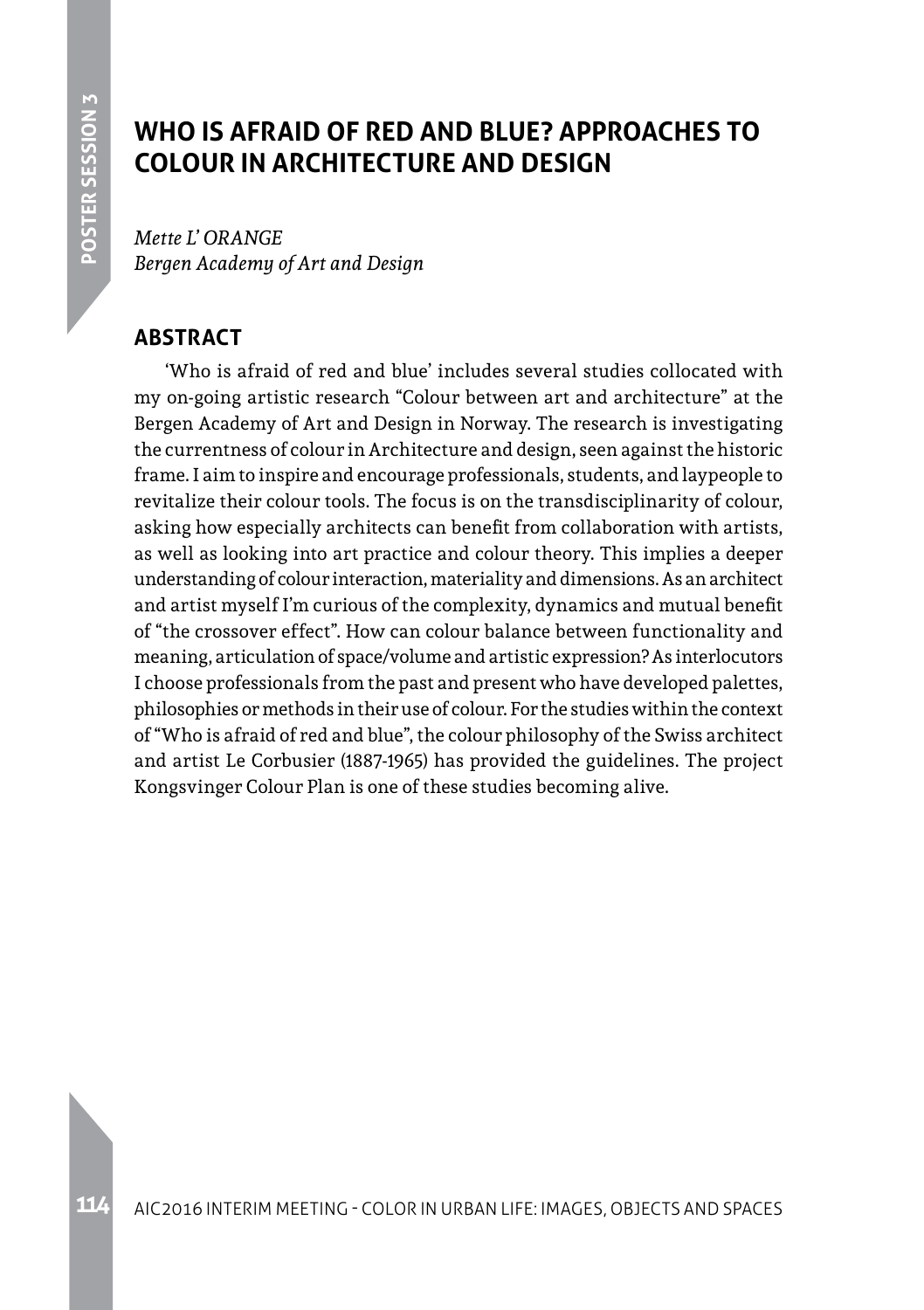# **Colorarch: A Colour-Combination App Running Le Corbusier's Salubra Colour Keyboards**

*Juan SERRA-LLUCH1 , David DE ANDRES MARTÍNEZ2 1 Colour Research Group, Institute of Heritage Restoration. Polytechnic University of Valencia 2 ITACA. Polytechnic University of Valencia*

#### **ABSTRACT**

We have developed a mobile App that allows end-users to choose from the 312 four-colour combinations put forward by Le Corbusier in the colour keyboards commissioned by Salubra in 1931 for its painted wall paper collection. These combinations are shown in a standard colour notation such as Natural Colour System (NCS). The application allows you to browse the colour space NCS, which is shaped like a double inverted cone and to observe the spatial position of each of the 32 Salubra colours, addressing three perceptual variables: *hue, blackness*  and *chromaticity.* Users can select any of the colour combinations with 1, 2, 3 or 4 targets, evaluate its position in the NCS solid and determine if combination criteria exist based on the similarity of *hue, blackness* or *chromaticity,* or on the contrast among any of these perceptual variables. One can also assessed if the colours belong to the same *hue* range or are complementary, if they share the same value of blackness or have contrast, if they are bold or dull colours (low *chromaticity*), etc. The application also indicates the recurrence of each pair of two colours from the total of 1248 matched pairs in the Salubra keyboards. Any recurrence reflects Le Corbusier's interest in said colour combination, whether it was a usual pairing throughout the Salubra charts or whether on the contrary, it was uncommon. In short, our application identifies the colour combinations put forward by Le Corbusier in 1931 for the Salubra colour keyboards, and shows the colour combination criteria in a visual colour space that customers may browse in order to select their preferred palette. This App was a result of earlier research by the authors about the 'colour combination criteria in Le Corbusier's Purist architecture based on Salubra *claviers* from 1931', and published in Colour Research and Application (© 2015 Wiley Periodicals, Inc. Col Res Appl, 41, 85–100, 2016).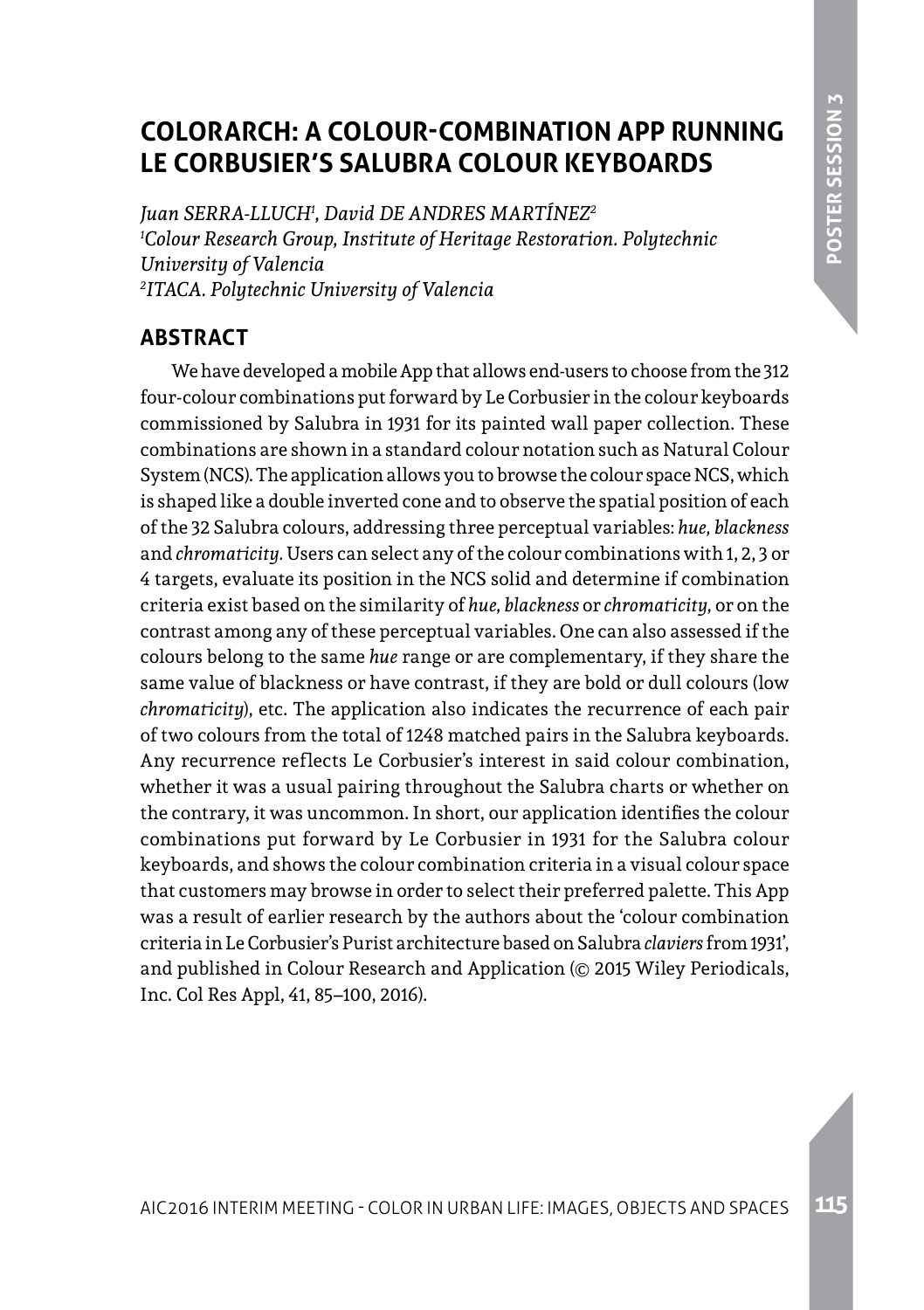## **Sensory compensation media for color detection in the environment**

*Bruno PERELLI Department of Design, Universidad de Chile*

## **ABSTRACT**

The human visual system consists of a series of complex tasks specific organs for capturing and decoding of color that allows us, among other sensory stimuli interact with the environment around us. However, when we are deprived of the visual stimulus, we are limited in much of our daily tasks. For several authors (Cattaneo & Vecchi, 2011; Kosslyn (1973, 1980, 1994, 2006), Pylyshyn, (1973, 1981, 2003)), lack or deficiency in the functioning of the visual apparatus, does not mean that the subject does not you can respond to a visual stimulus, however, these authors acknowledge the existence of sensory Compensations, i.e., the body derives visual stimuli to other sensory devices. Cattaneo et al. make a review of the most appropriate sensory offs between the other senses (touch, hearing, taste and smell), reviewing previous experiences made with people with total or partial visual impairment, concluding that both stimuli haptic and auditory offset sensorially of best visual stimuli. On the other hand, Kosslyn and Pylyshyn state that, although a person can be prevented from seeing through sensory compensation added to the record of previous experiences, the subject is able to generate pictorial or descriptive imagery.

This research is the result of an initial search to establish possible sensory compensation through the design of technological devices to which I call media compensation. That name is meant as specialized extension that allows ridding the body for performing other tasks (McLuhan (1962, 1964); Hall, (1959)). Both, Hall and McLuhan recognized as technological support a natural extension as both sensory bodies for the subject's interaction with their environment. In this case, preliminary tests hereby focus on the recognition of three basic levels: Color, Form and Distance.

Using techniques and algorithms of Computer Vision, experiences of recognition are performed both video and images in order to recognize certain color ranges, factors that could alter this measurement, the selection of the location of the body where sensory compensation will be made and finally the choice of suitable electronic components to carry out such compensation.

This paper reports the first experiences focused exclusively on color recognition and behaviour of the hardware devices in order to reach the most accurate measurement possible.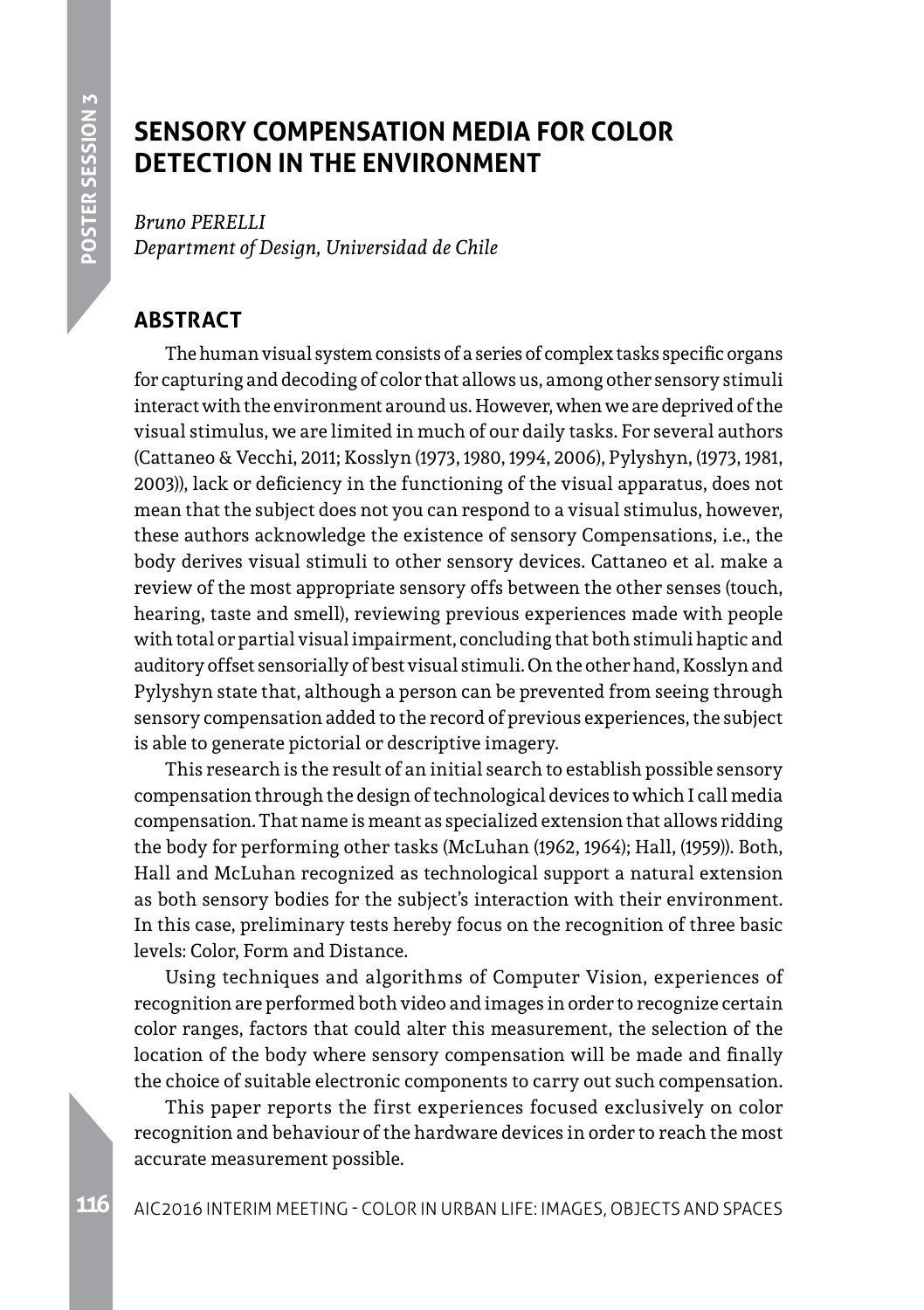# **Occupational Colour Vision Needs with Emphasis on Aviation**

*John L. BARBUR, Marisa RODRÍGUEZ-CARMONA Applied Vision Research Centre, School of Health Sciences, City, University of London*

## **ABSTRACT**

The novel experiments and tests developed for this study yield new data that describe how combinations of luminance contrast and Red / Green (RG) and Yellow / Blue (YB) colour signals affect task completion times (TCT) and the overall accuracy the operator can achieve.

With appropriate design and choice of colours, it is possible for deutan applicants with thresholds < 4 standard normal CAD units to perform as well as normal trichromats when suprathreshold colours with RG and YB components are employed in visual displays. As many as 22% of deuteranomalous subjects can be included in this category. In spite of their congenital colour deficiency, such applicants can operate safely in the Air Traffic Control (ATC) environment as well as in many other occupations that involve the use of large-field, visual displays.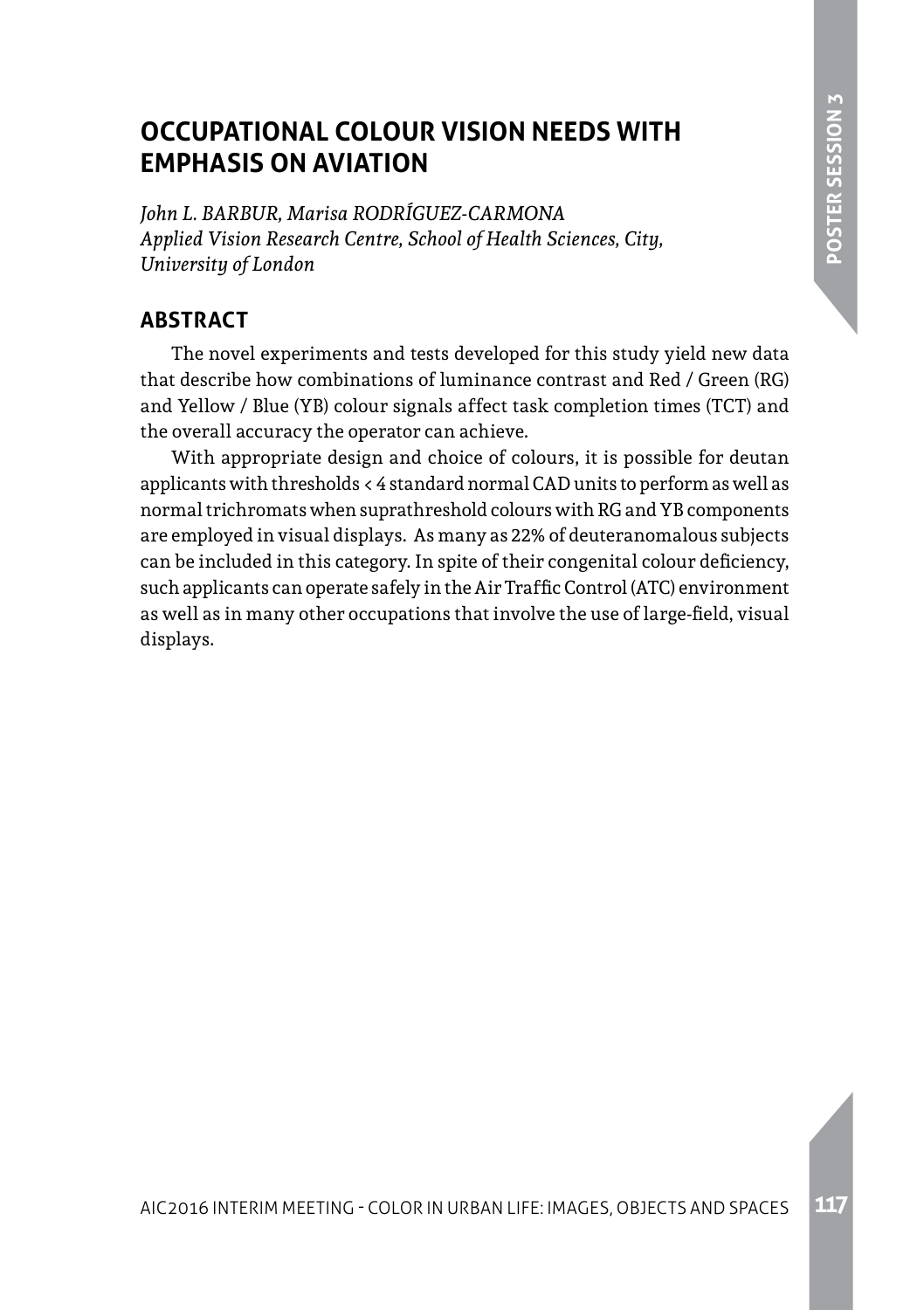# **Does Shape Affect Color Harmony and Color Emotion**

*Wen-Yuan LEE1 , Shuo-Wei HSIAO1 , Shi-Min GONG2 1 Department of Industrial Design, Tatung University, Taipei, Taiwan 2 Graduate School of Design Science, Tatung University, Taipei, Taiwan*

## **ABSTRACT**

It has long been questioned that does the shape affect color harmony and color emotion? To answer this question, a psychophysical experiment was carried out to clarify the influence of shapes and color combinations upon emotions.

The two-color combinations were applied onto a color configuration made by a cuboid shape configured with side circle, frame, loose voronoi diagram, and dense voronoi diagram. In terms of color combinations, 11 basic colors were used as main color and four-color design techniques to produce second color. Totally, 184 color-shape combinations were used as experimental samples. Each experimental sample was assessed on 21 scales by using 7-step categorical judgment. Ninety-eight observers took part in the experiment. The Balanced Incomplete Block Design (BIBD) method was used for observers randomly assessing the experimental samples.

The shape effect on the color emotions and color harmony was found to be a little. The results also showed the sum of lightness and sum of chroma determined most of color emotions.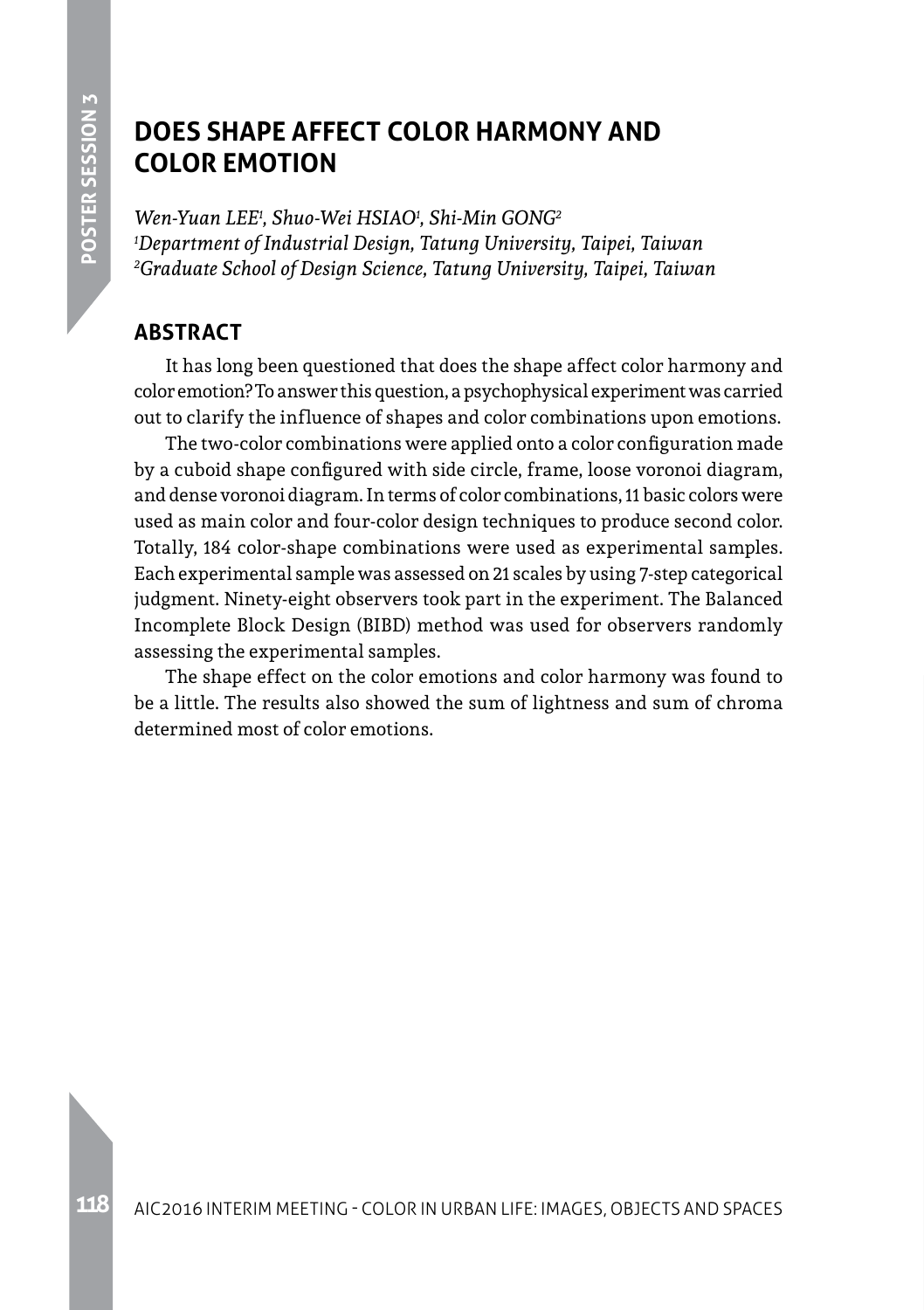# index of names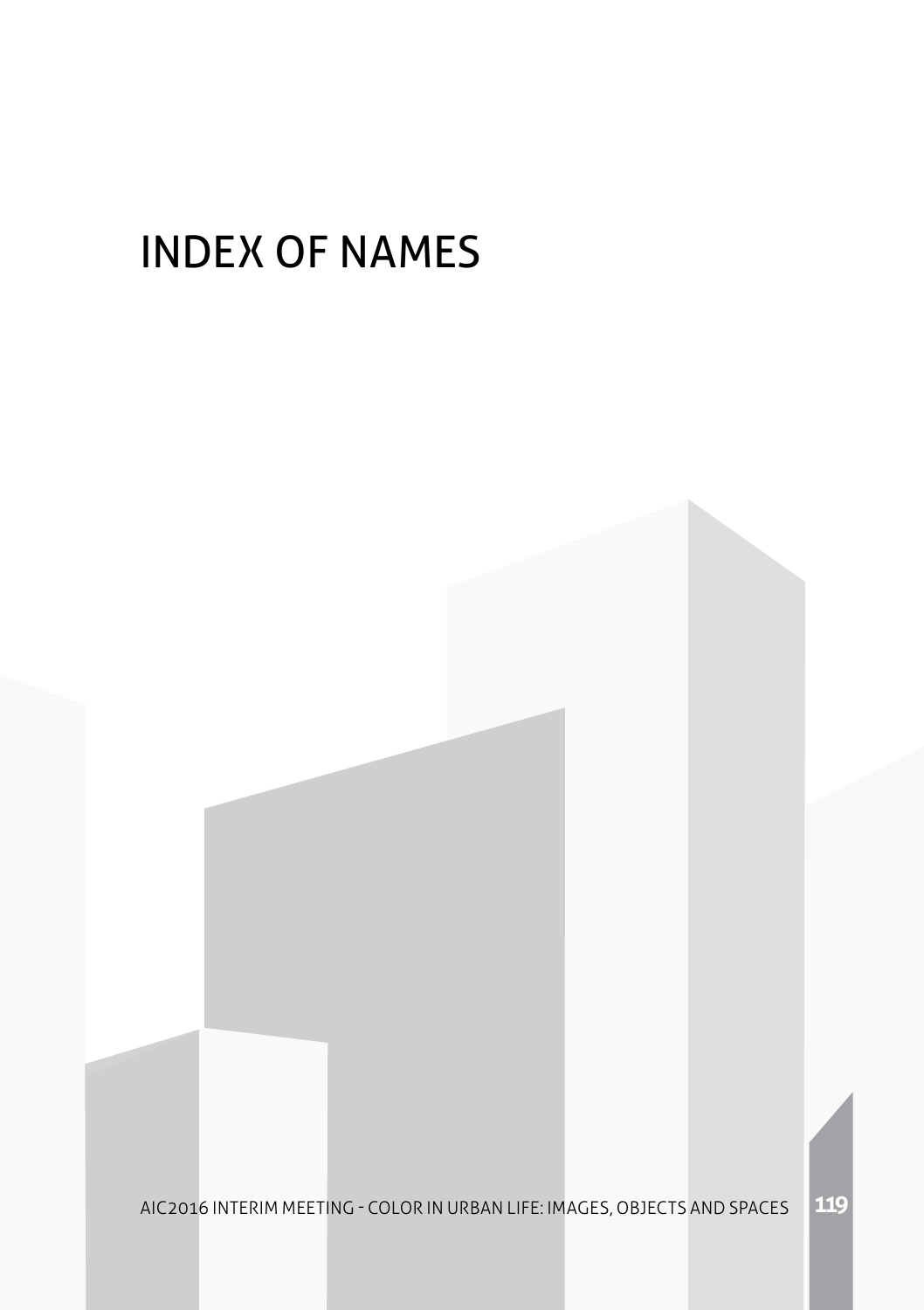- AKIZUKI, Yuki 95
- ALHAGH, Leila 49
- ALMEIDA, Tilia Monte de 20
- ANGELO, Kine 31, 50
	- ARBAB, Shabnam 45
	- AWANO, Yumi 107
	- BALIAN, Marcelo 96
	- BARBAR, Reine 47
- BARBUR, John L. 41, 117
	- BARRAGÁN, María Augusta 62
	- BERRÍOS, Gaspar 59
- BOOKER, Alex 31, 50
	- CABEZOS, Pedro 28
	- CAI, Yiheng 63
- CALLET, Patrick 78, 94
- CALVO IVANOVIC, Ingrid 46, 68, 70
- CÁRDENAS, Lina M. 43, 46, 59
	- CARES, Sebastián 70
	- CARVER, Cath 35
	- CHEN, Lu 98
	- CHENG, Chih-Wen 112
	- CHOI, GyoungSil 101, 109
		- CONTE, Verónica 29
		- CORDERO-JAHR, Elisa 26
		- CORTINA, Javier 28
		- COX, María de la Paz 66
		- CSILLAG, Paula 20
		- DATE, Munekazu 113
		- DE ANDRES MARTÍNEZ, David 115
		- DE LA TORRE-FORNÉS, Irene 52
		- DELCAMPO-CARDA, Anna 52, 65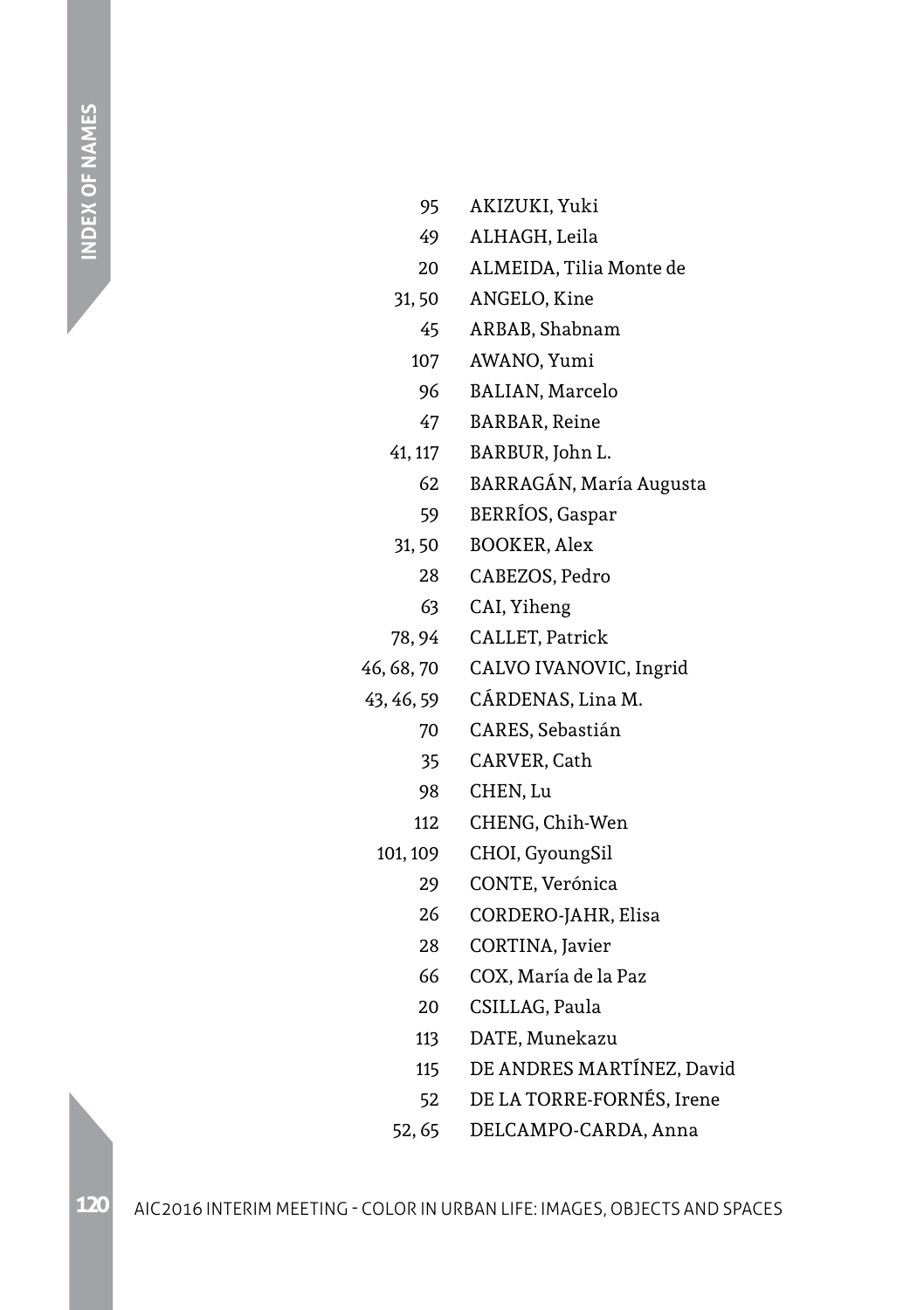- DI SARLI, Alejandro Ramón 75
- DUBEY, Nijoo 36
- FAIRCHILD, Mark D. 63
- FRIDELL ANTER, Karin 69
- FU, Wei-Min 112
- FUJIWARA, T. 93
- GAMITO, Margarida 108
- GARSIDE, Danny 39, 44
	- GELLONA, Angélica 72
	- GONG, Shi-Min 118
- GOUVEIA, Anna Paula Silva 67, 81
	- GRIBER, Yulia A. 106
	- GUO, Song 63
	- GUZMÁN, Catalina 59
	- HAGENLOCHER, Esther 34
	- HANARI, Takashi 60
- HIRANO, Kanako 79, 93
	- HOCES DE LA GUARDIA, Soledad 48
	- HORIUCHI, Takahiko 77
	- HSIAO, Shuo-Wei 118
	- IÑARRA, Susana 28
	- ISAWA, Shoko 89
- JACOB, Rubén 43, 59
	- JACQUOT, Muriel 47
	- JEONG, Chanung 104
		- JINJOO, Park 24
	- JOFRÉ, Edén 43
	- JUN, YuNa 97
	- JUNG, Ivar 58
	- KAMPARS, Atis 21
	- KANG, Sunghyun R. 61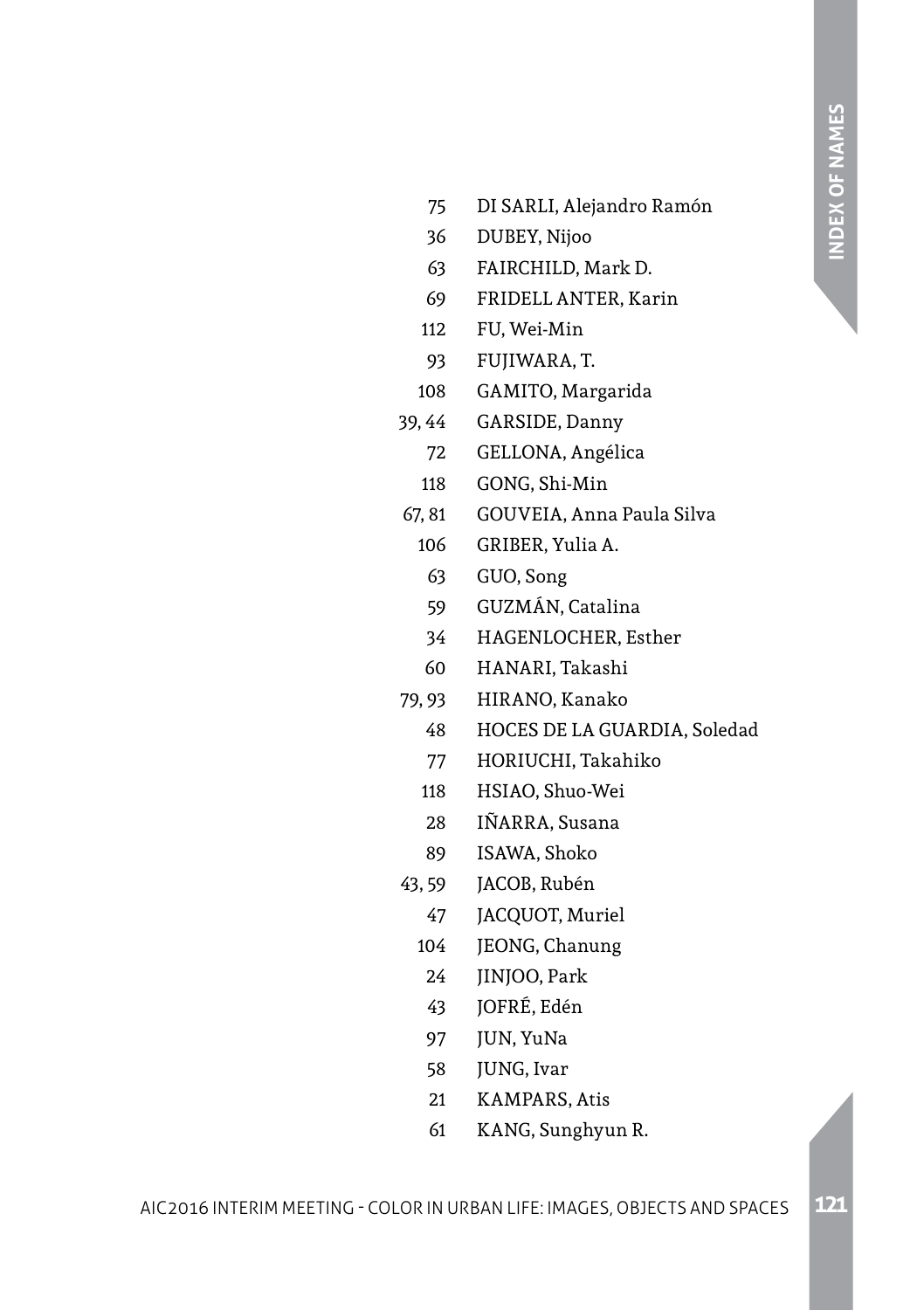- KATAYAMA, Ichiro 89
- KATSURA, Shigehito 42
- KAWAMURA, Harumi 113
- KENNY, Sara 96
- KIM, JiHye 101
- KIM, SeongHui 110
- KITAGUCHI, Saori 55
- KLARÉN, Ulf 69
- KOJIMA, Akira 113
- KOJIMA, Takehito 113
- KUO, Wen-Guey 112
- L' ORANGE, Mette 114
- LADJAHASAN, Nora 61
- LAGRÈZE, Bernardita 92
- LAN, Ming-Kang 74

LEE, JinSook

- LAVERGNE–CLER, France 32
- LEE, HeeWon 103
- 98, 103, 104, 105, 110, 111
	- LEE, Tien-Rein 74
	- LEE, Wen-Yuan 118
	- LEE, YounJin 100
	- LI, Yu-Pin 112
	- LIN, Shasha 63
	- LÓPEZ, Anahí 75
	- LOUÇÃO, Dulce 53
	- MACDONALD, Lindsay 39, 44
		- MAKI, Kiwamu 83
		- MARRAZZO, Giselli 46
	- MATUSIAK, Barbara Szybinska 45, 76
		- MAZZILLI, Clice 84
		- MEYER-HAHN, Gisela 91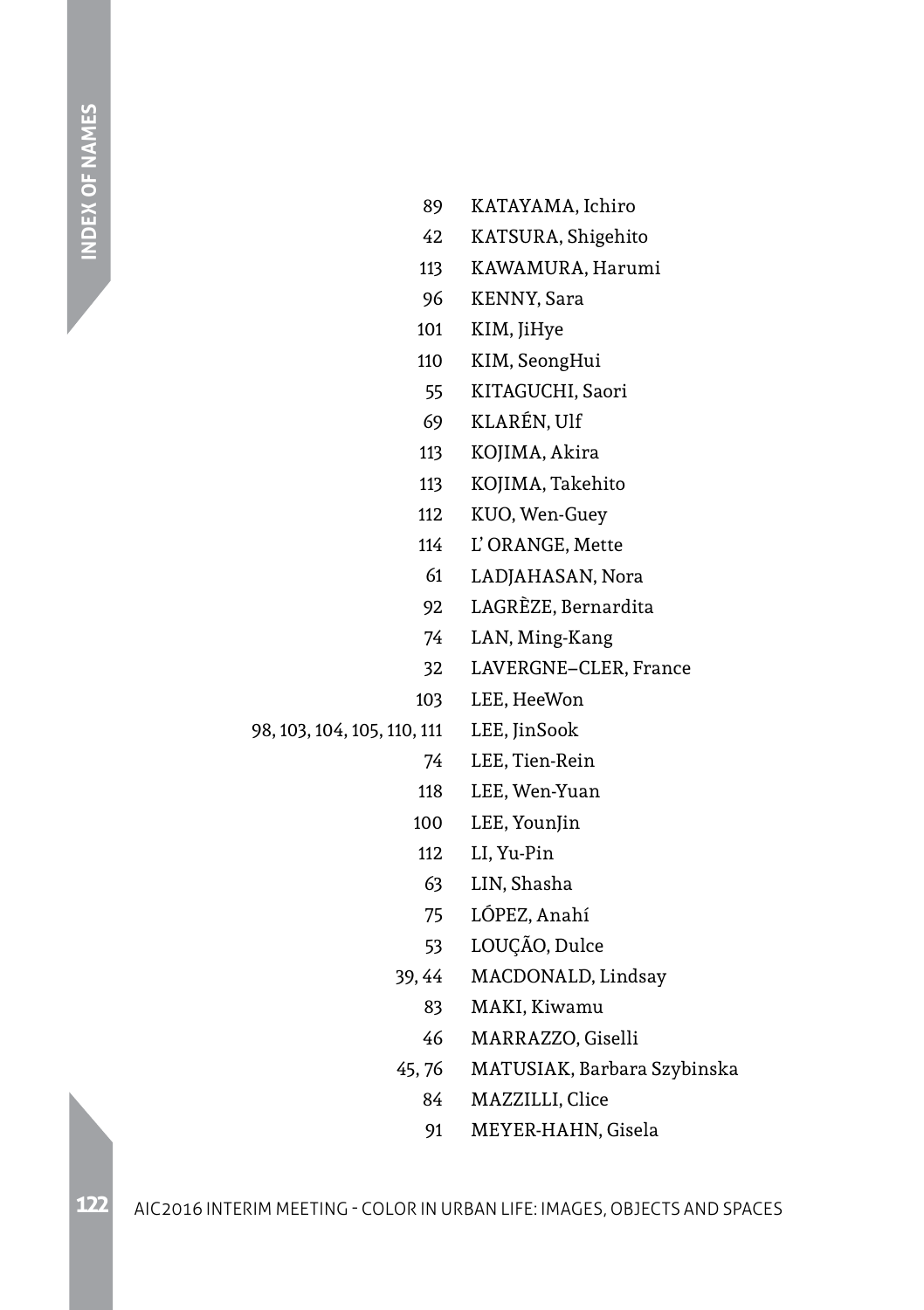- MITSUHASHI, Jumpei 79, 93
	- MITSUYASU, Sachiyo 93
- MIYAKE, Riko 56, 60
	- MIYAO, Masaru 113
- MIYASHITA, Takeshi 79, 93
	- MIZUTANI, Yoshikazu 55
		- MOREIRA DA SILVA, Fernando 53
	- MORI, Toshio 56
	- MUEGGLER ZUMSTEIN, Isabel Rosa 54
- MULLER, Thomas 78, 94
	- MUSSO, Maria Luisa 22
	- NAKAGAWA, Natsuko 95
	- NAKAMURA, Yoshihiko 89
	- NEHME, Léa 47
	- NIEVES, Juan Luis 87
	- NIRINO, Gabriela 51
	- LADJAHASAN, Nora 61
	- NOURY, Larissa 30
	- ODETTI, Jimena Vanina 99
	- OJEDA, Juan 87
- ONISHI, Takanobu 79, 93
	- OR, Kazim Hilmi 40
- OSUMI, Masayuki 107
- PARK, JiYoung 103, 105, 110, 111
	- PARK, JuYeon 102
- PARK, YungKyung 97, 101, 102, 109
	- PERELLI, Bruno 116
		- PÉREZ, Amanda 46
	- POMPAS, Renata 19
	- PORRAL, Philippe 78, 94
		- PREMIER, Alessandro 25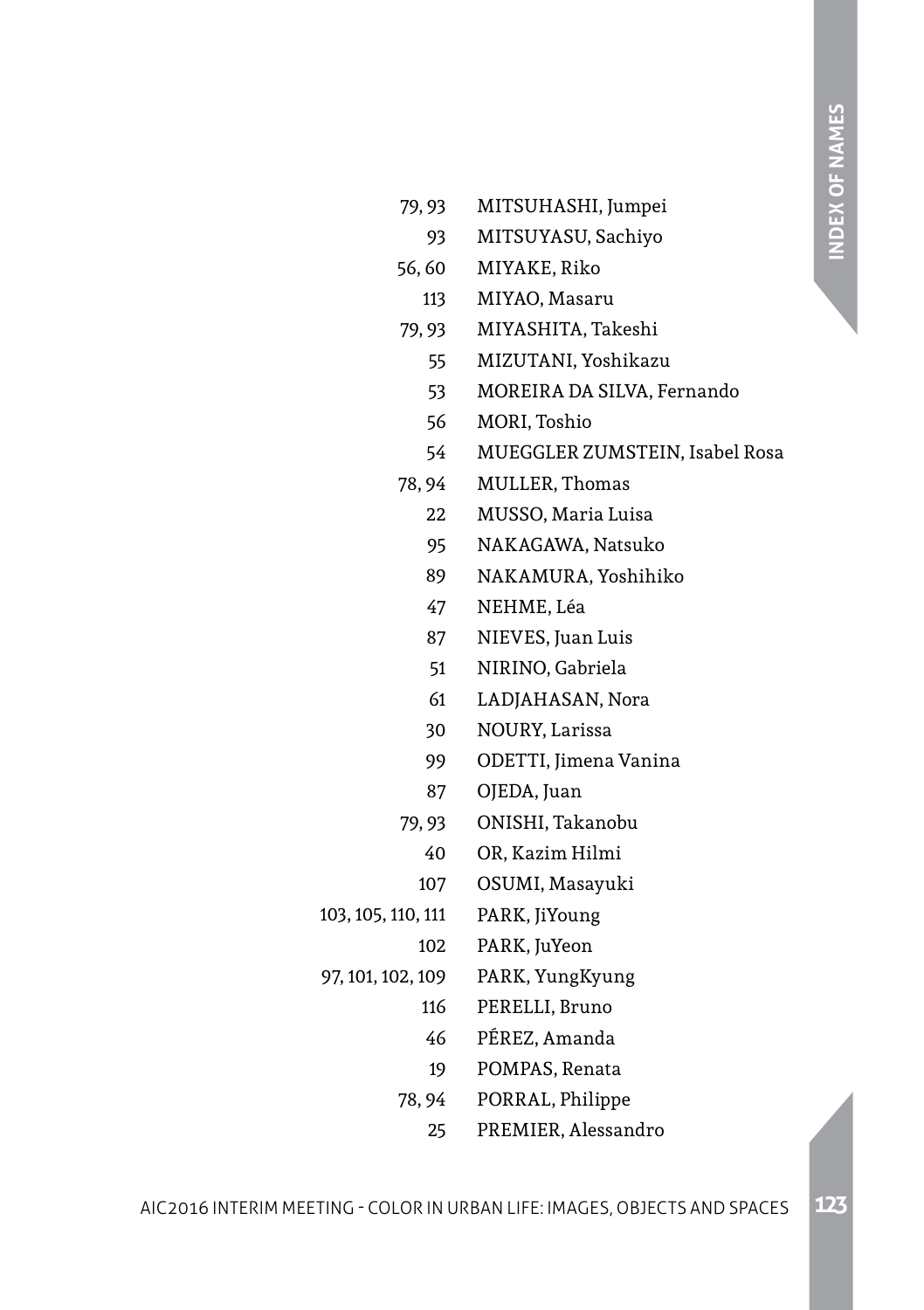- PYYKKÖ, Saara 27
- QUATTRER, Milena 67
- REISINGER, Markus 54
- REUTTER, Patricia 72
- REYES GONZÁLEZ, Alberto 99
- REYES GONZÁLEZ, Andrés 99
- ROBSON, Stuart 44
- RODRÍGUEZ-CARMONA, Marisa 117
- ROMERO, Javier 87
- ROMERO, Oliver 46
- ROSSI, Maurizio 71
- RUBIO, Roberto 57
- RYU, Jinseon 98
- SANCHES, Miguel 53
- SANGEUN, Shin 24
- SATO, Tetsuya 55
- SATTERFIELD, Debra 61
- SEO, Eunji 105
- SERRA LLUCH, Juan 28, 65, 115
	- SHIN, MiYoung 109
	- SINGH, Neha 80
	- SMITH, E. Landry 34
	- SONAR, Saili 82
	- SONG, LiMin 73
	- SONG, WenWen 90
	- SOUZA, Pedro Felipe Pinho 81
	- SUAREZ, Darío 37, 96
		- SUEZ, Laura 96
	- SUGIYAMA, Daisuke 79, 93
		- SUN, Vincent 74
		- SUNAGA, Shoji 42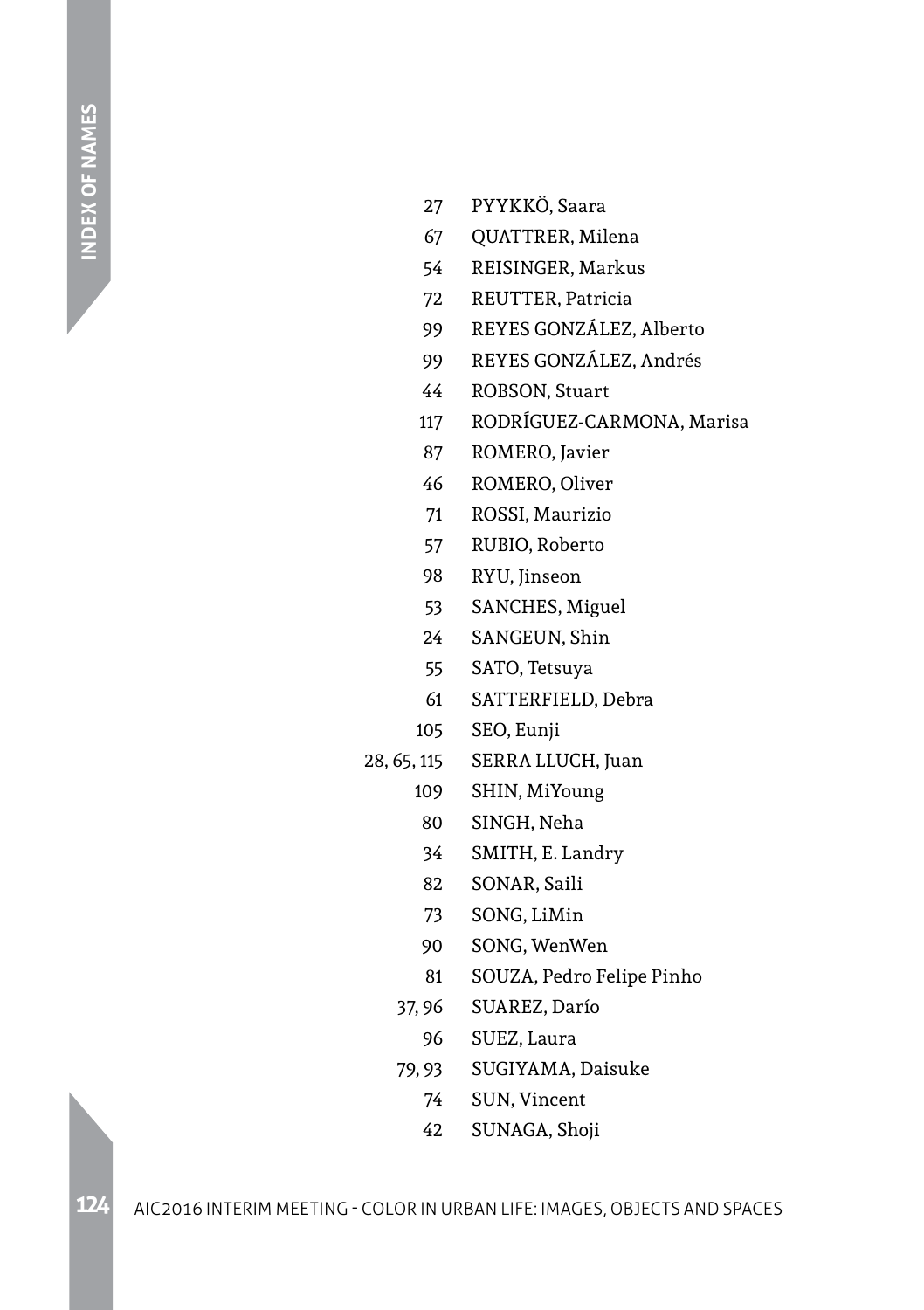- SUNGJOO, Lee 24
- TAKAHASHI, Shin'ya 56, 60
	- TANAKA, Midori 77
	- TEUNISSEN, Kees 44
	- TIWARI, Ashima 80
	- TOMLINSON, Deidre 88
	- TOMOVIC, Tina 54
	- TONNQUIST, Gunnar 69
- TORRES-BARCHINO, Ana 52, 65
	- VALENZUELA, Cecilia 92
	- VASIC, Zorica 64
	- WEBER, Ralf 38
	- WEI, Yuh-Chang 112
	- XU, Jie 33
	- YAMAKAWA, Tatsuya 113
	- YANO, Sumio 89
	- YONGE, Melanie 32
	- YOOJIN, Lee 24
	- YOOSUN, Kim 24
- YOSHIZAWA, Nozomu 79, 93
	- ZEKRGOO, Amir H. 49
	- ZYBACZYNSKI, Veronica Maria 23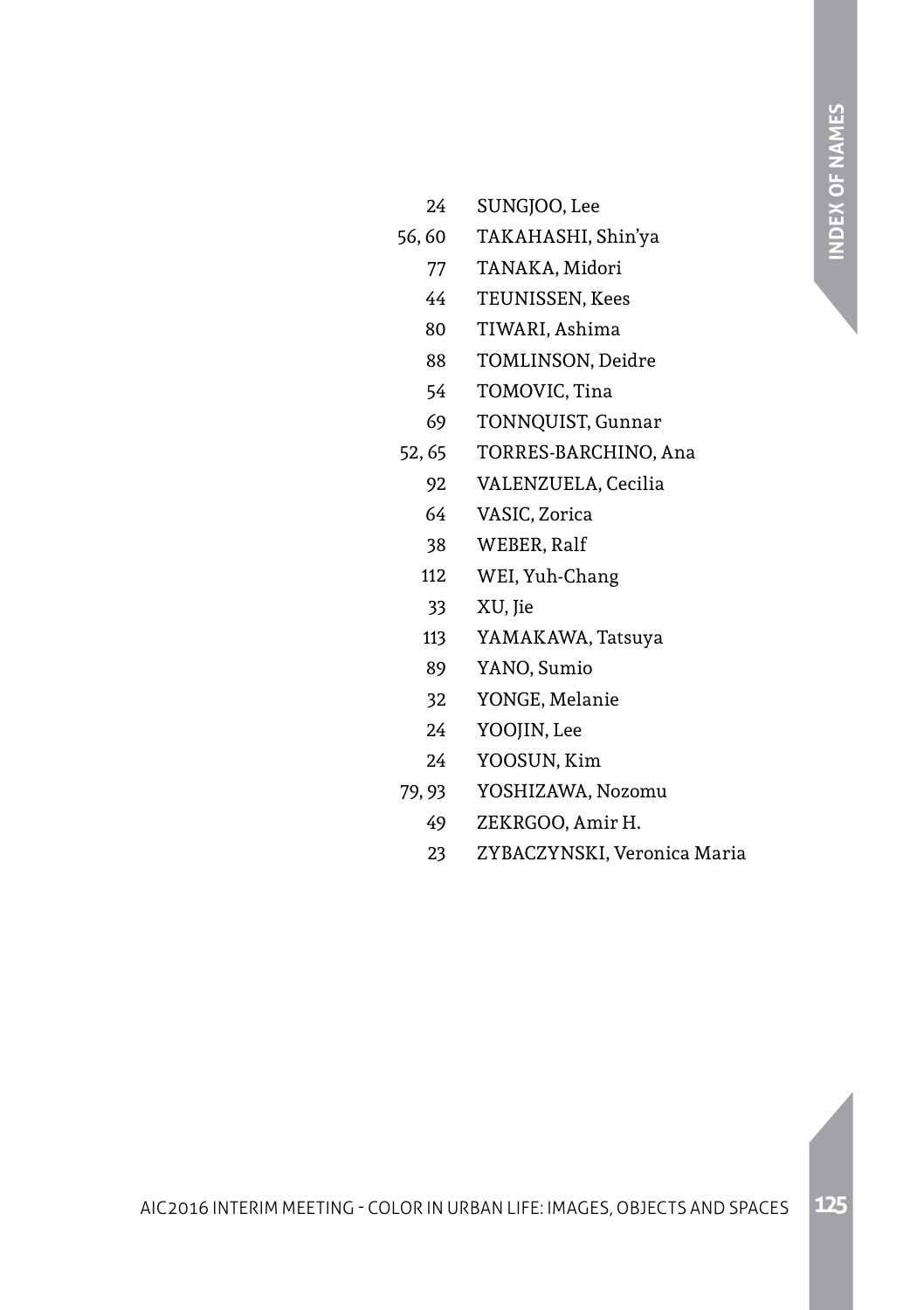The Chilean Color Association appreciates the valuable support of our collaborators and sponsors in the realization of this meeting, as well as in other initiatives developed under the AIC2016. This meeting was organized in conjunction with the Universidad de Chile and the Pontificia Universidad Católica de Chile, institutions interested in promoting the knowledge of color and the welfare of the inhabitants of the city of Santiago.

#### **organizers**









FACULTAD DE ARQUITECTURA. DISEÑO Y ESTUDIOS URBANOS PONTIFICIA UNIVERSIDAD CATÓLICA DE CHILE







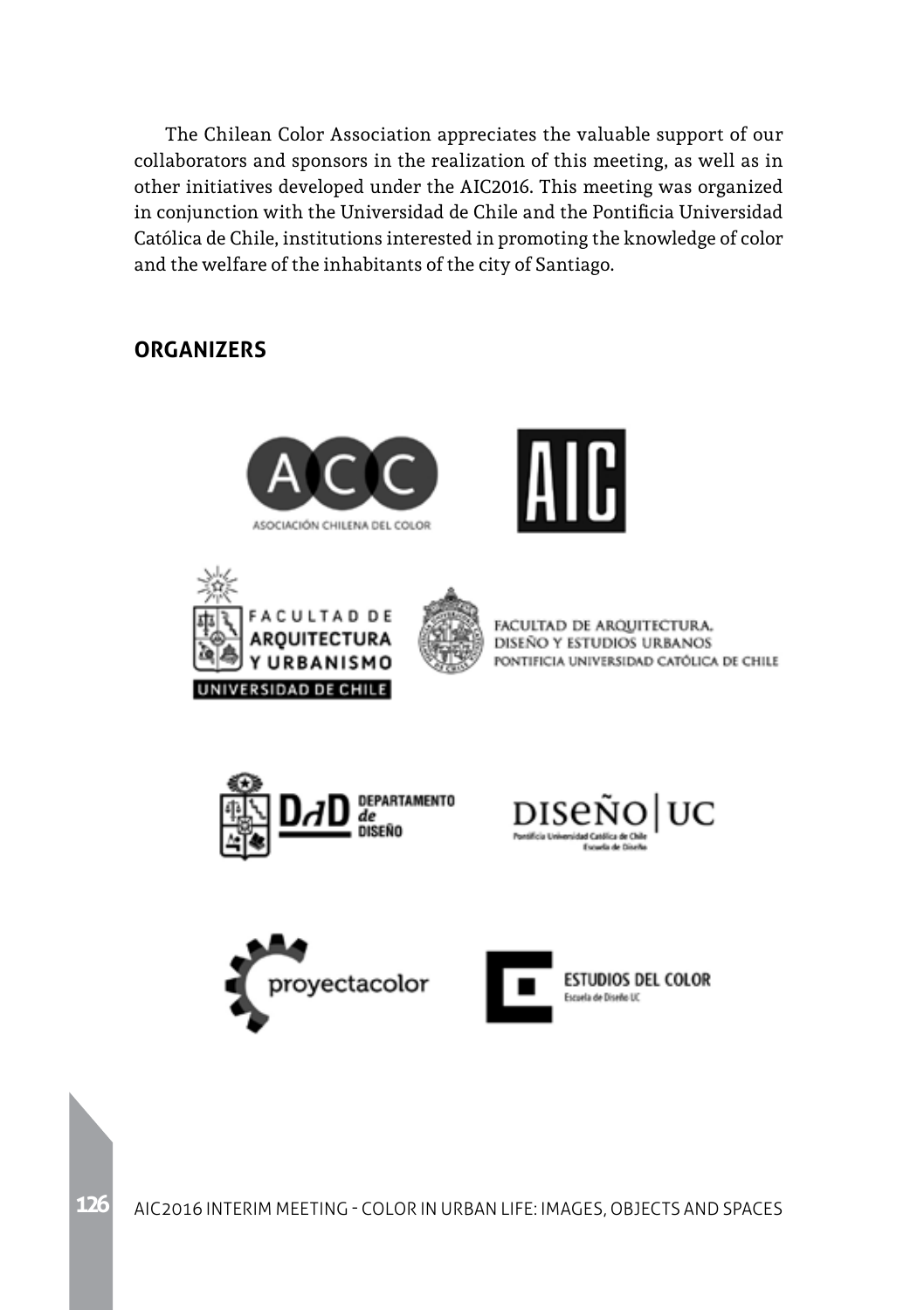## **COLLABORATORS**



**SPONSORS**